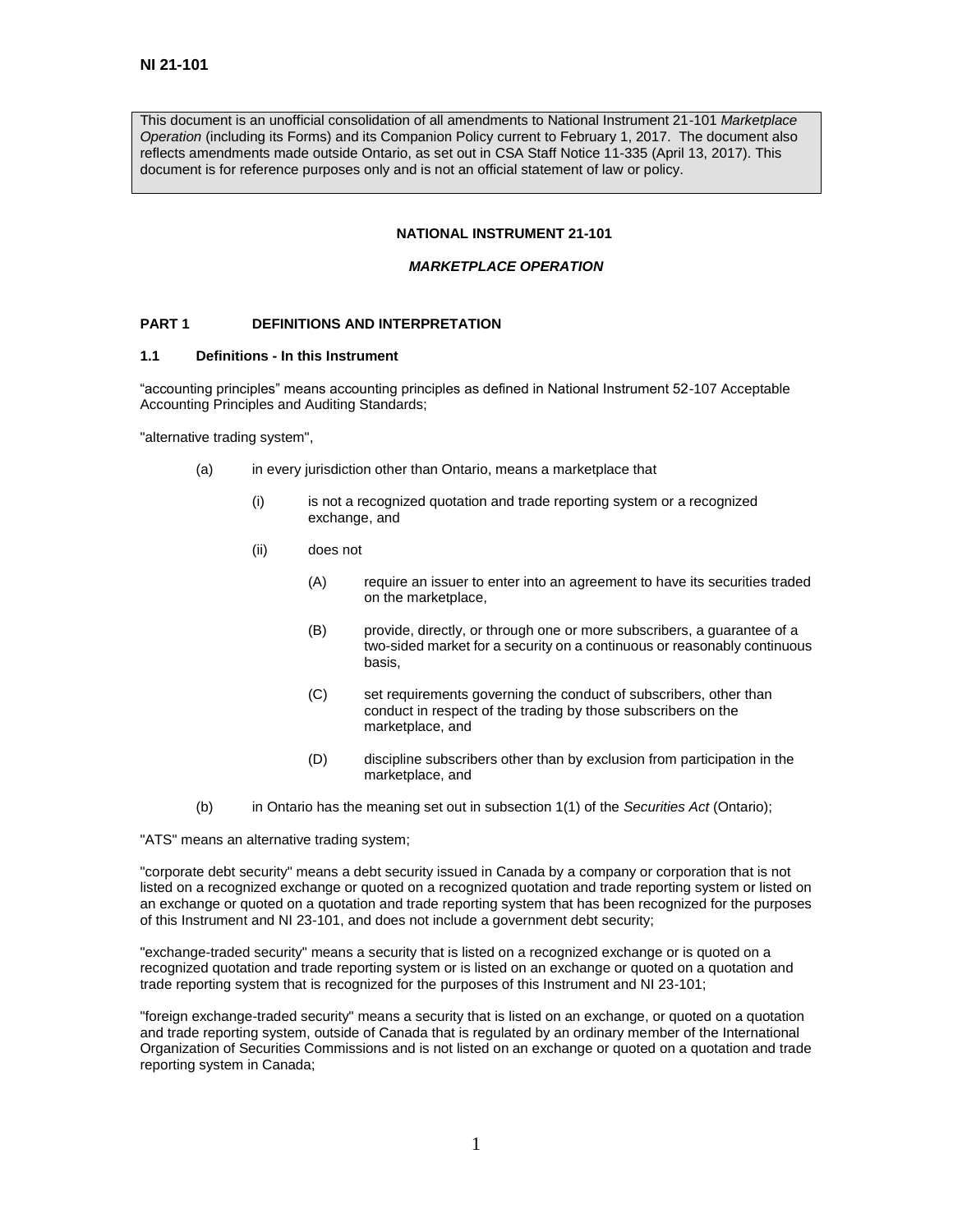"government debt security" means

- (a) a debt security issued or guaranteed by the government of Canada, or any province or territory of Canada,
- (b) a debt security issued or guaranteed by any municipal corporation or municipal body in Canada, or secured by or payable out of rates or taxes levied under the law of a jurisdiction of Canada on property in the jurisdiction and to be collected by or through the municipality in which the property is situated,
- (c) a debt security issued or guaranteed by a crown corporation or public body in Canada,
- (d) in Ontario, a debt security of any school board in Ontario or of a corporation established under section 248(1) of the *Education Act* (Ontario), or
- (e) in Québec, a debt security of the Comité de gestion de la taxe scolaire de I'île de Montréal

that is not listed on a recognized exchange or quoted on a recognized quotation and trade reporting system or listed on an exchange or quoted on a quotation and trade reporting system that has been recognized for the purposes of this Instrument and NI 23-101;

"IIROC" means the Investment Industry Regulatory Organization of Canada;

"information processor" means any person or company that receives and provides information under this Instrument and has filed Form 21-101F5 and, in Québec, that is a recognized information processor;

"inter-dealer bond broker" means a person or company that is approved by IIROC under IIROC Rule 36 Inter-Dealer Bond Brokerage Systems, as amended, and is subject to IIROC Rule 36 and IIROC Rule 2100 Inter-Dealer Bond Brokerage Systems, as amended;

"market integrator" [repealed]

"marketplace",

- (a) in every jurisdiction other than Ontario, means
	- (i) an exchange,
	- (ii) a quotation and trade reporting system,
	- (iii) a person or company not included in clause (i) or (ii) that
		- (A) constitutes, maintains or provides a market or facility for bringing together buyers and sellers of securities,
		- (B) brings together the orders for securities of multiple buyers and sellers, and
		- (C) uses established, non-discretionary methods under which the orders interact with each other, and the buyers and sellers entering the orders agree to the terms of a trade, or
	- (iv) a dealer that executes a trade of an exchange-traded security outside of a marketplace, but does not include an inter-dealer bond broker, and
- (b) in Ontario has the meaning set out in subsection 1(1) of the *Securities Act* (Ontario);

"marketplace participant" means a member of an exchange, a user of a quotation and trade reporting system, or a subscriber of an ATS;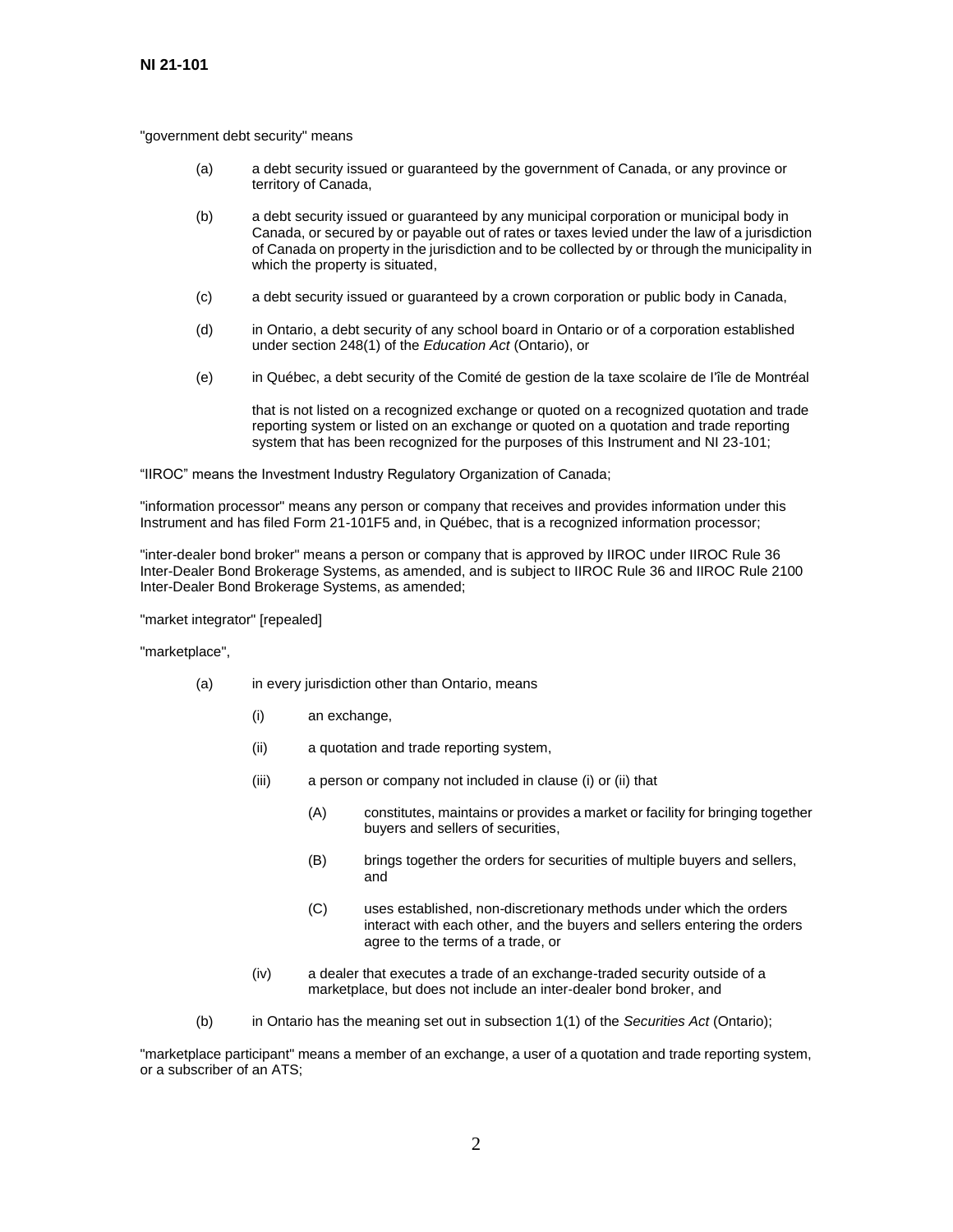"member" means, for a recognized exchange, a person or company

- (a) holding at least one seat on the exchange, or
- (b) that has been granted direct trading access rights by the exchange and is subject to regulatory oversight by the exchange,

and the person or company's representatives;

"NI 23-101" means National Instrument 23-101 Trading Rules;

"order" means a firm indication by a person or company, acting as either principal or agent, of a willingness to buy or sell a security;

"participant dealer" means a participant dealer as defined in Part 1 of National Instrument 23-103 Electronic Trading and Direct Electronic Access to Marketplaces;

"private enterprise" means a private enterprise as defined in Part 3 of National Instrument 52-107 Acceptable Accounting Principles and Auditing Standards;

"publicly accountable enterprise" means a publicly accountable enterprise as defined in Part 3 of National Instrument 52-107 Acceptable Accounting Principles and Auditing Standards*;*

"recognized exchange" means

- (a) in Ontario, a recognized exchange as defined in subsection 1(1) of the *Securities Act*  (Ontario),
- (b) in Québec, an exchange recognized by the securities regulatory authority under securities or derivatives legislation as an exchange or self-regulatory organization, and
- (c) in every other jurisdiction, an exchange recognized by the securities regulatory authority as an exchange, self-regulatory organization or self-regulatory body;

"recognized quotation and trade reporting system" means

- (a) in every jurisdiction other than British Columbia, Ontario and Québec, a quotation and trade reporting system recognized by the securities regulatory authority under securities legislation to carry on business as a quotation and trade reporting system,
- (b) in British Columbia, a quotation and trade reporting system recognized by the securities regulatory authority under securities legislation as a quotation and trade reporting system or as an exchange,
- (b.1) in Ontario, a recognized quotation and trade reporting system as defined in subsection 1(1) of the *Securities Act* (Ontario), and
- (c) in Québec, a quotation and trade reporting system recognized by the securities regulatory authority under securities or derivatives legislation as an exchange or a self-regulatory organization;

"regulation services provider" means a person or company that provides regulation services and is

- (a) a recognized exchange,
- (b) a recognized quotation and trade reporting system, or
- (c) a recognized self-regulatory entity;

"self-regulatory entity" means a self-regulatory body or self-regulatory organization that

(a) is not an exchange, and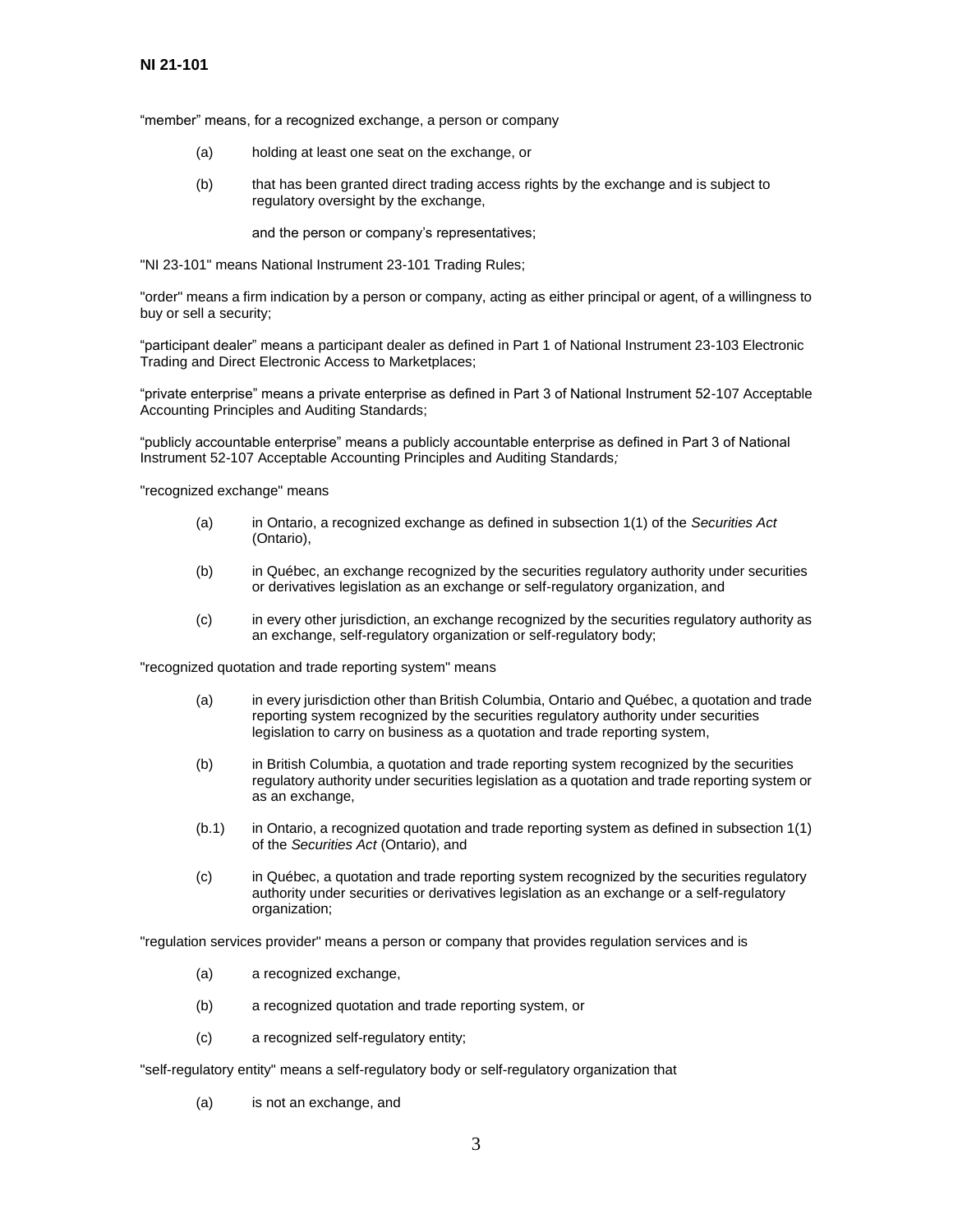(b) is recognized as a self-regulatory body or self-regulatory organization by the securities regulatory authority;

"subscriber" means, for an ATS, a person or company that has entered into a contractual agreement with the ATS to access the ATS for the purpose of effecting trades or submitting, disseminating or displaying orders on the ATS, and the person or company's representatives;

"trading fee" means the fee that a marketplace charges for execution of a trade on that marketplace;

"trading volume" means the number of securities traded;

"unlisted debt security" means a government debt security or corporate debt security; and

"user" means, for a recognized quotation and trade reporting system, a person or company that quotes orders or reports trades on the recognized quotation and trade reporting system, and the person or company's representatives.

**1.2 Interpretation - Marketplace -** For the purpose of the definition of "marketplace" in section 1.1, a person or company is not considered to constitute, maintain or provide a market or facilities for bringing together buyers and sellers of securities, solely because the person or company routes orders to a marketplace or a dealer for execution.

# **1.3 Interpretation - Affiliated Entity, Controlled Entity and Subsidiary Entity**

- (1) In this Instrument, a person or company is considered to be an affiliated entity of another person or company if one is a subsidiary entity of the other or if both are subsidiary entities of the same person or company, or if each of them is a controlled entity of the same person or company.
- (2) In this Instrument, a person or company is considered to be controlled by a person or company if
	- (a) in the case of a person or company,
		- (i) voting securities of the first-mentioned person or company carrying more than 50 percent of the votes for the election of directors are held, otherwise than by way of security only, by or for the benefit of the other person or company, and
		- (ii) the votes carried by the securities are entitled, if exercised, to elect a majority of the directors of the first-mentioned person or company;
	- (b) in the case of a partnership that does not have directors, other than a limited partnership, the second-mentioned person or company holds more than 50 percent of the interests in the partnership; or
	- (c) in the case of a limited partnership, the general partner is the second-mentioned person or company.
- (3) In this Instrument, a person or company is considered to be a subsidiary entity of another person or company if
	- (a) it is a controlled entity of,
		- (i) that other,
		- (ii) that other and one or more persons or companies each of which is a controlled entity of that other, or
		- (iii) two or more persons or companies, each of which is a controlled entity of that other; or
	- (b) it is a subsidiary entity of a person or company that is the other's subsidiary entity.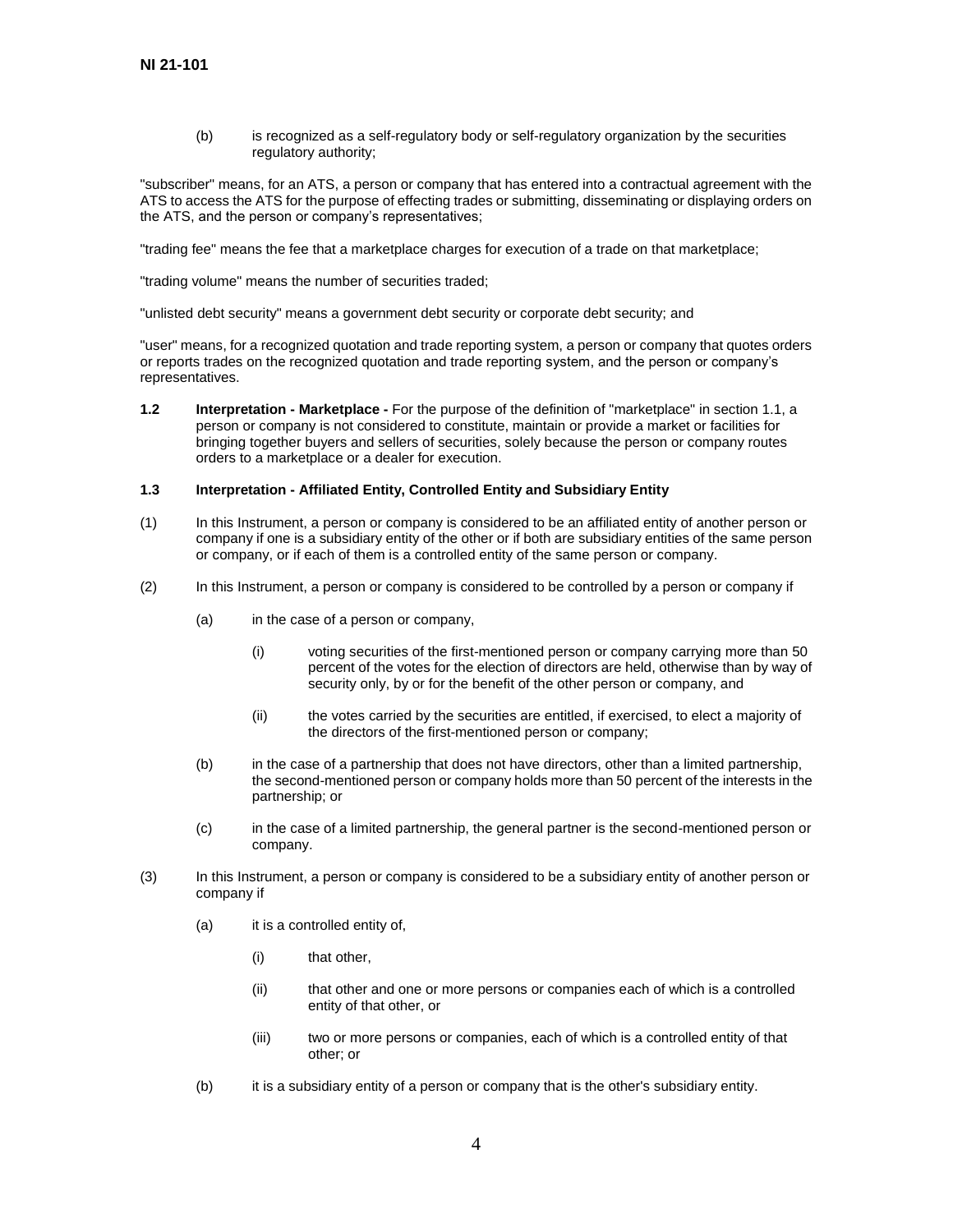# **1.4 Interpretation – Security**

- (1) In British Columbia, the term "security", when used in this Instrument, includes an option that is an exchange contract but does not include a futures contract.
- (2) In Ontario, the term "security", when used in this Instrument, does not include a commodity futures contract or a commodity futures option that is not traded on a commodity futures exchange registered with or recognized by the Commission under the *Commodity Futures Act* or the form of which is not accepted by the Director under the *Commodity Futures Act*.
- (3) In Québec, the term "security", when used in this Instrument, includes a standardized derivative as this notion is defined in the *Derivatives Act*.
- (4) In Alberta, New Brunswick, Nova Scotia and Saskatchewan, the term "security", when used in this Instrument, includes an option that is an exchange contract.

# **1.5 Interpretation – NI 23-101**

Terms defined or interpreted in NI 23-101 and used in this Instrument have the respective meanings ascribed to them in NI 23-101.

# **PART 2 APPLICATION**

**2.1 Application -** This Instrument does not apply to a marketplace that is a member of a recognized exchange or a member of an exchange that has been recognized for the purposes of this Instrument and NI 23-101.

# **PART 3 MARKETPLACE INFORMATION**

# **3.1 Initial Filing of Information**

- (1) A person or company must file as part of its application for recognition as an exchange or a quotation and trade reporting system Form 21-101F1.
- (2) A person or company must not carry on business as an ATS unless it has filed Form 21-101F2 at least 45 days before the ATS begins to carry on business as an ATS.

# **3.2 Change in Information**

- (1) Subject to subsection (2), a marketplace must not implement a significant change to a matter set out in Form 21-101F1 or in Form 21-101F2 unless the marketplace has filed an amendment to the information provided in Form 21-101F1 or in Form 21-101F2 in the manner set out in the applicable form at least 45 days before implementing the change.
- (1.1) A marketplace that has entered into an agreement with a regulation services provider under NI 23-101 must not implement a significant change to a matter set out in Exhibit E – Operation of the Marketplace of Form 21-101F1 or Exhibit E - Operation of the Marketplace of Form 21-101F2 as applicable, or Exhibit I – Securities of Form 21-101F1 or Exhibit I – Securities of Form 21-101F2 as applicable, unless the marketplace has provided the applicable exhibit to its regulation services provider at least 45 days before implementing the change.
- (2) A marketplace must file an amendment to the information provided in Exhibit L Fees of Form 21-101F1 or Exhibit L – Fees of Form 21-101F2, as applicable, at least seven business days before implementing a change to the information provided in Exhibit L – Fees.
- (3) For any change involving a matter set out in Form 21-101F1 or Form 21-101F2 other than a change referred to in subsection (1) or (2), a marketplace must file an amendment to the information provided in the applicable form by the earlier of
	- (a) the close of business on the  $10<sup>th</sup>$  day after the end of the month in which the change was made, and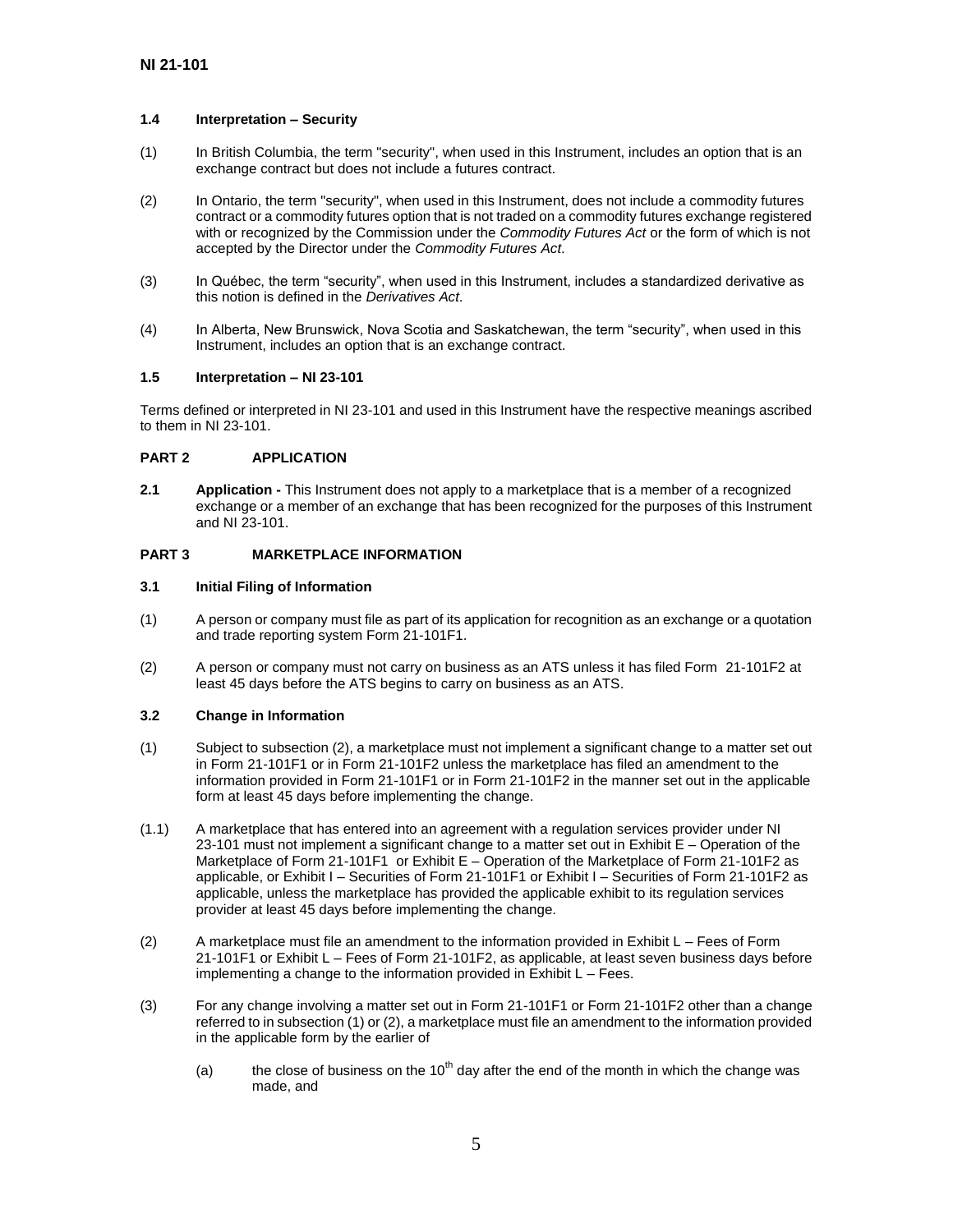- (b) if applicable, the time the marketplace discloses the change publicly.
- (4) The chief executive officer of a marketplace, or an individual performing a similar function, must certify in writing, within 30 days after the end of each calendar year, that the information contained in the marketplace's current Form 21-101F1 or Form 21-101F2, as applicable, including the description of its operations, is true, correct, and complete and that the marketplace is operating as described in the applicable form.
- (5) A marketplace must file an updated and consolidated Form 21-101F1 or Form 21-101F2, as applicable, within 30 days after the end of each calendar year.

# **3.3 Reporting Requirements**

A marketplace must file Form 21-101F3 within 30 days after the end of each calendar quarter during any part of which the marketplace has carried on business.

# **3.4 Ceasing to Carry on Business as an ATS**

- (1) An ATS that intends to cease carrying on business as an ATS must file a report on Form 21-101F4 at least 30 days before ceasing to carry on that business.
- (2) An ATS that involuntarily ceases to carry on business as an ATS must file a report on Form 21-101F4 as soon as practicable after it ceases to carry on that business.

# **3.5 Forms Filed in Electronic Form**

A person or company that is required to file a form or exhibit under this Instrument must file that form or exhibit in electronic form.

# **PART 4 MARKETPLACE FILING OF AUDITED FINANCIAL STATEMENTS**

# **4.1 Filing of Initial Audited Financial Statements**

- (1) A person or company must file as part of its application for recognition as an exchange or a quotation and trade reporting system, together with Form 21-101F1, audited financial statements for its latest financial year that
	- (a) are prepared in accordance with Canadian GAAP applicable to publicly accountable enterprises or IFRS,
	- (b) include notes to the financial statements that identify the accounting principles used to prepare the financial statements, and
	- (c) are audited in accordance with Canadian GAAS or International Standards on Auditing and are accompanied by an unmodified auditor's report.
- (2) A person or company must not carry on business as an ATS unless it has filed, together with Form 21-101F2, audited financial statements for its latest financial year.

# **4.2 Filing of Annual Audited Financial Statements**

- (1) A recognized exchange and a recognized quotation and trade reporting system must file annual audited financial statements within 90 days after the end of its financial year in accordance with the requirements outlined in subsection 4.1(1).
- (2) An ATS must file annual audited financial statements.

# **PART 5 MARKETPLACE REQUIREMENTS**

# **5.1 Access Requirements**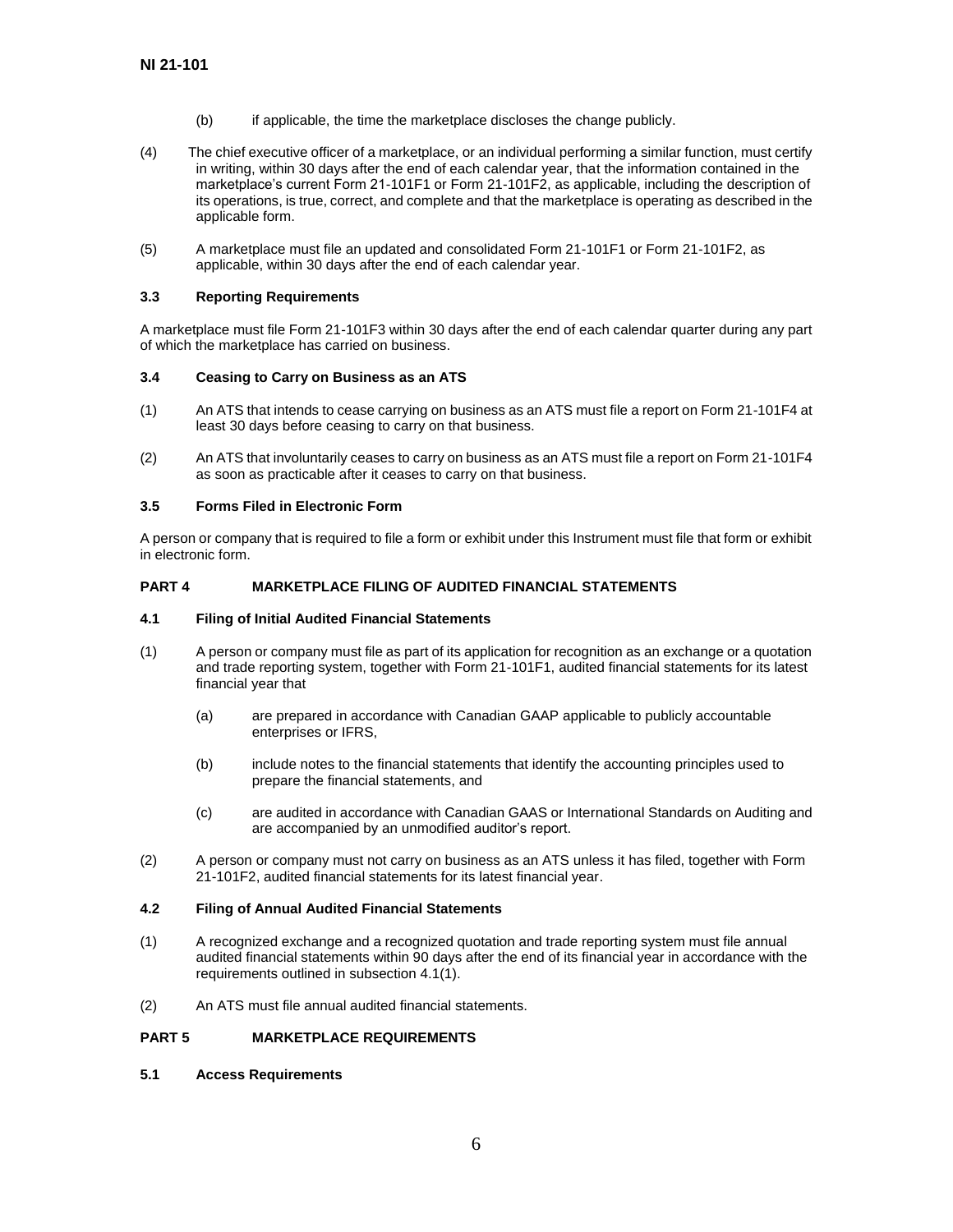- (1) A marketplace must not unreasonably prohibit, condition or limit access by a person or company to services offered by it.
- (2) A marketplace must
	- (a) establish written standards for granting access to each of its services, and
	- (b) keep records of
		- (i) each grant of access including the reasons for granting access to an applicant, and
		- (ii) each denial or limitation of access, including the reasons for denying or limiting access to an applicant.
- (3) A marketplace must not
	- (a) permit unreasonable discrimination among clients, issuers and marketplace participants, or
	- (b) impose any burden on competition that is not reasonably necessary and appropriate.
- **5.2 No Restrictions on Trading on Another Marketplace -** A marketplace must not prohibit, condition, or otherwise limit, directly or indirectly, a marketplace participant from effecting a transaction on any marketplace.

#### **5.3 Public Interest Rules**

- (1) Rules, policies and other similar instruments adopted by a recognized exchange or a recognized quotation and trade reporting system
	- (a) must not be contrary to the public interest; and
	- (b) must be designed to
		- (i) ensure compliance with securities legislation,
		- (ii) prevent fraudulent and manipulative acts and practices,
		- (iii) promote just and equitable principles of trade, and
		- (iv) foster co-operation and co-ordination with persons or companies engaged in regulating, clearing, settling, processing information with respect to, and facilitating, transactions in securities.

# (2) **[repealed]**

- **5.4 Compliance Rules -** A recognized exchange or a recognized quotation and trade reporting system must have rules or other similar instruments that
	- (a) require compliance with securities legislation; and
	- (b) provide appropriate sanctions for violations of the rules or other similar instruments of the exchange or quotation and trade reporting system.
- **5.5 Filing of Rules -** A recognized exchange or a recognized quotation and trade reporting system must file all rules, policies and other similar instruments, and all amendments thereto.

# **5.6 [repealed]**

**5.7 Fair and Orderly Markets –** A marketplace must take all reasonable steps to ensure that its operations do not interfere with fair and orderly markets.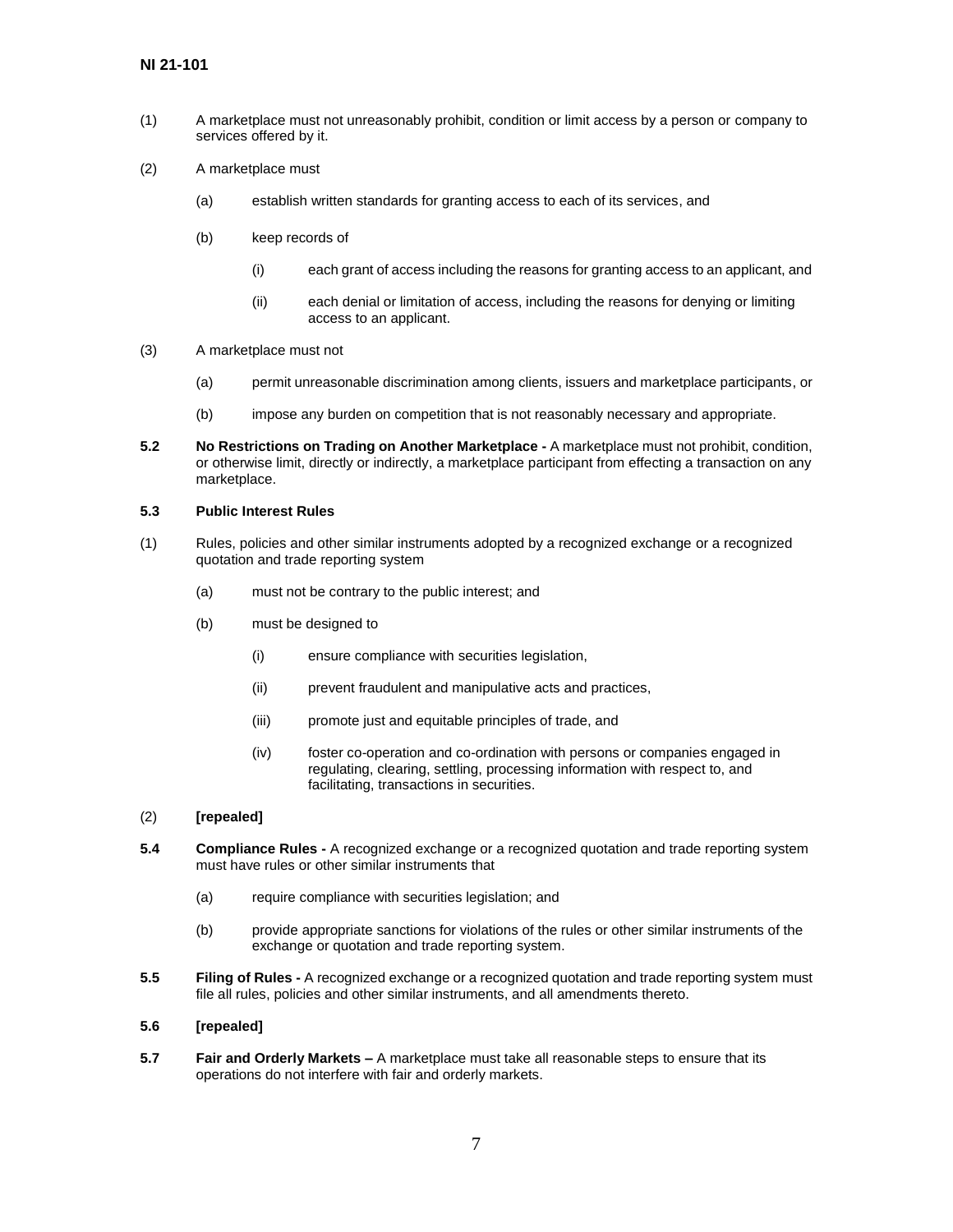**5.8 Discriminatory Terms –** A marketplace must not impose terms that have the effect of discriminating between orders that are routed to the marketplace and orders that are entered on that marketplace for execution.

#### **5.9 Risk Disclosure for Trades in Foreign Exchange-Traded Securities**

(1) A marketplace that is trading foreign exchange-traded securities must provide each marketplace participant with disclosure in substantially the following words:

"The securities traded by or through the marketplace are not listed on an exchange in Canada and may not be securities of a reporting issuer in Canada. As a result, there is no assurance that information concerning the issuer is available or, if the information is available, that it meets Canadian disclosure requirements."

(2) Before the first order for a foreign exchange-traded security is entered onto the marketplace by a marketplace participant, the marketplace must obtain an acknowledgement from the marketplace participant that the marketplace participant has received the disclosure required in subsection (1).

#### **5.10 Confidential Treatment of Trading Information**

- (1) A marketplace must not release a marketplace participant's order or trade information to a person or company, other than the marketplace participant, a securities regulatory authority or a regulation services provider unless
	- (a) the marketplace participant has consented in writing to the release of the information,
	- (b) the release of the information is required by this Instrument or under applicable law, or
	- (c) the information has been publicly disclosed by another person or company, and the disclosure was lawful.
- (1.1) Despite subsection (1), a marketplace may release a marketplace participant's order or trade information to a person or company if the marketplace
	- (a) reasonably believes that the information will be used solely for the purpose of capital markets research,
	- (b) reasonably believes that if information identifying, directly or indirectly, a marketplace participant or a client of the marketplace participant is released,
		- (i) it is required for the purpose of the capital markets research, and
		- (ii) that the research is not intended for the purpose of
			- (A) identifying a particular marketplace participant or a client of the marketplace participant, or
			- (B) identifying a trading strategy, transactions, or market positions of a particular marketplace participant or a client of the marketplace participant,
	- (c) has entered into a written agreement with each person or company that will receive the order and trade information from the marketplace that provides that
		- (i) the person or company must
			- (A) not disclose to or share any information with any person or company if that information could, directly or indirectly, identify a marketplace participant or a client of the marketplace participant without the marketplace's consent, other than as provided under subparagraph (ii) below,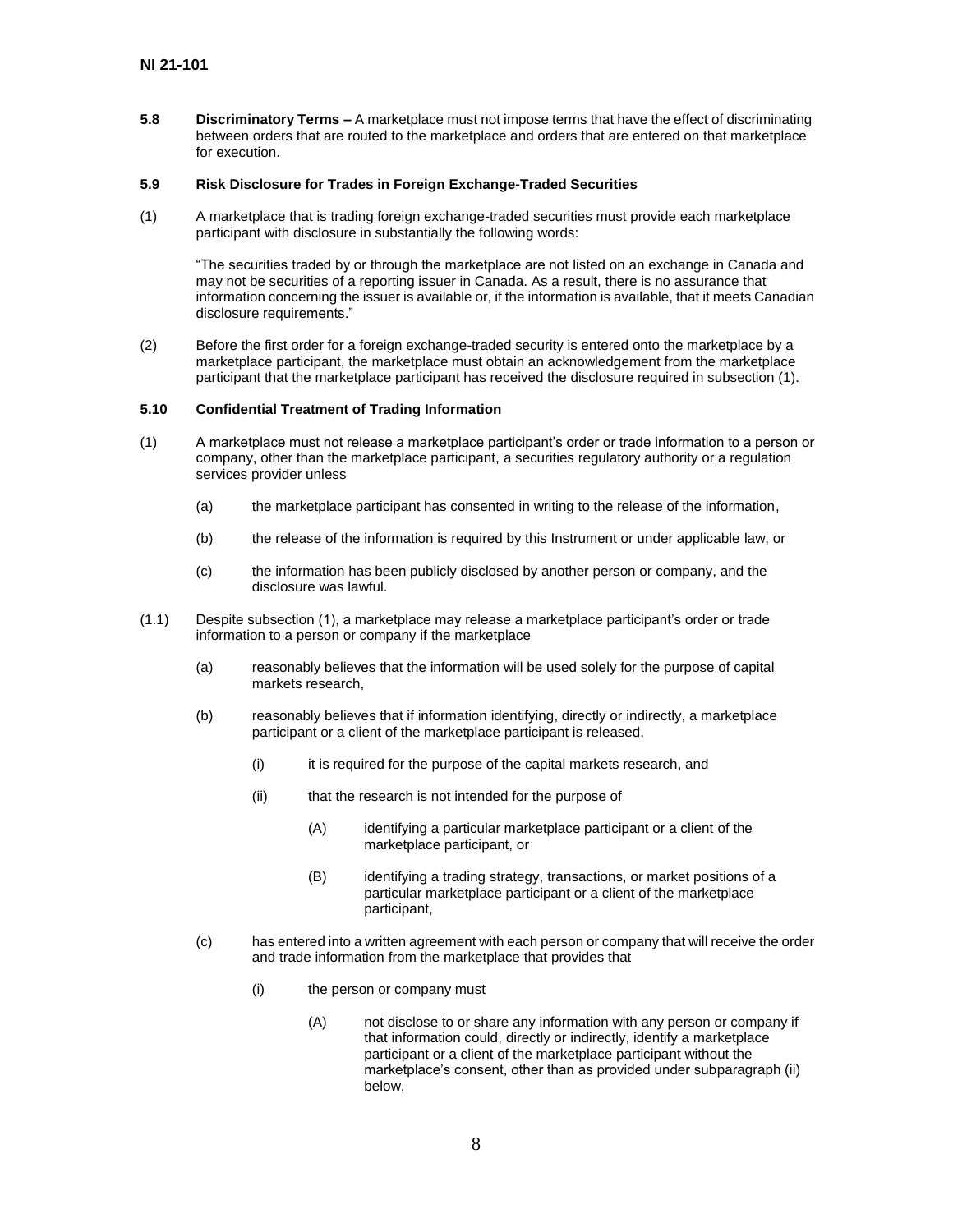- (B) not publish or otherwise disseminate data or information that discloses, directly or indirectly, a trading strategy, transactions, or market positions of a marketplace participant or a client of the marketplace participant,
- (C) not use the order and trade information, or provide it to any other person or company, for any purpose other than capital markets research,
- (D) keep the order and trade information securely stored at all times,
- (E) keep the order and trade information for no longer than a reasonable period of time after the completion of the research and publication process, and
- (F) immediately inform the marketplace of any breach or possible breach of the confidentiality of the information provided,
- (ii) the person or company may disclose order or trade information used in connection with research submitted to a publication if
	- (A) the information to be disclosed will be used solely for the purposes of verification of the research carried out by the person or company,
	- (B) the person or company must notify the marketplace prior to disclosing the information for verification purposes, and
	- (C) the person or company must obtain written agreement from the publisher and any other person or company involved in the verification of the research that the publisher or the other person or company will
		- (I) maintain the confidentiality of the information,
		- (II) use the information only for the purposes of verifying the research,
		- (III) keep the information securely stored at all times,
		- (IV) keep the information for no longer than a reasonable period of time after the completion of the verification, and
		- (V) immediately inform the marketplace of any breach or possible breach of the agreement or of the confidentiality of the information provided, and
- (iii) the marketplace has the right to take all reasonable steps necessary to prevent or address a breach or possible breach of the confidentiality of the information provided or of the agreement.
- (1.2) A marketplace that releases a marketplace participant's order or trade information under subsection (1.1) must
	- (a) promptly inform the regulator or, in Québec, the securities regulatory authority, in the event the marketplace becomes aware of any breach or possible breach of the confidentiality of the information provided or of the agreement, and
	- (b) take all reasonable steps necessary to prevent or address a breach or possible breach of the confidentiality of the information provided or of the agreement.
- (2) A marketplace must not carry on business unless it has implemented reasonable safeguards and procedures to protect a marketplace participant's order or trade information, including
	- (a) limiting access to order or trade information of marketplace participants to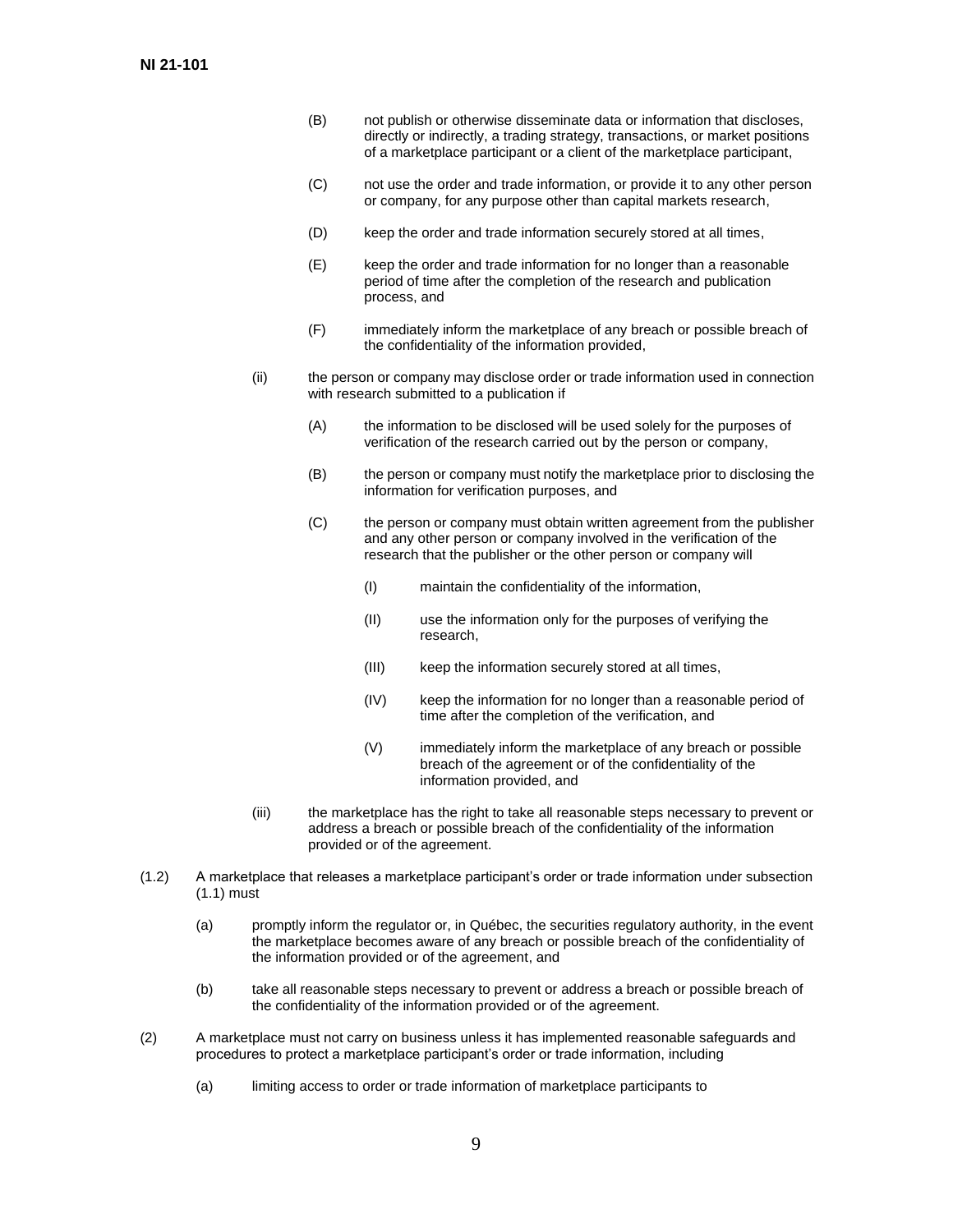- (i) employees of the marketplace, or
- (ii) persons or companies retained by the marketplace to operate the system or to be responsible for compliance by the marketplace with securities legislation; and
- (b) implementing standards controlling trading by employees of the marketplace for their own accounts.
- (3) A marketplace must not carry on business as a marketplace unless it has implemented adequate oversight procedures to ensure that the safeguards and procedures established under subsection (2) are followed.

#### **5.11 Management of Conflicts of Interest**

A marketplace must establish, maintain and ensure compliance with policies and procedures that identify and manage any conflicts of interest arising from the operation of the marketplace or the services it provides.

#### **5.12 Outsourcing**

If a marketplace outsources any of its key services or systems to a service provider, which includes affiliates or associates of the marketplace, the marketplace must

- (a) establish and maintain policies and procedures for the selection of service providers to which key services and systems may be outsourced and for the evaluation and approval of such outsourcing arrangements,
- (b) identify any conflicts of interest between the marketplace and the service provider to which key services or systems are outsourced, and establish and maintain policies and procedures to mitigate and manage such conflicts of interest,
- (c) enter into a contract with the service provider to which key services or systems are outsourced that is appropriate for the materiality and nature of the outsourced activities and that provides for adequate termination procedures,
- (d) maintain access to the books and records of the service providers relating to the outsourced activities,
- (e) ensure that the securities regulatory authorities have access to all data, information and systems maintained by the service provider on behalf of the marketplace for the purposes of determining the marketplace's compliance with securities legislation,
- (f) take appropriate measures to determine that service providers to which key services or systems are outsourced establish, maintain and periodically test an appropriate business continuity plan, including a disaster recovery plan,
- (g) take appropriate measures to ensure that the service providers protect the marketplace participants' proprietary, order, trade or any other confidential information, and
- (h) establish processes and procedures to regularly review the performance of the service provider under any such outsourcing arrangement.

# **5.13 Access Arrangements with a Service Provider**

If a third party service provider provides a means of access to a marketplace, the marketplace must ensure the third party service provider complies with the written standards for access that the marketplace has established pursuant to paragraph 5.1(2)(a) when providing the access services.

# **PART 6 REQUIREMENTS APPLICABLE ONLY TO ATSs**

**6.1 Registration -** An ATS must not carry on business as an ATS unless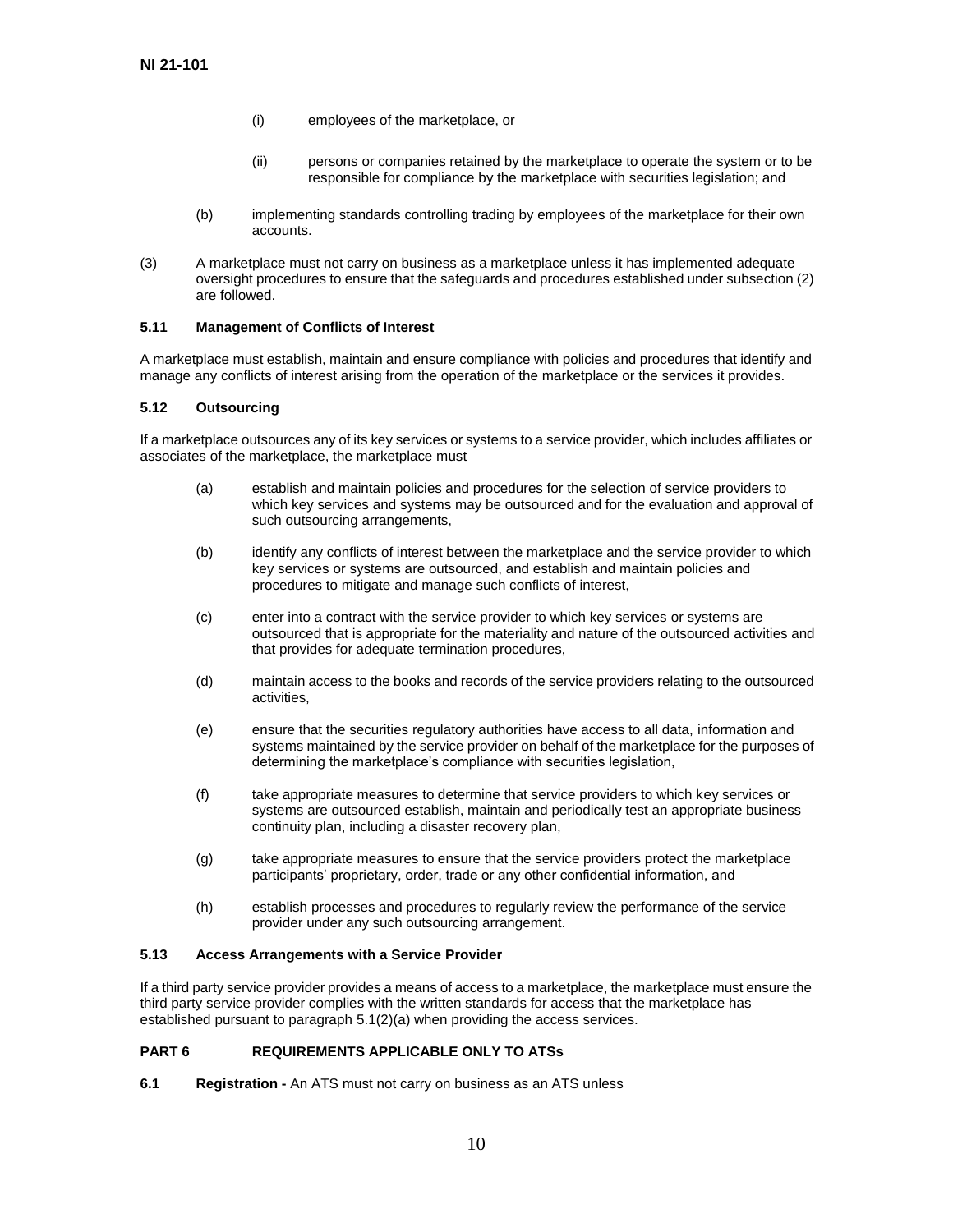- (a) it is registered as a dealer;
- (b) it is a member of a self-regulatory entity; and
- (c) it complies with the provisions of this Instrument and NI 23-101.
- **6.2 Registration Exemption Not Available -** Except as provided in this Instrument, the registration exemptions applicable to dealers under securities legislation are not available to an ATS.
- **6.3 Securities Permitted to be Traded on an ATS -** An ATS must not execute trades in securities other than
	- (a) exchange-traded securities;
	- (b) corporate debt securities;
	- (c) government debt securities; or
	- (d) foreign exchange-traded securities.

#### **6.4 [repealed]**

- **6.5 [repealed]**
- **6.6 [repealed]**

#### **6.7 Notification of Threshold**

- (1) An ATS must notify the securities regulatory authority in writing if,
	- (a) during at least two of the preceding three months of operation, the total dollar value of the trading volume on the ATS for a month in any type of security is equal to or greater than 10 percent of the total dollar value of the trading volume for the month in that type of security on all marketplaces in Canada,
	- (b) during at least two of the preceding three months of operation, the total trading volume on the ATS for a month in any type of security is equal to or greater than 10 percent of the total trading volume for the month in that type of security on all marketplaces in Canada, or
	- (c) during at least two of the preceding three months of operation, the number of trades on the ATS for a month in any type of security is equal to or greater than 10 percent of the number of trades for the month in that type of security on all marketplaces in Canada.
- (2) An ATS must provide the notice referred to in subsection (1) within 30 days after the threshold referred to in subsection (1) is met or exceeded.

# **6.8 [repealed]**

**6.9 Name -** An ATS must not use in its name the word "exchange", the words "stock market", the word "bourse" or any derivations of those terms.

# **6.10 [repealed]**

#### **6.11 Risk Disclosure to Non-Registered Subscribers**

(1) When opening an account for a subscriber that is not registered as a dealer under securities legislation, an ATS must provide that subscriber with disclosure in substantially the following words:

Although the ATS is registered as a dealer under securities legislation, it is a marketplace and therefore does not ensure best execution for its subscribers.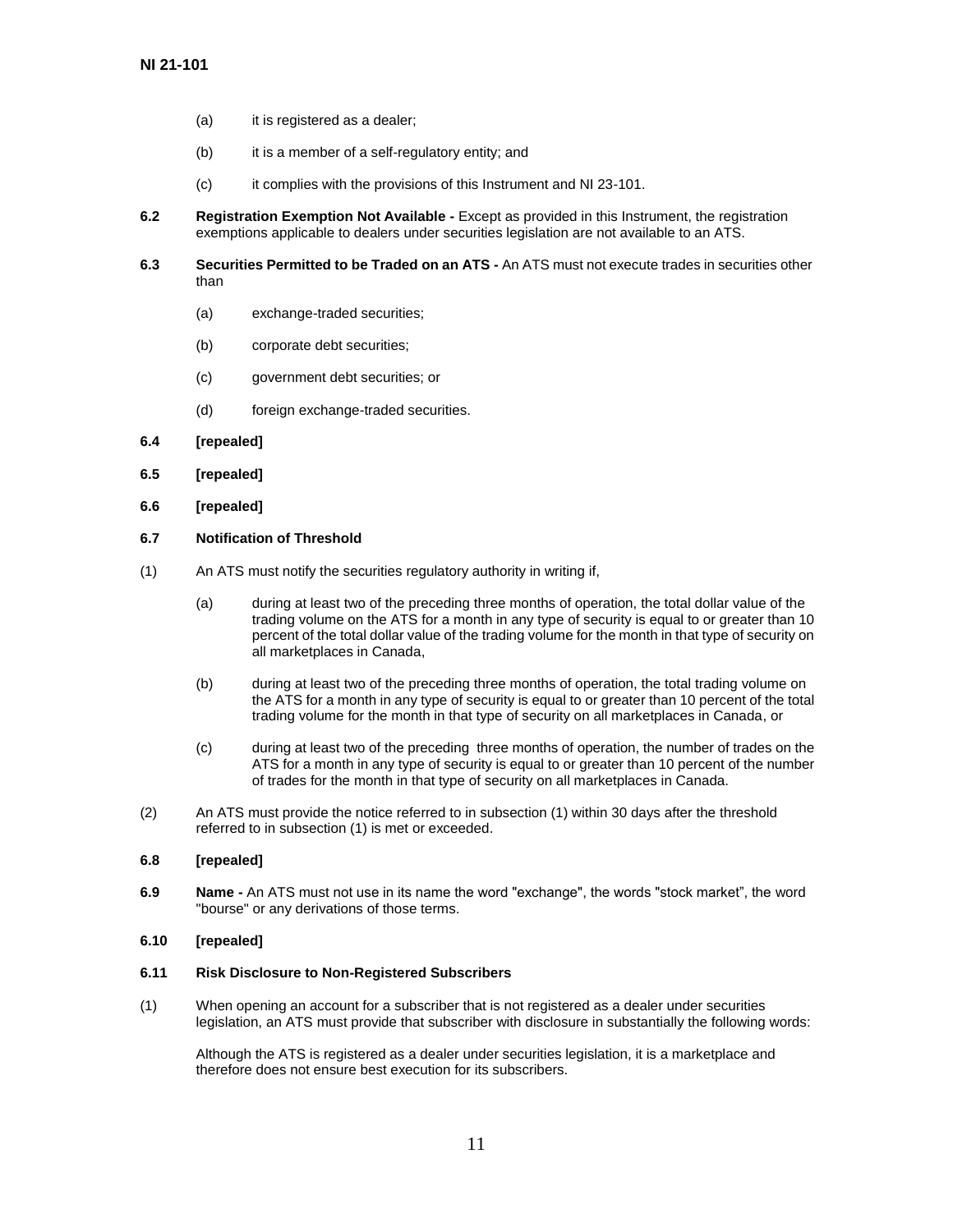(2) Before the first order submitted by a subscriber that is not registered as a dealer under securities legislation is entered onto the ATS by the subscriber, the ATS must obtain an acknowledgement from that subscriber that the subscriber has received the disclosure required in subsection (1).

# **6.12 [repealed]**

# **6.13 [repealed]**

#### **PART 7 INFORMATION TRANSPARENCY REQUIREMENTS FOR MARKETPLACES DEALING IN EXCHANGE-TRADED SECURITIES AND FOREIGN EXCHANGE-TRADED SECURITIES**

# **7.1 Pre-Trade Information Transparency - Exchange-Traded Securities**

- (1) A marketplace that displays orders of exchange-traded securities to a person or company must provide accurate and timely information regarding orders for the exchange-traded securities displayed by the marketplace to an information processor as required by the information processor or, if there is no information processor, to an information vendor that meets the standards set by a regulation services provider.
- (2) Subsection (1) does not apply if the marketplace only displays orders to its employees or to persons or companies retained by the marketplace to assist in the operation of the marketplace and if the orders posted on the marketplace meet the size threshold set by a regulation services provider.
- (3) A marketplace that is subject to subsection (1) must not make the information referred to in that subsection available to any person or company before it makes that information available to an information processor or, if there is no information processor, to an information vendor.

# **7.2 Post-Trade Information Transparency - Exchange-Traded Securities**

- (1) A marketplace must provide accurate and timely information regarding trades for exchange-traded securities executed on the marketplace to an information processor as required by the information processor or, if there is no information processor, to an information vendor that meets the standards set by a regulation services provider.
- (2) A marketplace that is subject to subsection (1) must not make the information referred to in that subsection available to any person or company before it makes that information available to an information processor or, if there is no information processor, to an information vendor.

# **7.3 Pre-Trade Information Transparency - Foreign Exchange-Traded Securities**

- (1) A marketplace that displays orders of foreign exchange-traded securities to a person or company must provide accurate and timely information regarding orders for the foreign exchange-traded securities displayed by the marketplace to an information vendor.
- (2) Subsection (1) does not apply if the marketplace only displays orders to its employees or to persons or companies retained by the marketplace to assist in the operation of the marketplace and if the orders posted on the marketplace meet the size threshold set by a regulation services provider.
- **7.4 Post-Trade Information Transparency - Foreign Exchange-Traded Securities -** A marketplace must provide accurate and timely information regarding trades for foreign exchange-traded securities executed on the marketplace to an information vendor.
- **7.5 Consolidated Feed - Exchange-Traded Securities -** An information processor must produce an accurate consolidated feed in real-time showing the information provided to the information processor under sections 7.1 and 7.2.
- **7.6 Compliance with Requirements of an Information Processor -** A marketplace that is subject to this Part must comply with the reasonable requirements of the information processor to which it is required to provide information under this Part.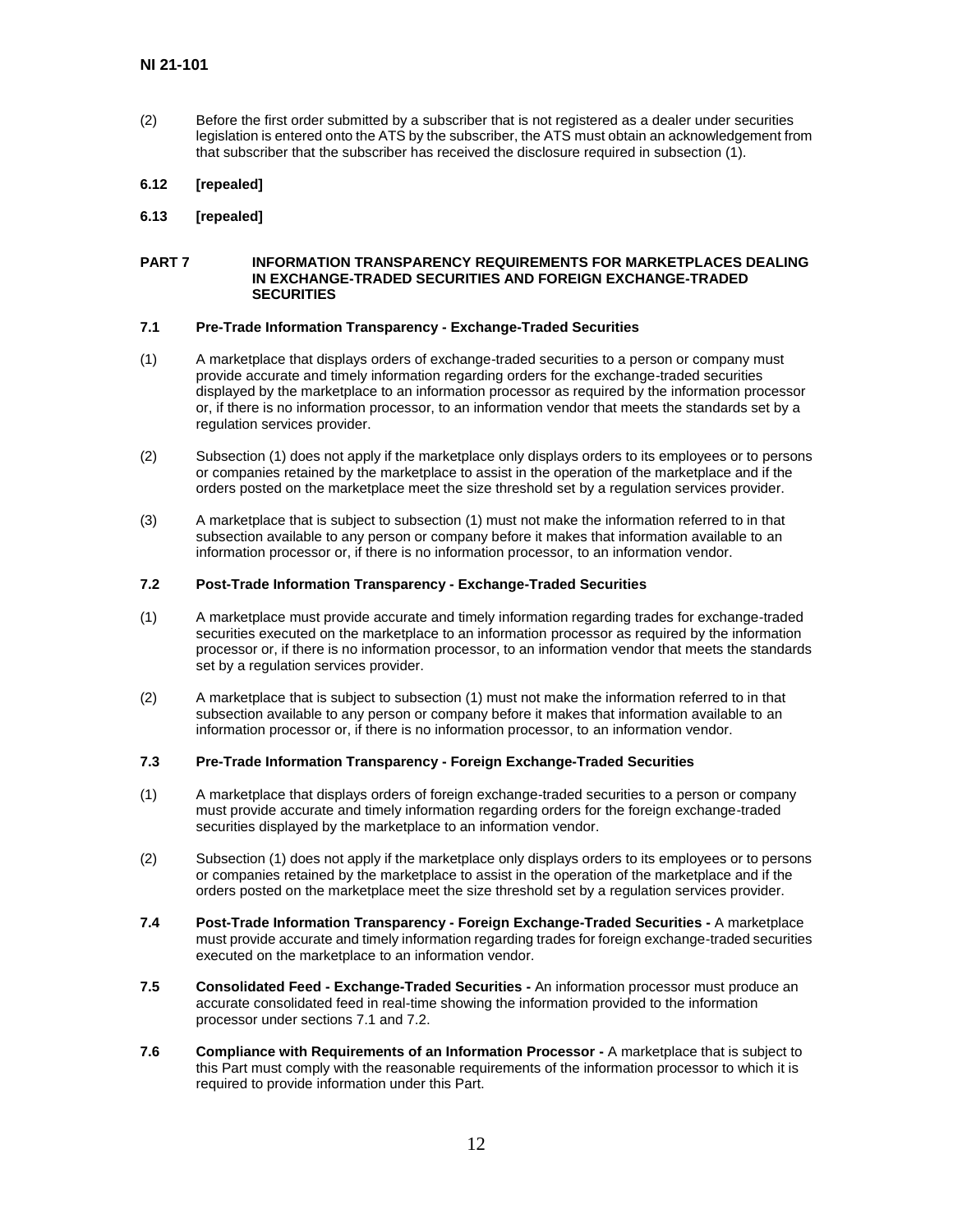#### **PART 8 INFORMATION TRANSPARENCY REQUIREMENTS FOR MARKETPLACES DEALING IN UNLISTED DEBT SECURITIES, INTER-DEALER BOND BROKERS AND DEALERS**

#### **8.1 Pre-Trade and Post-Trade Information Transparency Requirements - Government Debt Securities**

- (1) A marketplace that displays orders of government debt securities to a person or company must provide to an information processor accurate and timely information regarding orders for government debt securities displayed by the marketplace as required by the information processor.
- (2) Subsection (1) does not apply if the marketplace only displays orders to its employees or to persons or companies retained by the marketplace to assist in the operation of the marketplace.
- (3) A marketplace must provide to an information processor accurate and timely information regarding details of trades of government debt securities executed on the marketplace as required by the information processor.
- (4) An inter-dealer bond broker must provide to an information processor accurate and timely information regarding orders for government debt securities executed through the inter-dealer bond broker as required by the information processor.
- (5) An inter-dealer bond broker must provide to an information processor accurate and timely information regarding details of trades of government debt securities executed through the inter-dealer bond broker as required by the information processor.

# **8.2 Pre-Trade and Post-Trade Information Transparency Requirements - Corporate Debt Securities**

- (1) A marketplace that displays orders of corporate debt securities to a person or company must provide accurate and timely information regarding orders for designated corporate debt securities displayed by the marketplace to an information processor, as required by the information processor, or if there is no information processor, to an information vendor that meets the standards set by a regulation services provider, as required by the regulation services provider.
- (2) Subsection (1) does not apply if the marketplace only displays orders to its employees or to persons or companies retained by the marketplace to assist in the operation of the marketplace.
- (3) A marketplace must provide accurate and timely information regarding details of trades of designated corporate debt securities executed on the marketplace to an information processor, as required by the information processor, or if there is no information processor, to an information vendor that meets the standards set by a regulation services provider, as required by the regulation services provider.
- (4) An inter-dealer bond broker must provide accurate and timely information regarding details of trades of designated corporate debt securities executed through the inter-dealer bond broker to an information processor, as required by the information processor, or if there is no information processor, to an information vendor that meets the standards set by a regulation services provider, as required by the regulation services provider.
- (5) A dealer executing trades of corporate debt securities outside of a marketplace must provide accurate and timely information regarding details of trades of designated corporate debt securities traded by or through the dealer to an information processor, as required by the information processor, or if there is no information processor, to an information vendor that meets the standards set by a regulation services provider, as required by the regulation services provider.
- **8.3 Consolidated Feed - Unlisted Debt Securities -** An information processor must produce an accurate consolidated feed in real-time showing the information provided to the information processor under sections 8.1 and 8.2.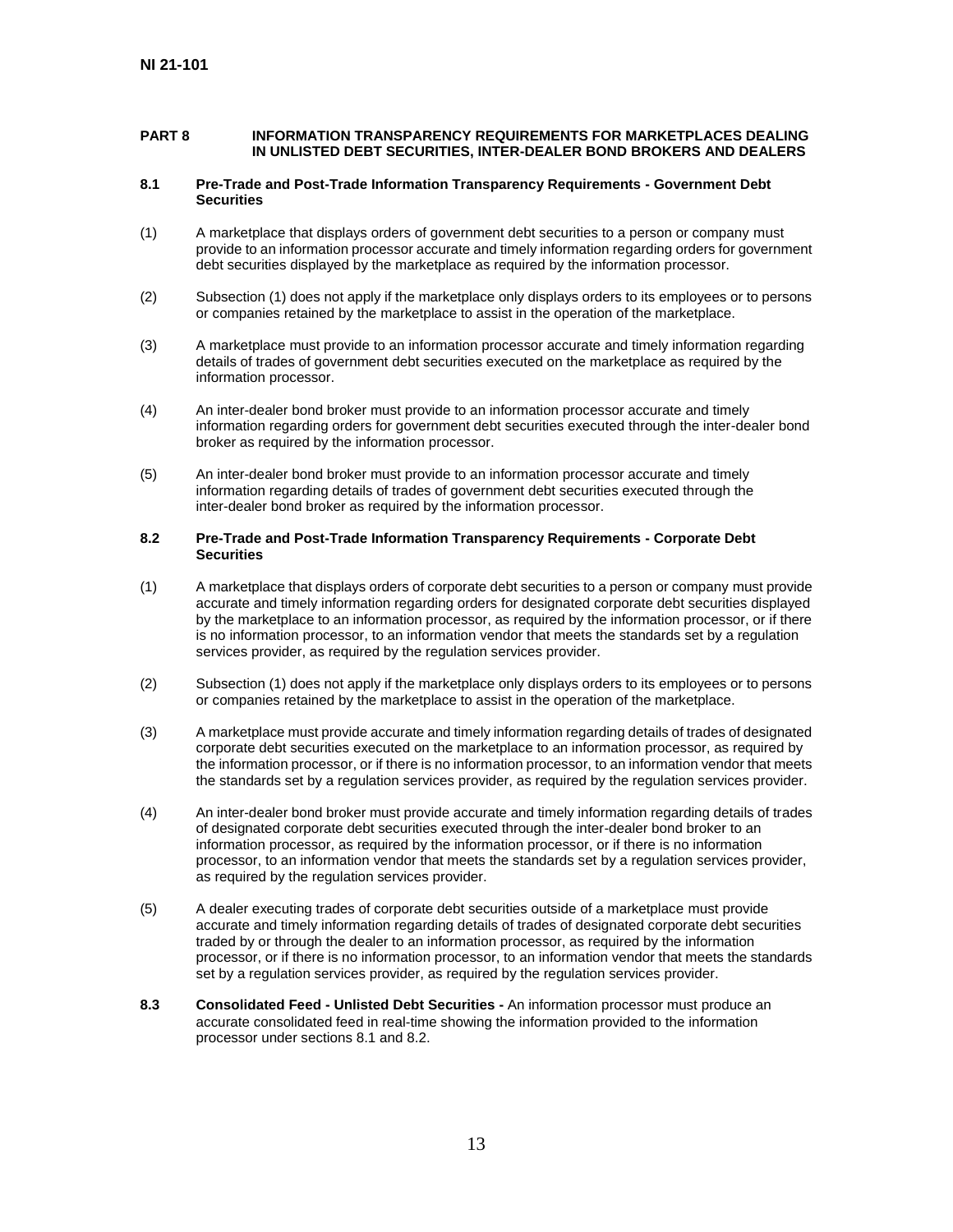**8.4 Compliance with Requirements of an Information Processor -** A marketplace, inter-dealer bond broker or dealer that is subject to this Part must comply with the reasonable requirements of the information processor to which it is required to provide information under this Part.

# **8.5 [repealed]**

- **8.6 Exemption for Government Debt Securities -** Section 8.1 does not apply until January 1, 2018.
- **PART 9 [repealed]**

# **PART 10 TRANSPARENCY OF MARKETPLACE OPERATIONS**

- **10.1 Disclosure by Marketplaces -** A marketplace must publicly disclose, on its website, information reasonably necessary to enable a person or company to understand the marketplace's operations or services it provides, including, but not limited to, information related to
	- (a) all fees, including any listing, trading, data, co-location and routing fees charged by the marketplace, an affiliate or by a party to which services have directly or indirectly been outsourced or which directly or indirectly provides those services,
	- (b) how orders are entered, interact and execute,
	- (c) all order types,
	- (d) access requirements,
	- (e) the policies and procedures that identify and manage any conflicts of interest arising from the operation of the marketplace or the services it provides,
	- (f) any referral arrangements between the marketplace and service providers,
	- (g) where routing is offered, how routing decisions are made,
	- (h) when indications of interest are disseminated, the information disseminated and the types of recipients of such indications of interest,
	- (i) any access arrangements with a third party service provider, including the name of the third party service provider and the standards for access to be complied with by the third party service provider, and
	- (j) the hours of operation of any testing environments provided by the marketplace, a description of any differences between the testing environment and production environment of the marketplace and the potential impact of these differences on the effectiveness of testing, and any policies and procedures relating to a marketplace's use of uniform test symbols for purposes of testing in its production environment.

# **10.2 [repealed]**

# **10.3 [repealed]**

# **PART 11 RECORDKEEPING REQUIREMENTS FOR MARKETPLACES**

**11.1 Business Records -** A marketplace must keep such books, records and other documents as are reasonably necessary for the proper recording of its business in electronic form.

# **11.2 Other Records**

- (1) As part of the records required to be maintained under section 11.1, a marketplace must include the following information in electronic form:
	- (a) a record of all marketplace participants who have been granted access to trading in the marketplace;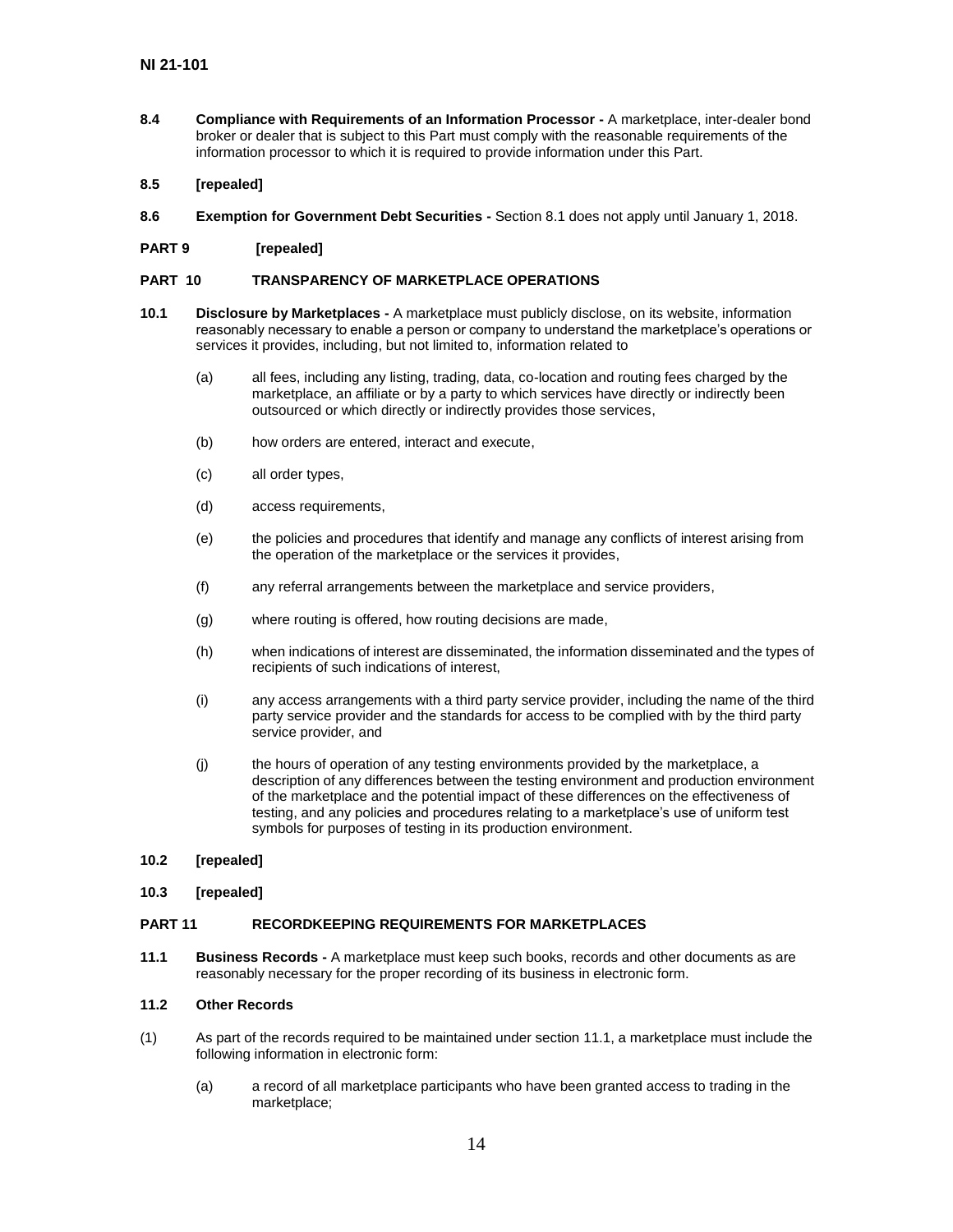- (b) daily trading summaries for the marketplace including
	- (i) a list of securities traded,
	- (ii) transaction volumes
		- (A) for securities other than debt securities, expressed as the number of issues traded, number of trades, total unit volume and total dollar value of trades and, if the price of the securities traded is quoted in a currency other than Canadian dollars, the total value in that other currency, and
		- (B) for debt securities, expressed as the number of trades and total dollar value traded and, if the price of the securities traded is quoted in a currency other than Canadian dollars, the total value in that other currency,
- (c) a record of each order which must include
	- (i) the order identifier assigned to the order by the marketplace,
	- (ii) the marketplace participant identifier assigned to the marketplace participant transmitting the order,
	- (iii) the identifier assigned to the marketplace where the order is received or originated,
	- (iv) each unique client identifier assigned to a client accessing the marketplace using direct electronic access,
	- (v) the type, issuer, class, series and symbol of the security,
	- (vi) the number of securities to which the order applies,
	- (vii) the strike date and strike price, if applicable,
	- (viii) whether the order is a buy or sell order,
	- (ix) whether the order is a short sale order, if applicable,
	- (x) whether the order is a market order, limit order or other type of order, and if the order is not a market order, the price at which the order is to trade,
	- (xi) the date and time the order is first originated or received by the marketplace,
	- (xii) whether the account is a retail, wholesale, employee, proprietary or any other type of account,
	- (xiii) the date and time the order expires,
	- (xiv) whether the order is an intentional cross,
	- (xv) whether the order is a jitney and if so, the identifier of the underlying broker,
	- (xvi) the currency of the order,
	- (xvii) whether the order is routed to another marketplace for execution, and the date, time and name of the marketplace to which the order was routed, and
	- (xviii) whether the order is a directed-action order, and whether the marketplace marked the order as a directed-action order or received the order marked as a directed-action order, and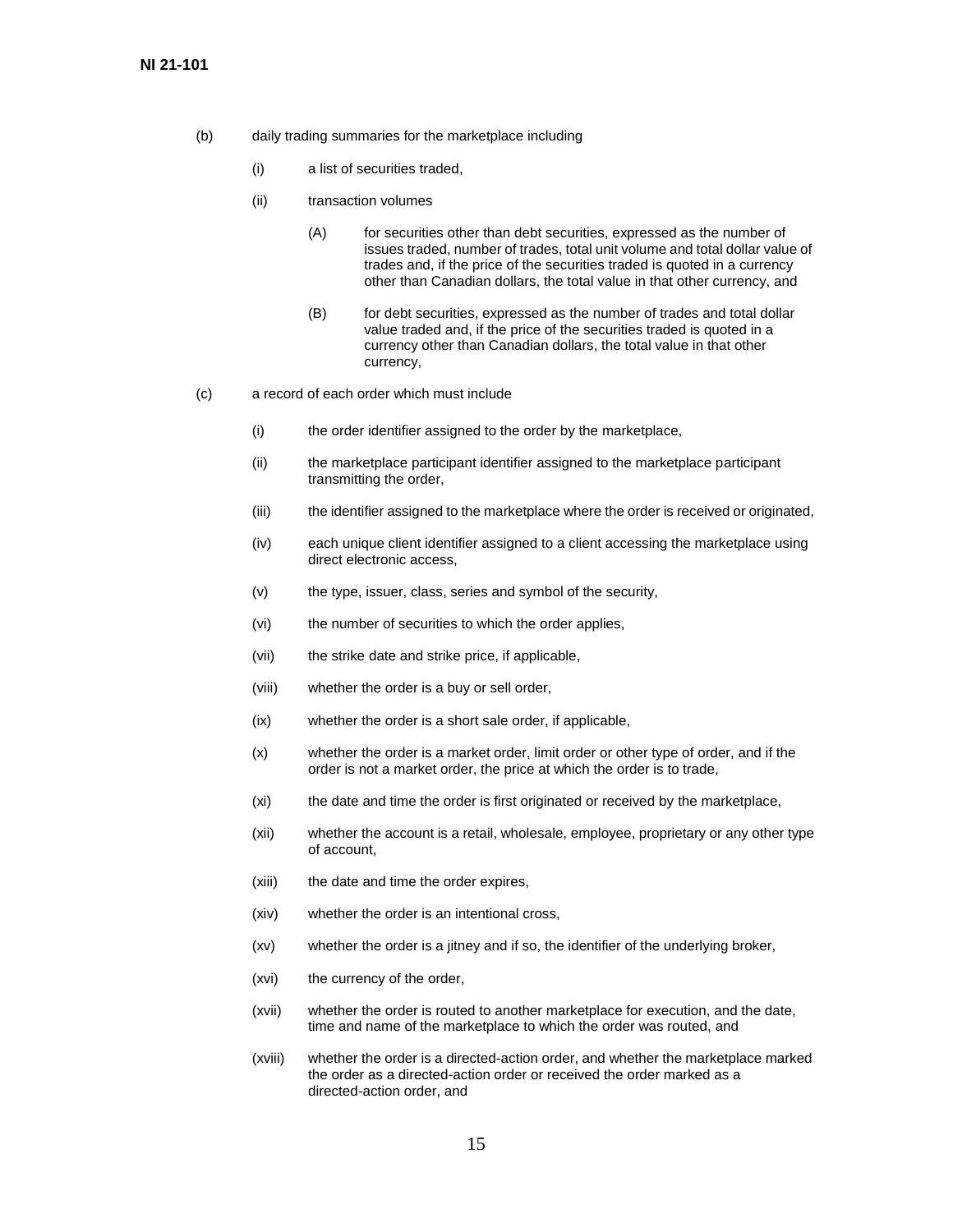- (d) in addition to the record maintained in accordance with paragraph (c), all execution report details of orders, including
	- (i) the identifier assigned to the marketplace where the order was executed,
	- (ii) whether the order was fully or partially executed,
	- (iii) the number of securities bought or sold,
	- (iv) the date and time of the execution of the order,
	- (v) the price at which the order was executed,
	- (vi) the identifier assigned to the marketplace participant on each side of the trade,
	- (vii) whether the transaction was a cross,
	- (viii) time-sequenced records of all messages sent to or received from an information processor, an information vendor or a marketplace,
	- (ix) the marketplace trading fee for each trade, and
	- (x) each unique client identifier assigned to a client accessing the marketplace using direct electronic access.

#### **11.2.1 Transmission in Electronic Form –** A marketplace must transmit

- (a) to a regulation services provider, if it has entered into an agreement with a regulation services provider in accordance with NI 23-101, the information required by the regulation services provider within ten business days, in electronic form and in the manner requested by the regulation services provider, and
- (b) to the securities regulatory authority the information required by the securities regulatory authority under securities legislation within ten business days, in electronic form and in the manner requested by the securities regulatory authority.

#### **11.3 Record Preservation Requirements**

- (1) For a period of not less than seven years from the creation of a record referred to in this section, and for the first two years in a readily accessible location, a marketplace must keep
	- (a) all records required to be made under sections 11.1 and 11.2;
	- (b) at least one copy of its standards for granting access to trading, if any, all records relevant to its decision to grant, deny or limit access to a person or company and, if applicable, all other records made or received by the marketplace in the course of complying with section 5.1;
	- (c) at least one copy of all records made or received by the marketplace in the course of complying with section 12.1 and 12.4, including all correspondence, memoranda, papers, books, notices, accounts, reports, test scripts, test results, and other similar records;
	- (d) all written notices provided by the marketplace to marketplace participants generally, including notices addressing hours of system operations, system malfunctions, changes to system procedures, maintenance of hardware and software, instructions pertaining to access to the marketplace and denials of, or limitation to, access to the marketplace;
	- (e) the acknowledgement obtained under subsection 5.9(2) or 6.11(2);
	- (f) a copy of any agreement referred to in section 8.4 of NI 23-101;
	- (q) a copy of any agreement referred to in subsections  $13.1(2)$  and  $13.1(3)$ ;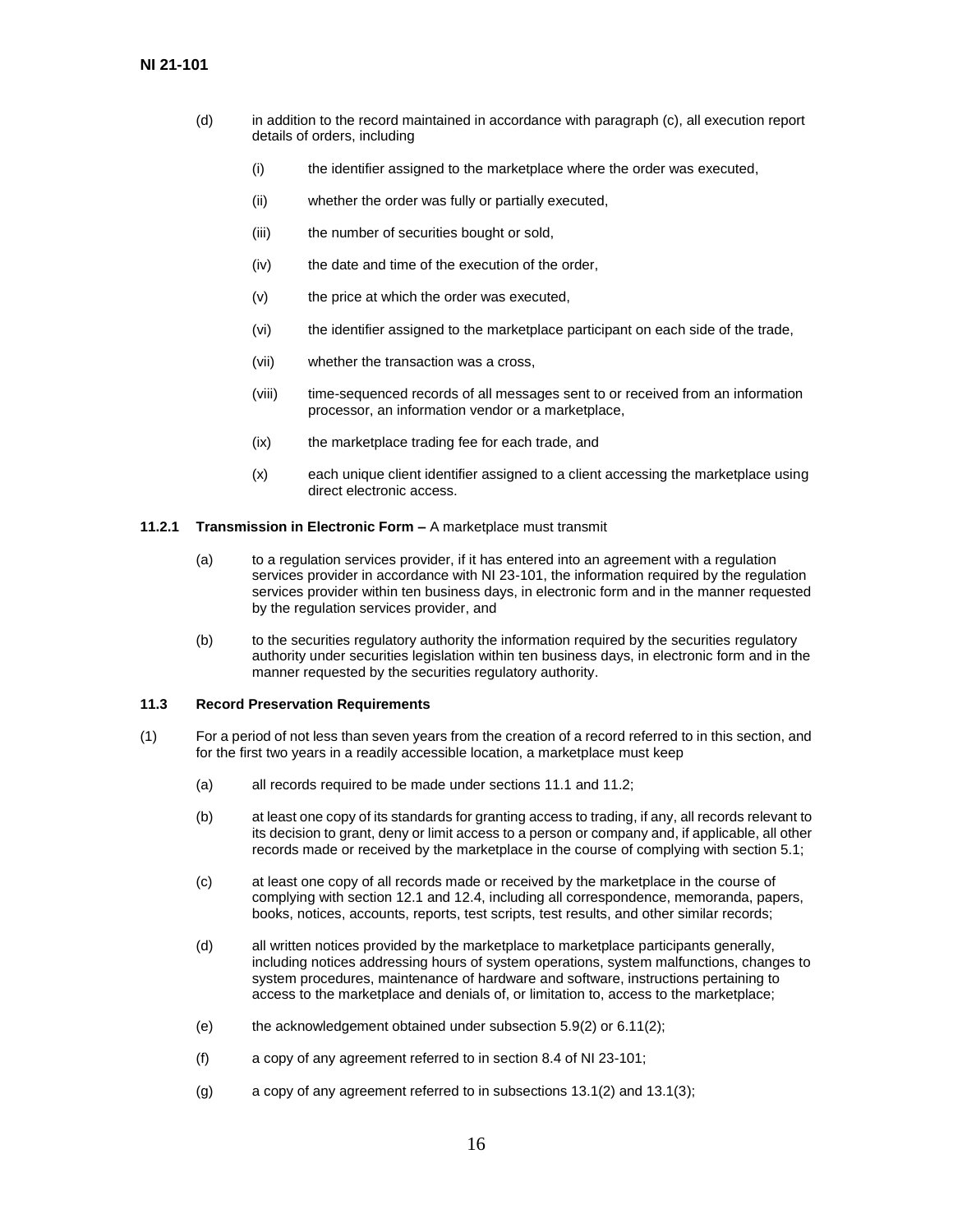- (h) a copy of any agreement referred to in section 5.10; and
- (i) a copy of any agreement referred to in paragraph 5.12(c).
- (2) During the period in which a marketplace is in existence, the marketplace must keep
	- (a) all organizational documents, minute books and stock certificate books;
	- (b) copies of all forms filed under Part 3; and
	- (c) in the case of an ATS, copies of all notices given under section 6.7.

# **11.4 [repealed]**

#### **11.5 Synchronization of Clocks**

- (1) A marketplace trading exchange-traded securities or foreign exchange-traded securities, an information processor receiving information about those securities, and a dealer trading those securities must synchronize the clocks used for recording or monitoring the time and date of any event that must be recorded under this Part and under NI 23-101 with the clock used by a regulation services provider monitoring the activities of marketplaces and marketplace participants trading those securities.
- (2) A marketplace trading corporate debt securities or government debt securities, an information processor receiving information about those securities, a dealer trading those securities, and an inter-dealer bond broker trading those securities must synchronize the clocks used for recording or monitoring the time and date of any event that must be recorded under this Part and under NI 23-101.

#### **PART 12 MARKETPLACE SYSTEMS AND BUSINESS CONTINUITY PLANNING**

- **12.1 System Requirements -** For each system, operated by or on behalf of the marketplace, that supports order entry, order routing, execution, trade reporting, trade comparison, data feeds, market surveillance and trade clearing, a marketplace must
	- (a) develop and maintain
		- (i) an adequate system of internal control over those systems, and
		- (ii) adequate information technology general controls, including without limitation, controls relating to information systems operations, information security, change management, problem management, network support and system software support,
	- (b) in accordance with prudent business practice, on a reasonably frequent basis and, in any event, at least annually,
		- (i) make reasonable current and future capacity estimates,
		- (ii) conduct capacity stress tests to determine the ability of those systems to process transactions in an accurate, timely and efficient manner, and
	- (c) promptly notify the regulator or, in Québec, the securities regulatory authority and, if applicable, its regulation services provider, of any material systems failure, malfunction, delay or security breach and provide timely updates on the status of the failure, malfunction, delay or security breach, the resumption of service and the results of the marketplace's internal review of the failure, malfunction, delay or security breach.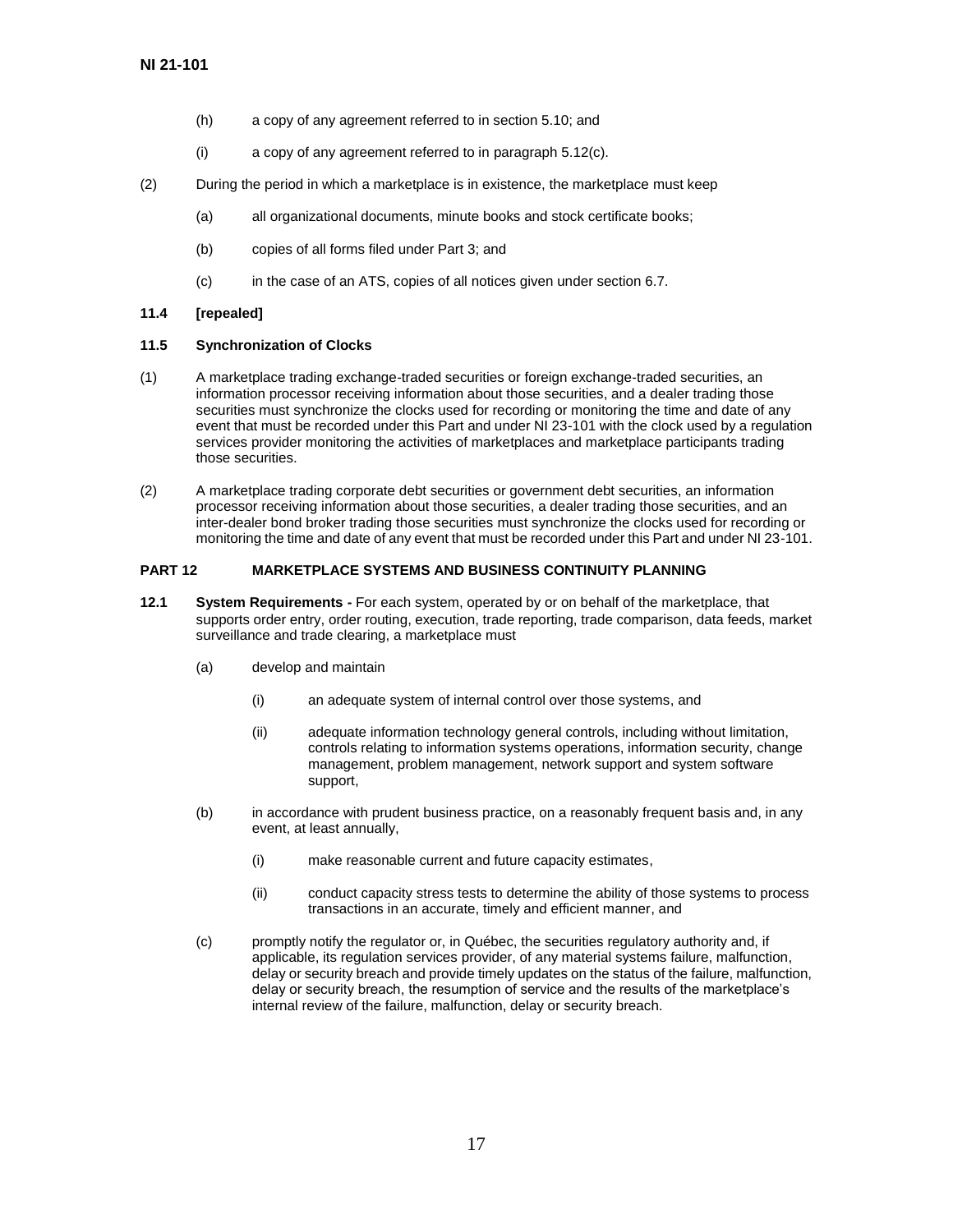- **12.1.1 Auxiliary Systems**  For each system that shares network resources with one or more of the systems, operated by or on behalf of the marketplace, that supports order entry, order routing, execution, trade reporting, trade comparison, data feeds, market surveillance and trade clearing, that, if breached, would pose a security threat to one or more of the previously mentioned systems, a marketplace must
	- (a) develop and maintain an adequate system of information security controls that relate to the security threats posed to any system that supports order entry, order routing, execution, trade reporting, trade comparison, data feeds, market surveillance and trade clearing, and
	- (b) promptly notify the regulator, or in Québec, the securities regulatory authority and, if applicable, its regulation services provider, of any material security breach and provide timely updates on the status of the breach, the resumption of service, where applicable, and the results of the marketplace's internal review of the security breach.

#### **12.2 System Reviews**

- (1) A marketplace must annually engage a qualified party to conduct an independent systems review and prepare a report in accordance with established audit standards to ensure that the marketplace is in compliance with
	- (a) paragraph 12.1(a),
	- (b) section 12.1.1, and
	- (c) section 12.4.
- (2) A marketplace must provide the report resulting from the review conducted under subsection (1) to
	- (a) its board of directors, or audit committee, promptly upon the report's completion, and
	- (b) the regulator or, in Québec, the securities regulatory authority, by the earlier of the  $30<sup>th</sup>$  day after providing the report to its board of directors or the audit committee or the  $60<sup>th</sup>$  day after the calendar year end.

#### **12.3 Marketplace Technology Requirements and Testing Facilities**

- (1) A marketplace must make publicly available all technology requirements regarding interfacing with or accessing the marketplace in their final form,
	- (a) if operations have not begun, for at least three months immediately before operations begin; and
	- (b) if operations have begun, for at least three months before implementing a material change to its technology requirements.
- (2) After complying with subsection (1), a marketplace must make available testing facilities for interfacing with or accessing the marketplace,
	- (a) if operations have not begun, for at least two months immediately before operations begin; and
	- (b) if operations have begun, for at least two months before implementing a material change to its technology requirements.
- (3) A marketplace must not begin operations before
	- (a) it has complied with paragraphs  $(1)(a)$  and  $(2)(a)$ ,
	- (b) its regulation services provider, if applicable, has confirmed to the marketplace that trading may commence on the marketplace, and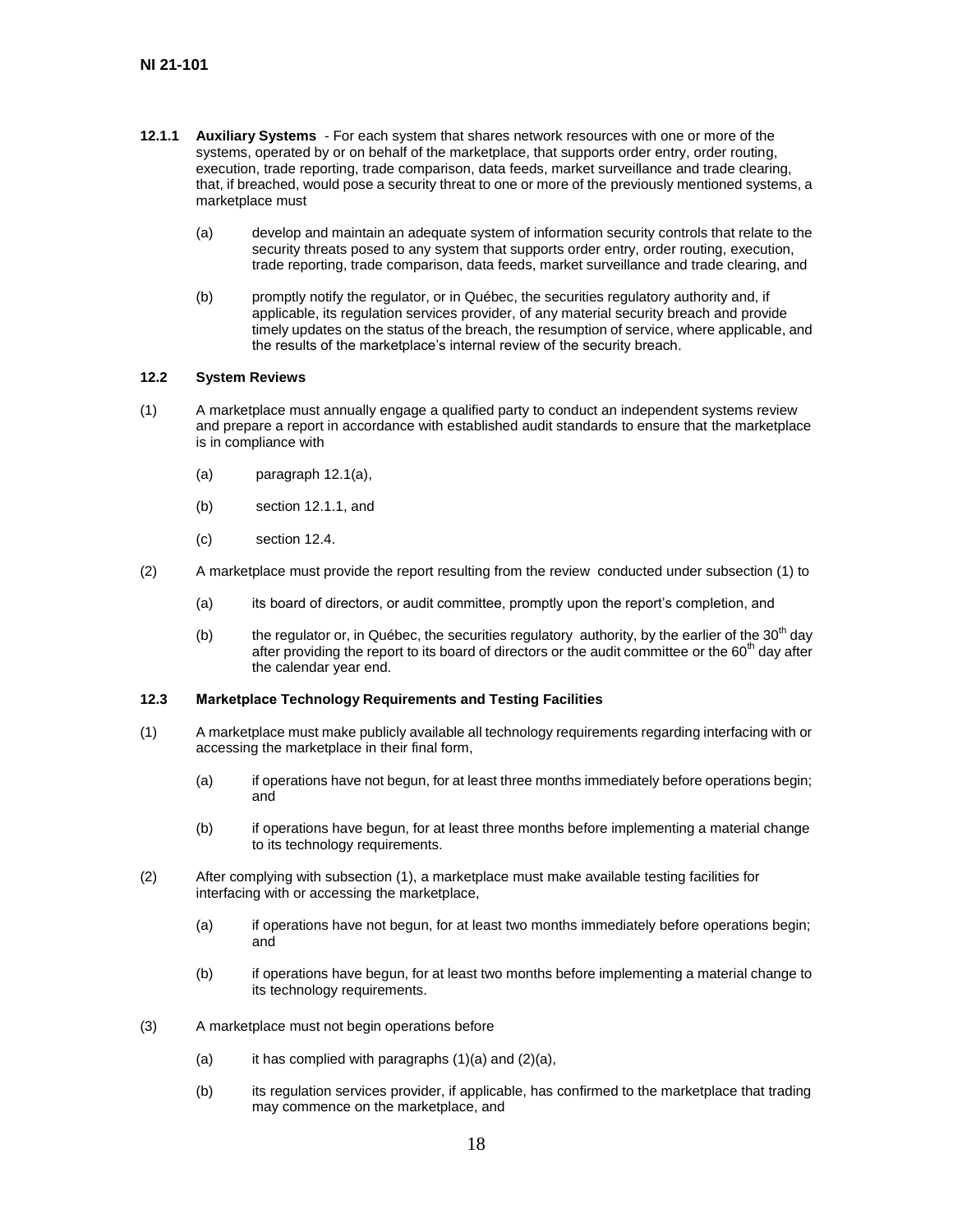- (c) the chief information officer of the marketplace, or an individual performing a similar function, has certified in writing to the regulator, or in Québec, the securities regulatory authority, that all information technology systems used by the marketplace have been tested according to prudent business practices and are operating as designed.
- (3.1) A marketplace must not implement a material change to the systems referred to in section 12.1 before
	- (a) it has complied with paragraphs  $(1)(b)$  and  $(2)(a)$ , and
	- (b) the chief information officer of the marketplace, or an individual performing a similar function, has certified in writing to the regulator, or in Québec, the securities regulatory authority, that the change has been tested according to prudent business practices and is operating as designed.
- (4) Subsection (3.1) does not apply to a marketplace if the change must be made immediately to address a failure, malfunction or material delay of its systems or equipment if
	- (a) the marketplace immediately notifies the regulator, or in Québec, the securities regulatory authority, and, if applicable, its regulation services provider of its intention to make the change; and
	- (b) the marketplace publishes the changed technology requirements as soon as practicable.

# **12.3.1 Uniform Test Symbols**

A marketplace must use uniform test symbols, as set by a regulator, or in Québec, the securities regulatory authority, for the purpose of performing testing in its production environment.

# **12.4 Business Continuity Planning**

- (1) A marketplace must
	- (a) develop and maintain reasonable business continuity plans, including disaster recovery plans, and
	- (b) test its business continuity plans, including disaster recovery plans, according to prudent business practices on a reasonably frequent basis and, in any event, at least annually.
- (2) A marketplace with a total trading volume in any type of security equal to or greater than 10% of the total dollar value of the trading volume in that type of security on all marketplaces in Canada during at least two of the preceding three months of operation must establish, implement, and maintain policies and procedures reasonably designed to ensure that each system, operated by or on behalf of the marketplace, that supports order entry, order routing, execution, trade reporting, trade comparison, data feeds, and trade clearing, can resume operations within two hours following the declaration of a disaster by the marketplace.
- (3) A recognized exchange or quotation and trade reporting system, that directly monitors the conduct of its members or users and enforces requirements set under section 7.1(1) or 7.3(1) of NI 23-101, must establish, implement, and maintain policies and procedures reasonably designed to ensure that each system, operated by or on behalf of the marketplace, that is critical and supports real-time market surveillance, can resume operations within two hours following the declaration of a disaster at the primary site by the exchange or quotation and trade reporting system.
- (4) A regulation services provider, that has entered into a written agreement with a marketplace to conduct market surveillance for the marketplace, must establish, implement, and maintain policies and procedures reasonably designed to ensure that each system, operated by or on behalf of the regulation services provider, that is critical and supports real-time market surveillance can resume operations within two hours following the declaration of a disaster at the primary site by the regulation services provider.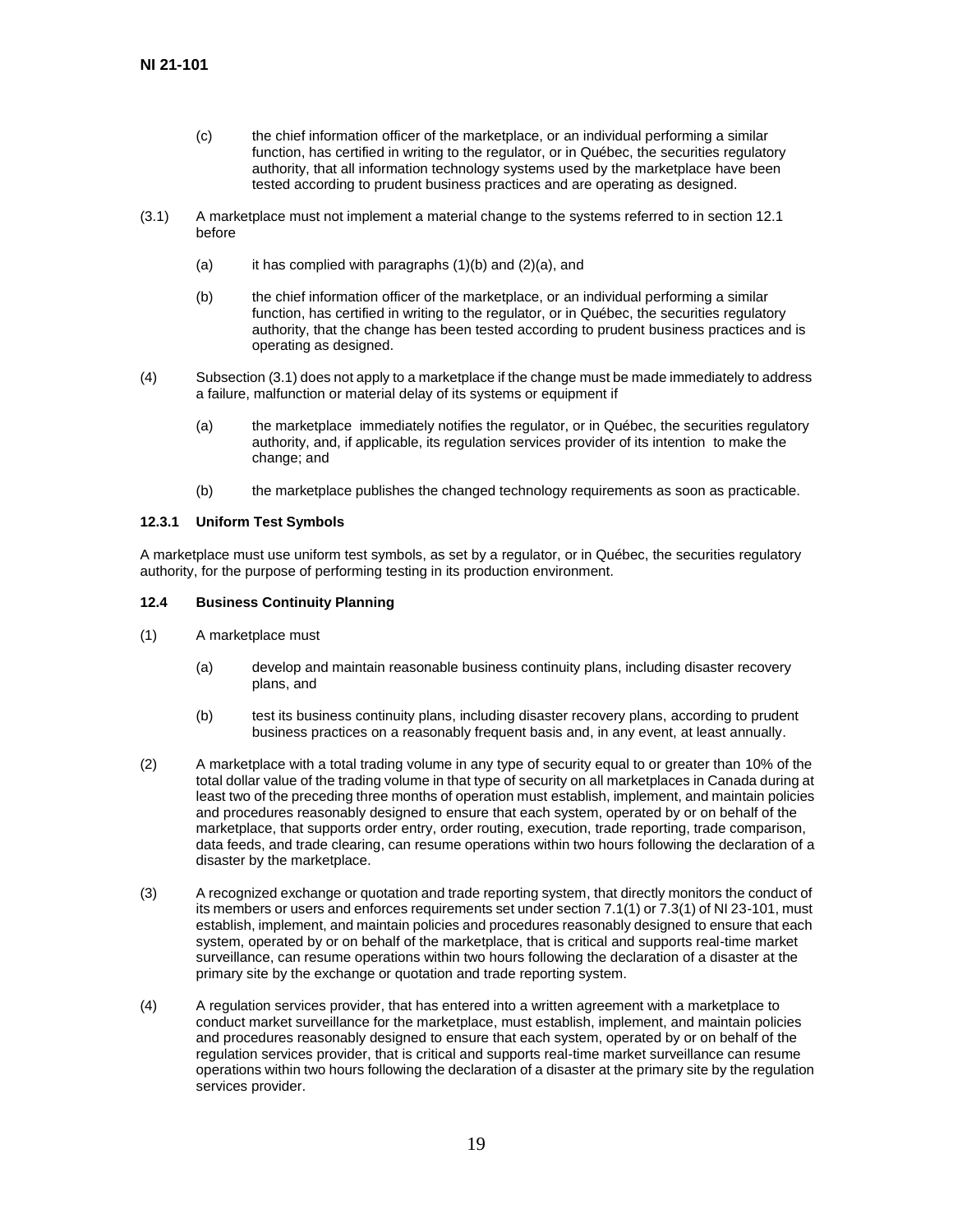# **12.4.1 Industry-Wide Business Continuity Tests**

A marketplace, recognized clearing agency, information processor, and participant dealer must participate in all industry-wide business continuity tests, as determined by a regulation services provider, regulator, or in Québec, the securities regulatory authority.

# **PART 13 CLEARING AND SETTLEMENT**

# **13.1 Clearing and Settlement**

- (1) All trades executed on a marketplace must be reported to and settled through a clearing agency.
- (2) For a trade executed through an ATS by a subscriber that is registered as a dealer under securities legislation, the ATS and its subscriber must enter into an agreement that specifies whether the trade must be reported to a clearing agency by
	- (a) the ATS;
	- (b) the subscriber; or
	- (c) an agent for the subscriber that is a clearing member of a clearing agency.
- (3) For a trade executed through an ATS by a subscriber that is not registered as a dealer under securities legislation, an ATS and its subscriber must enter into an agreement that specifies whether the trade must be reported to a clearing agency by
	- (a) the ATS; or
	- (b) an agent for the subscriber that is a clearing member of a clearing agency.

# **13.2 Access to Clearing Agency of Choice**

- (1) A marketplace must report a trade in a security to a clearing agency designated by a marketplace participant.
- (2) Subsection (1) does not apply to a trade in a security that is a standardized derivative or an exchange-traded security that is an option.

# **PART 14 REQUIREMENTS FOR AN INFORMATION PROCESSOR**

# **14.1 Filing Requirements for an Information Processor**

(1) A person or company that intends to carry on business as an information processor must file Form 21-101F5 at least 90 days before the information processor begins to carry on business as an information processor.

# (2) **[repealed]**

# **14.2 Change in Information**

- (1) At least 45 days before implementing a significant change involving a matter set out in Form 21-101F5, an information processor must file an amendment to the information provided in Form 21-101F5 in the manner set out in Form 21-101F5.
- (2) If an information processor implements a change involving a matter set out in Form 21-101F5, other than a change referred to in subsection (1), the information processor must, within 30 days after the end of the calendar quarter in which the change takes place, file an amendment to the information provided in Form 21-101F5 in the manner set out in Form 21-101F5.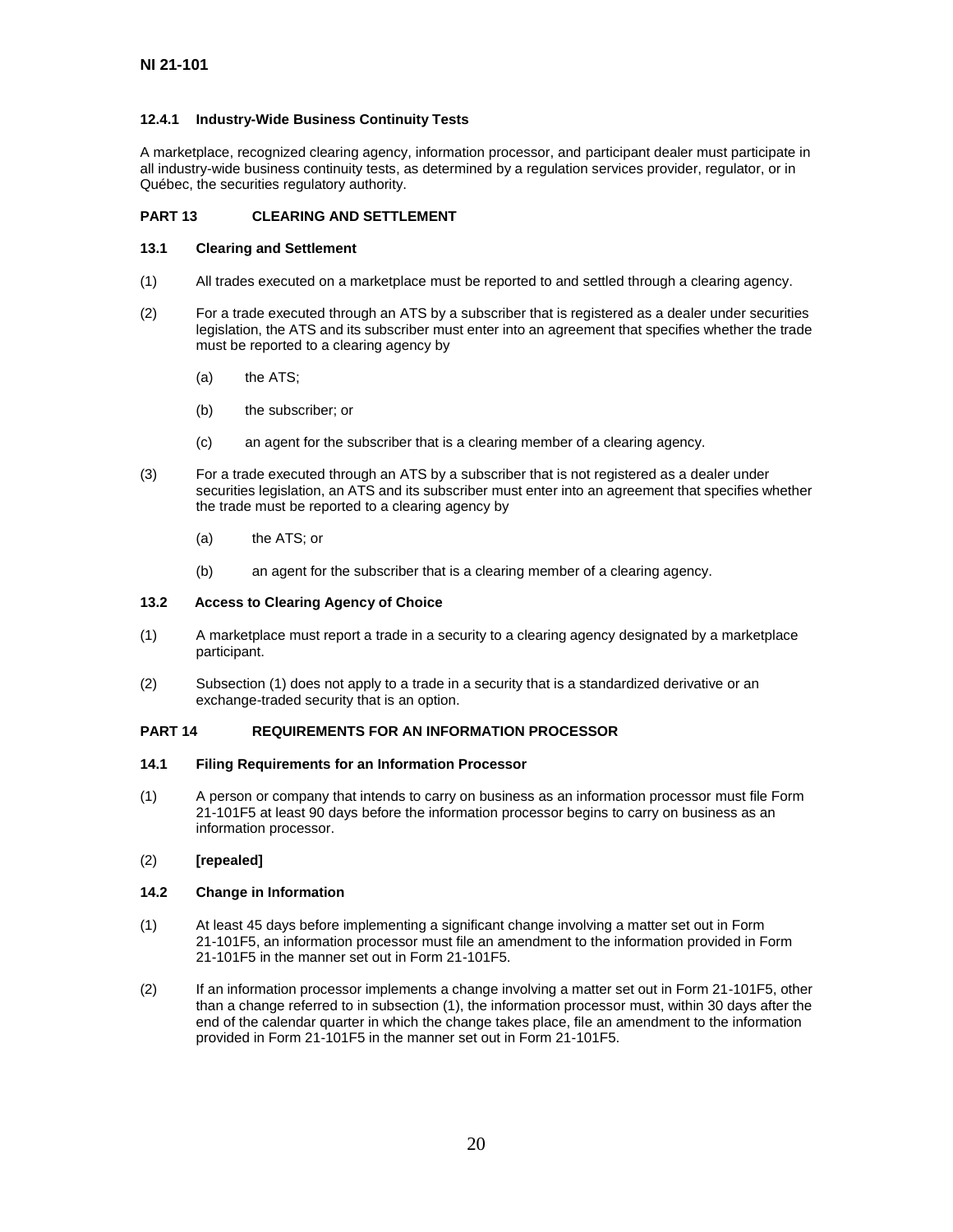# **14.3 Ceasing to Carry on Business as an Information Processor**

- (1) If an information processor intends to cease carrying on business as an information processor, the information processor must file a report on Form 21-101F6 at least 30 days before ceasing to carry on that business.
- (2) If an information processor involuntarily ceases to carry on business as an information processor, the information processor must file a report on Form 21-101F6 as soon as practicable after it ceases to carry on that business.

# **14.4 Requirements Applicable to an Information Processor**

- (1) An information processor must enter into an agreement with each marketplace, inter-dealer bond broker and dealer that is required to provide information to the information processor that the marketplace, inter-dealer bond broker or dealer will
	- (a) provide information to the information processor in accordance with Part 7 or 8, as applicable; and
	- (b) comply with any other reasonable requirements set by the information processor.
- (2) An information processor must provide timely, accurate, reliable and fair collection, processing, distribution and publication of information for orders for, and trades in, securities.
- (3) An information processor must keep such books, records and other documents as are reasonably necessary for the proper recording of its business.
- (4) An information processor must establish in a timely manner an electronic connection or changes to an electronic connection to a marketplace, inter-dealer bond broker or dealer that is required to provide information to the information processor.
- (5) An information processor must provide prompt and accurate order and trade information and must not unreasonably restrict fair access to such information.
- (6) An information processor must file annual audited financial statements within 90 days after the end of its financial year that
	- (a) are prepared in accordance with Canadian GAAP applicable to publicly accountable enterprises, Canadian GAAP applicable to private enterprises or IFRS,
	- (b) include notes to the financial statements that identify the accounting principles used to prepare the financial statements, and
	- (c) are audited in accordance with Canadian GAAS or International Standards on Auditing and are accompanied by an auditor's report.
- (6.1) If an information processor is operated as a division or unit of a person or company, the person or company must file the income statement and the statement of cash flow of the information processor and any other information necessary to demonstrate the financial condition of the information processor within 90 days after the end of the financial year of the person or company.
- (7) An information processor must file its financial budget within 30 days after the start of a financial year.
- (7.1) If an information processor is operated as a division or unit of a person or company, the person or company must file the financial budget relating to the information processor within 30 days of the start of the financial year of the person or company.
- (8) An information processor must file, within 30 days after the end of each calendar quarter, the process and criteria for the selection of government debt securities, as applicable, and designated corporate debt securities and the list of government debt securities, as applicable, and designated corporate debt securities.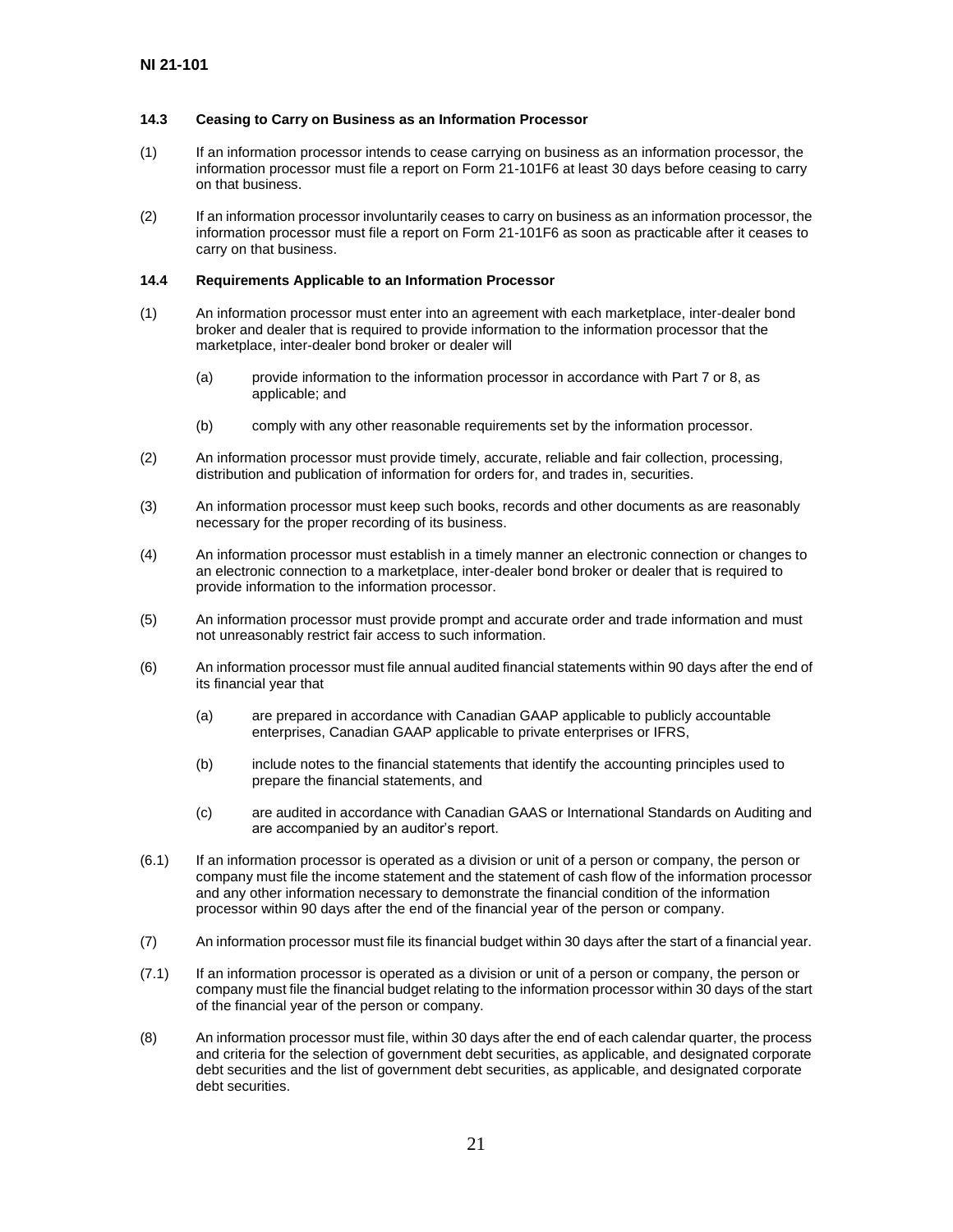# **NI 21-101**

- (9) An information processor must file, within 30 days after the end of each calendar year, the process to communicate the designated securities to the marketplaces, inter-dealer bond brokers and dealers providing the information required by the Instrument, including where the list of designated securities can be found.
- **14.5 System Requirements -** An information processor must,
	- (a) develop and maintain
		- (i) an adequate system of internal controls over its critical systems, and
		- (ii) adequate information technology general controls, including, without limitation, controls relating to information systems operations, information security, change management, problem management, network support, and system software support,
	- (b) in accordance with prudent business practice, on a reasonably frequent basis and in any event, at least annually,
		- (i) make reasonable current and future capacity estimates for each of its systems, and
		- (ii) conduct capacity stress tests of its critical systems to determine the ability of those systems to process information in an accurate, timely and efficient manner,
	- (c) annually engage a qualified party to conduct an independent systems review and prepare a report in accordance with established audit standards to ensure that it is in compliance with paragraph (a) and section 14.6,
	- (d) provide the report resulting from the review conducted under paragraph (c) to
		- (i) its board of directors or the audit committee promptly upon the report's completion, and
		- (ii) the regulator or, in Québec, the securities regulatory authority, by the earlier of the 30<sup>th</sup> day after providing the report to its board of directors or the audit committee or the  $60<sup>th</sup>$  day after the calendar year end, and
	- (e) promptly notify the following of any failure, malfunction or material delay of its systems or equipment
		- (i) the regulator or, in Québec, the securities regulatory authority, and
		- (ii) any regulation services provider, recognized exchange or recognized quotation and trade reporting system monitoring trading of the securities about which information is provided to the information processor.

# **14.6 Business Continuity Planning**

An information processor must

- (a) develop and maintain reasonable business continuity plans, including disaster recovery plans,
- (b) test its business continuity plans, including disaster recovery plans, according to prudent business practices and on a reasonably frequent basis and, in any event, at least annually, and
- (c) establish, implement, and maintain policies and procedures reasonably designed to ensure that its critical systems can resume operations within one hour following the declaration of a disaster by the information processor.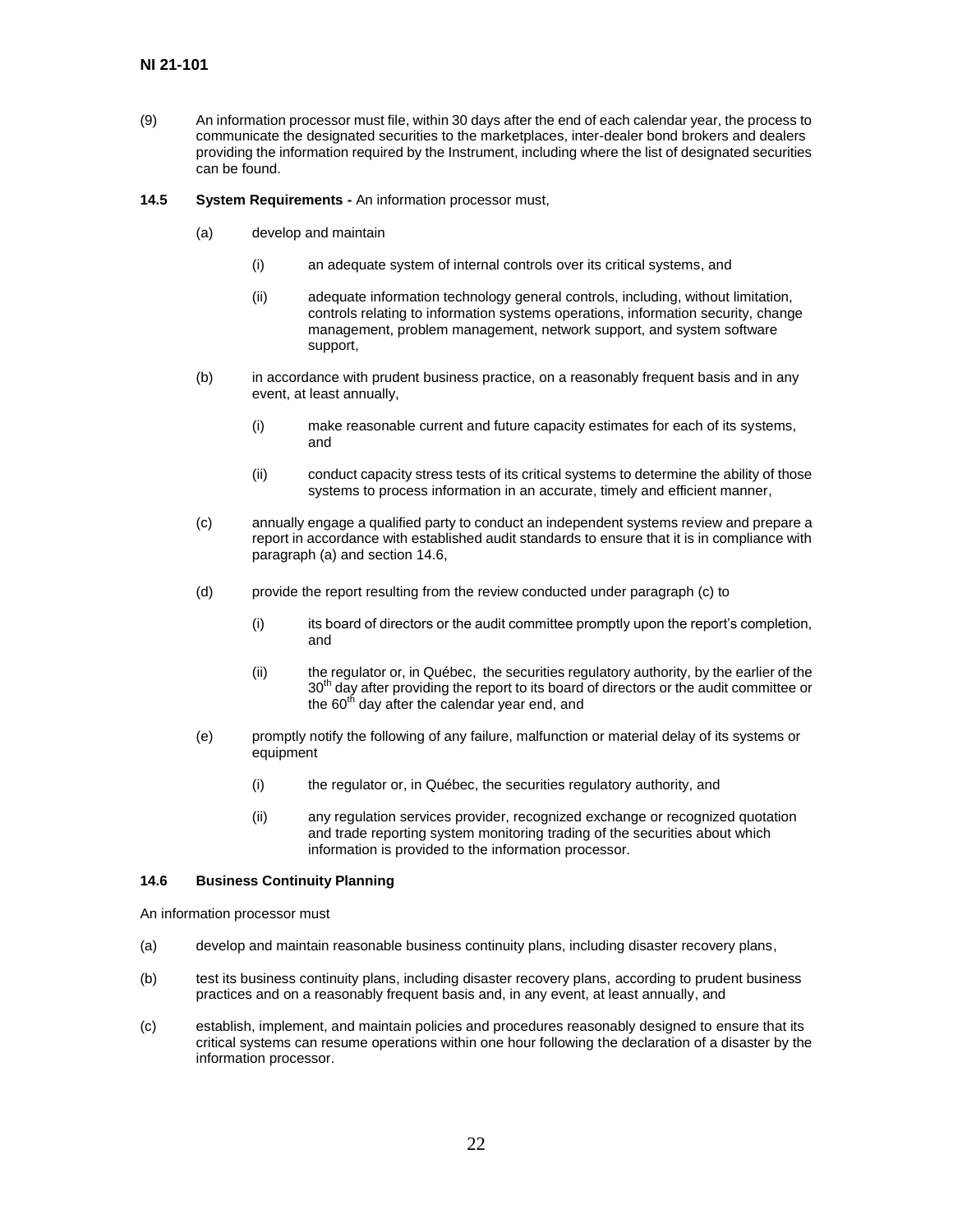# **14.7 Confidential Treatment of Trading Information**

An information processor must not release order and trade information to a person or company other than the marketplace, inter-dealer bond broker or dealer that provided this information in accordance with this Instrument or a securities regulatory authority, unless

- (a) the release of that information is required by this Instrument or under applicable law, or
- (b) the information processor received prior approval from the securities regulatory authority.

# **14.8 Transparency of Operations of an Information Processor**

An information processor must publicly disclose on its website information reasonably necessary to enable a person or company to understand the information processor's operations or services it provides including, but not limited to

- (a) all fees charged by the information processor for the consolidated data,
- (b) a description of the process and criteria for the selection of government debt securities, as applicable, and designated corporate debt securities and the list of government debt securities, as applicable, and designated corporate debt securities,
- (c) access requirements, and
- (d) the policies and procedures to manage conflicts of interest that may arise in the operation of the information processor.

# **PART 15 EXEMPTION**

#### **15.1 Exemption**

- (1) The regulator or the securities regulatory authority may grant an exemption from this Instrument, in whole or in part, subject to such conditions or restrictions as may be imposed in the exemption.
- (2) Despite subsection (1), in Ontario, only the regulator may grant such an exemption.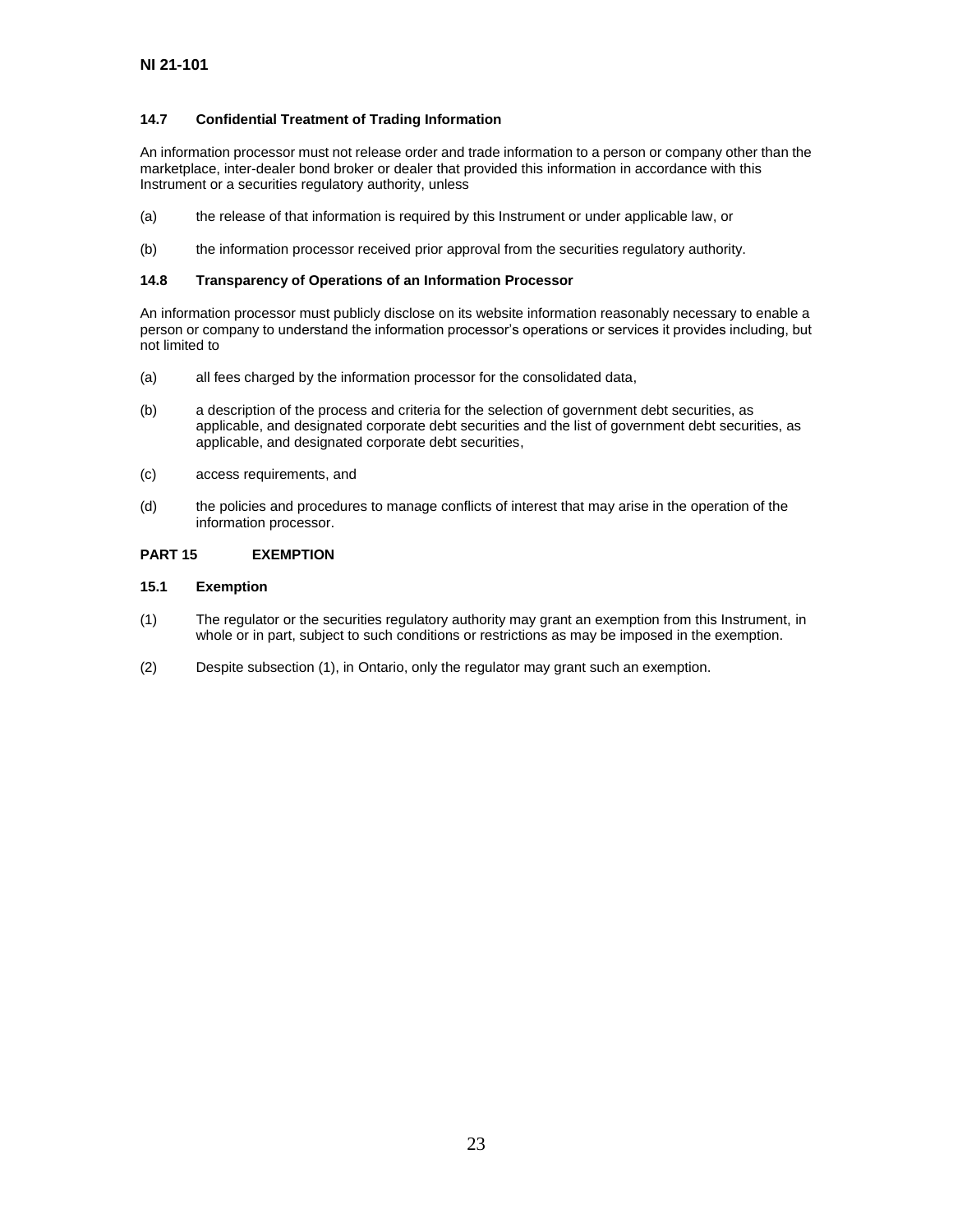#### **FORM 21-101F1 INFORMATION STATEMENT EXCHANGE OR QUOTATION AND TRADE REPORTING SYSTEM**

| Filer:<br><b>SYSTEM</b> | <b>EXCHANGE</b>                                                                                                                                                                                       |  | $\Box$ QUOTATION AND TRADE REPORTING                                                                |
|-------------------------|-------------------------------------------------------------------------------------------------------------------------------------------------------------------------------------------------------|--|-----------------------------------------------------------------------------------------------------|
| <b>Type of Filing:</b>  | $\Box$ INITIAL                                                                                                                                                                                        |  | $\Box$ AMENDMENT; AMENDMENT No.                                                                     |
| 1.                      | Full name of exchange or quotation and trade reporting system:                                                                                                                                        |  |                                                                                                     |
| 2.                      |                                                                                                                                                                                                       |  | Name(s) under which business is conducted, or name of market or facility, if different from item 1: |
| 3.                      | If this filing makes a name change on behalf of the exchange or quotation and trade reporting system<br>in respect of the name set out in item 1 or item 2, enter the previous name and the new name: |  |                                                                                                     |
|                         | Previous name:                                                                                                                                                                                        |  |                                                                                                     |
|                         | New name:                                                                                                                                                                                             |  |                                                                                                     |
| 4.                      | Head office                                                                                                                                                                                           |  |                                                                                                     |
|                         | Address:                                                                                                                                                                                              |  |                                                                                                     |
|                         | Telephone:                                                                                                                                                                                            |  |                                                                                                     |
|                         | Facsimile:                                                                                                                                                                                            |  |                                                                                                     |
| 5.                      | Mailing address (if different):                                                                                                                                                                       |  |                                                                                                     |
| 6.                      | Other offices                                                                                                                                                                                         |  |                                                                                                     |
|                         | Address:                                                                                                                                                                                              |  |                                                                                                     |
|                         | Telephone:                                                                                                                                                                                            |  |                                                                                                     |
|                         | Facsimile:                                                                                                                                                                                            |  |                                                                                                     |
| 7.                      | Website address:                                                                                                                                                                                      |  |                                                                                                     |
| 8.                      | Contact employee                                                                                                                                                                                      |  |                                                                                                     |
|                         | Name and title:                                                                                                                                                                                       |  |                                                                                                     |
|                         | Telephone number:                                                                                                                                                                                     |  |                                                                                                     |
|                         | Facsimile:                                                                                                                                                                                            |  |                                                                                                     |
|                         | E-mail address:                                                                                                                                                                                       |  |                                                                                                     |
| 9.                      | Counsel                                                                                                                                                                                               |  |                                                                                                     |
|                         | Firm name:                                                                                                                                                                                            |  |                                                                                                     |
|                         | Contact name:                                                                                                                                                                                         |  |                                                                                                     |
|                         | Telephone number:                                                                                                                                                                                     |  |                                                                                                     |
|                         | Facsimile:                                                                                                                                                                                            |  |                                                                                                     |
|                         | E-mail address:                                                                                                                                                                                       |  |                                                                                                     |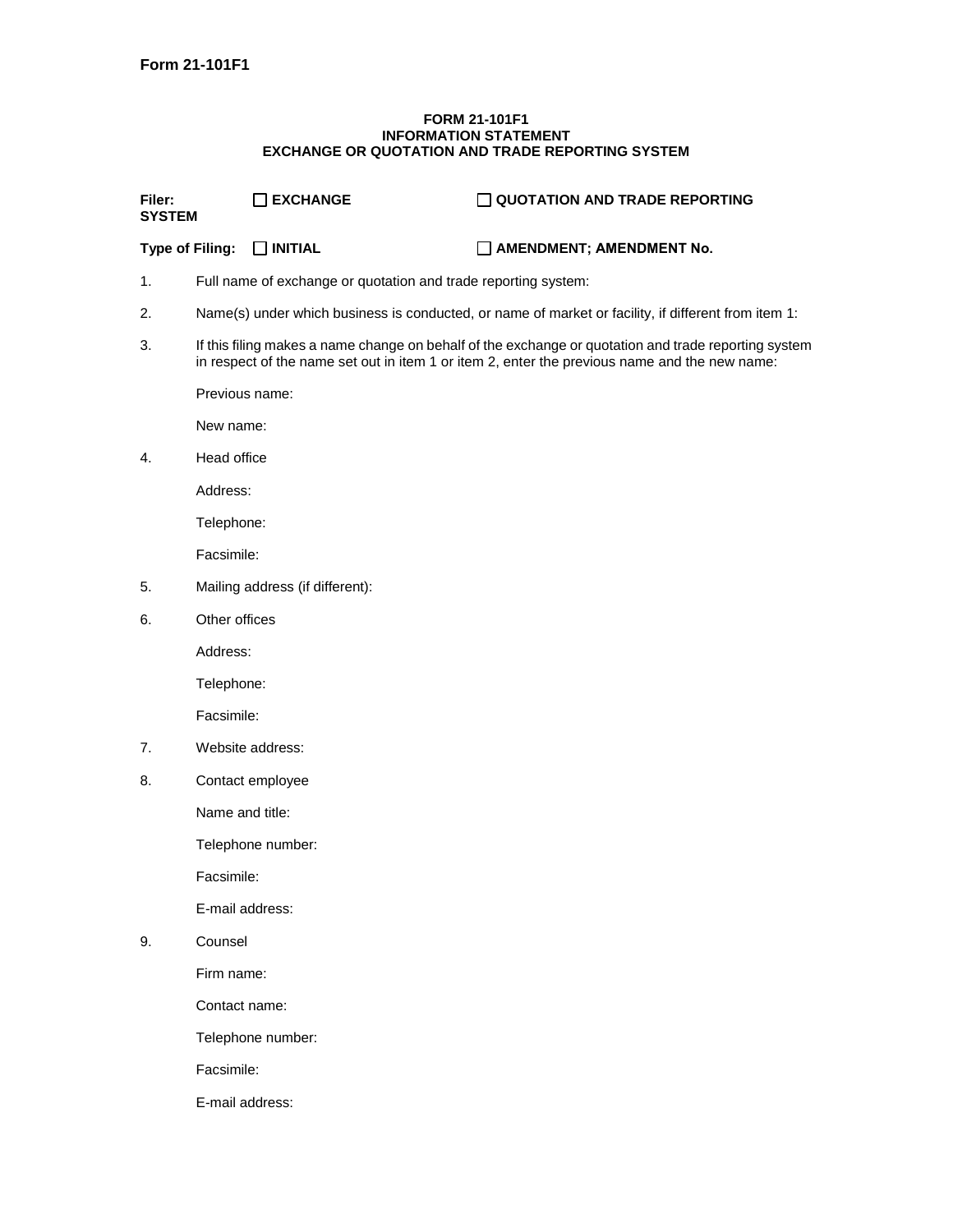10. Market Regulation is being conducted by:

the exchange the quotation and trade reporting system

regulation services provider other than the filer (see Exhibit M)

# **EXHIBITS**

File all Exhibits with the Filing. For each Exhibit, include the name of the exchange or quotation and trade reporting system, the date of filing of the Exhibit and the date as of which the information is accurate (if different from the date of the filing). If any Exhibit required is inapplicable, a statement to that effect must be furnished instead of such Exhibit.

Except as provided below, if the filer, recognized exchange or recognized quotation and trade reporting system files an amendment to the information provided in its Filing and the information relates to an Exhibit filed with the Filing or a subsequent amendment, the filer, recognized exchange or recognized quotation and trade reporting system, must, in order to comply with subsections 3.2(1), 3.2(2) or 3.2(3) of National Instrument 21-101, provide a description of the change, the expected date of the implementation of the change, and file a complete and updated Exhibit. The filer must provide a clean and a blacklined version showing changes from the previous filing.

If the filer, recognized exchange or recognized quotation and trade reporting system has otherwise filed the information required by the previous paragraph pursuant to section 5.5 of National Instrument 21-101, it is not required to file the information again as an amendment to an Exhibit. However, if supplementary material relating to a filed rule is contained in an Exhibit, an amendment to the Exhibit must also be filed.

# *Exhibit A – Corporate Governance*

- 1. Legal status:
	- □ Corporation<br>□ Partnership
	- □ Partnership<br>□ Sole Proprie
	- □ Sole Proprietorship<br>□ Other (specify):
	- Other (specify):
- 2. Except where the exchange or quotation and trade reporting system is a sole proprietorship, indicate the following:
	- 1. Date (DD/MM/YYYY) of formation.
	- 2. Place of formation.
	- 3. Statute under which exchange or quotation and trade reporting system was organized.
- 3. Provide a copy of the constating documents (including corporate by-laws), shareholder agreements, partnership agreements and other similar documents, and all subsequent amendments.
- 4. Provide the policies and procedures to address potential conflicts of interest arising from the operation of the marketplace or the services it provides, including those related to the commercial interest of the marketplace, the interests of its owners and its operators, the responsibilities and sound functioning of the marketplace, and those between the operations of the marketplace and its regulatory responsibilities.

# *Exhibit B – Ownership*

A list of the registered or beneficial holders of securities of, partnership interests in, or other ownership interests in, the exchange or recognized quotation and trade reporting system. For each of the persons listed in the Exhibit, please provide the following:

1. Name.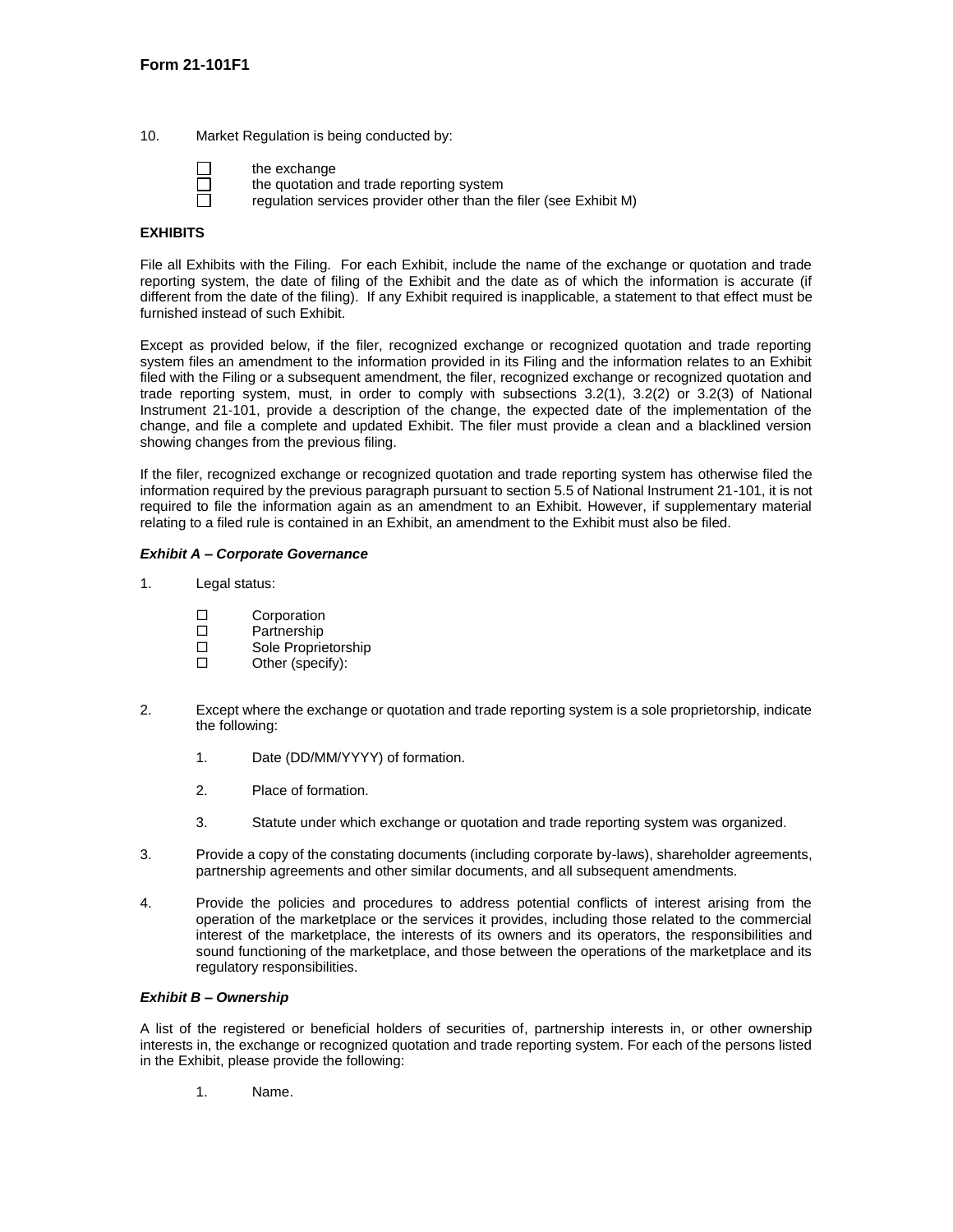- 2. Principal business or occupation and title.
- 3. Ownership interest.
- 4. Nature of the ownership interest, including a description of the type of security, partnership interest or other ownership interest.
- 5. Whether the person has control (as interpreted in subsection 1.3(2) of National Instrument 21-101 *Marketplace Operation*).

In the case of an exchange or quotation and trade reporting system that is publicly traded, if the exchange or quotation and trade reporting system is a corporation, please only provide a list of each shareholder that directly owns five percent or more of a class of a voting security of the exchange or quotation and trade reporting system.

# *Exhibit C - Organization*

- 1. A list of partners, directors, officers, governors, and members of the board of directors and any standing committees of the board, or persons performing similar functions, who presently hold or have held their offices or positions during the previous year, indicating the following for each:
	- 1. Name.
	- 2. Principal business or occupation and title.
	- 3. Dates of commencement and expiry of present term of office or position .
	- 4. Type of business in which each is primarily engaged and current employer.
	- 5. Type of business in which each was primarily engaged in the preceding five years, if different from that set out in item 4.
	- 6. Whether the person is considered to be an independent director.
- 2. A list of the committees of the board, including their mandates and the Board mandate.

# *Exhibit D - Affiliates*

- 1. For each affiliated entity of the exchange or quotation and trade reporting system provide the name, head office address and describe the principal business of the affiliate.
- 2. For each affiliated entity of the exchange or quotation and trade reporting system
	- (i) to which the exchange or quotation and trade reporting system has outsourced any of its key services or systems affecting the market or facility described in Exhibit E – *Operations of the Marketplace*, including order entry, trading, execution, routing and data, or
	- (ii) with which the exchange or quotation and trade reporting system has any other material business relationship, including loans, cross-guarantees, etc.

provide the following information:

- 1. Name and address of the affiliate.
- 2. The name and title of the directors and officers, or persons performing similar functions, of the affiliate.
- 3. A description of the nature and extent of the contractual and other agreements with the exchange and quotation and trade reporting system, and the roles and responsibilities of the affiliate under the arrangement.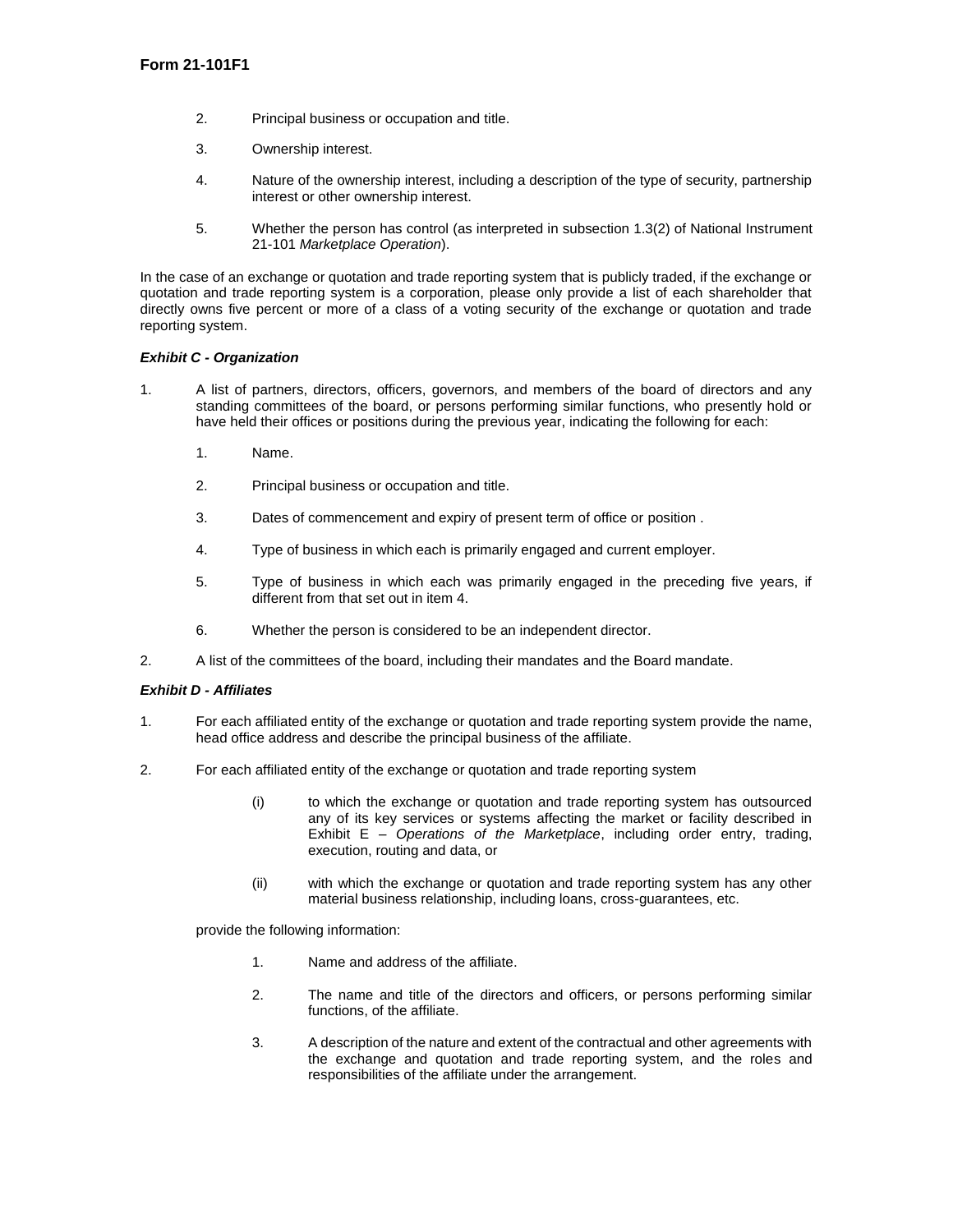- 4. A copy of each material contract relating to any outsourced functions or other material relationships.
- 5. Copies of constating documents (including corporate by-laws), shareholder agreements, partnership agreements and other similar documents.
- 6. For the latest financial year of the affiliated entity, financial statements, which may be unaudited, prepared in accordance with
	- a. Canadian GAAP applicable to publicly accountable enterprises or
	- b. Canadian GAAP applicable to private enterprises, or
	- c. IFRS.

Where the affiliated entity is incorporated or organized under the laws of a foreign jurisdiction, such financial statements may also be prepared in accordance with:

- a. U.S. GAAP or
- b. accounting principles of a designated foreign jurisdiction as defined under National Instrument 52-107 *Acceptable Accounting Principles and Auditing Standards*.

# *Exhibit E – Operations of the Marketplace*

Describe in detail the manner of operation of the market or facility and its associated functions. This must include, but is not limited to, a description of the following:

- 1. The structure of the market (e.g., call market, auction market, dealer market).
- 2. Means of access to the market or facility and services, including a description of any co-location arrangements.
- 3. The hours of operation.
- 4. A description of the services offered by the marketplace, including, but not limited to, order entry, co-location, trading, execution, routing and data.
- 5. A list of the types of orders offered, including, but not limited to, a description of the features and characteristics of orders.
- 6. Procedures regarding the entry, display and execution of orders. If indications of interest are used, please describe the information they include and list the types of recipients.
- 7. A description of how orders interact, including, but not limited to, the priority of execution for all order types.
- 8. A description of order routing procedures.
- 9. A description of order and trade reporting procedures.
- 10. A description of procedures for clearance and settlement of transactions.
- 11. The safeguards and procedures of the marketplace to protect trading information of marketplace participants.
- 12. Training provided to participants and a copy of any materials provided both with respect to systems of the marketplace, the requirements of the marketplace, and the rules of the regulation services providers, if applicable.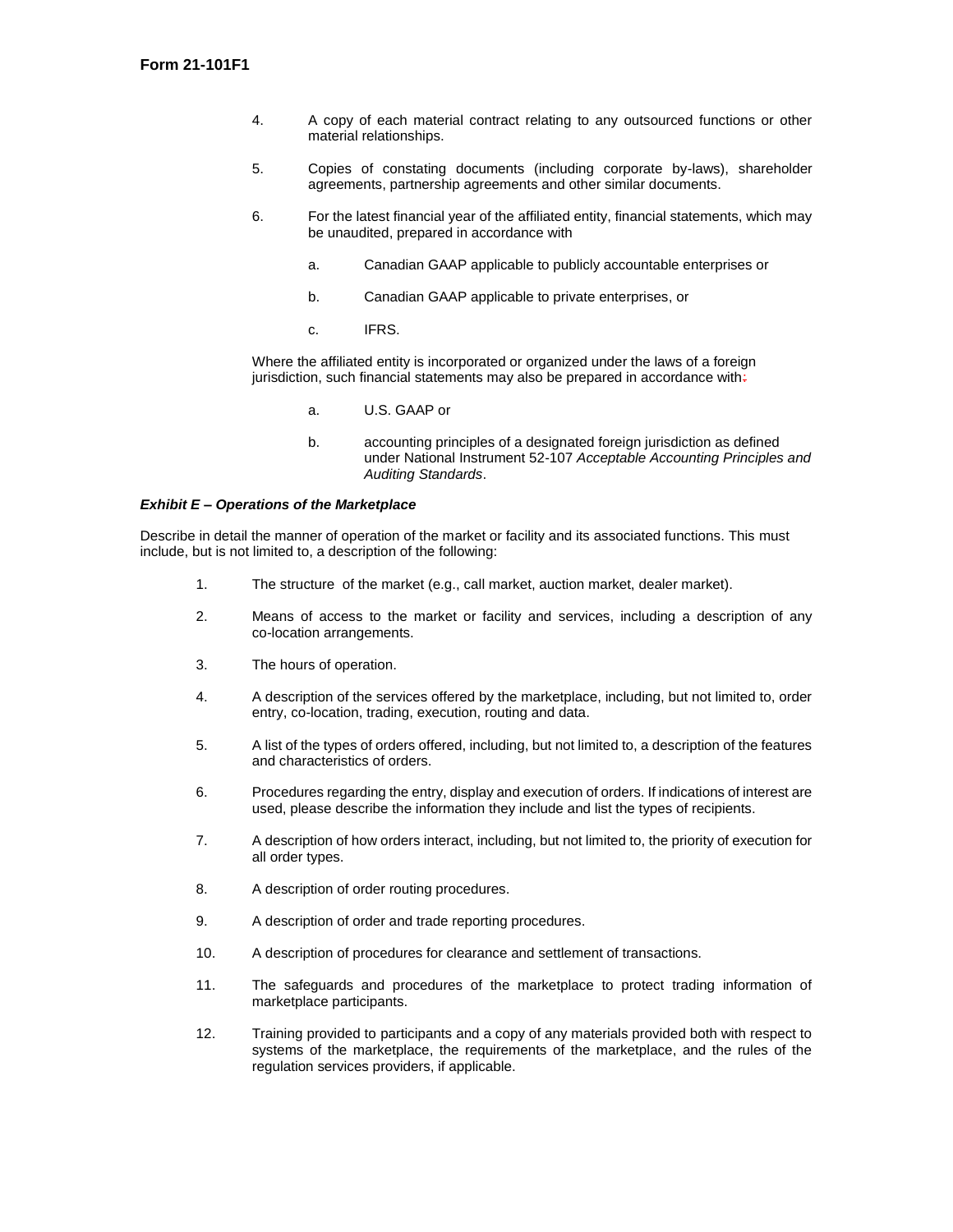13. Steps taken to ensure that marketplace participants have knowledge of and comply with the requirements of the marketplace.

The filer must provide all policies, procedures and trading manuals related to the operation of the marketplace and, if applicable, the order router.

The filer must provide all material contracts related to order routing, execution, trade reporting, trade comparison, data feeds, market surveillance and trade clearing.

# *Exhibit F – Outsourcing*

Where the exchange or quotation and trade reporting system has outsourced the operation of key services or systems affecting the market or facility described in Exhibit E – *Operations of the Marketplace* to an arms-length third party, including any function associated with the routing, trading, execution, data, clearing and settlement and, if applicable, surveillance, provide the following information:

- 1. Name and address of person or company to whom the function has been outsourced.
- 2. A description of the nature and extent of the contractual or other agreement with the exchange or quotation and trade reporting system and the roles and responsibilities of the arms-length party under the arrangement.
- 3. A copy of each material contract relating to any outsourced function.
- 4. A copy of the marketplace's policies and procedures for the selection of service providers to which key services and systems may be outsourced and for the evaluation and approval of such outsourcing arrangements that are established and maintained pursuant to paragraph 5.12(a) of National Instrument 21-101 *Marketplace Operation*.
- 5. A description of any conflicts of interest between the marketplace and the service provider to which key services and systems are outsourced and a copy of the policies and procedures to mitigate and manage such conflicts of interest that have been established pursuant to paragraph 5.12(b) of National Instrument 21-101 *Marketplace Operation*.
- 6. A description of the measures the marketplace has taken pursuant to paragraph 5.12(f) of National Instrument 21-101 *Marketplace Operation* to ensure that the service provider has established, maintains and periodically tests an appropriate business continuity plan, including a disaster recovery plan.
- 7. A description of the measures the marketplace has taken pursuant to paragraph 5.12(g) of National Instrument 21-101 *Marketplace Operation* to ensure that the service provider protects the proprietary, order, trade or any other confidential information of the participants of the marketplace.
- 8. A copy of the marketplace's processes and procedures to regularly review the performance of a service provider under an outsourcing arrangement that are established pursuant to paragraph 5.12(h) of National Instrument 21-101 *Marketplace Operation*.

# *Exhibit G - Systems and Contingency Planning*

# *General*

Provide:

- 1. A high level description of the marketplace's systems that support order entry, order routing, execution, trade reporting, trade comparison, data feeds, co-location and if applicable, market surveillance and trade clearing.
- 2. An organization chart of the marketplace's information technology group unless otherwise provided as part of the report required by subsection 12.2(1) of the Instrument.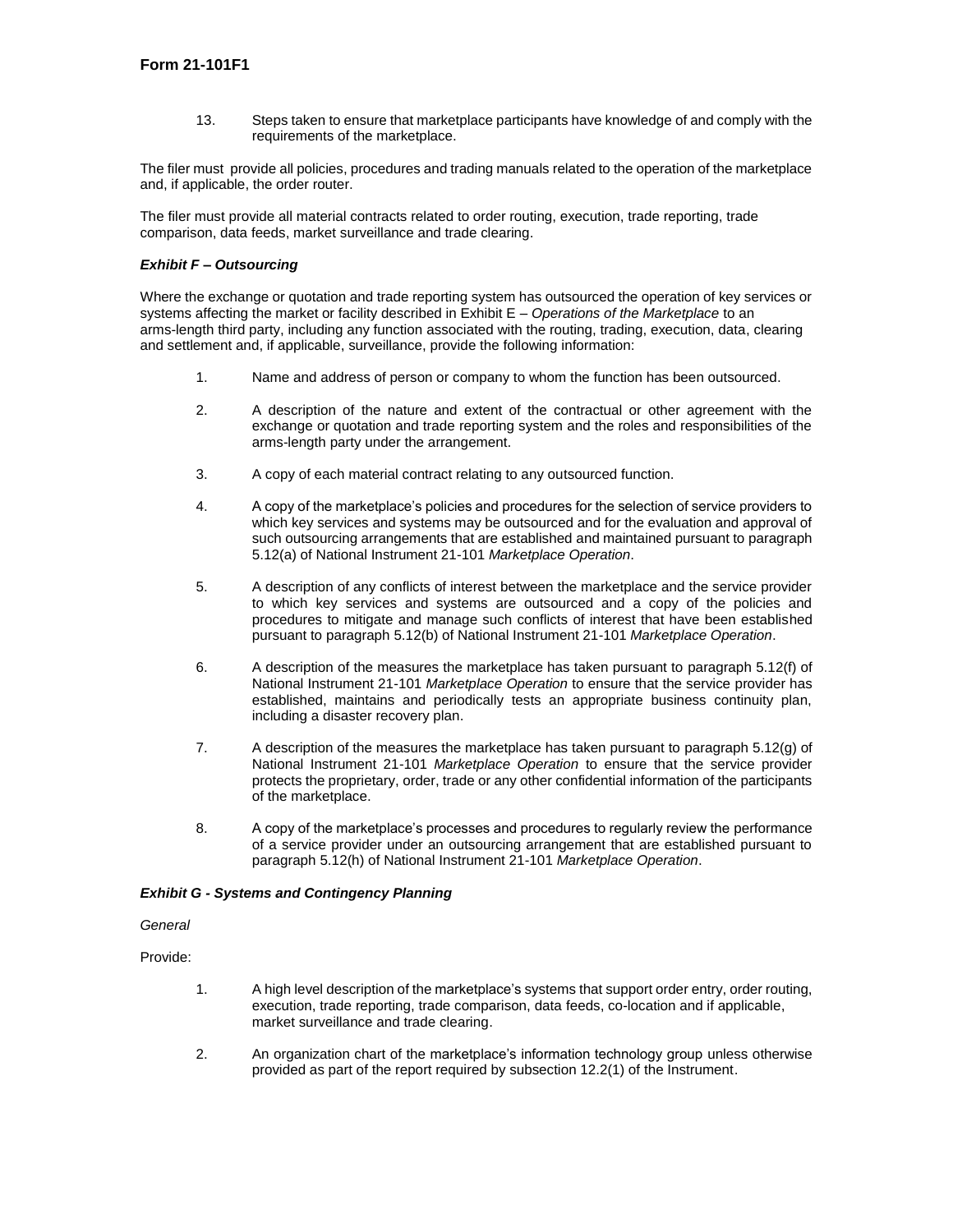# **Form 21-101F1**

#### *Business Continuity Planning*

Please provide a description of the marketplace's business continuity and disaster recovery plans that includes, but is not limited to, information regarding the following:

- 1. Where the primary processing site is located.
- 2. What the approximate percentage of hardware, software and network redundancy is at the primary site.
- 3. Any uninterruptible power source (UPS) at the primary site.
- 4. How frequently market data is stored off-site.
- 5. Any secondary processing site, the location of any such secondary processing site, and whether all of the marketplace's critical business data is accessible through the secondary processing site.
- 6. The creation, management, and oversight of the plans, including a description of responsibility for the development of the plans and their ongoing review and updating.
- 7. Escalation procedures, including event identification, impact analysis, and activation of the plans in the event of a disaster or disruption.
- 8. Procedures for internal and external communications, including the distribution of information internally, to the securities regulatory authority, and, if appropriate, to the public, together with the roles and responsibilities of marketplace staff for internal and external communications.
- 9. The scenarios that would trigger the activation of the plans.
- 10. How frequently the business continuity and disaster recovery plans are tested.
- 11. Procedures for record keeping in relation to the review and updating of the plans, including the logging of tests and deficiencies.
- 12. The targeted time to resume operations of critical information technology systems following the declaration of a disaster by the marketplace and the service level to which such systems are to be restored.
- 13. Any single points of failure faced by the marketplace.

# *Systems Capacity*

Please provide information regarding:

- 1. How frequently future market activity is evaluated in order to adjust processing capacity.
- 2. The approximate excess capacity maintained over average daily transaction volumes.
- 3. How often or at what point stress testing is performed.

#### *Systems*

Please provide information regarding:

- 1. Whether the trading engine was developed in-house or by a commercial vendor.
- 2. Whether the trading engine is maintained in-house or by a commercial vendor and provide the name of the commercial vendor, if applicable.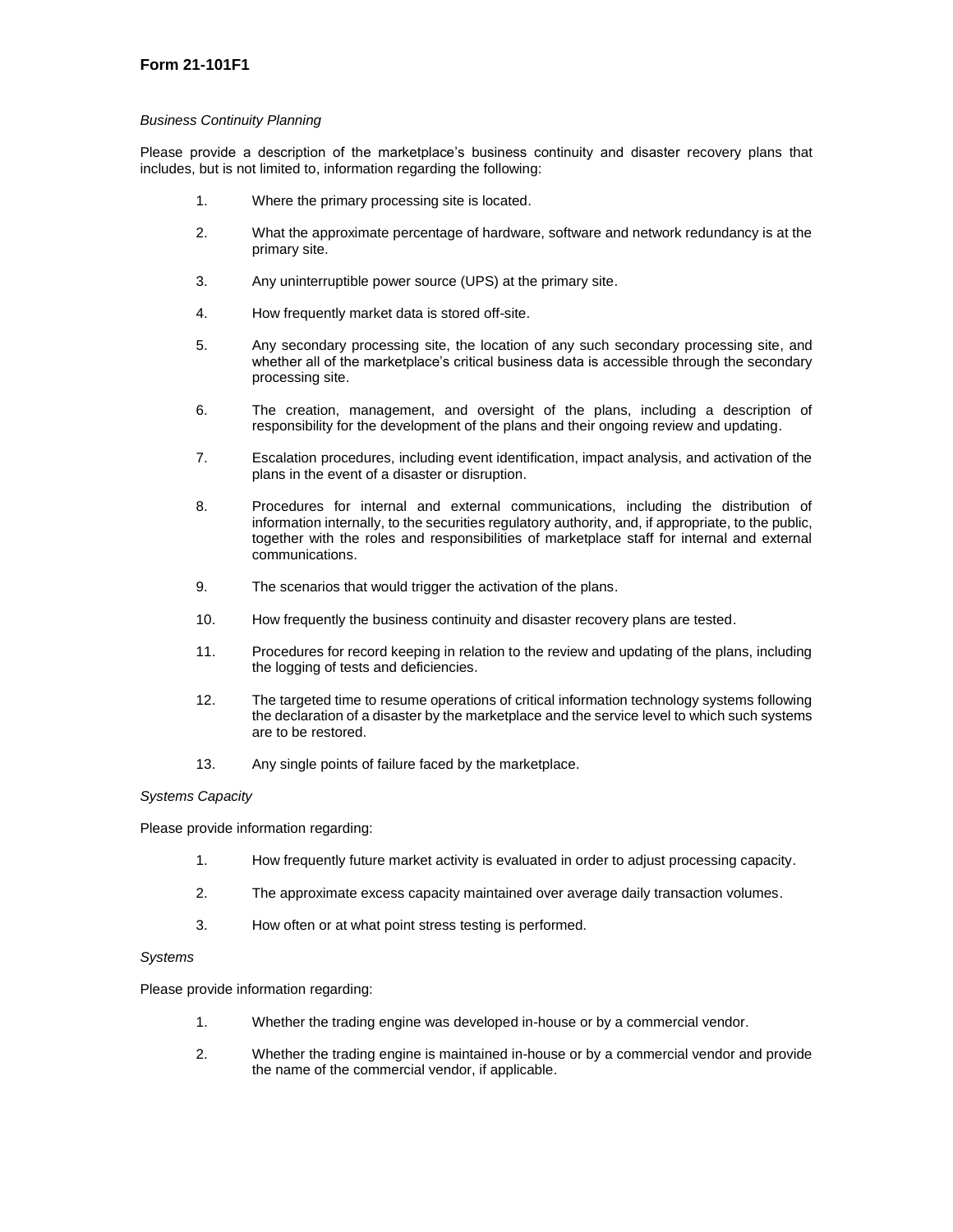- 3. The marketplace's networks. Please provide a copy of a high-level network diagram of the systems referred to in section 12.1 of the Instrument, as applicable, together with a description of the external points of contact for the marketplace's networks.
- 4. The message protocols supported by the marketplace's systems.
- 5. The transmission protocols used by the marketplace's systems.

# *IT Risk Assessment*

Please describe the IT risk assessment framework, including:

- 1. How the probability and likelihood of IT threats are considered.
- 2. How the impact of risks are measured according to qualitative and quantitative criteria.
- 3. The documentation process for acceptable residual risks with related offsets.
- 4. The development of management's action plan to implement a risk response to a risk that has not been accepted.

# *Exhibit H – Custody of Assets*

- 1. If the exchange or quotation and trade reporting system proposes to hold funds or securities of a marketplace participant on a regular basis, a description of the controls that will be implemented to ensure the safety of the funds or securities.
- 2. If any other person or company, other than the exchange or quotation and trade reporting system, will hold or safeguard funds or securities of a marketplace participant on a regular basis, provide the name of the person or company and a description of the controls that will be implemented to ensure the safety of the funds or securities.

# *Exhibit I - Securities*

- 1. List the types of securities listed on the exchange or quoted on the quotation and trade reporting system. If this is an initial filing, list the types of securities the filer expects to list or quote.
- 2. List the types of any other securities that are traded on the marketplace or quoted on the quotation and trade reporting system, indicating the exchange(s) on which such securities are listed. If this is an initial filing, list the types of securities the filer expects to trade.

# *Exhibit J – Access to Services*

- 1. A complete set of all forms, agreements or other materials pertaining to access to the services of the marketplace described in Exhibit E item 4, including trading on the exchange or quotation and trade reporting system.
- 2. Describe the classes of marketplace participants.
- 3. Describe the exchange or quotation and trade reporting service's criteria for access to the services of the marketplace.
- 4. Describe any differences in access to the services offered by the marketplace to different groups or classes of marketplace participants.
- 5. Describe conditions under which marketplace participants may be subject to suspension or termination with regard to access to the services of the exchange or quotation and trade reporting system.
- 6. Describe any procedures that will be involved in the suspension or termination of a marketplace participant.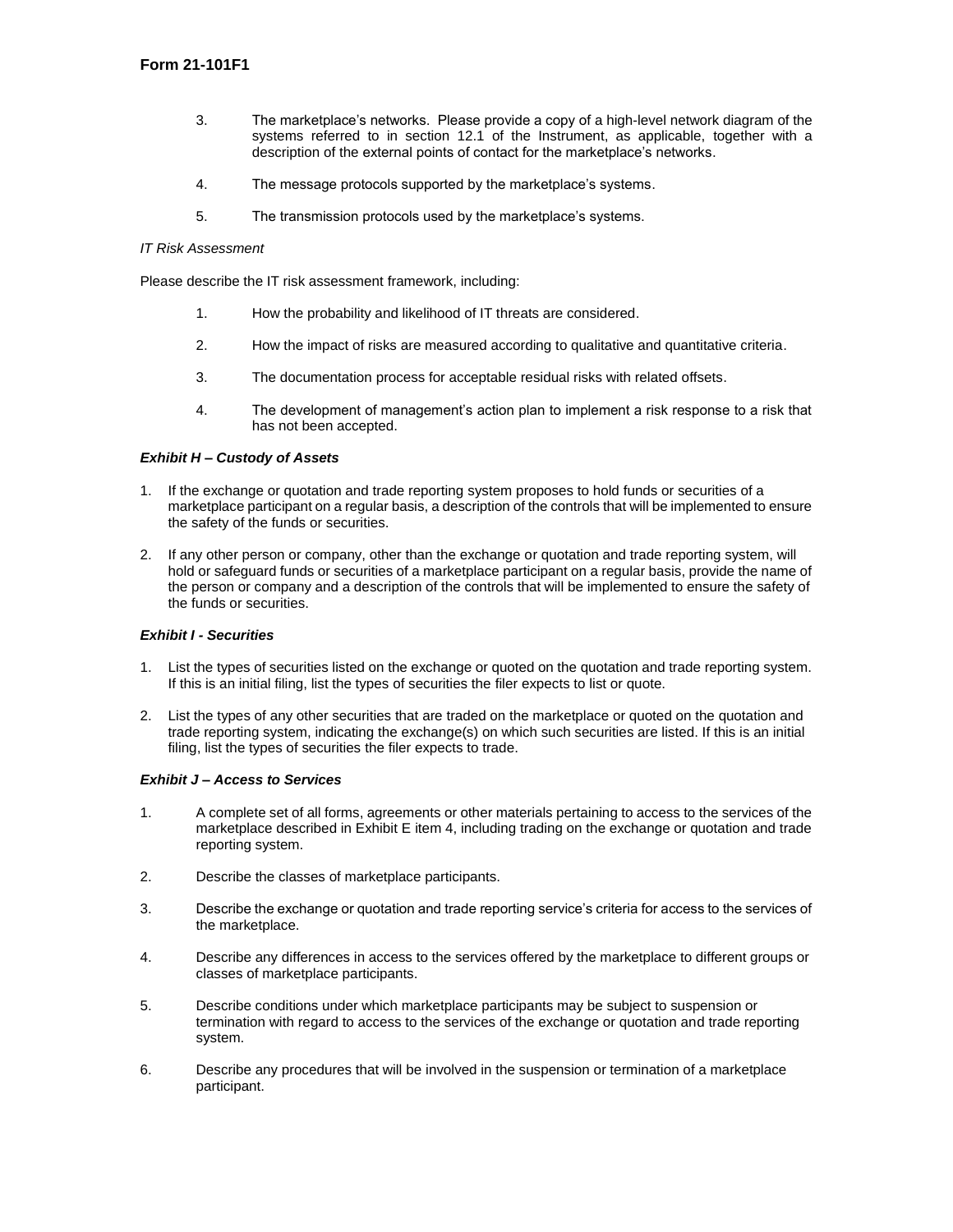# **Form 21-101F1**

7. Describe the exchange or quotation and trade reporting system's arrangements for permitting clients of marketplace participants to have access to the marketplace. Provide a copy of any agreements or documentation relating to these arrangements.

# *Exhibit K – Marketplace Participants*

Provide an alphabetical list of all marketplace participants, including the following information:

- 1. Name.
- 2. Date of becoming a marketplace participant.
- 3. Describe the type of trading activities primarily engaged in by the marketplace participant (*e.g.*, agency trading, proprietary trading, registered trading, market making).
- 4. The class of participation or other access. Please identify if the marketplace participant accesses the marketplace through co-location.
- 5. Provide a list of all persons or entities that were denied or limited access to the marketplace, indicating for each
	- (i) whether they were denied or limited access,
	- (ii) the date the marketplace took such action,
	- (iii) the effective date of such action, and
	- (iv) the nature and reason for any denial or limitation of access.

# *Exhibit L - Fees*

A description of the fee model and all fees charged by the marketplace, or by a party to which services have been directly or indirectly outsourced, including, but not limited to, fees relating to connecting to the market or facility, access, data, regulation (if applicable), trading, routing, and co-location, how such fees are set, and any fee rebates or discounts and how the rebates and discounts are set.

# *Exhibit M - Regulation*

Market Regulation is being conducted by:

 $\Box$  the exchange or QTRS

- 1. Provide a description of the regulation performed by the exchange or QTRS, including the structure of the department performing regulation, how the department is funded, policies and procedures in place to ensure confidentiality and the management of conflicts of interest, and policies and procedures relating to conducting an investigation.
- 2. If more than one entity is performing regulation services for a type of security and the filer is conducting market regulation for itself and its members, provide a copy of the contract between the filer and the regulation services provider providing for co-ordinated monitoring and enforcement under section 7.5 of National Instrument 23-101 *Trading Rules*.

 $\Box$  a regulation services provider other than the filer (provide a copy of the contract between the filer and the regulation services provider)

# *Exhibit N – Acknowledgement*

The form of acknowledgement required by subsection 5.9(2) of National Instrument 21-101 *Marketplace Operation*.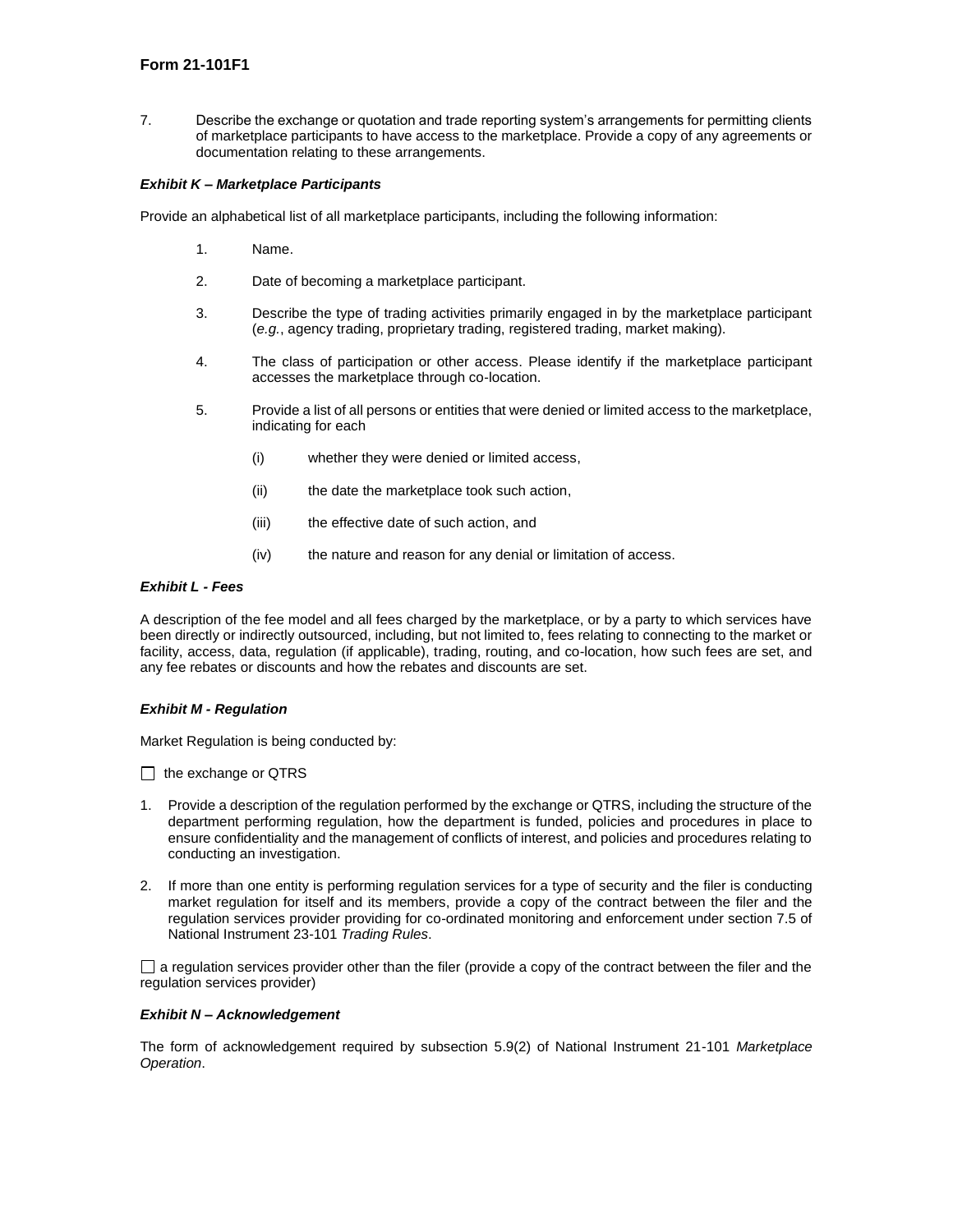# **CERTIFICATE OF EXCHANGE OR QUOTATION AND TRADE REPORTING SYSTEM**

The undersigned certifies that the information given in this report is true and correct.

DATED at \_\_\_\_\_\_\_\_\_\_\_\_\_\_\_\_ this \_\_\_\_\_ day of \_\_\_\_\_\_\_\_\_\_\_\_\_\_\_\_\_\_\_\_\_ 20 \_\_\_\_\_

\_\_\_\_\_\_\_\_\_\_\_\_\_\_\_\_\_\_\_\_\_\_\_\_\_\_\_\_\_\_\_\_\_\_\_\_\_\_\_\_\_\_\_\_\_\_\_\_\_\_ (Name of exchange or quotation and trade reporting system)

\_\_\_\_\_\_\_\_\_\_\_\_\_\_\_\_\_\_\_\_\_\_\_\_\_\_\_\_\_\_\_\_\_\_\_\_\_\_\_\_\_\_\_\_\_\_\_\_\_\_

\_\_\_\_\_\_\_\_\_\_\_\_\_\_\_\_\_\_\_\_\_\_\_\_\_\_\_\_\_\_\_\_\_\_\_\_\_\_\_\_\_\_\_\_\_\_\_\_\_\_

\_\_\_\_\_\_\_\_\_\_\_\_\_\_\_\_\_\_\_\_\_\_\_\_\_\_\_\_\_\_\_\_\_\_\_\_\_\_\_\_\_\_\_\_\_\_\_\_\_\_

(Name of director, officer or partner - please type or print)

(Signature of director, officer or partner)

(Official capacity - please type or print)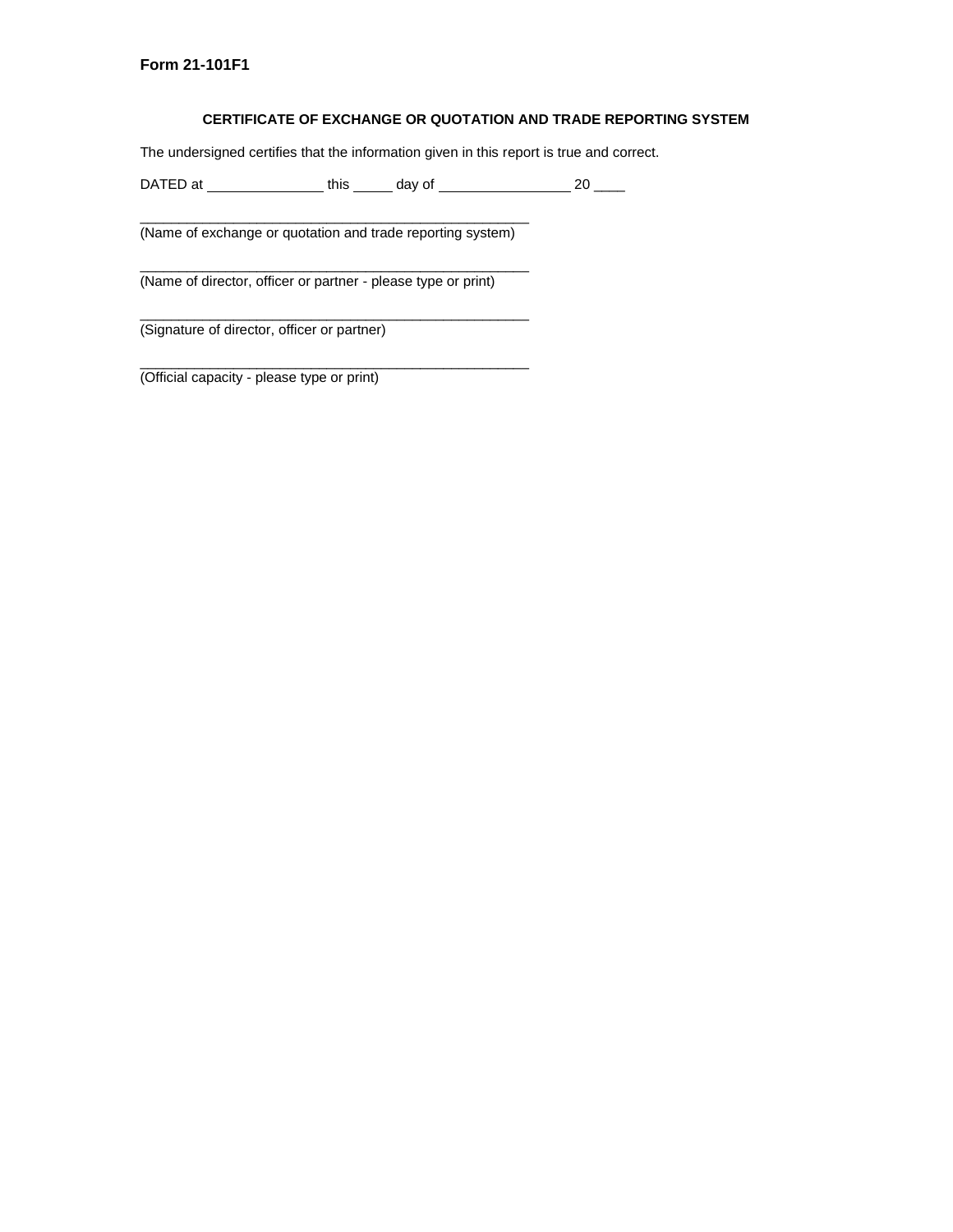Facsimile:

#### **FORM 21-101F2 INFORMATION STATEMENT ALTERNATIVE TRADING SYSTEM**

| <b>TYPE OF FILING:</b> |                                                                                                                                                                                 |  |  |  |  |
|------------------------|---------------------------------------------------------------------------------------------------------------------------------------------------------------------------------|--|--|--|--|
| $\perp$                | <b>INITIAL OPERATION REPORT</b><br>AMENDMENT ; AMENDMENT No.<br>$\perp$                                                                                                         |  |  |  |  |
| Identification:        |                                                                                                                                                                                 |  |  |  |  |
| 1.                     | Full name of alternative trading system:                                                                                                                                        |  |  |  |  |
| 2.                     | Name(s) under which business is conducted, if different from item 1:                                                                                                            |  |  |  |  |
| 3.                     | If this filing makes a name change on behalf of the alternative trading system in respect of the name<br>set out in Item 1 or Item 2, enter the previous name and the new name. |  |  |  |  |
|                        | Previous name:                                                                                                                                                                  |  |  |  |  |
|                        | New name:                                                                                                                                                                       |  |  |  |  |
| 4.                     | Head office                                                                                                                                                                     |  |  |  |  |
|                        | Address:                                                                                                                                                                        |  |  |  |  |
|                        | Telephone:                                                                                                                                                                      |  |  |  |  |
|                        | Facsimile:                                                                                                                                                                      |  |  |  |  |
| 5.                     | Mailing address (if different):                                                                                                                                                 |  |  |  |  |
| 6.                     | Other offices                                                                                                                                                                   |  |  |  |  |
|                        | Address:                                                                                                                                                                        |  |  |  |  |
|                        | Telephone:                                                                                                                                                                      |  |  |  |  |
|                        | Facsimile:                                                                                                                                                                      |  |  |  |  |
| 7.                     | Website address:                                                                                                                                                                |  |  |  |  |
| 8.                     | Contact employee                                                                                                                                                                |  |  |  |  |
|                        | Name and title:                                                                                                                                                                 |  |  |  |  |
|                        | Telephone number:                                                                                                                                                               |  |  |  |  |
|                        | Facsimile:                                                                                                                                                                      |  |  |  |  |
|                        | E-mail address:                                                                                                                                                                 |  |  |  |  |
| 9.                     | Counsel                                                                                                                                                                         |  |  |  |  |
|                        | Firm name:                                                                                                                                                                      |  |  |  |  |
|                        | Contact name:                                                                                                                                                                   |  |  |  |  |
|                        | Telephone number:                                                                                                                                                               |  |  |  |  |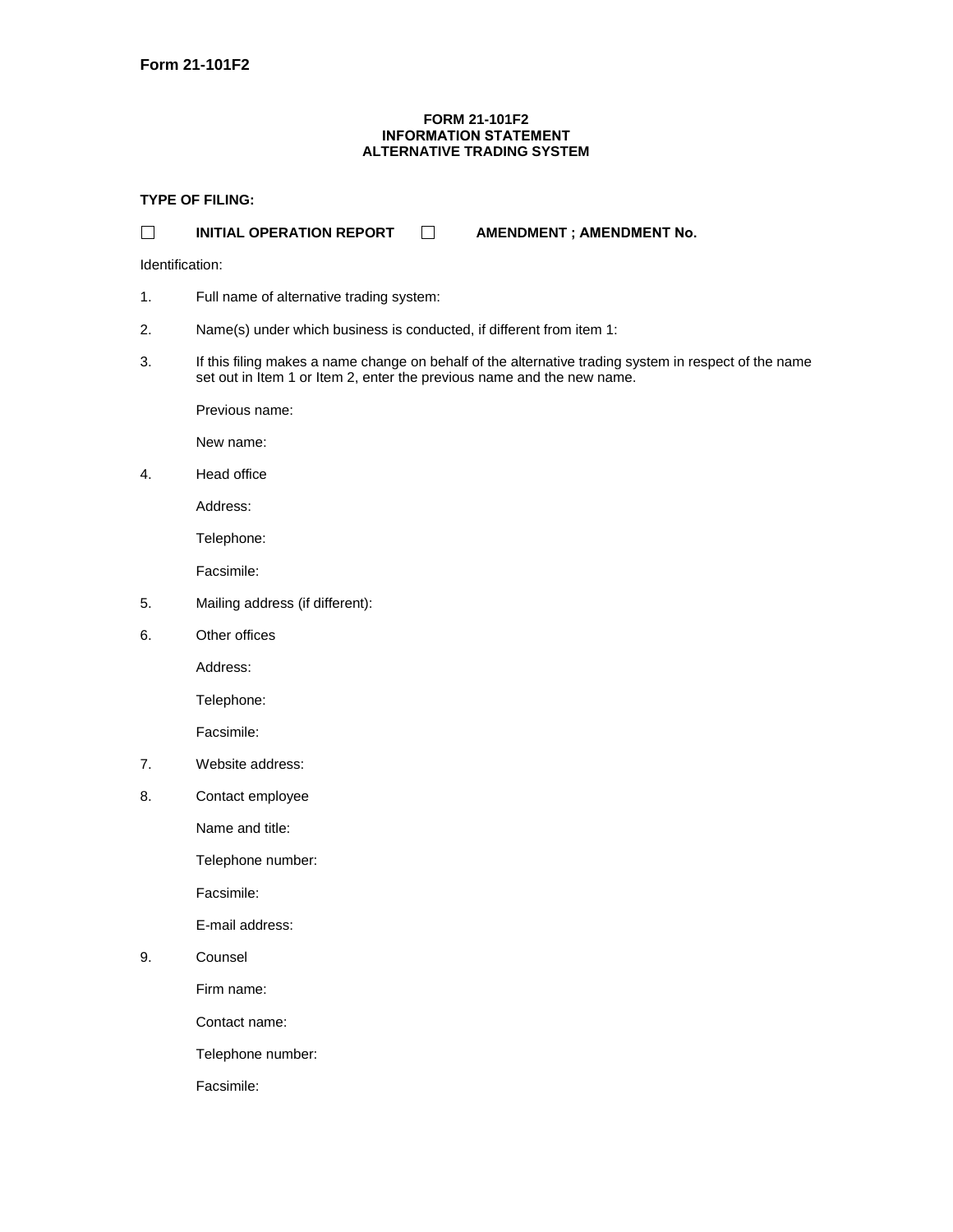E-mail address:

- 10. The ATS is
- $\Box$ a member of  $\blacksquare$  (name of the recognized self-regulatory entity)
- $\Box$ a registered dealer
- 11. If this is an initial operation report, the date the alternative trading system expects to commence operation:
- 12. The ATS has contracted with [name of regulation services provider] to perform market regulation for the ATS and its subscribers.

# **EXHIBITS**

File all Exhibits with the Initial Operation Report. For each Exhibit, include the name of the ATS, the date of filing of the Exhibit and the date as of which the information is accurate (if different from the date of the filing). If any Exhibit required is inapplicable, a statement to that effect must be furnished instead of such Exhibit.

If the ATS files an amendment to the information provided in its Initial Operation Report and the information relates to an Exhibit filed with the Initial Operation Report or a subsequent amendment, the ATS must, in order to comply with subsection 3.2(1), 3.2(2) or 3.2(3) of National Instrument 21-101, provide a description of the change, the expected date of the implementation of the change, and file a complete and updated Exhibit. The ATS must provide a clean and blacklined version showing changes from the previous filing.

# *Exhibit A – Corporate Governance*

- 1. Legal status:
	- □ Corporation<br>□ Partnership
	- □ Partnership<br>□ Sole Proprie
	- $\square$  Sole Proprietorship<br> $\square$  Other (specify):
	- Other (specify):
- 2. Except where the ATS is a sole proprietorship, indicate the following:
	- 1. Date (DD/MM/YYYY) of formation.
	- 2. Place of formation.
	- 3. Statute under which the ATS was organized.
- 3. Provide a copy of the constating documents (including corporate by-laws), shareholder agreements, partnership agreements and other similar documents, and all subsequent amendments.
- 4. Provide the policies and procedures to address conflicts of interest arising from the operation of the marketplace or the services it provides, including those related to the commercial interest of the marketplace, the interests of its owners and its operators, and the responsibilities and sound functioning of the marketplace.

# *Exhibit B – Ownership*

A list of the registered or beneficial holders of securities of, partnership interests in, or other ownership interests in, the ATS. For each of the persons listed in the Exhibit, please provide the following:

- 1. Name.
- 2. Principal business or occupation and title.
- 3. Ownership interest.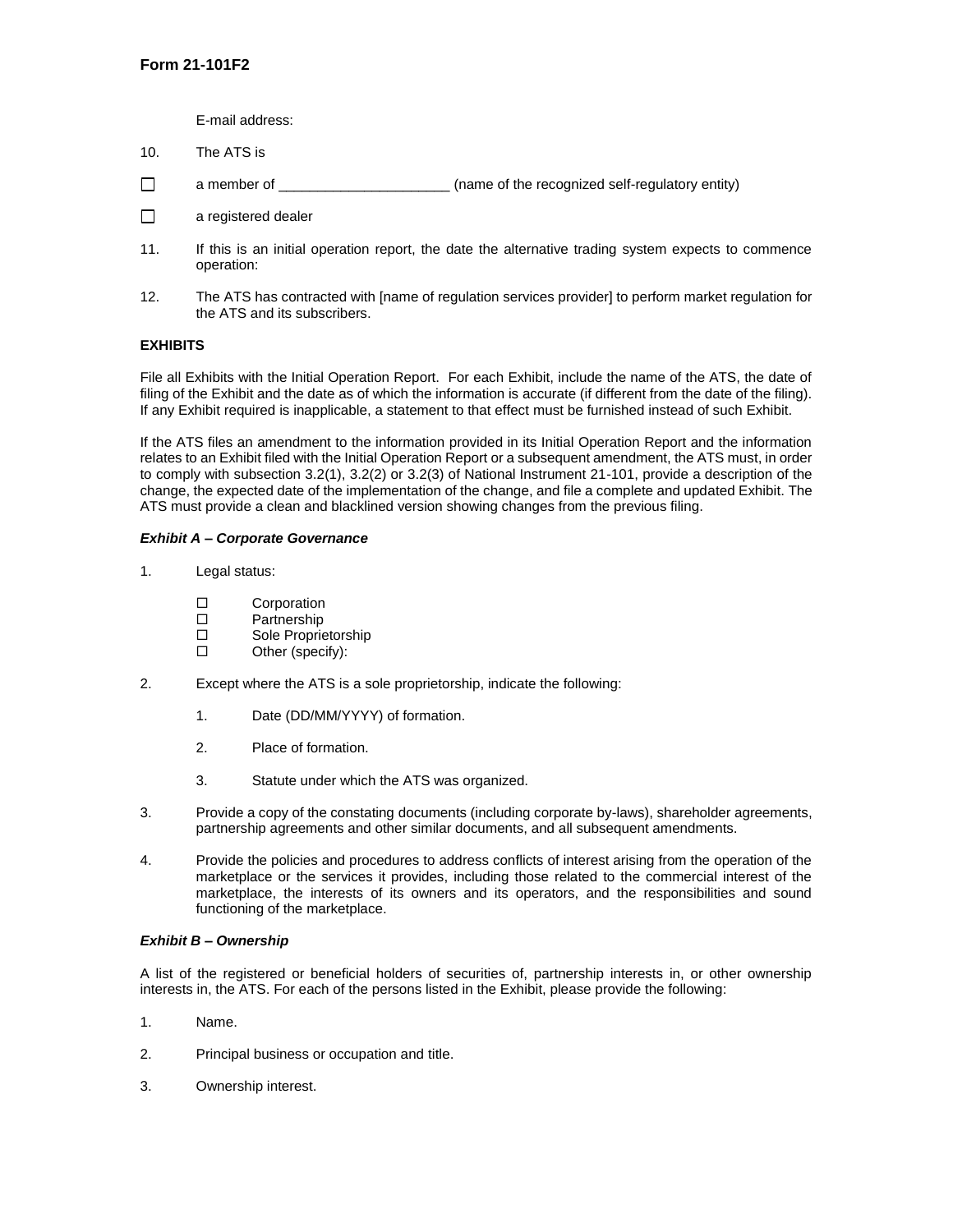# **Form 21-101F2**

- 4. Nature of the ownership interest, including a description of the type of security, partnership interest or other ownership interest.
- 5. Whether the person has control (as interpreted in subsection 1.3(2) of National Instrument 21-101 *Marketplace Operation*).

In the case of an ATS that is publicly traded, if the ATS is a corporation, please only provide a list of each shareholder that directly owns five percent or more of a class of a voting security of the ATS.

# *Exhibit C – Organization*

- 1. A list of partners, directors, officers, governors, and members of the board of directors and any standing committees of the board, or persons performing similar functions, who presently hold or have held their offices or positions during the previous year, indicating the following for each:
	- 1. Name.
	- 2. Principal business or occupation and title.
	- 3. Dates of commencement and expiry of present term of office or position.
	- 4. Type of business in which each is primarily engaged and current employer.
	- 5. Type of business in which each was primarily engaged in the preceding five years, if different from that set out in item 4.
	- 6. Whether the person is considered to be an independent director.
- 2. A list of the committees of the board, including their mandates.

#### *Exhibit D – Affiliates*

- 1. For each affiliated entity of the ATS provide the name, head office address and describe the principal business of the affiliate.
- 2. For each affiliated entity of the ATS
	- (i) to which the ATS has outsourced any of its key services or systems affecting the market or facility described in Exhibit E – *Operations of the Marketplace*, including order entry, trading, execution, routing and data, or
	- (ii) with which the ATS has any other material business relationship, including loans, cross-guarantees, etc.

provide the following information:

- 1. Name and address of the affiliate.
- 2. The name and title of the directors and officers, or persons performing similar functions, of the affiliate.
- 3. A description of the nature and extent of the contractual and other agreement with the ATS, and the roles and responsibilities of the affiliate under the arrangement.
- 4. A copy of each material contract relating to any outsourced functions or other material relationship.
- 5 Copies of constating documents (including corporate by-laws), shareholder agreements, partnership agreements and other similar documents.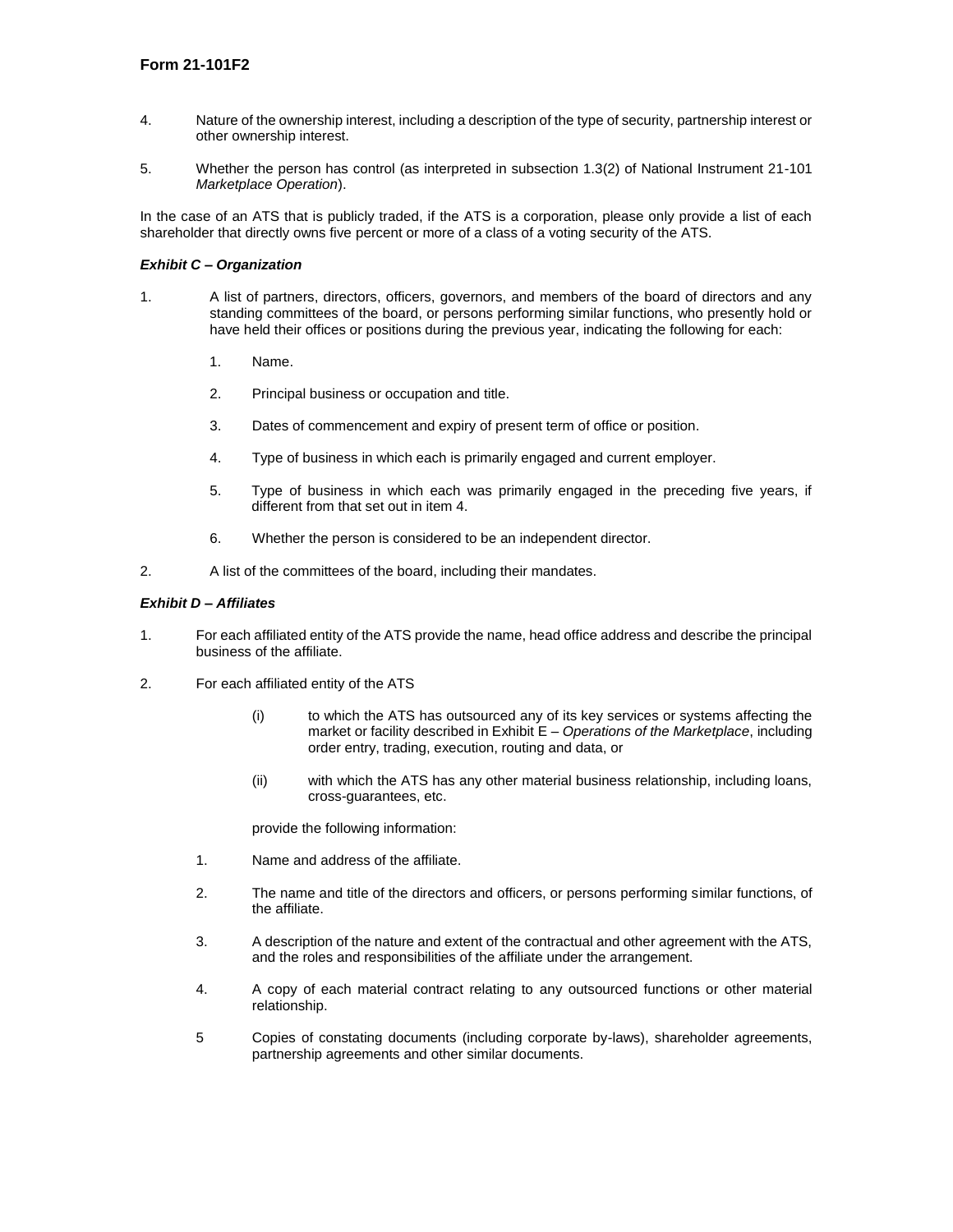# *Exhibit E – Operations of the Marketplace*

Describe in detail the manner of operation of the market and its associated functions. This must include, but is not limited to, a description of the following:

- 1. The structure of the market (e.g., call market, auction market, dealer market).
- 2. Means of access to the market or facility and services, including a description of any co-location arrangements.
- 3. The hours of operation.
- 4. A description of the services offered by the marketplace including, but not limited to, order entry, co-location, trading, execution, routing and data.
- 5. A list of the types of orders offered, including, but not limited to, a description of the features and characteristics of orders.
- 6. Procedures regarding the entry, display and execution of orders. If indications of interest are used, please describe the information they include and list the types of recipients.
- 7. A description of how orders interact, including, but not limited to, the priority of execution for all order types.
- 8. A description of order routing procedures.
- 9. A description of order and trade reporting procedures.
- 10. A description of procedures for clearance and settlement of transactions.
- 11. The safeguards and procedures of the marketplace to protect trading information of marketplace participants.
- 12. Training provided to participants and a copy of any materials provided both with respect to systems of the marketplace, the requirements of the marketplace, and the rules of the regulation services providers, if applicable.
- 13. Steps taken to ensure that marketplace participants have knowledge of and comply with the requirements of the marketplace.

The filer must provide all policies, procedures and trading manuals related to the operation of the marketplace and, if applicable, the order router.

The filer must provide all material contracts relating to order routing, execution, trade reporting, trade comparison, data feeds, market surveillance and trade clearing.

# *Exhibit F – Outsourcing*

Where the ATS has outsourced the operation of key services or systems affecting the market or facility described in Exhibit E – *Operations of the Marketplace* to an arms-length third party, including any function associated with routing, trading, execution, clearing and settlement, data and co-location, provide the following information:

- 1. Name and address of person or company to whom the function has been outsourced.
- 2. A description of the nature and extent of the contractual or other agreement with the ATS and the roles and responsibilities of the arms-length party under the arrangement.
- 3. A copy of each material contract relating to any outsourced function.
- 4. A copy of the marketplace's policies and procedures for the selection of service providers to which key services and systems may be outsourced and for the evaluation and approval of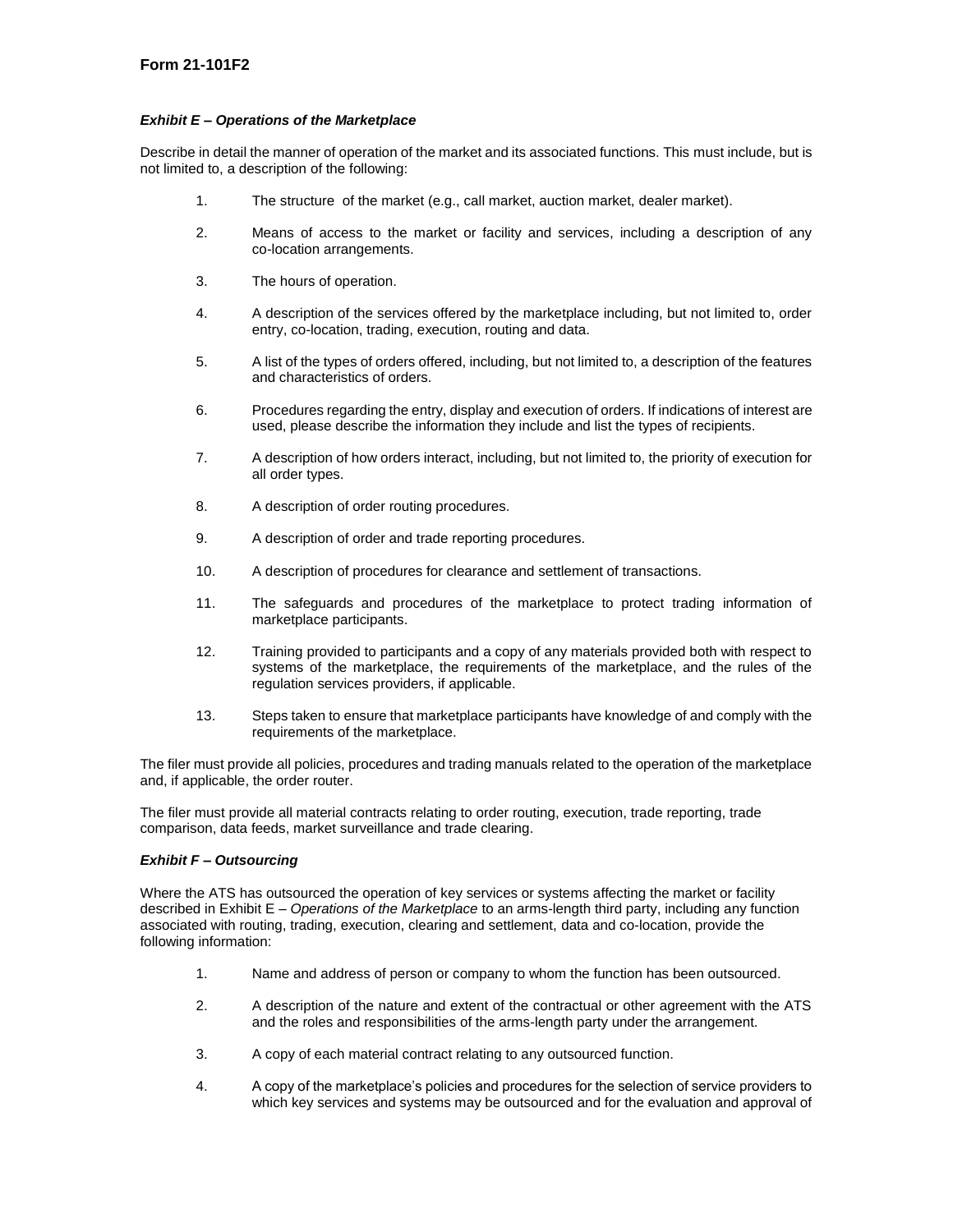such outsourcing arrangements that are established and maintained pursuant to paragraph 5.12(a) of National Instrument 21-101 *Marketplace Operation*.

- 5. A description of any conflicts of interest between the marketplace and the service provider to which key services and systems are outsourced and a copy of the policies and procedures to mitigate and manage such conflicts of interest that have been established pursuant to paragraph 5.12(b) of National Instrument 21-101 *Marketplace Operation*.
- 6. A description of the measures the marketplace has taken pursuant to paragraph 5.12(f) of National Instrument 21-101 *Marketplace Operation* to ensure that the service provider has established, maintains and periodically tests an appropriate business continuity plan, including a disaster recovery plan.
- 7. A description of the measures the marketplace has taken pursuant to paragraph 5.12(g) of National Instrument 21-101 *Marketplace Operation* to ensure that the service provider protects the proprietary, order, trade or any other confidential information of the participants of the marketplace.
- 8. A copy of the marketplace's processes and procedures to regularly review the performance of a service provider under an outsourcing arrangement that are established pursuant to paragraph 5.12(h) of National Instrument 21-101 *Marketplace Operation*.

### *Exhibit G – Systems and Contingency Planning*

### *General*

### Provide:

- 1. A high level description of the marketplace's systems that support order entry, order routing, execution, trade reporting, trade comparison, data feeds, co-location and if applicable, market surveillance and trade clearing.
- 2. An organization chart of the marketplace's information technology group unless otherwise provided as part of the report required by subsection 12.2(1) of the Instrument.

### *Business Continuity Planning*

Please provide a description of the marketplace's business continuity and disaster recovery plans that includes, but is not limited to, information regarding the following:

- 1. Where the primary processing site is located.
- 2. What the approximate percentage of hardware, software and network redundancy is at the primary site.
- 3. Any uninterruptible power source (UPS) at the primary site.
- 4. How frequently market data is stored off-site.
- 5. Any secondary processing site, the location of any such secondary processing site and whether all of the marketplace's critical business data is accessible through the secondary processing site.
- 6. The creation, management, and oversight of the plans, including a description of responsibility for the development of the plans and their ongoing review and updating.
- 7. Escalation procedures, including event identification, impact analysis, and activation of the plans in the event of a disaster or disruption.
- 8. Procedures for internal and external communications, including the distribution of information internally, to the securities regulatory authority, and, if appropriate, to the public,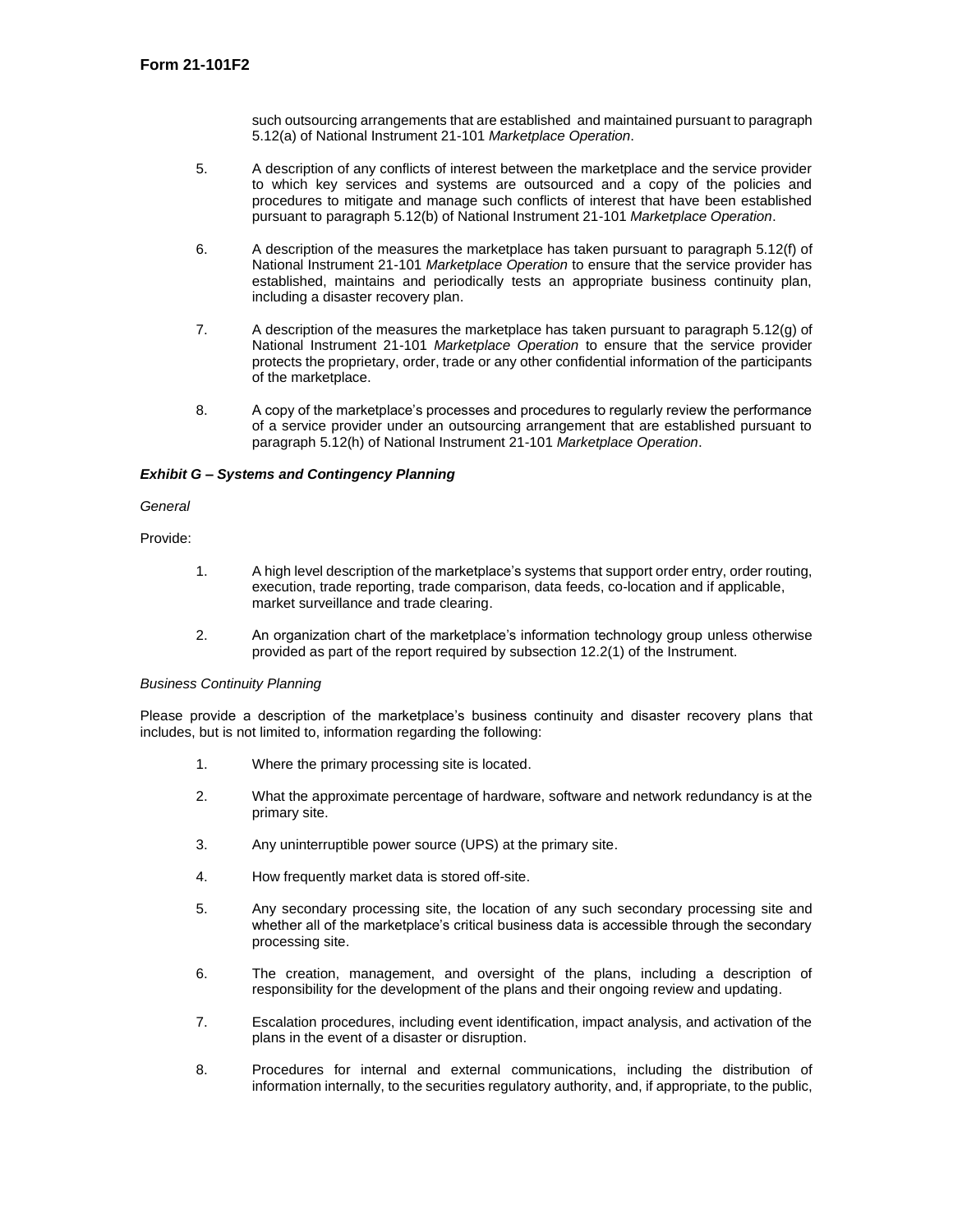together with the roles and responsibilities of marketplace staff for internal and external communications.

- 9. The scenarios that would trigger the activation of the plans.
- 10. How frequently the business continuity and disaster recovery plans are tested.
- 11. Procedures for record keeping in relation to the review and updating of the plans, including the logging of tests and deficiencies.
- 12. The targeted time to resume operations of critical information technology systems following the declaration of a disaster by the marketplace and the service level to which such systems are to be restored.
- 13. Any single points of failure faced by the marketplace.

#### *Systems Capacity*

Please provide information regarding:

- 1. How frequently future market activity is evaluated in order to adjust processing capacity.
- 2. The approximate excess capacity maintained over average daily transaction volumes.
- 3. How often or at what point stress testing is performed.

#### *Systems*

Please provide information regarding:

- 1. Whether the trading engine was developed in-house or by a commercial vendor.
- 2. Whether the trading engine is maintained in-house or by a commercial vendor and provide the name of the commercial vendor, if applicable.
- 3. The marketplace's networks. Please provide a copy of a high-level network diagram of the systems referred to in section 12.1 of the Instrument, as applicable, together with a description of the external points of contact for the marketplace's networks.
- 4. The message protocols supported by the marketplace's systems.
- 5. The transmission protocols used by the marketplace's systems.

#### *IT Risk Assessment*

Please describe the IT risk assessment framework, including:

- 1. How the probability and likelihood of IT threats are considered.
- 2. How the impact of risks are measured according to qualitative and quantitative criteria.
- 3. The documentation process for acceptable residual risks with related offsets.
- 4. The development of management's action plan to implement a risk response to a risk that has not been accepted.

### *Exhibit H – Custody of Assets*

1. If the ATS proposes to hold funds or securities of a marketplace participant on a regular basis, a description of the controls that will be implemented to ensure the safety of the funds or securities.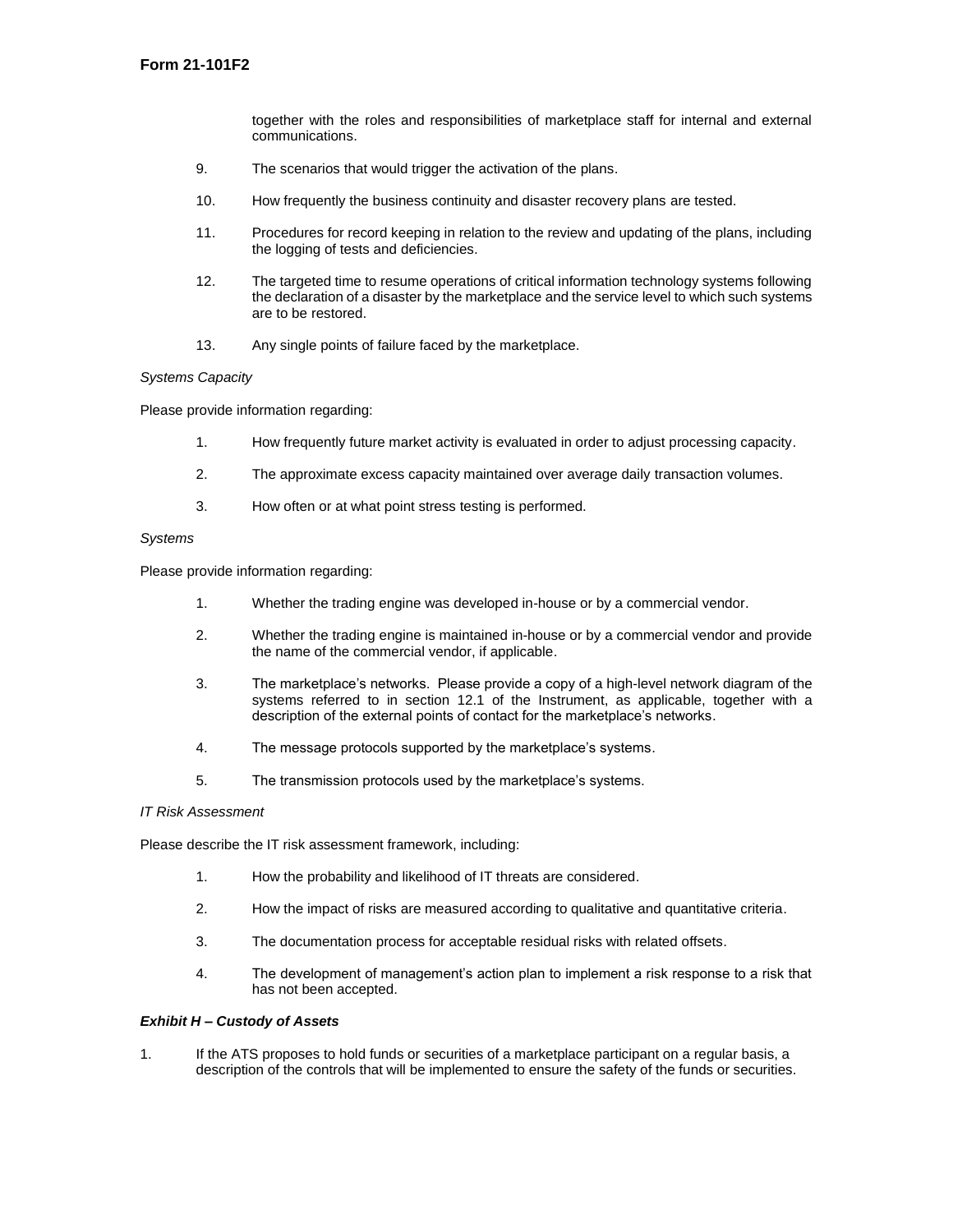# **Form 21-101F2**

2. If any other person or company, other than the ATS, will hold or safeguard funds or securities of a marketplace participant on a regular basis, provide the name of the person or company and a description of the controls that will be implemented to ensure the safety of the funds or securities.

### *Exhibit I – Securities*

List the types of securities that are traded on the ATS, indicating the exchange(s) on which such securities are listed. If this is an initial filing, list the types of securities the ATS expects to trade.

### *Exhibit J – Access to Services*

- 1. A complete set of all forms, agreements or other materials pertaining to access to the services of the marketplace described in Exhibit E item 4, including trading on the ATS.
- 2. Describe the classes of marketplace participants (i.e. dealer, institution or retail).
- 3. Describe the ATS's criteria for access to the services of the marketplace.
- 4. Describe any differences in access to the services offered by the marketplace to different groups or classes of marketplace participants.
- 5. Describe conditions under which marketplace participants may be subject to suspension or termination with regard to access to the services of the ATS.
- 6. Describe any procedures that will be involved in the suspension or termination of a marketplace participant.
- 7. Describe the ATS's arrangements for permitting clients of marketplace participants to have access to the marketplace. Provide a copy of any agreements or documentation relating to these arrangements.

### *Exhibit K – Marketplace Participants*

Provide an alphabetical list of all marketplace participants, including the following information:

- 1. Name.
- 2. Date of becoming a marketplace participant.
- 3. Describe the type of trading activities primarily engaged in by the marketplace participant (*e.g.*, agency trading, proprietary trading, registered trading, market making).
- 4. The class of participation or other access. Please identify if the marketplace participant accesses the marketplace through co-location.
- 5. Provide a list of all persons or entities that were denied or limited access to the marketplace, indicating for each
	- (i) whether they were denied or limited access,
	- (ii) the date the marketplace took such action,
	- (iii) the effective date of such action, and
	- (iv) the nature and reason for any denial or limitation of access.

### *Exhibit L - Fees*

A description of the fee model and all fees charged by the marketplace, or by a party to whom services have been directly or indirectly outsourced, including, but not limited to, fees relating to connecting to the market or facility, access, data, regulation (if applicable), trading, routing, and co-location, how such fees are set and any fee rebates or discounts and how the rebates or discounts are set.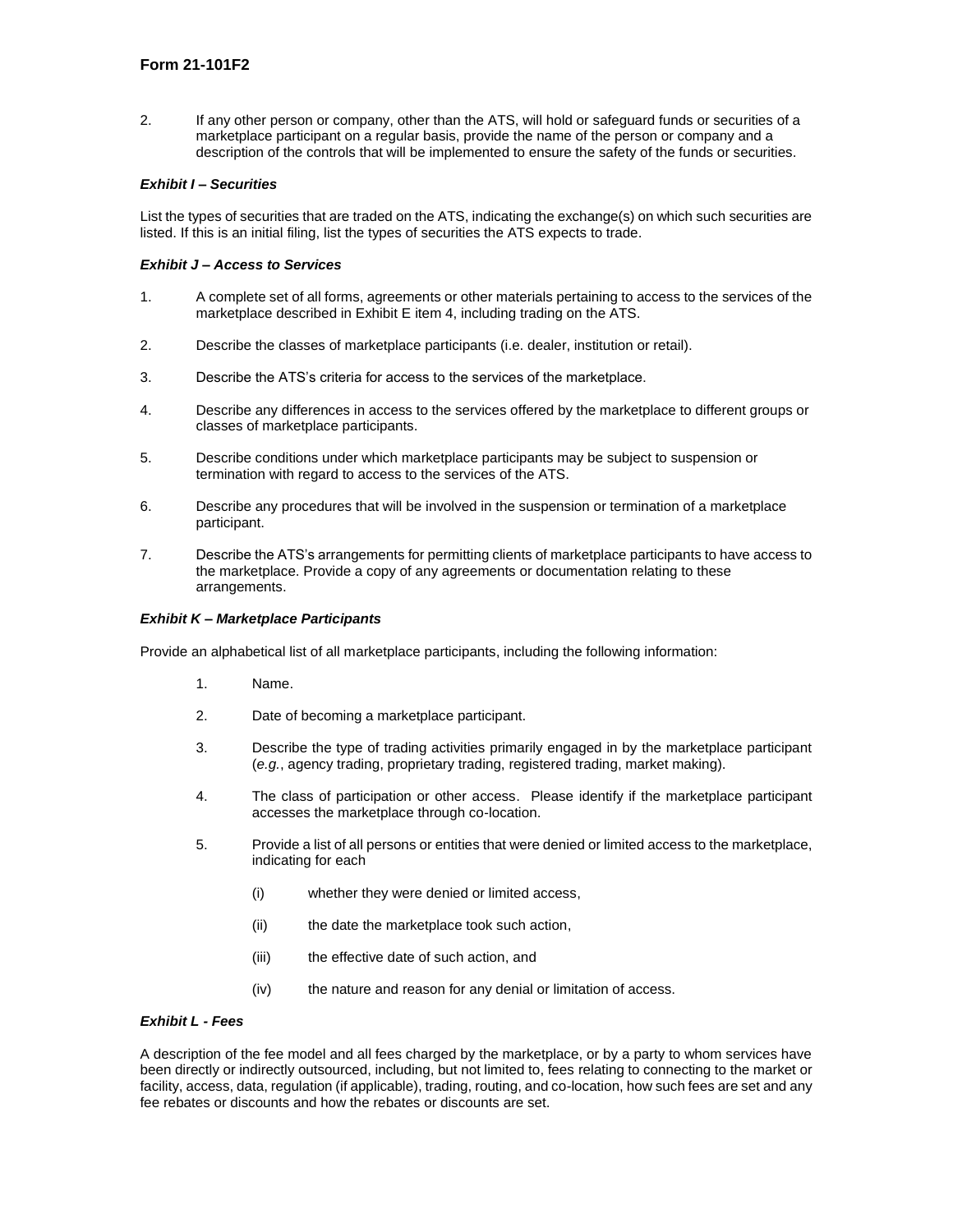### *Exhibit M – Regulation*

The ATS has contracted with regulation services provider \_\_\_\_\_\_\_\_\_\_\_\_\_\_\_\_\_\_ to perform market regulation for ATS and its subscribers. Provide a copy of the contract between the filer and the regulation services provider.

# *Exhibit N – Acknowledgement*

The form of acknowledgement required by subsections 5.9(2) and 6.11(2) of National Instrument 21-101 *Marketplace Operation*.

# **CERTIFICATE OF ALTERNATIVE TRADING SYSTEM**

The undersigned certifies that the information given in this report is true and correct.

DATED at \_\_\_\_\_\_\_\_\_\_\_\_\_\_\_\_\_ this \_\_\_\_\_\_ day of \_\_\_\_\_\_\_\_\_\_\_\_\_\_\_\_\_\_\_\_\_\_\_ 20 \_\_\_\_

\_\_\_\_\_\_\_\_\_\_\_\_\_\_\_\_\_\_\_\_\_\_\_\_\_\_\_\_\_\_\_\_\_\_\_\_\_\_\_\_\_\_\_\_\_ (Name of alternative trading system)

\_\_\_\_\_\_\_\_\_\_\_\_\_\_\_\_\_\_\_\_\_\_\_\_\_\_\_\_\_\_\_\_\_\_\_\_\_\_\_\_\_\_\_\_\_\_ (Name of director, officer or partner - please type or print)

\_\_\_\_\_\_\_\_\_\_\_\_\_\_\_\_\_\_\_\_\_\_\_\_\_\_\_\_\_\_\_\_\_\_\_\_\_\_\_\_\_\_\_\_\_\_

(Signature of director, officer or partner)

\_\_\_\_\_\_\_\_\_\_\_\_\_\_\_\_\_\_\_\_\_\_\_\_\_\_\_\_\_\_\_\_\_\_\_\_\_\_\_\_\_\_\_\_\_\_ (Official capacity - please type or print)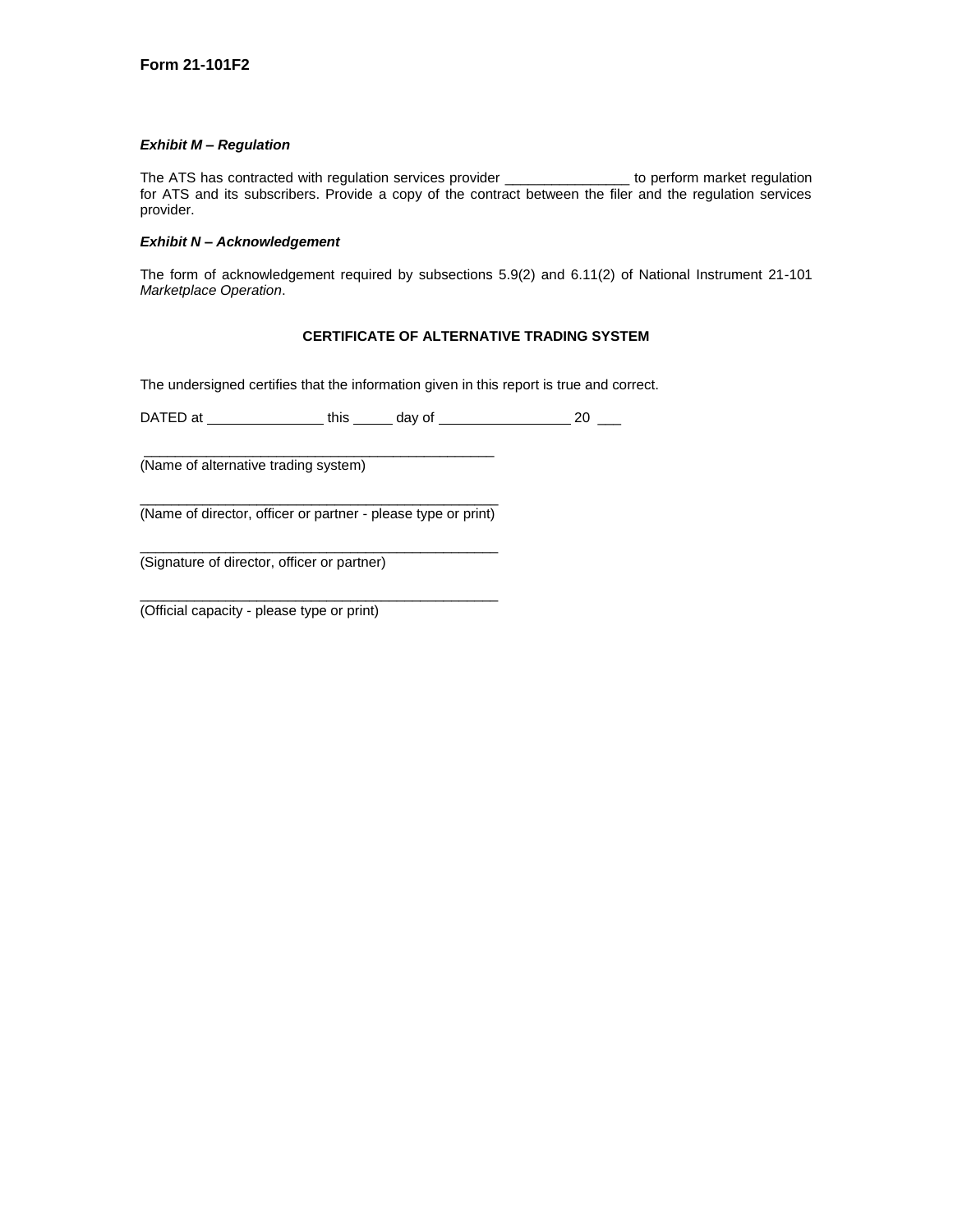### **FORM 21-101F3 QUARTERLY REPORT OF MARKETPLACE ACTIVITIES**

### **A. General Marketplace Information**

- 1. Marketplace Name:
- 2. Period covered by this report:
- 3. Identification
	- A. Full name of marketplace (if sole proprietor, last, first and middle name):
	- B. Name(s) under which business is conducted, if different from item A:
	- C. Marketplace main street address:
- 4. A list of all amendments in the information in Form 21-101F1 or 21-101F2 that were filed with the Canadian securities regulatory authorities and implemented during the period covered by the report. The list must include a brief description of each amendment, the date filed and the date implemented.
- 5. A list of all amendments in the information in Form 21-101F1 or 21-101F2 that have been filed with the Canadian securities regulatory authorities but not implemented as of the end of the period covered by the report. The list must include a brief description of each amendment, the date filed and the reason why it was not implemented.
- 6. Systems If any outages occurred at any time during the period for any system relating to trading activity, including trading, routing or data, provide the date, duration, reason for the outage and its resolution.
- 7. Systems Changes A brief description of any significant changes to the systems and technology used by the marketplace that support order entry, order routing, execution, trade reporting, trade comparison, data feeds, co-location and if applicable, market surveillance and trade clearing that were planned, under development, or implemented during the quarter. Please provide the current status of the changes that are under development.

### **B. Marketplace Activity Information**

### *Section 1 – Equity Marketplaces Trading Exchange-Listed Securities*

**1**. **General trading activity** – For each type of security traded on the marketplace, provide the details (where appropriate) requested in the form set out in **Chart 1**. The information must be provided for transactions executed at the opening of the market, during regular trading hours, and after hours during the quarter. Enter "None", "N/A", or "0" where appropriate.

### **Chart 1 – General trading activity for equity marketplaces trading exchange-listed securities**

| <b>Category of</b><br><b>Securities</b> |             | Volume      |             | <b>Value</b> | <b>Number of Trades</b> |             |
|-----------------------------------------|-------------|-------------|-------------|--------------|-------------------------|-------------|
|                                         | Transparent | Non-        | Transparent | Non-         | Transparent             | Non-        |
|                                         |             | transparent |             | transparent  |                         | transparent |
| <b>Exchange-Traded Securities</b>       |             |             |             |              |                         |             |
| 1. Equity                               |             |             |             |              |                         |             |
| (includes                               |             |             |             |              |                         |             |
| preferred                               |             |             |             |              |                         |             |
| shares)                                 |             |             |             |              |                         |             |
| 2. Exchange-                            |             |             |             |              |                         |             |
| traded funds                            |             |             |             |              |                         |             |
| (ETFs)                                  |             |             |             |              |                         |             |
| 3. Debt                                 |             |             |             |              |                         |             |
| securities                              |             |             |             |              |                         |             |
| 4. Options                              |             |             |             |              |                         |             |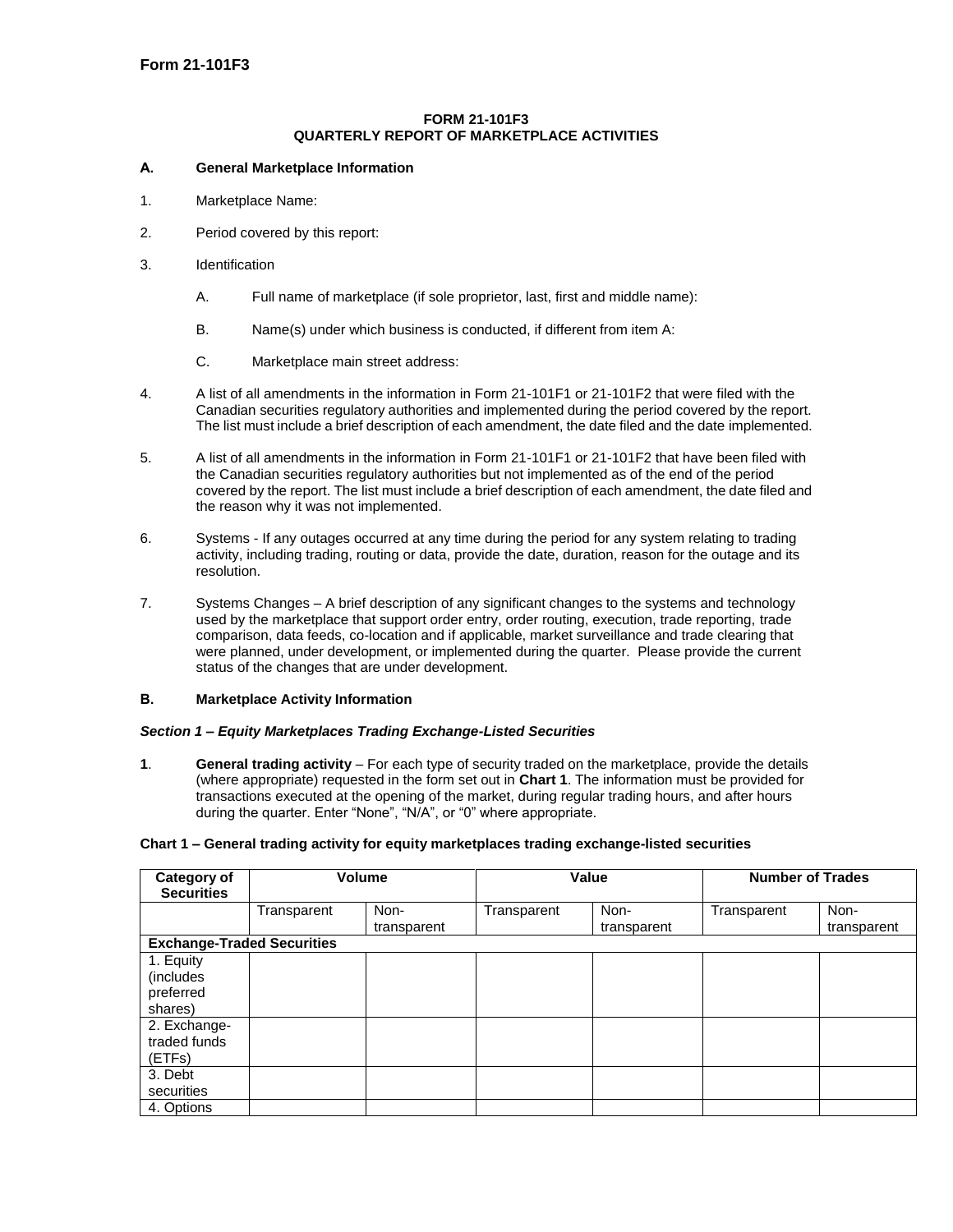| <b>Foreign Exchange-Traded Securities</b> |  |  |  |  |  |
|-------------------------------------------|--|--|--|--|--|
| 1. Equity                                 |  |  |  |  |  |
| (includes                                 |  |  |  |  |  |
| preferred                                 |  |  |  |  |  |
| shares)                                   |  |  |  |  |  |
| 2. ETFs                                   |  |  |  |  |  |
| 3. Debt                                   |  |  |  |  |  |
| securities                                |  |  |  |  |  |
| 4. Options                                |  |  |  |  |  |

**2**. **Crosses** - Provide the details (where appropriate) requested in the form set out in **Chart 2** below for each type of cross executed on the marketplace for trades executed at the opening of the market, during regular trading and after hours during the quarter. Enter "None", "N/A", or "0" where appropriate.

### **Chart 2 – Crosses**

| <b>Types of Crosses</b> | Volume | Value | <b>Number of Trades</b> |
|-------------------------|--------|-------|-------------------------|
| . Intentional Crosses   |        |       |                         |
| 2. Internal crosses     |        |       |                         |
| 3. Other crosses        |        |       |                         |

**3. Order information** – Provide the details (where appropriate) requested in the form set out in **Chart 3** below for each type of order in exchange traded securities executed on the marketplace for orders entered at the opening of the market, during regular trading and after hours during the quarter. Enter "none", "N/A", or "0" where appropriate.

# **Chart 3 – Order information**

| <b>Types of Orders</b>         | <b>Number of Orders</b> | <b>Orders Executed</b> | Orders Cancelled <sup>2</sup> |
|--------------------------------|-------------------------|------------------------|-------------------------------|
| 1. Anonymous <sup>3</sup>      |                         |                        |                               |
| 2. Fully transparent           |                         |                        |                               |
| 3. Pegged Orders               |                         |                        |                               |
| 4. Fully hidden                |                         |                        |                               |
| 5. Separate dark facility of a |                         |                        |                               |
| transparent market             |                         |                        |                               |
| 6. Partially hidden (reserve)  |                         |                        |                               |
| 7. Total number of orders      |                         |                        |                               |
| entered during the quarter     |                         |                        |                               |

**4. Trading by security** – Provide the details requested in the form set out in **Chart 4** below for the 10 most traded securities on the marketplace (based on the volume of securities traded) for trades executed at the opening of the market, during regular trading and after hours during the quarter. Enter "None", "N/A", or "0" where appropriate.

### **Chart 4 – Most traded securities**

<sup>1</sup> See definition of an Internal and Intentional Cross in Section 1.1 of the Universal Market Integrity Rules.

**<sup>2</sup>** By cancellations, we mean "pure" cancellations, i.e. cancellations that do not result in a new and amended order.

Orders executed under ID 001.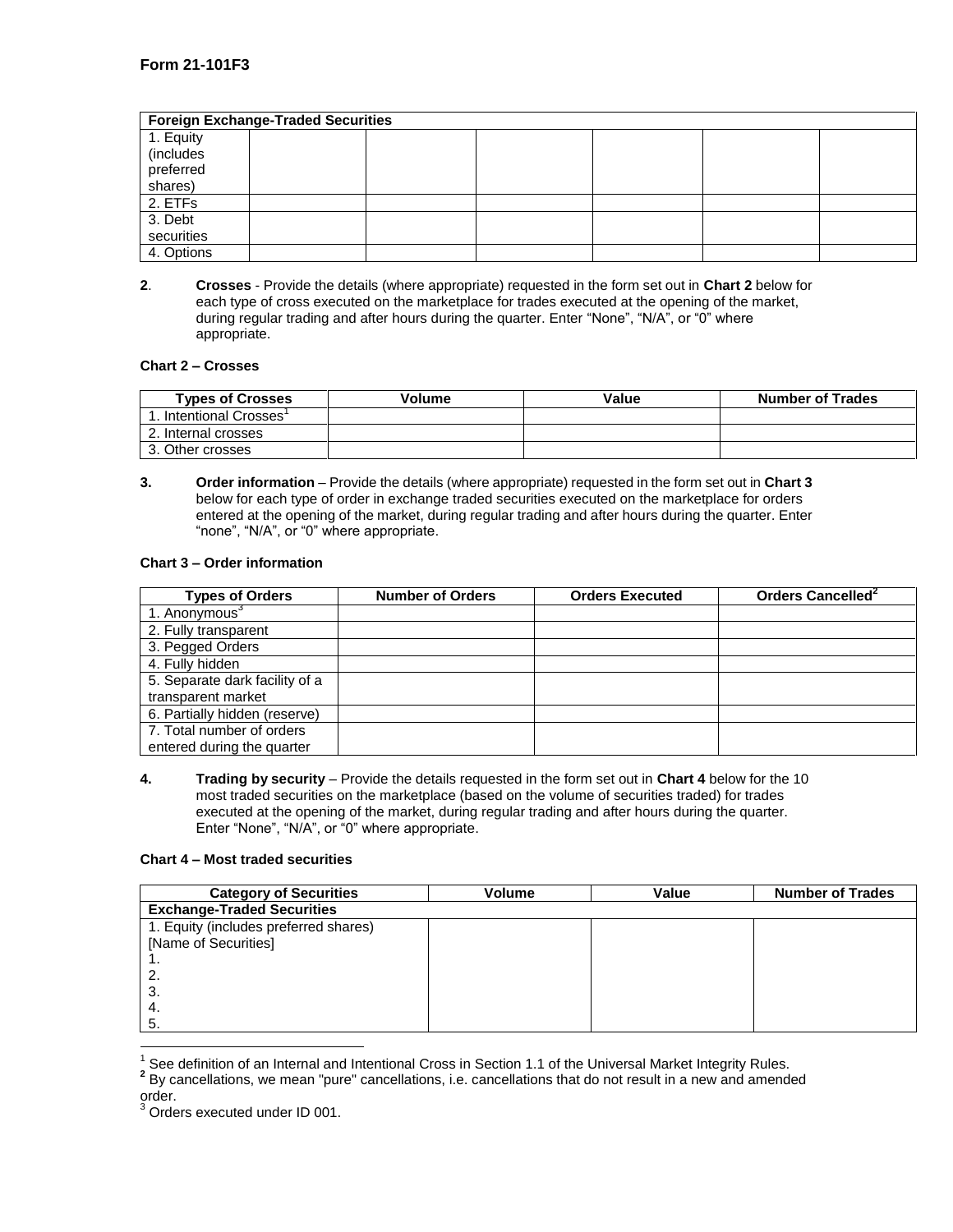# **Form 21-101F3**

| 6.                                                                          |  |  |
|-----------------------------------------------------------------------------|--|--|
| 7.                                                                          |  |  |
|                                                                             |  |  |
| 8.                                                                          |  |  |
| 9.                                                                          |  |  |
| 10.                                                                         |  |  |
|                                                                             |  |  |
| 2. ETFs                                                                     |  |  |
| [Name of Securities]                                                        |  |  |
|                                                                             |  |  |
| $\overline{1}$ .                                                            |  |  |
| 2.                                                                          |  |  |
| 3.                                                                          |  |  |
|                                                                             |  |  |
| 4.                                                                          |  |  |
| 5.                                                                          |  |  |
|                                                                             |  |  |
| 6.                                                                          |  |  |
| 7.                                                                          |  |  |
| 8.                                                                          |  |  |
|                                                                             |  |  |
| 9.                                                                          |  |  |
| 10.                                                                         |  |  |
|                                                                             |  |  |
| 3. Debt                                                                     |  |  |
| [Enter issuer, maturity and coupon]                                         |  |  |
| 1.                                                                          |  |  |
|                                                                             |  |  |
| 2.                                                                          |  |  |
| 3.                                                                          |  |  |
|                                                                             |  |  |
| 4.                                                                          |  |  |
| 5.                                                                          |  |  |
| 6.                                                                          |  |  |
|                                                                             |  |  |
| 7.                                                                          |  |  |
| 8.                                                                          |  |  |
| 9.                                                                          |  |  |
|                                                                             |  |  |
| 10.                                                                         |  |  |
| Foreign Exchange-Traded Securities<br>1. Equity (includes preferred shares) |  |  |
|                                                                             |  |  |
|                                                                             |  |  |
| [Name of Securities]                                                        |  |  |
|                                                                             |  |  |
| 1.                                                                          |  |  |
| 2.                                                                          |  |  |
| 3.                                                                          |  |  |
|                                                                             |  |  |
| 4.                                                                          |  |  |
| 5.                                                                          |  |  |
| 6.                                                                          |  |  |
|                                                                             |  |  |
| 7.                                                                          |  |  |
| 8.                                                                          |  |  |
|                                                                             |  |  |
| 9.                                                                          |  |  |
| 10.                                                                         |  |  |
| 2. ETFs                                                                     |  |  |
|                                                                             |  |  |
| [Name of Securities]                                                        |  |  |
| 1.                                                                          |  |  |
| 2.                                                                          |  |  |
|                                                                             |  |  |
| 3.                                                                          |  |  |
| 4.                                                                          |  |  |
|                                                                             |  |  |
| 5.                                                                          |  |  |
| 6.                                                                          |  |  |
|                                                                             |  |  |
|                                                                             |  |  |
| 7.                                                                          |  |  |
| 8.                                                                          |  |  |
|                                                                             |  |  |
| 9.                                                                          |  |  |
| 10.                                                                         |  |  |
| 3. Debt                                                                     |  |  |
|                                                                             |  |  |
| [Name of Securities]                                                        |  |  |
| 1.                                                                          |  |  |
|                                                                             |  |  |
| 2.                                                                          |  |  |
| 3.                                                                          |  |  |
| 4.                                                                          |  |  |
|                                                                             |  |  |
| 5.<br>6.                                                                    |  |  |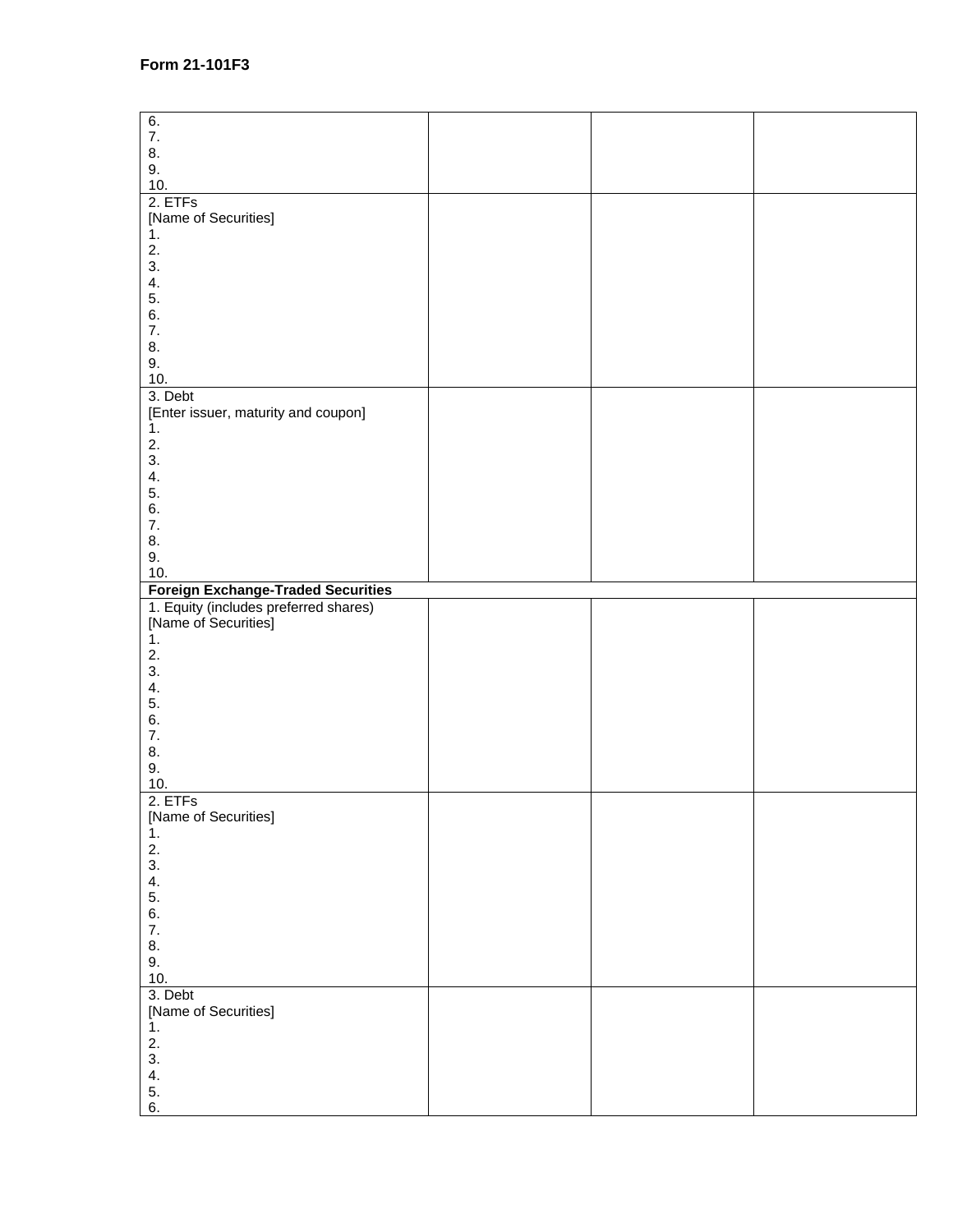**5. Trading by marketplace participant** - Provide the details requested in the form set out in **Chart 5** below for the top 10 marketplace participants (based on the volume of securities traded). The information must be provided for the total trading volume, including for trades executed at the opening of the market, during regular trading and after hours during the quarter. Enter "None", "N/A", or "0" where appropriate. Where a marketplace's marketplace participants are dealers and non-dealers, the marketplace must complete a separate chart for each.

### **Chart 5 – Concentration of trading by marketplace participant**

| <b>Marketplace Participant Name</b> | <b>Total Active Volume</b> | <b>Total Passive Volume</b> |
|-------------------------------------|----------------------------|-----------------------------|
|                                     |                            |                             |
| 2.                                  |                            |                             |
| 3.                                  |                            |                             |
| -4.                                 |                            |                             |
| 5.                                  |                            |                             |
| 6.                                  |                            |                             |
| 7.                                  |                            |                             |
| 8.                                  |                            |                             |
| 9.                                  |                            |                             |
| 10.                                 |                            |                             |

**6. Routing activities -** Indicate the percentage of marketplace participants that used marketplace-owned or third party or affiliated routing services during the reporting period. In addition, provide the information in **Chart 6** below.

#### **Chart 6 – Routing of marketplace orders**

| Number of orders executed on the reporting marketplace   |  |
|----------------------------------------------------------|--|
| Number of orders routed to away marketplaces (list all   |  |
| marketplaces where orders were routed)                   |  |
| Number of orders that are marked and treated as Directed |  |
| Action Orders (DAO)                                      |  |

### *Section 2 – Fixed Income Marketplaces*

**1. General trading activity** - Provide the details (where appropriate) requested in the form set out in **Chart 7** below for each type of fixed income security traded on the marketplace for transactions executed during regular trading hours during the quarter. Enter "None", "N/A", or "0" where appropriate.

### **Chart 7 – Fixed income activity**

| <b>Category of Securities</b>             | <b>Value Traded</b> | <b>Number of Trades</b> |
|-------------------------------------------|---------------------|-------------------------|
| Domestic Unlisted Debt Securities -       |                     |                         |
| Government                                |                     |                         |
| 1. Federal                                |                     |                         |
| 2. Federal Agency                         |                     |                         |
| 3. Provincial and Municipal               |                     |                         |
| Domestic Unlisted Debt Securities -       |                     |                         |
| Corporate                                 |                     |                         |
| Domestic Unlisted Debt Securities - Other |                     |                         |
| Foreign Unlisted Debt Securities -        |                     |                         |
| Government                                |                     |                         |
| Foreign Unlisted Debt Securities -        |                     |                         |
| Corporate                                 |                     |                         |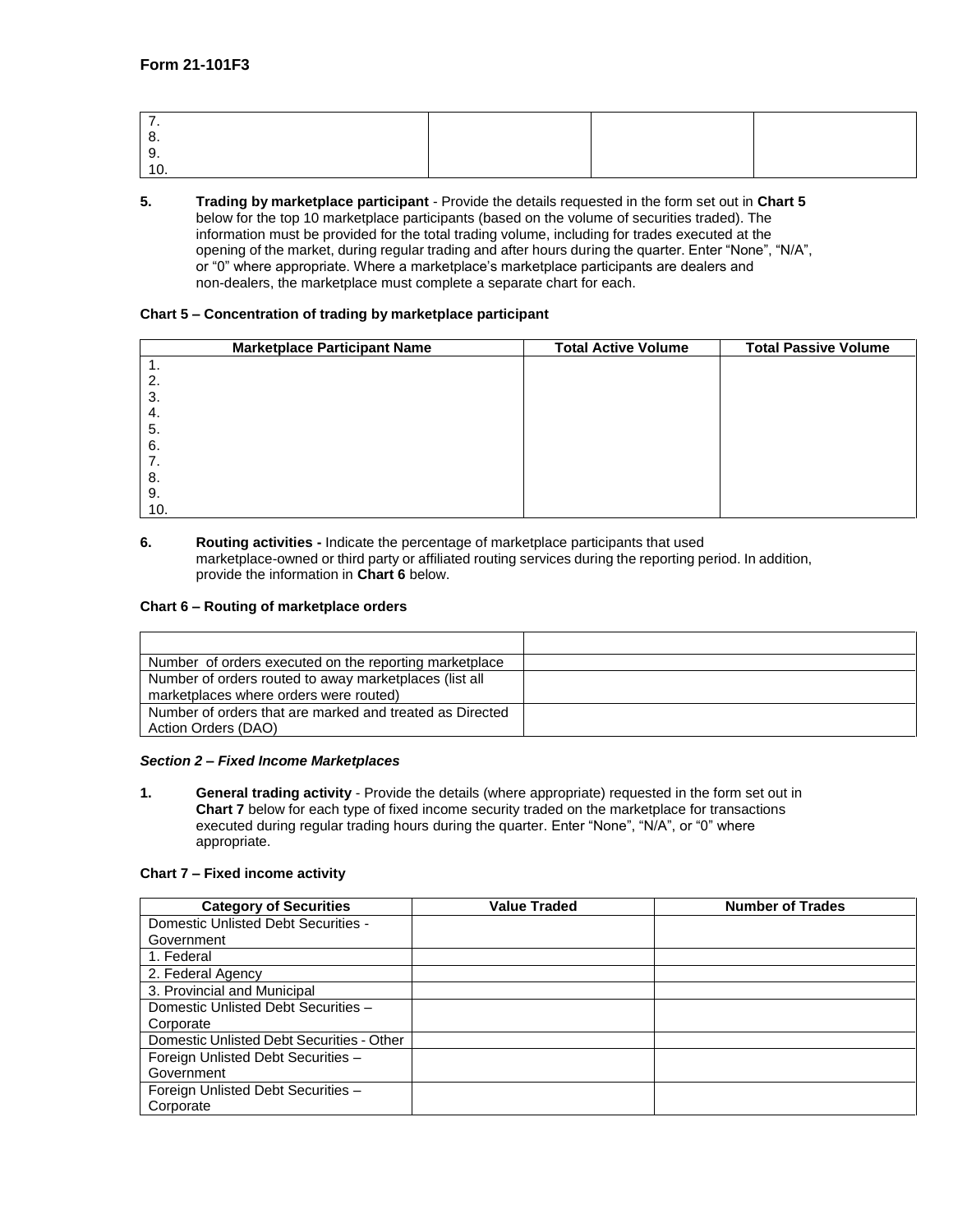| .<br>2ther<br>⊃nlisted '<br>Securities<br>elar.<br>JCHH |  |
|---------------------------------------------------------|--|

**2. Trading by security** – Provide the details requested in the form set out in **Chart 8** below for each fixed income security traded on the marketplace during regular trading hours during the quarter. Enter "None", "N/A", or "0" where appropriate.

# **Chart 8 – Traded fixed income securities**

| <b>Category of Securities</b>                    | <b>Value Traded</b> | <b>Number of Trades</b> |
|--------------------------------------------------|---------------------|-------------------------|
| Domestic Unlisted Debt Securities -              |                     |                         |
| Government                                       |                     |                         |
| 1. Federal                                       |                     |                         |
| [Enter issuer, maturity, coupon]                 |                     |                         |
| 2. Federal Agency                                |                     |                         |
| [Enter issuer, maturity, coupon]                 |                     |                         |
| 3. Provincial and Municipal                      |                     |                         |
| [Enter issuer, maturity, coupon]                 |                     |                         |
| Domestic Unlisted Debt Securities -<br>Corporate |                     |                         |
| [Enter issuer, maturity, coupon]                 |                     |                         |
|                                                  |                     |                         |
| Domestic Unlisted Debt Securities - Other        |                     |                         |
| [Enter issuer, maturity, coupon]                 |                     |                         |
| Foreign Unlisted Debt Securities -               |                     |                         |
| Government                                       |                     |                         |
| [Enter issuer, maturity, coupon]                 |                     |                         |
| Foreign Unlisted Debt Securities -               |                     |                         |
| Corporate                                        |                     |                         |
| [Enter issuer, maturity, coupon]                 |                     |                         |
| Foreign Unlisted Debt Securities - Other         |                     |                         |
| [Enter issuer, maturity, coupon]                 |                     |                         |
|                                                  |                     |                         |

**3. Trading by marketplace participant** - Provide the details requested in the form set out in **Chart 9** below for the top 10 marketplace participants for trades executed during regular trading hours during the quarter. Enter "None", "N/A", or "0" where appropriate. If marketplace participants are dealers and non-dealer institutions, the marketplace must complete a separate chart for each.

### **Chart 9 – Concentration of trading by marketplace participant**

| <b>Marketplace Participant Name</b> | <b>Value Traded</b> |
|-------------------------------------|---------------------|
| 1.                                  |                     |
| 2.                                  |                     |
| 3.                                  |                     |
| 4.                                  |                     |
| 5.                                  |                     |
| 6.                                  |                     |
| 7.                                  |                     |
| 8.                                  |                     |
| 9.                                  |                     |
| 10.                                 |                     |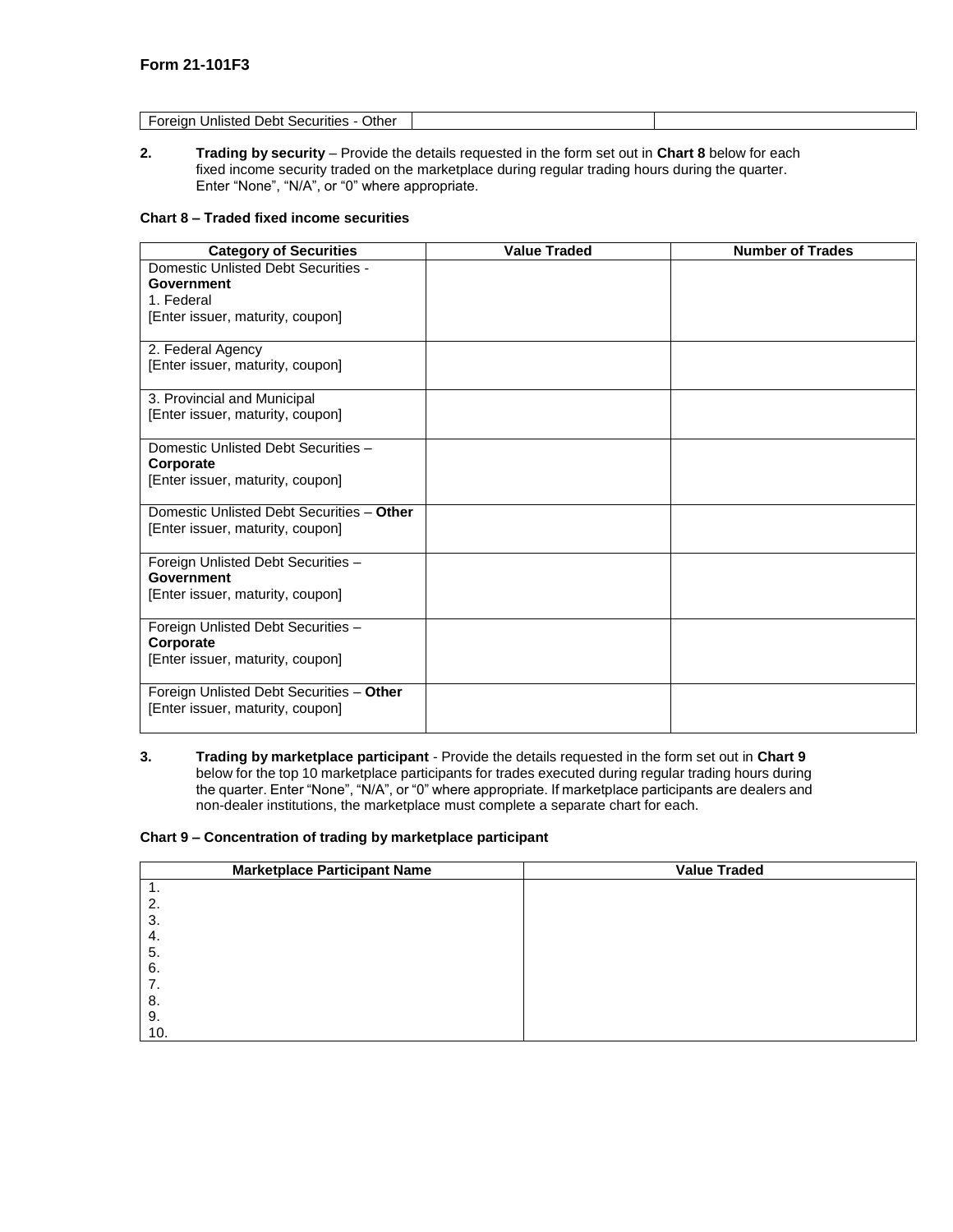## *Section 3 – Securities Lending Marketplaces*

**1. General lending activity** – Please provide details (where appropriate) requested in the form set out in **Chart 10** below for each type of securities loaned on the marketplace. Enter "None", "N/A" or "0" where appropriate.

### **Chart 10 – Lending activity**

| <b>Category of Securities</b>                 | <b>Quantity of Securities Lent</b><br><b>During the Quarter</b> | <b>Aggregate Value of Securities Lent</b><br><b>During the Quarter</b> |
|-----------------------------------------------|-----------------------------------------------------------------|------------------------------------------------------------------------|
| Domestic                                      |                                                                 |                                                                        |
| 1. Corporate Equity Securities                |                                                                 |                                                                        |
| 1.1. Common Shares                            |                                                                 |                                                                        |
| 1.2. Preferred Shares                         |                                                                 |                                                                        |
| 2. Non-Corporate Equity Securities (e.g.      |                                                                 |                                                                        |
| trust units, partnership units, etc.) (please |                                                                 |                                                                        |
| specify)                                      |                                                                 |                                                                        |
| 3. Government Debt Securities                 |                                                                 |                                                                        |
| 4. Corporate Debt Securities                  |                                                                 |                                                                        |
| 5. Other Fixed Income Securities (please      |                                                                 |                                                                        |
| specify)                                      |                                                                 |                                                                        |
| Foreign                                       |                                                                 |                                                                        |
| 1. Corporate Equity Securities                |                                                                 |                                                                        |
| 1.1. Common Shares                            |                                                                 |                                                                        |
| 1.2. Preferred Shares                         |                                                                 |                                                                        |
| 2. Non-Corporate Equity Securities (e.g.      |                                                                 |                                                                        |
| trust units, partnership units, etc.) (Please |                                                                 |                                                                        |
| specify)                                      |                                                                 |                                                                        |
| 3. Government Debt Securities                 |                                                                 |                                                                        |
| 4. Corporate Debt Securities                  |                                                                 |                                                                        |
| 5. Other Fixed Income Securities (please      |                                                                 |                                                                        |
| specify)                                      |                                                                 |                                                                        |

**2. Trading by marketplace participant** – Provide the details requested in the form set out in **Chart 11** and **Chart 12** below for the top 10 borrowers and lenders based on their aggregate value of securities borrowed or loaned, respectively, during the quarter.

### **Chart 11 – Concentration of activity by borrower**

| <b>Borrower Name</b> | Aggregate Value of Securities Borrowed<br>During the Quarter |
|----------------------|--------------------------------------------------------------|
|                      |                                                              |
| 2.                   |                                                              |
| 3.                   |                                                              |
| 4.                   |                                                              |
| 5.                   |                                                              |
| 6.                   |                                                              |
| 7.                   |                                                              |
| 8.                   |                                                              |
| 9.                   |                                                              |
| 10.                  |                                                              |

### **Chart 12 – Concentration of activity by lender**

| <b>Lender Name</b> | <b>Aggregate Value of Securities Loaned</b><br><b>During the Quarter</b> |
|--------------------|--------------------------------------------------------------------------|
| . .                |                                                                          |
| 2                  |                                                                          |
| -3.                |                                                                          |
| -4.                |                                                                          |
| -5.                |                                                                          |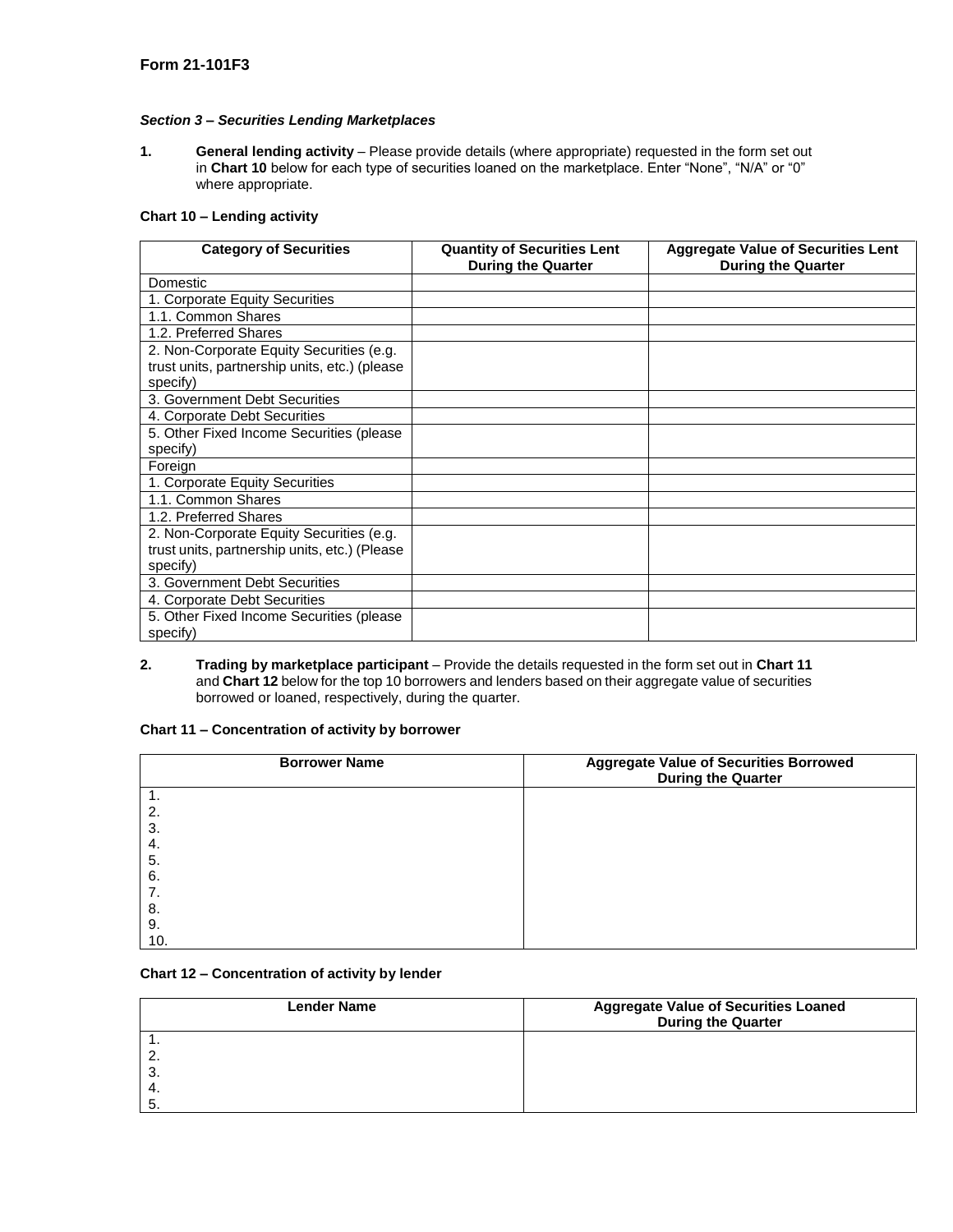| J.              |  |
|-----------------|--|
| ູ               |  |
| $\cdot$ $\circ$ |  |

**3. Lending activity by security** – Provide the details requested in the form set out in **Chart 13** below for the 10 most loaned securities on the marketplace (based on the quantity of securities loaned during the quarter). Enter "None", "N/A" or "0" where appropriate.

# **Chart 13** – **Most loaned securities**

| <b>Category of Securities</b>                              | <b>Quantity of Securities Lent</b><br><b>During the Quarter</b> | <b>Aggregate Value of Securities Lent</b><br><b>During the Quarter</b> |
|------------------------------------------------------------|-----------------------------------------------------------------|------------------------------------------------------------------------|
| Domestic                                                   |                                                                 |                                                                        |
| 1. Common Shares                                           |                                                                 |                                                                        |
| [Name of Security]                                         |                                                                 |                                                                        |
| 1.                                                         |                                                                 |                                                                        |
| 2.                                                         |                                                                 |                                                                        |
| 3.                                                         |                                                                 |                                                                        |
| 4.                                                         |                                                                 |                                                                        |
| 5.                                                         |                                                                 |                                                                        |
| 6.                                                         |                                                                 |                                                                        |
| 7.<br>8.                                                   |                                                                 |                                                                        |
| 9.                                                         |                                                                 |                                                                        |
| 10.                                                        |                                                                 |                                                                        |
| <b>Preferred Shares</b><br>$\overline{2}$ .                |                                                                 |                                                                        |
| [Name of Security]                                         |                                                                 |                                                                        |
| 1.                                                         |                                                                 |                                                                        |
| 2.                                                         |                                                                 |                                                                        |
| 3.                                                         |                                                                 |                                                                        |
| 4.                                                         |                                                                 |                                                                        |
| 5.                                                         |                                                                 |                                                                        |
| 6.                                                         |                                                                 |                                                                        |
| 7.                                                         |                                                                 |                                                                        |
| 8.                                                         |                                                                 |                                                                        |
| 9.                                                         |                                                                 |                                                                        |
| 10.<br>Non-Corporate Equity Securities<br>$\overline{3}$ . |                                                                 |                                                                        |
| [Name of Security]                                         |                                                                 |                                                                        |
| 1.                                                         |                                                                 |                                                                        |
| 2.                                                         |                                                                 |                                                                        |
| 3.                                                         |                                                                 |                                                                        |
| 4.                                                         |                                                                 |                                                                        |
| 5.                                                         |                                                                 |                                                                        |
| 6.                                                         |                                                                 |                                                                        |
| 7.                                                         |                                                                 |                                                                        |
| 8.                                                         |                                                                 |                                                                        |
| 9.                                                         |                                                                 |                                                                        |
| 10.                                                        |                                                                 |                                                                        |
| <b>Government Debt Securities</b><br>$\overline{4}$ .      |                                                                 |                                                                        |
| [Name of Security]                                         |                                                                 |                                                                        |
| 1.                                                         |                                                                 |                                                                        |
| 2.<br>3.                                                   |                                                                 |                                                                        |
| 4.                                                         |                                                                 |                                                                        |
| 5.                                                         |                                                                 |                                                                        |
| 6.                                                         |                                                                 |                                                                        |
| 7.                                                         |                                                                 |                                                                        |
| 8.                                                         |                                                                 |                                                                        |
| 9.                                                         |                                                                 |                                                                        |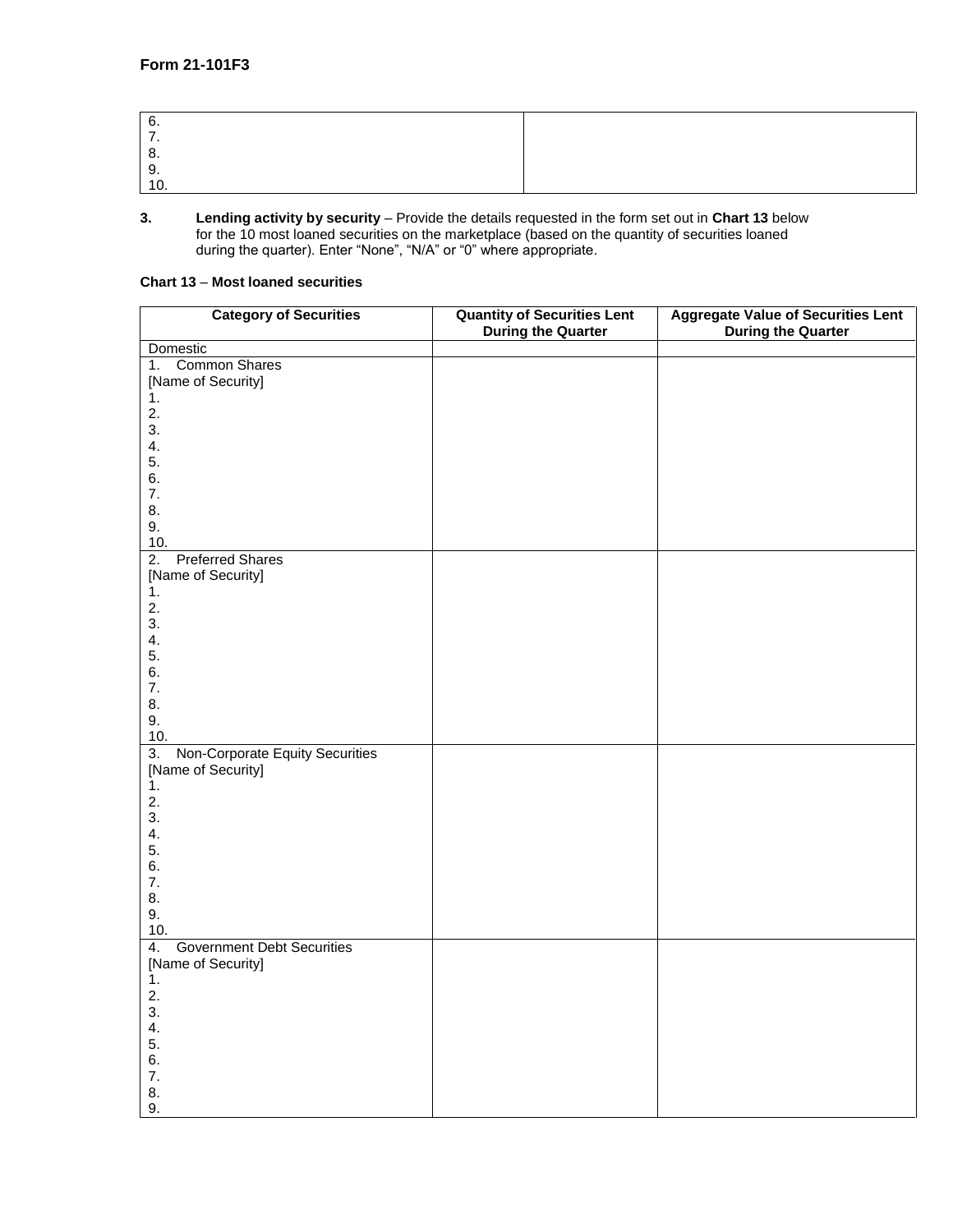# **Form 21-101F3**

| 10.                                                 |  |
|-----------------------------------------------------|--|
| <b>Corporate Debt Securities</b><br>5.              |  |
|                                                     |  |
| [Name of Security]                                  |  |
| 1.                                                  |  |
|                                                     |  |
| 2.                                                  |  |
| 3.                                                  |  |
|                                                     |  |
| 4.                                                  |  |
|                                                     |  |
| 5.                                                  |  |
| 6.                                                  |  |
|                                                     |  |
| 7.                                                  |  |
| 8.                                                  |  |
|                                                     |  |
| 9.                                                  |  |
| 10.                                                 |  |
|                                                     |  |
| Other Fixed Income Securities<br>6.                 |  |
| [Name of Security]                                  |  |
|                                                     |  |
| $\overline{1}$ .                                    |  |
| 2.                                                  |  |
|                                                     |  |
| 3.                                                  |  |
| 4.                                                  |  |
|                                                     |  |
| 5.                                                  |  |
| 6.                                                  |  |
|                                                     |  |
| 7.                                                  |  |
|                                                     |  |
| 8.                                                  |  |
| 9.                                                  |  |
|                                                     |  |
| 10.                                                 |  |
| Foreign                                             |  |
|                                                     |  |
| 1. Common Shares                                    |  |
| [Name of Security]                                  |  |
|                                                     |  |
| 1.                                                  |  |
| 2.                                                  |  |
| 3.                                                  |  |
|                                                     |  |
| 4.                                                  |  |
| 5.                                                  |  |
|                                                     |  |
| 6.                                                  |  |
|                                                     |  |
| 7.                                                  |  |
| 8.                                                  |  |
|                                                     |  |
| 9.                                                  |  |
| 10.                                                 |  |
|                                                     |  |
| <b>Preferred Shares</b><br>$\overline{2}$ .         |  |
| [Name of Security]                                  |  |
|                                                     |  |
| 1.                                                  |  |
| 2.                                                  |  |
|                                                     |  |
| 3.                                                  |  |
| 4.                                                  |  |
|                                                     |  |
| 5.                                                  |  |
| 6.                                                  |  |
|                                                     |  |
| 7.                                                  |  |
| 8.                                                  |  |
|                                                     |  |
| 9.                                                  |  |
| 10.                                                 |  |
|                                                     |  |
| Non-Corporate Equity Securities<br>$\overline{3}$ . |  |
| [Name of Security]                                  |  |
|                                                     |  |
| $\overline{1}$ .                                    |  |
| 2.                                                  |  |
|                                                     |  |
| 3.                                                  |  |
| 4.                                                  |  |
|                                                     |  |
| 5.                                                  |  |
| 6.                                                  |  |
|                                                     |  |
| 7.                                                  |  |
| 8.                                                  |  |
|                                                     |  |
| 9.                                                  |  |
| 10.                                                 |  |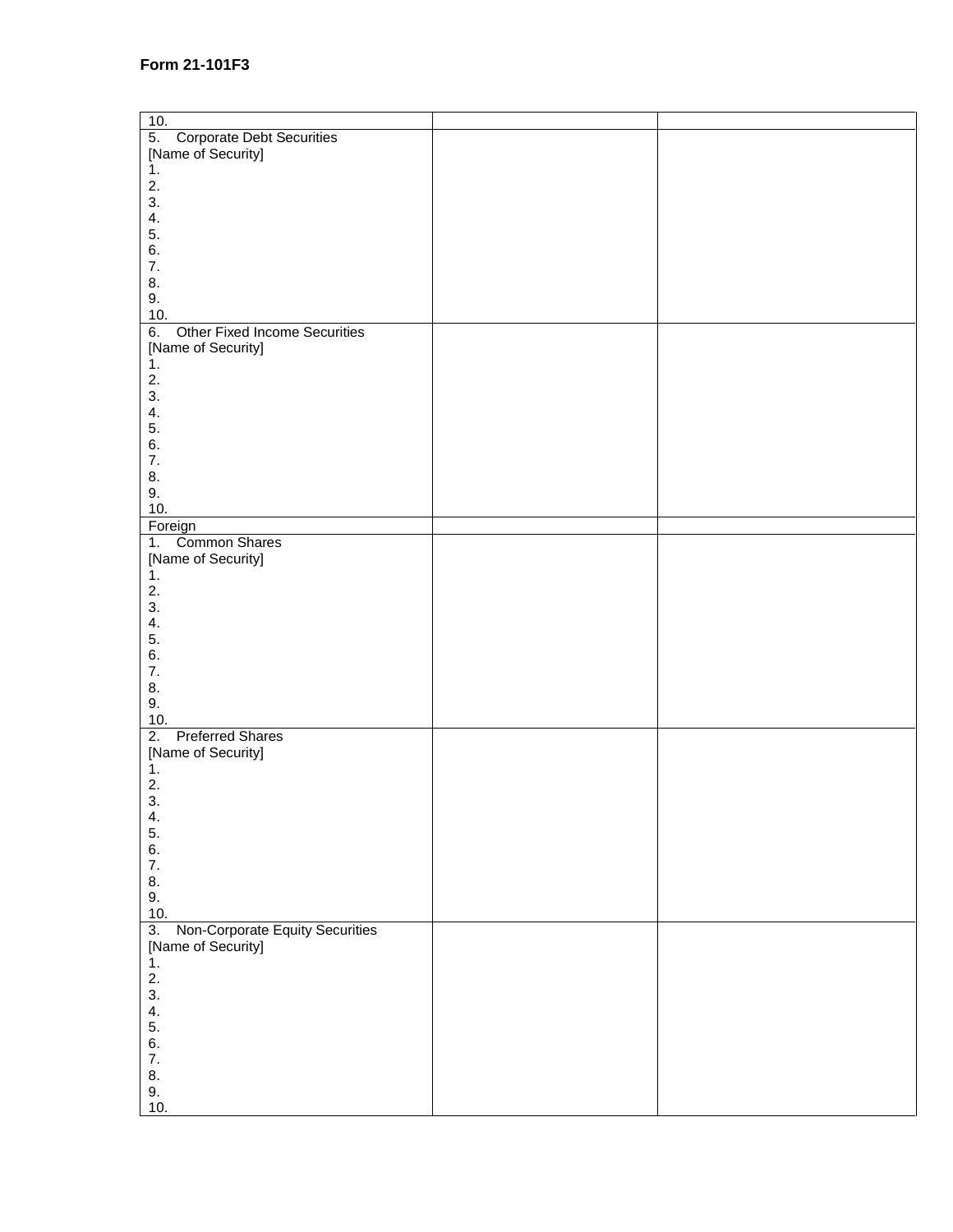# **Form 21-101F3**

| <b>Government Debt Securities</b><br>4.              |  |
|------------------------------------------------------|--|
| [Name of Security]                                   |  |
| 1.                                                   |  |
| 2.                                                   |  |
| 3.                                                   |  |
| 4.                                                   |  |
| 5.                                                   |  |
| 6.                                                   |  |
| 7.                                                   |  |
| 8.                                                   |  |
| 9.                                                   |  |
| 10.                                                  |  |
| <b>Corporate Debt Securities</b><br>$\overline{5}$ . |  |
| [Name of Security]                                   |  |
| 1.                                                   |  |
| 2.                                                   |  |
| 3.                                                   |  |
| 4.                                                   |  |
| 5.                                                   |  |
| 6.                                                   |  |
| 7.                                                   |  |
| 8.                                                   |  |
| 9.                                                   |  |
| 10.                                                  |  |
| Other Fixed Income Securities<br>6.                  |  |
| [Name of Security]                                   |  |
| 1.                                                   |  |
| 2.                                                   |  |
| 3.                                                   |  |
| 4.                                                   |  |
| 5.                                                   |  |
| 6.                                                   |  |
| 7.                                                   |  |
| 8.                                                   |  |
| 9.                                                   |  |
| 10.                                                  |  |

### *Section 4 – Derivatives Marketplaces in Québec*

**1**. **General trading activity** – For each category of product traded on the marketplace, provide the details (where appropriate) requested in the form set out in **Chart 14** below. For products other than options on ETFs and equity options, provide the details on a product-by-product basis in the appropriate category. Details for options on ETFs and equity options must be provided on an aggregate basis (one total for options on ETFs and one for options on equities). The information must be provided for transactions executed in the early session, during the regular session, and in the extended session during the quarter. Enter "None", "N/A", or "0" where appropriate.

| Chart 14 - General trading activity |  |  |
|-------------------------------------|--|--|
|-------------------------------------|--|--|

| <b>Category of Product</b>         | Volume | <b>Number of</b><br><b>Trades</b> | <b>Open Interest (Number/End of Quarter)</b> |
|------------------------------------|--------|-----------------------------------|----------------------------------------------|
| <b>Futures Products</b>            |        |                                   |                                              |
| 1(a) Interest rate - short term    |        |                                   |                                              |
| $1(b)$ Interest rate $-$ long term |        |                                   |                                              |
| 2. Index                           |        |                                   |                                              |
| 3. ETF                             |        |                                   |                                              |
| 4. Equity                          |        |                                   |                                              |
| 5. Currency                        |        |                                   |                                              |
| 6. Energy                          |        |                                   |                                              |
| 7. Others, please specify          |        |                                   |                                              |
| <b>Options Products</b>            |        |                                   |                                              |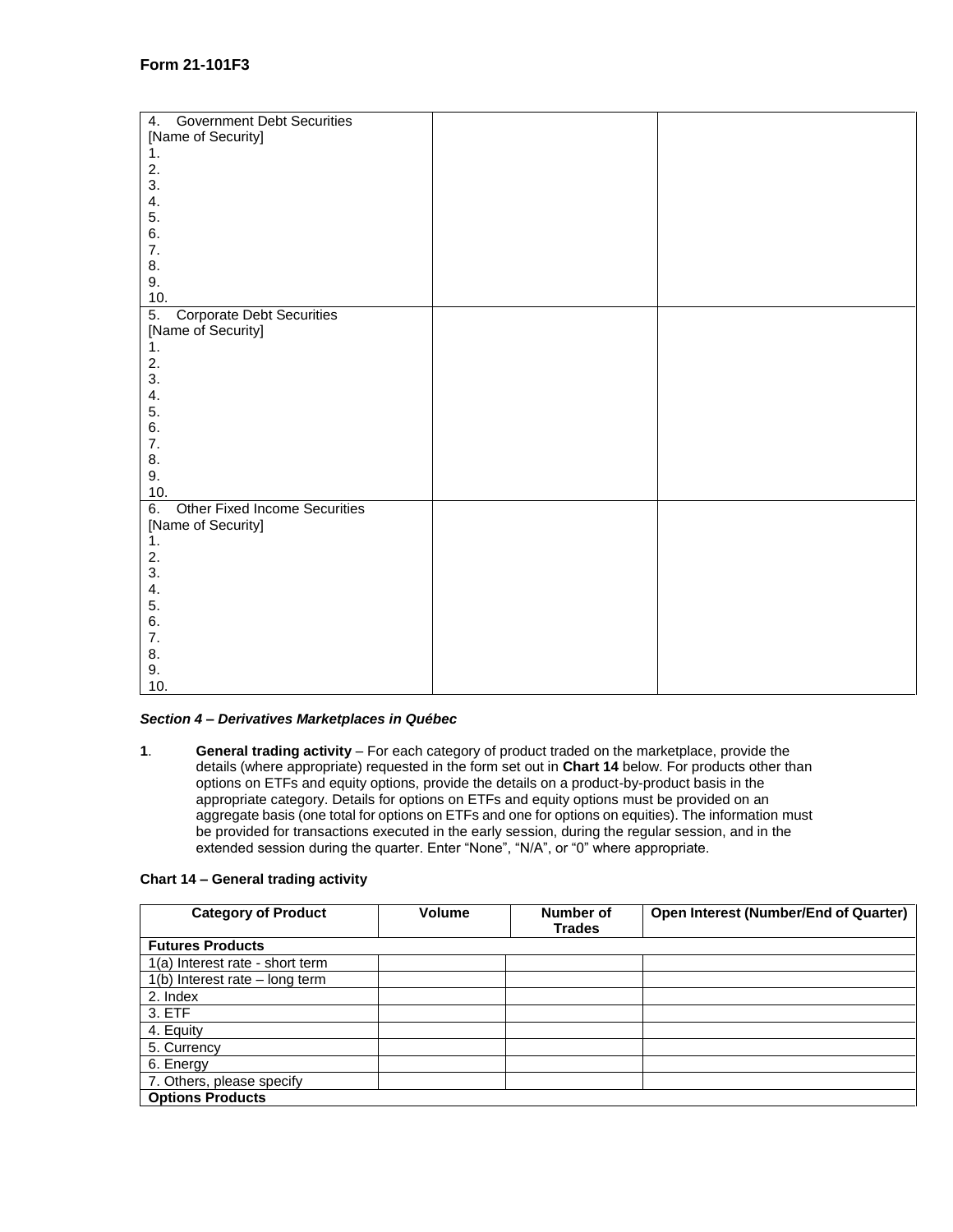| 1(a) Interest rate -short term |  |
|--------------------------------|--|
| 1(b) Interest rate - long term |  |
| 2. Index                       |  |
| 3. ETF                         |  |
| 4. Equity                      |  |
| 5. Currency                    |  |
| 6. Energy                      |  |
| 7. Others, please specify      |  |

**2. Trades resulting from pre-negotiation discussions** - Provide the details (where appropriate) requested in the form set out in **Chart 15** below by product and for each type of trade resulting from pre-negotiation discussions. For products other than options on ETFs and equity options, provide the details on a product-by-product basis in the appropriate category. Details for options on ETFs and equity options must be provided on an aggregate basis (one total for options on ETFs and one for options on equities). The information must be provided for trades executed in the early session, during the regular session and in the extended session during the quarter. Enter "None", "N/A", or "0" where appropriate.

### **Chart 15 –Trades resulting from pre-negotiation discussions**

| <b>Type of Trade</b>      | <b>Volume</b> | <b>Number of Trades</b> |
|---------------------------|---------------|-------------------------|
| <b>Futures Products</b>   |               |                         |
| A. Cross                  |               |                         |
| B. Pre-arranged           |               |                         |
| C. Block                  |               |                         |
| D. Exchange for physical  |               |                         |
| E. Exchange for risk      |               |                         |
| F. Riskless basis cross   |               |                         |
| G. Others, please specify |               |                         |
| <b>Options Products</b>   |               |                         |
| A. Cross                  |               |                         |
| B. Pre-arranged           |               |                         |
| C. Block                  |               |                         |
| D. Others, please specify |               |                         |

**3. Order information** – Provide the details (where appropriate) requested in the form set out in **Chart 16** below by product and for each type of order in exchange traded contracts executed on the marketplace. For products other than options on ETFs and equity options, provide the details on a product-by-product basis in the appropriate category. Details for options on ETFs and equity options must be provided on an aggregate basis (one total for options on ETFs and one for options on equities). The information must be provided for orders entered in the early session, during the regular session and in the extended session during the quarter. Enter "none", "N/A", or "0" where appropriate.

### **Chart 16 – Order Information**

| <b>Type of Orders</b>             | Volume | <b>Number of Trades</b> |
|-----------------------------------|--------|-------------------------|
| 1. Anonymous                      |        |                         |
| 2. Fully transparent              |        |                         |
| 3. Pegged orders                  |        |                         |
| 4. Fully hidden                   |        |                         |
| 5. Separate dark facility of a    |        |                         |
| transparent market                |        |                         |
| 6. Partially hidden (reserve, for |        |                         |
| example, iceberg orders)          |        |                         |

**4. Trading by product** – Provide the details requested in the form set out in **Chart 17** below. For each product other than options on ETFs and equity options, list the most actively-traded contracts (by volume) on the marketplace that in the aggregate constitute at least 75% of the total volume for each product during the quarter. The list must include at least 3 contracts. For options on ETFs and equity options, list the 10 most actively traded classes by volume. Details for options on ETFs and equity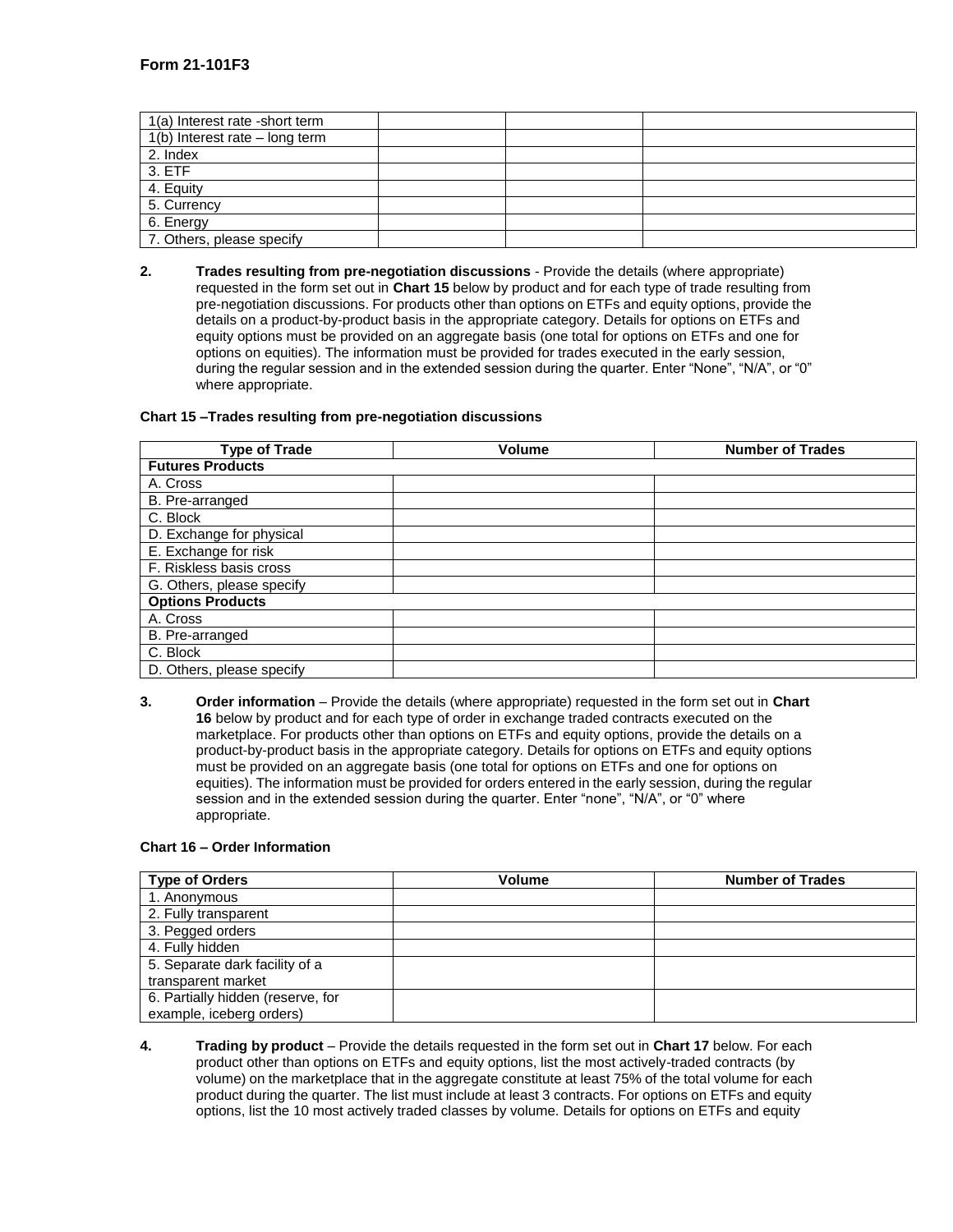options must be provided on an aggregate basis (one total for options on ETFs and one for options on equities). The information must be provided for trades executed in the early session, during the regular session and in the extended session during the quarter. Enter "None", "N/A", or "0" where appropriate.

### **Chart 17 – Most traded contracts**

| <b>Category of Product</b>           | Volume | <b>Number of Trades</b> | <b>Open Interest</b>    |
|--------------------------------------|--------|-------------------------|-------------------------|
| <b>Futures Products</b>              |        |                         | (Number/End of Quarter) |
| 1. Name of products - 3 most-traded  |        |                         |                         |
| contracts (or more as applicable)    |        |                         |                         |
| 1.                                   |        |                         |                         |
| 2.                                   |        |                         |                         |
| 3.                                   |        |                         |                         |
| <b>Options Products</b>              |        |                         |                         |
| 2. ETF                               |        |                         |                         |
| [Classes]                            |        |                         |                         |
| 1.                                   |        |                         |                         |
| 2.                                   |        |                         |                         |
| 3.                                   |        |                         |                         |
| 4.                                   |        |                         |                         |
| 5.                                   |        |                         |                         |
| 6.                                   |        |                         |                         |
| 7.                                   |        |                         |                         |
| 8.                                   |        |                         |                         |
| 9.                                   |        |                         |                         |
| 10.                                  |        |                         |                         |
| 3. Equity                            |        |                         |                         |
| [Classes]                            |        |                         |                         |
| 1.                                   |        |                         |                         |
| 2.                                   |        |                         |                         |
| 3.                                   |        |                         |                         |
| 4.                                   |        |                         |                         |
| 5.                                   |        |                         |                         |
| 6.                                   |        |                         |                         |
| 7.                                   |        |                         |                         |
| 8.                                   |        |                         |                         |
| 9.                                   |        |                         |                         |
| 10.                                  |        |                         |                         |
| 4. Other listed options (specify for |        |                         |                         |
| each) - 3 most traded contracts (or  |        |                         |                         |
| more as applicable)                  |        |                         |                         |
| 1.                                   |        |                         |                         |
| 2.                                   |        |                         |                         |
| 3.                                   |        |                         |                         |

**5. Concentration of trading by marketplace participant** - Provide the details requested in the form set out in **Chart 18** below. For each product other than options on ETFs and equity options, list the top marketplace participants whose aggregate trading (by volume) constituted at least 75% of the total volume traded. The list must include at least 3 marketplace participants. For options on ETFs and equity options, provide the top 10 most active marketplace participants (by volume). The information must be provided on an aggregate basis (one total for options on ETFs and one for options on equities). The information must be provided for trades executed in the early session, during the regular session and in the extended session during the quarter. Enter "None", "N/A", or "0" where appropriate.

| Chart 18 - Concentration of trading by marketplace participant |  |  |  |
|----------------------------------------------------------------|--|--|--|
|----------------------------------------------------------------|--|--|--|

| <b>Product Name</b>             | <b>Marketplace Participant Name</b> | Volume |
|---------------------------------|-------------------------------------|--------|
| <b>Futures</b>                  |                                     |        |
| Product Name (specify for each) |                                     |        |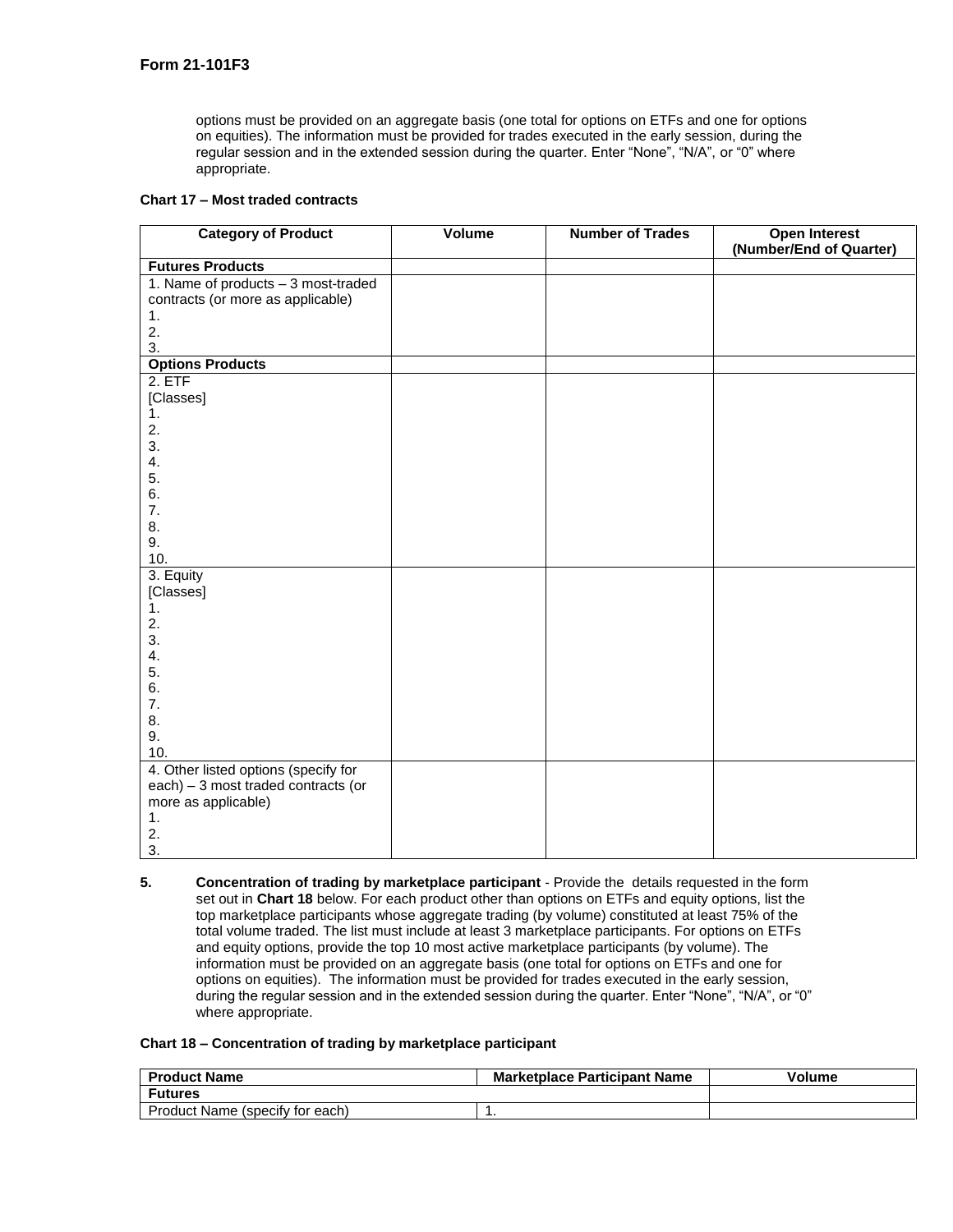|                                  | 2.                     |
|----------------------------------|------------------------|
|                                  | 3. (more if necessary) |
| <b>Options</b>                   |                        |
| <b>ETF</b>                       | $\mathbf 1$ .          |
|                                  | 2.                     |
|                                  | 3.                     |
|                                  | 4.                     |
|                                  | 5.                     |
|                                  | 6.                     |
|                                  | 7.                     |
|                                  | 8.                     |
|                                  | 9.                     |
|                                  | 10.                    |
| Equity                           | 1.                     |
|                                  | 2.                     |
|                                  | 3.                     |
|                                  | 4.                     |
|                                  | 5.                     |
|                                  | 6.                     |
|                                  | 7.                     |
|                                  | 8.                     |
|                                  | 9.                     |
|                                  | 10.                    |
| Other options (specify for each) | 1.                     |
|                                  | 2.                     |
|                                  | 3. (more if necessary) |

# **C. Certificate of Marketplace**

The undersigned certifies that the information given in this report relating to the marketplace is true and correct.

DATED at\_\_\_\_\_\_\_\_\_\_\_\_\_\_\_\_\_this\_\_\_\_\_day of\_\_\_\_\_\_\_\_\_\_\_\_\_\_\_\_20\_\_\_

\_\_\_\_\_\_\_\_\_\_\_\_\_\_\_\_\_\_\_\_\_\_\_\_\_\_\_ (Name of Marketplace)

\_\_\_\_\_\_\_\_\_\_\_\_\_\_\_\_\_\_\_\_\_\_\_\_\_\_\_\_\_ (Name of director, officer or partner – please type or print)

\_\_\_\_\_\_\_\_\_\_\_\_\_\_\_\_\_\_\_\_\_\_\_\_\_\_\_\_\_\_ (Signature of director, officer or partner)

\_\_\_\_\_\_\_\_\_\_\_\_\_\_\_\_\_\_\_\_\_\_\_\_\_\_\_\_\_\_\_ (Official capacity – please type or print)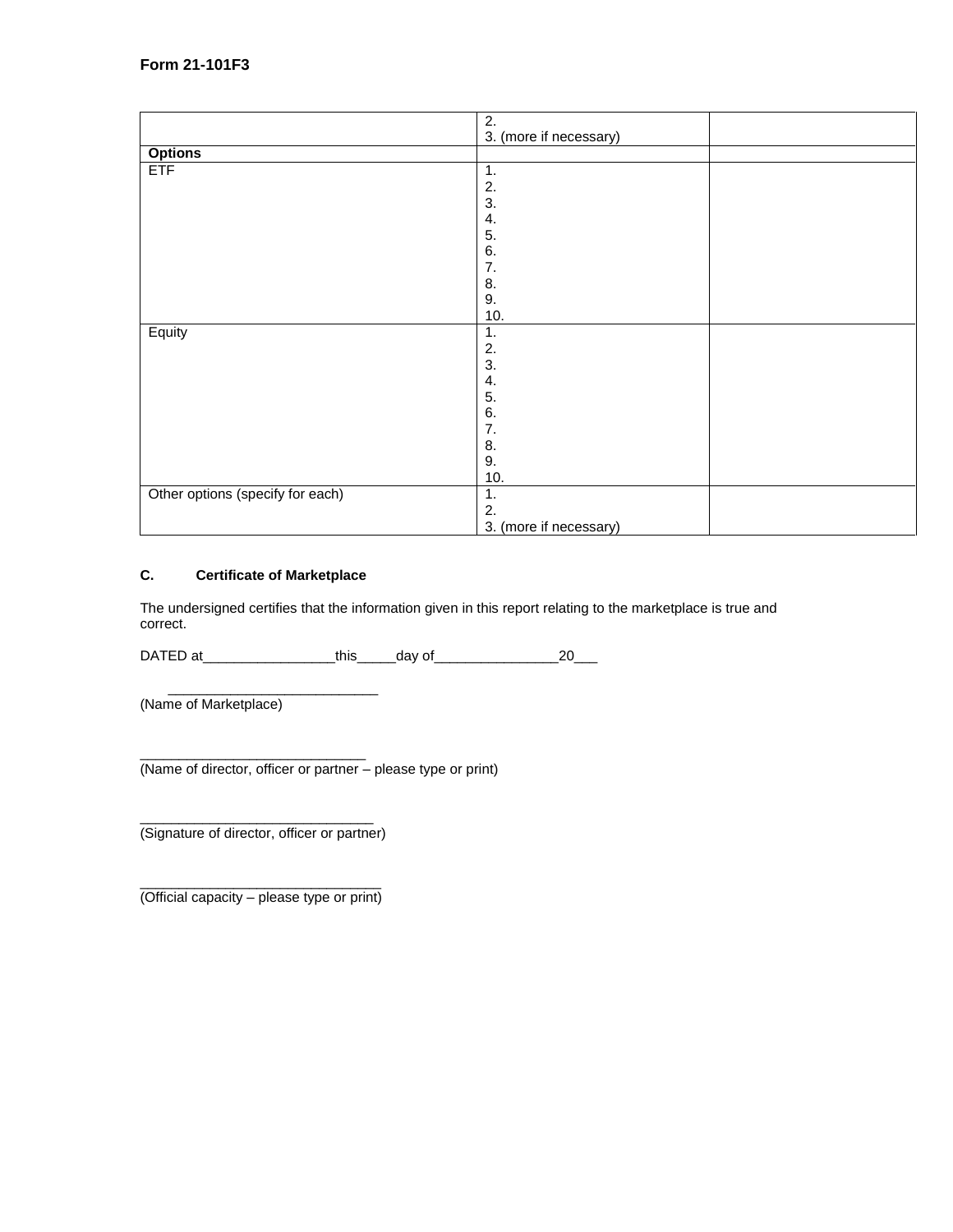### **FORM 21-101F4 CESSATION OF OPERATIONS REPORT FOR ALTERNATIVE TRADING SYSTEM**

- 1. Identification:
	- A. Full name of alternative trading system (if sole proprietor, last, first and middle name):
	- B. Name(s) under which business is conducted, if different from item 1A:
- 2. Date alternative trading system proposes to cease carrying on business as an ATS:
- 3. If cessation of business was involuntary, date alternative trading system has ceased to carry on business as an ATS:
- 4. Please check the appropriate box:
- $\Box$  the ATS intends to carry on business as an exchange and has filed Form 21-101F1.
- $\Box$  the ATS intends to cease to carry on business.
- $\blacksquare$  the ATS intends to become a member of an exchange.

### **Exhibits**

File all Exhibits with the Cessation of Operations Report. For each exhibit, include the name of the ATS, the date of filing of the exhibit and the date as of which the information is accurate (if different from the date of the filing). If any Exhibit required is inapplicable, a statement to that effect must be furnished instead of such Exhibit.

### **Exhibit A**

The reasons for the alternative trading system ceasing to carry on business as an ATS.

### **Exhibit B**

A list of each of the securities the alternative trading system trades.

### **Exhibit C**

The amount of funds and securities, if any, held for subscribers by the alternative trading system, or another person or company retained by the alternative trading system to hold funds and securities for subscribers and the procedures in place to transfer or to return all funds and securities to subscribers.

# **CERTIFICATE OF ALTERNATIVE TRADING SYSTEM**

The undersigned certifies that the information given in this report is true and correct.

DATED at \_\_\_\_\_\_\_\_\_\_\_\_\_\_ this \_\_\_\_\_\_\_\_\_\_\_\_\_\_ day of \_\_\_\_\_\_\_\_\_\_\_\_\_\_\_\_\_\_\_\_\_\_\_\_\_\_\_\_\_ 20 \_\_\_\_\_\_\_

(Name of alternative trading system)

\_\_\_\_\_\_\_\_\_\_\_\_\_\_\_\_\_\_\_\_\_\_\_\_\_

\_\_\_\_\_\_\_\_\_\_\_\_\_\_\_\_\_\_\_\_\_\_\_\_\_

\_\_\_\_\_\_\_\_\_\_\_\_\_\_\_\_\_\_\_\_\_\_\_\_\_

\_\_\_\_\_\_\_\_\_\_\_\_\_\_\_\_\_\_\_\_\_\_\_\_\_

(Name of director, officer or partner - please type or print)

(Signature of director, officer or partner)

(Official capacity - please type or print)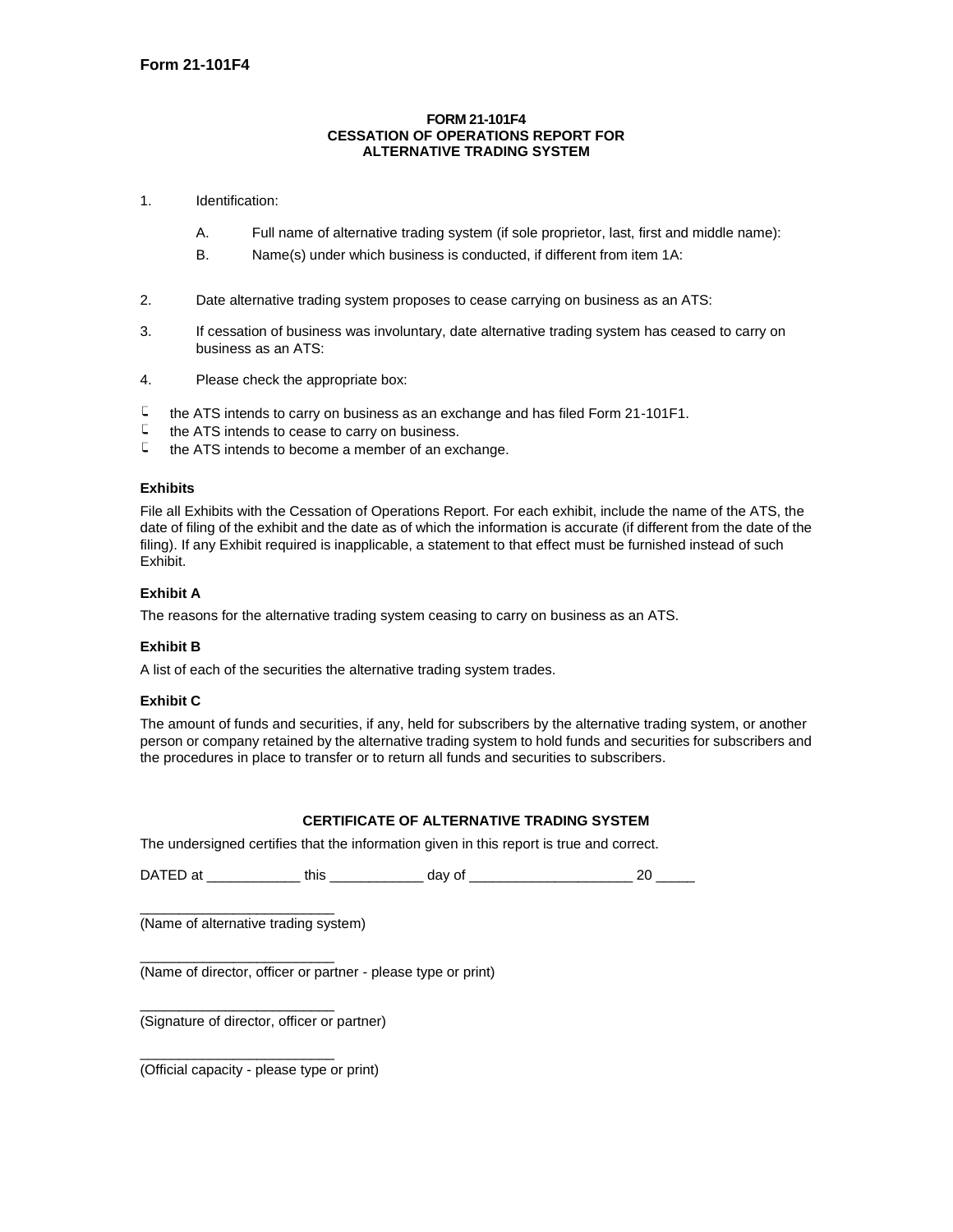### **FORM 21-101F5 INFORMATION STATEMENT INFORMATION PROCESSOR**

### **TYPE OF FILING:**

#### ❑ **INITIAL FORM** ❑ **AMENDMENT; AMENDMENT No.**

#### **GENERAL INFORMATION**

- 1. Full name of information processor:
- 2. Name(s) under which business is conducted, if different from item 1:
- 3. If this filing makes a name change on behalf of the information processor in respect of the name set out in item 1 or item 2, enter the previous name and the new name:

Previous name:

New name:

4. Head office

Address:

Telephone:

Facsimile:

- 5. Mailing address (if different):
- 6. Other offices

Address:

Telephone:

Facsimile:

- 7. Website address:
- 8. Contact employee

Name and title:

Telephone number:

Facsimile:

E-mail address:

9. Counsel

Firm name:

Contact name:

Telephone number:

Facsimile: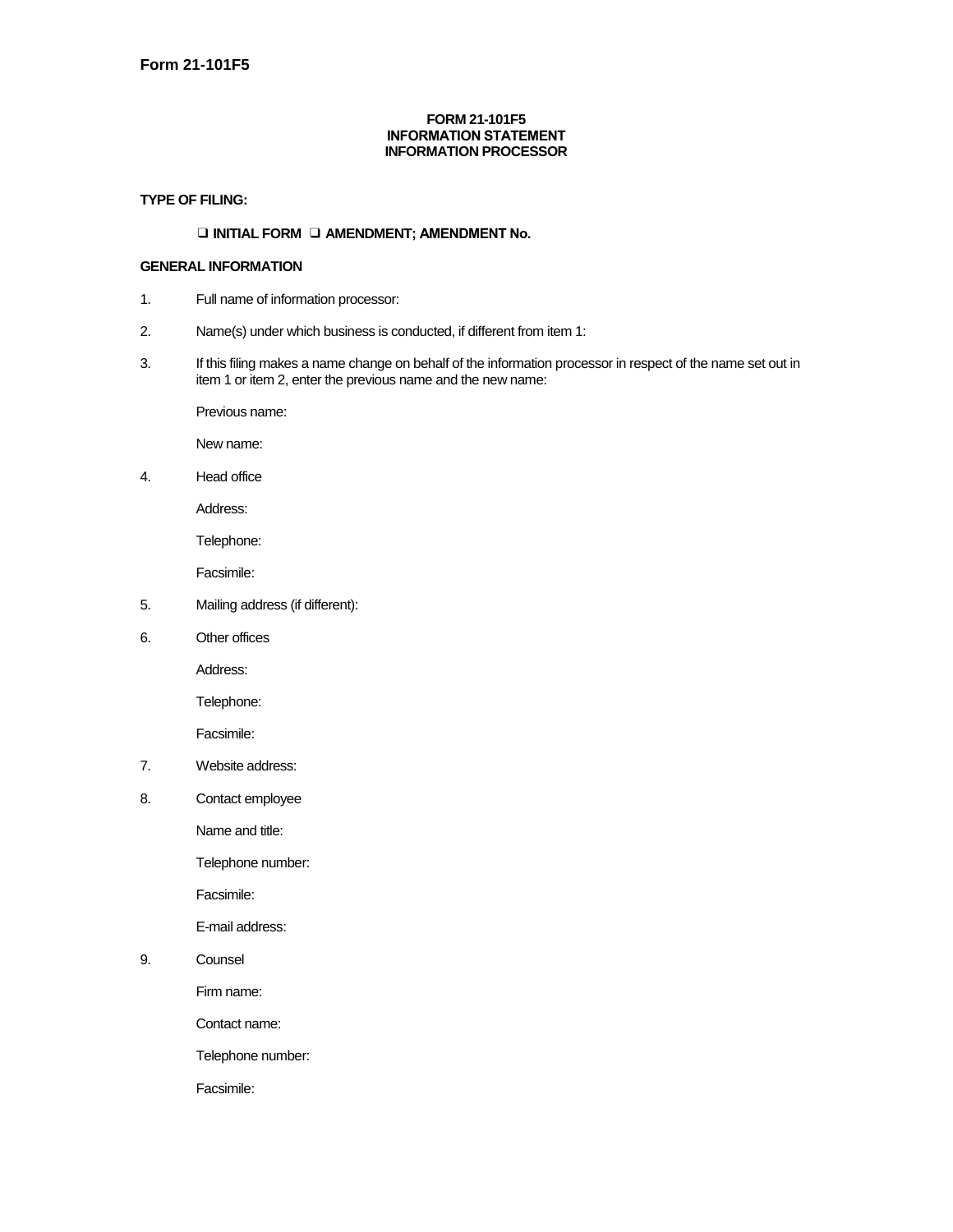E-mail address:

- 10. List of all marketplaces, dealers or other parties for which the information processor is acting or for which it proposes to act as an information processor. For each marketplace, dealer or other party, provide a description of the function(s) which the information processor performs or proposes to perform.
- 11. List all types of securities for which information will be collected, processed, distributed or published by the information processor. For each such marketplace, dealer or other party, provide a list of all securities for which information with respect to quotations for, or transactions in, is or is proposed to be collected, processed, distributed or published.

### **Exhibits**

File all Exhibits with the Initial Form. For each Exhibit, include the name of the information processor, the date of filing of the Exhibit and the date as of which the information is accurate (if different from the date of the filing). If any Exhibit required is inapplicable, a statement to that effect must be furnished instead of such Exhibit.

If the information processor files an amendment to the information provided in its Initial Form, and the information relates to an Exhibit filed with the Initial Form or a subsequent amendment, the information processor must, in order to comply with sections 14.1 and 14.2 of National Instrument 21-101, provide a description of the change, the expected date of the implementation of the change, and file a complete and updated Exhibit. The information processor must provide a clean and a blacklined version showing changes from the previous filing.

### *Exhibit A – Corporate Governance*

- 1. Legal status:
	- ❑ Corporation
	- ❑ Sole Proprietorship
	- ❑ Partnership
	- ❑ Other (specify):
- 2. Except where the information processor is a sole proprietorship, indicate the date and place where the information processor obtained its legal status (e.g., place of incorporation, place where partnership agreement was filed or where information processor was formed):
	- a) Date (DD/MM/YYYY) of formation.
	- b) Place of formation.
	- c) Statute under which the information processor was organized.
- 3. Provide a copy of the constating documents (including corporate by-laws), shareholder agreements, partnership agreements and other similar documents, and all subsequent documents.
- 4. Provide the policies and procedures which promote independence of the information processor from the marketplaces, inter-dealer bond brokers and dealers that provide data.
- 5. Provide the policies and procedures which address the potential conflicts of interest between the interests of the information processor and its owners, partners, directors and officers.

# *Exhibit B - Ownership*

List any person or company who owns 10 percent or more of the information processor's outstanding shares or who, either directly or indirectly, through agreement or otherwise, in any other manner, may control or direct the management or policies of the information processor. Provide the full name and address of each such person and attach a copy of the agreement or, if there is none written, describe the agreement or basis through which such person exercises or may exercise such control or direction.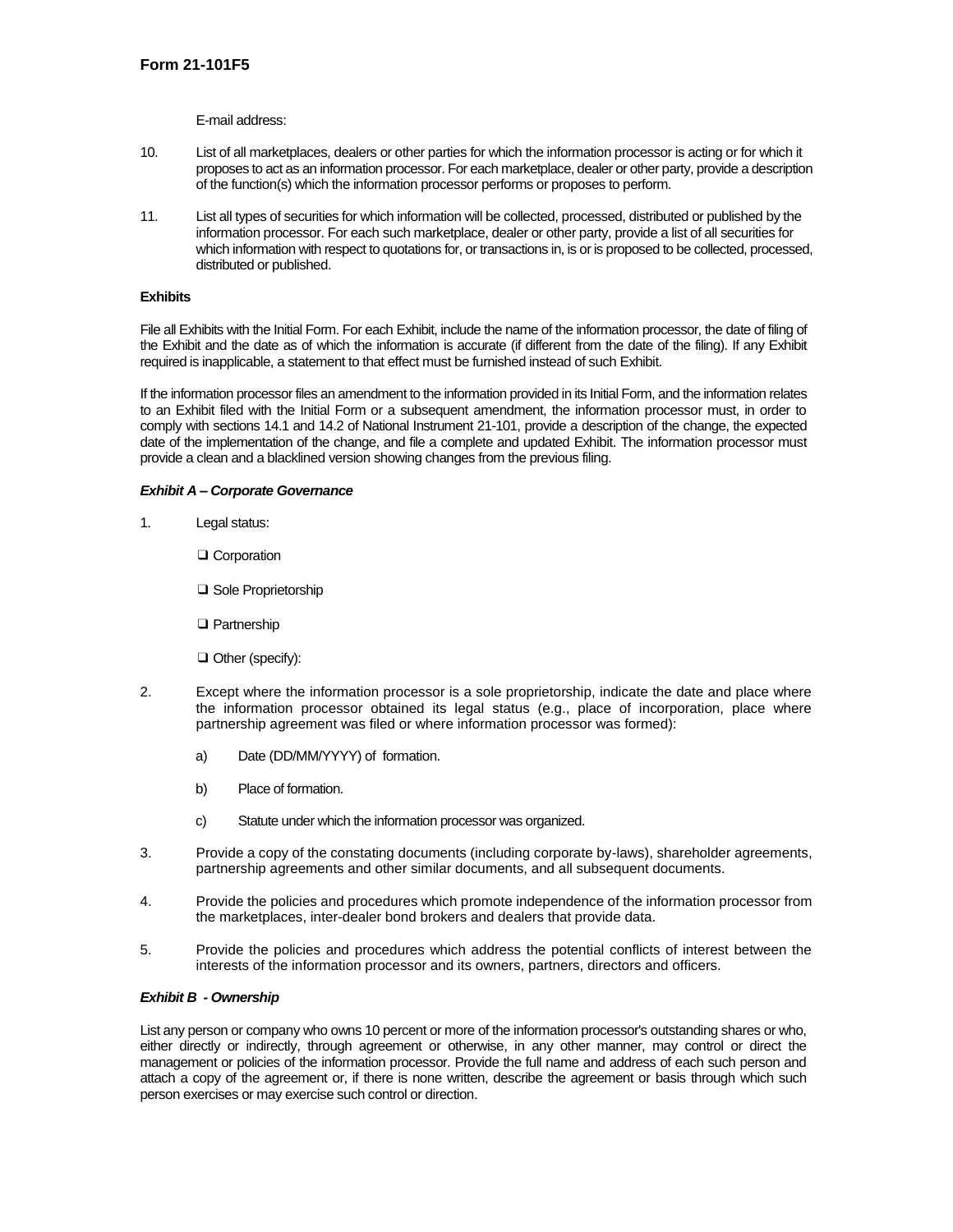#### *Exhibit C - Organization*

- 1. A list of the partners, directors, governors, and members of the board of directors and any standing committees of the board, or persons performing similar functions, who presently hold or have held their offices or positions during the previous year, identifying those individuals with overall responsibility for the integrity and timeliness of data reported to and displayed by the system (the "System") of the information processor, indicating the following for each:
	- 1. Name.
	- 2. Principal business or occupation and title.
	- 3. Dates of commencement and expiry of present term of office or position.
	- 4. Type of business in which each is primarily engaged and current employer.
	- 5. Type of business in which each was primarily engaged in the preceding five years, if different from that set out in item 4.
	- 6. Whether the person is considered to be an independent director.
	- 7. A list of the committees of the board, including their mandates.
	- 8. A narrative or graphic description of the organizational structure of the information processor.

#### *Exhibit D - Staffing*

A description of the personnel qualifications for each category of professional, non-professional and supervisory employee employed by the information processor. Detail whether the personnel are employed by the information processor or a third party, identifying the employees responsible for monitoring the timeliness and integrity of data reported to and displayed by the System.

#### *Exhibit E - Affiliates*

For each affiliated entity of the information processor, and for any person or company with whom the information processor has a contractual or other agreement relating to the operations of the information processor, including loans or cross-guarantees, provide the following information:

- 1. Name and address of person or company.
- 2. Form of organization (e.g., association, corporation, partnership, etc.).
- 3. Name of location and statute citation under which organized.
- 4. Date of incorporation in present form.
- 5. Description of nature and extent of affiliation and/or contractual or other agreement with the information processor.
- 6. Description of business or functions of the affiliates.
- 7. If a person or company has ceased to be an affiliated entity of the information processor during the previous year or ceased to have a contractual or other agreement relating to the operation of the information processor during the previous year, provide a brief statement of the reasons for termination of the relationship.

#### *Exhibit F - Services*

A description in narrative form of each service or function performed by the information processor. Include a description of all procedures utilized for the collection, processing, distribution, validation and publication of information with respect to orders and trades in securities.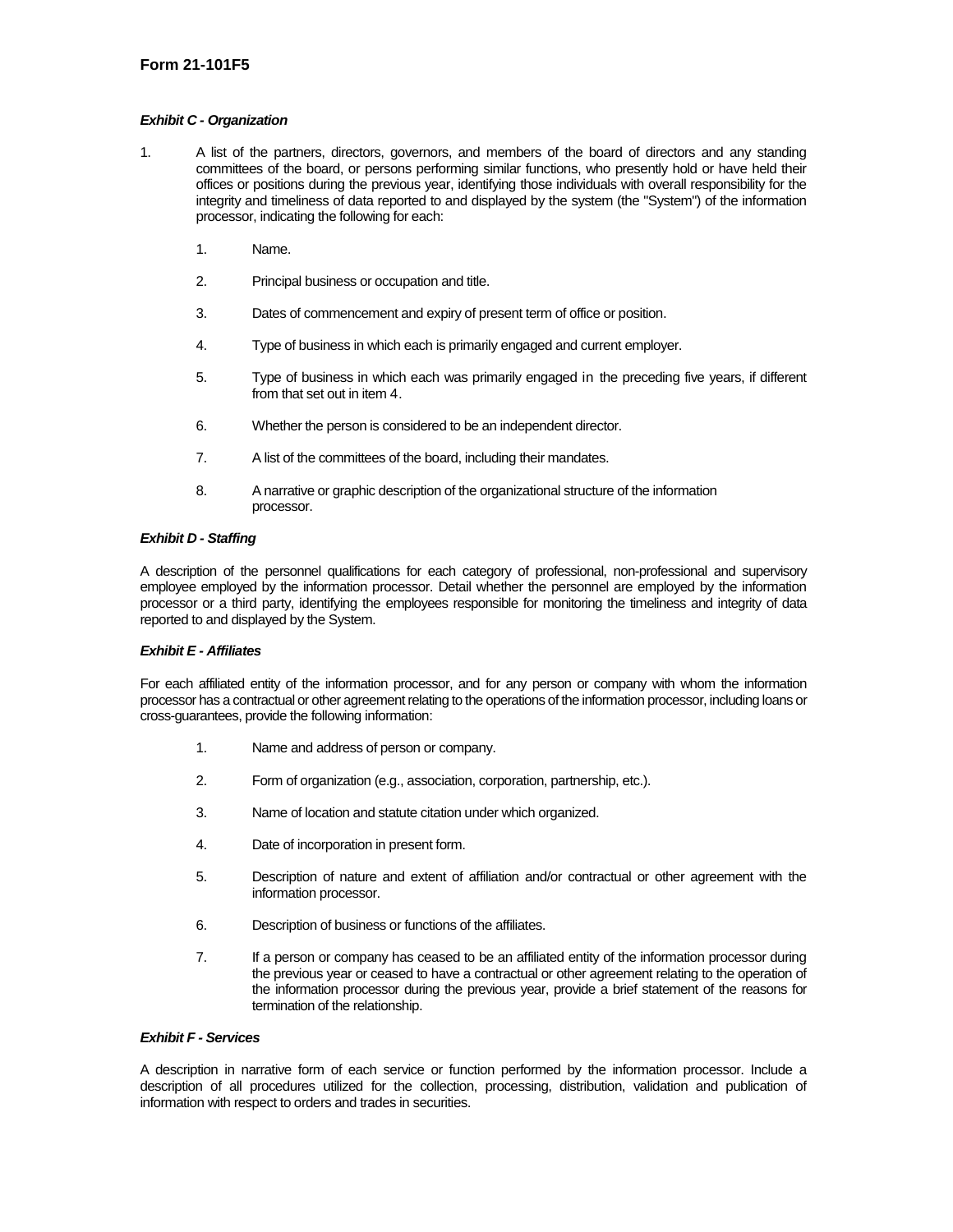#### *Exhibit G – System and Operations*

- 1. Describe the manner of operation of the System of the information processor that collects, processes, distributes and publishes information in accordance with National Instruments 21-101 and 23-101. This description must include the following:
	- 1. The means of access to the System.
	- 2. Procedures governing entry and display of quotations and orders in the System including data validation processes.
	- 3. A description of any measures used to verify the timeliness and accuracy of information received and disseminated by the System, including the processes to resolve data integrity issues identified.
	- 4. The hours of operation of the System.
	- 5. A description of the training provided to users of the System and any materials provided to the users.
- 2. Include a list of all computer hardware utilized by the information processor to perform the services or functions listed in Exhibit F, indicating:
	- 1. Manufacturer, and manufacturer's equipment and identification number.
	- 2. Whether purchased or leased (if leased, duration of lease and any provisions for purchase or renewal).
	- 3. Where such equipment (exclusive of terminals and other access devices) is physically located.
- 3. Provide a description of the measures or procedures implemented by the information processor to provide for the security of any system employed to perform the functions of an information processor. This must include a general description of any physical and operational safeguards designed to prevent unauthorized access to the system.
- 4. Provide a description of all backup systems which are designed to prevent interruptions in the performance of any information providing functions as a result of technical malfunctions or otherwise in the system itself, in any permitted input or output system connection or as a result of any independent source.
- 5. Describe the business continuity and disaster recovery plans of the information processor, and provide any relevant documentation.
- 6. List each type of interruption which has lasted for more than two minutes and has occurred within the six (6) months preceding the date of the filing, including the date of each interruption, the cause and duration. Provide the total number of interruptions which have lasted two minutes or less.
- 7. Describe the procedures for reviewing system capacity, and indicate current and future capacity estimates.
- 8. Quantify in appropriate units of measure the limits on the information processor's capacity to receive, collect, process, store or display the data elements included within each function.
- 9. Identify the factors (mechanical, electronic or other) which account for the current limitations on the capacity to receive, collect, process, store or display the data elements included within each function described in section 8 above.
- 10. Describe the procedures for conducting stress tests.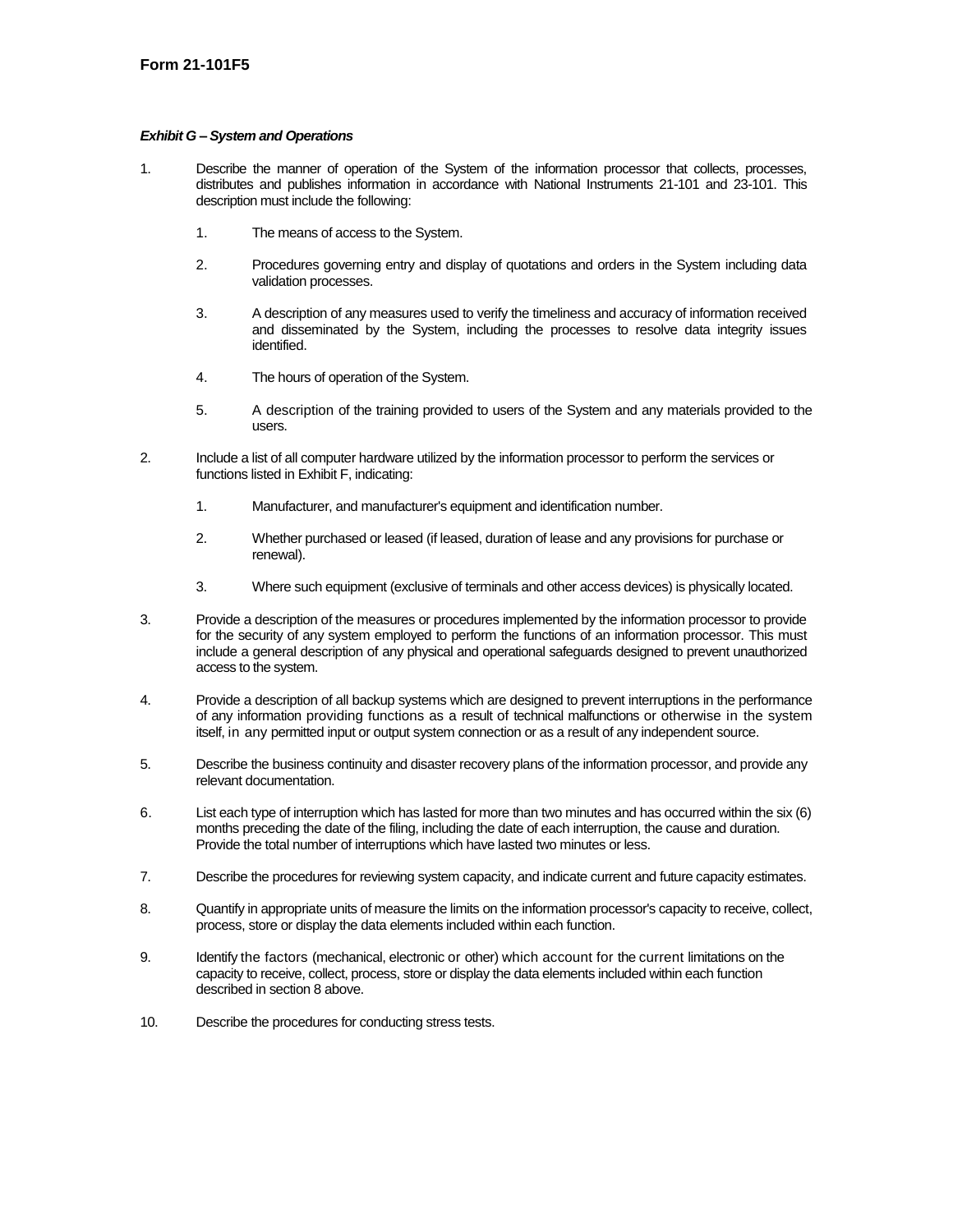# **Form 21-101F5**

### *Exhibit H – Outsourcing*

Where the information processor has outsourced the operation of any aspect of the services listed in Exhibit F to an arms-length third party, including any function related to the collection, consolidation, and dissemination of data, provide the following information:

- 1. Name and address of person or company to whom the function has been outsourced.
- 2. A description of the nature and extent of the contractual or other agreement with the information processor, and the roles and responsibilities of the arms-length third party under the arrangement.
- 3. A copy of each material contract relating to any outsourced function.

#### *Exhibit I - Financial Viability*

- 1. Provide a business plan with pro forma financial statements and estimates of revenue.
- 2. Discuss the financial viability of the information processor in the context of having sufficient financial resources to properly perform its functions.

### *Exhibit J - Fees and Revenue Sharing*

- 1. Provide a complete list of all fees and other charges imposed, or to be imposed, by or on behalf of the information processor for its information services. This would include all fees to provide data and fees to receive the data from the information processor.
- 2. Where arrangements exist to share revenue from the sale of data disseminated by the information processor with marketplaces, inter-dealer bond brokers and dealers that provide data to the information processor in accordance with National Instrument 21-101, provide a complete description of the arrangements and the basis for these arrangements.

#### *Exhibit K – Reporting to the Information Processor*

- 1. List all persons and entities that provide data to the information processor in accordance with the requirements of National Instrument 21-101.
- 2. Provide a complete set of all forms, agreements and other materials pertaining to the provision of data to the information processor.
- 3. A description of any specifications or criteria required of marketplaces, inter-dealer bond brokers or dealers that provide securities information to the information processor for collection, processing for distribution or publication. Identify those specifications or criteria which limit, are interpreted to limit or have the effect of limiting access to or use of any services provided by the information processor and state the reasons for imposing such specifications or criteria.
- 4. For each instance during the past year in which any person or entity has been prohibited or limited to provide data by the information processor, indicate the name of each such person or entity and the reason for the prohibition or limitation.

#### *Exhibit L - Access to the Services of the Information Processor*

- 1. A list of all persons and entities who presently subscribe or who have notified the information processor of their intention to subscribe to the services of the information processor.
- 2. The form of contract governing the terms by which persons may subscribe to the services of an information processor.
- 3. A description of any specifications or criteria which limit, are interpreted to limit or have the effect of limiting access to or use of any services provided by the information processor and state the reasons for imposing such specifications or criteria. This applies to limits relating to providing information to the information processor and the limits relating to accessing the consolidated feed distributed by the information processor.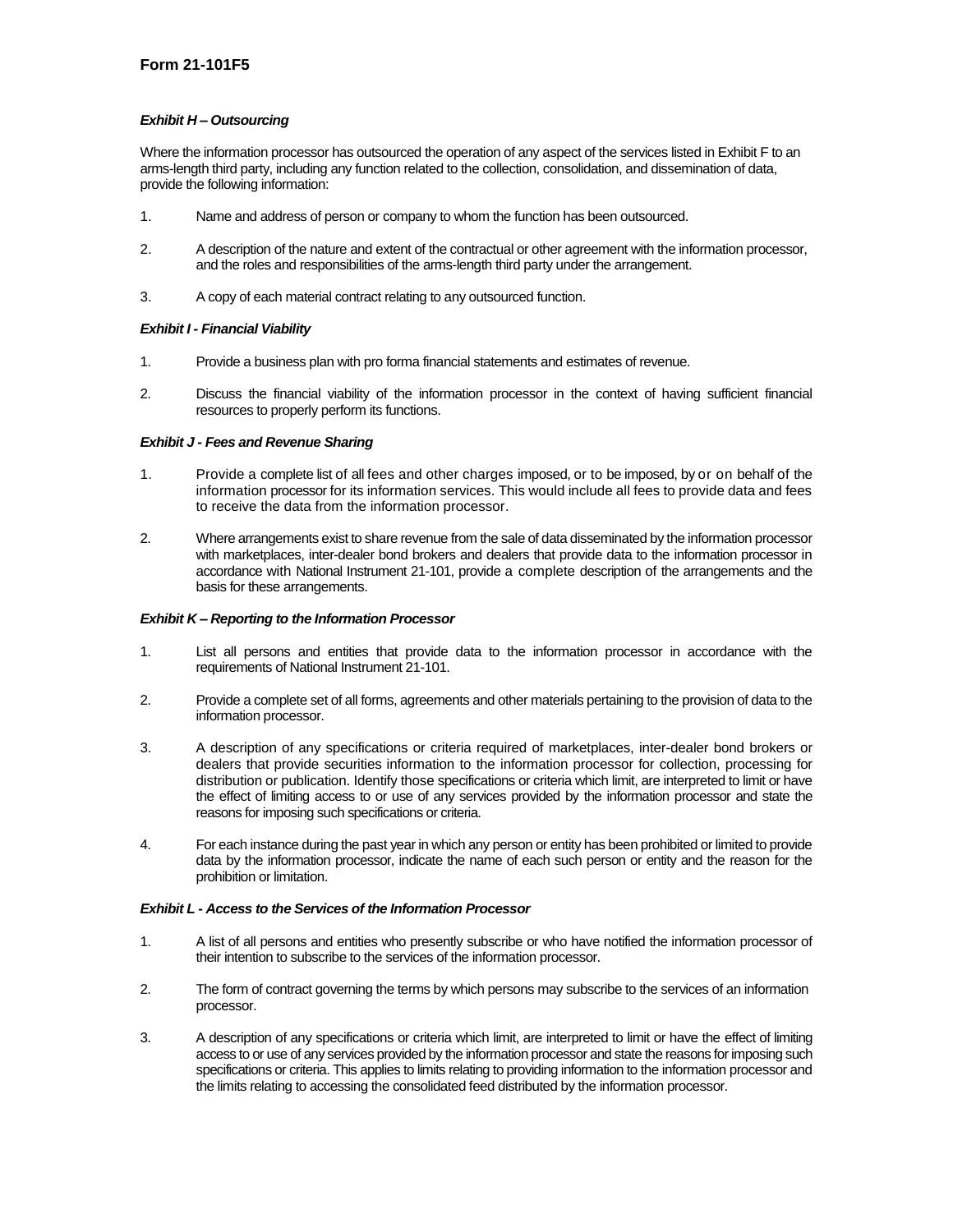# **Form 21-101F5**

4. For each instance during the past year in which any person has been prohibited or limited in respect of access to services offered by the information processor, indicate the name of each such person and the reason for the prohibition or limitation.

#### *Exhibit M - Selection of Securities for which Information Must Be Reported to the Information Processor*

Where the information processor is responsible for making a determination of the data which must be reported, including the securities for which information must be reported in accordance with National Instrument 21-101, describe the manner of selection and communication of these securities. This description must include the following:

- 1. The criteria used to determine the securities for which information must be reported and the data which must be reported to the information processor.
- 2. The process for selection of the securities, including a description of the parties consulted in the process and the frequency of the selection process.
- 3. The process to communicate the securities selected and data to be reported to the marketplaces, inter-dealer bond brokers and dealers providing the information as required by National Instrument 21-101. The description must include where this information is located.

### **CERTIFICATE OF INFORMATION PROCESSOR**

The undersigned certifies that the information given in this report is true and correct.

| DATED at<br>dav of<br>this |  |
|----------------------------|--|

\_\_\_\_\_\_\_\_\_\_\_\_\_\_\_\_\_\_\_\_\_\_\_\_\_\_\_\_\_\_\_\_\_\_\_\_\_\_\_\_\_\_\_\_\_\_\_ (Name of information processor )

\_\_\_\_\_\_\_\_\_\_\_\_\_\_\_\_\_\_\_\_\_\_\_\_\_\_\_\_\_\_\_\_\_\_\_\_\_\_\_\_\_\_\_\_\_\_\_ (Name of director, officer or partner - please type or print)

\_\_\_\_\_\_\_\_\_\_\_\_\_\_\_\_\_\_\_\_\_\_\_\_\_\_\_\_\_\_\_\_\_\_\_\_\_\_\_\_\_\_\_\_\_\_\_

\_\_\_\_\_\_\_\_\_\_\_\_\_\_\_\_\_\_\_\_\_\_\_\_\_\_\_\_\_\_\_\_\_\_\_\_\_\_\_\_\_\_\_\_\_\_\_

(Signature of director, officer or partner)

(Official capacity - please type or print)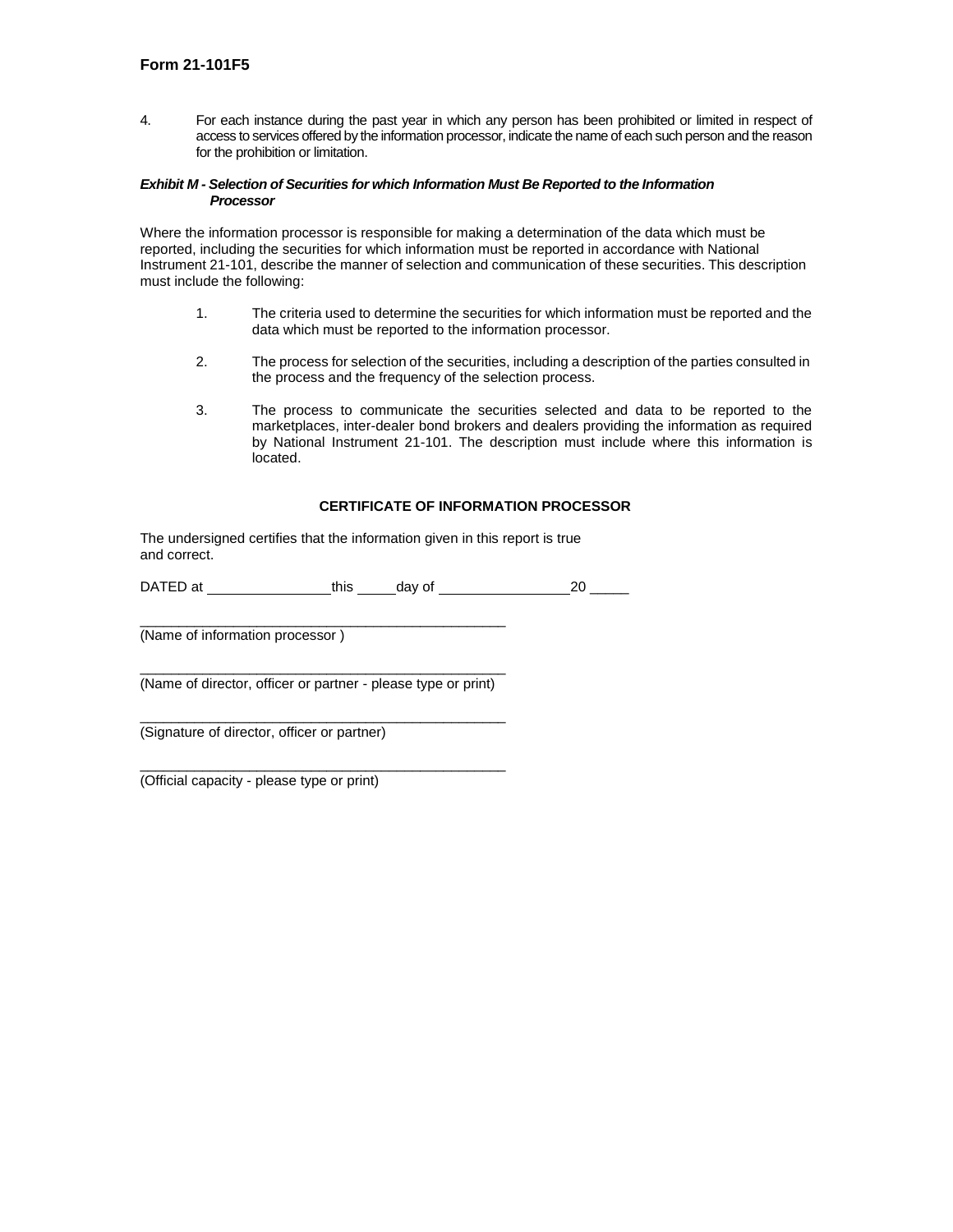### **FORM 21-101F6 CESSATION OF OPERATIONS REPORT FOR INFORMATION PROCESSOR**

### 1. Identification:

- A. Full name of information processor:
- B. Name(s) under which business is conducted, if different from item 1A:
- 2. Date information processor proposes to cease carrying on business:
- 3. If cessation of business was involuntary, date information processor ceased to carry on business:

### **Exhibits**

File all Exhibits with the Cessation of Operations Report. For each Exhibit, include the name of the information processor, the date of filing of the Exhibit and the date as of which the information is accurate (if different from the date of the filing). If any Exhibit required is inapplicable, a statement to that effect must be furnished instead of such Exhibit.

# *Exhibit A*

The reasons for the information processor ceasing to carry on business.

### *Exhibit B*

A list of each of the securities the information processor displays.

# **CERTIFICATE OF INFORMATION PROCESSOR**

The undersigned certifies that the information given in this report is true and correct.

DATED at \_\_\_\_\_\_\_\_\_\_\_\_\_\_ this \_\_\_\_\_\_\_\_\_\_\_\_\_ day of \_\_\_\_\_\_\_\_\_\_\_\_\_\_\_\_\_\_\_\_\_\_\_\_\_\_\_\_\_\_ 20 \_\_\_\_\_\_

(Name of information processor )

\_\_\_\_\_\_\_\_\_\_\_\_\_\_\_\_\_\_\_\_\_\_\_\_\_\_\_\_\_\_\_\_\_\_\_\_\_\_\_\_\_\_\_\_\_\_ (Name of director, officer or partner - please type or print)

\_\_\_\_\_\_\_\_\_\_\_\_\_\_\_\_\_\_\_\_\_\_\_\_\_\_\_\_\_\_\_\_\_\_\_\_\_\_\_\_\_\_\_\_\_\_

\_\_\_\_\_\_\_\_\_\_\_\_\_\_\_\_\_\_\_\_\_\_\_\_\_\_\_\_\_\_\_\_\_\_\_\_\_\_\_\_\_\_\_\_\_\_

\_\_\_\_\_\_\_\_\_\_\_\_\_\_\_\_\_\_\_\_\_\_\_\_\_\_\_\_\_\_\_\_\_\_\_\_\_\_\_\_\_\_\_\_\_\_

(Signature of director, officer or partner)

(Official capacity - please type or print)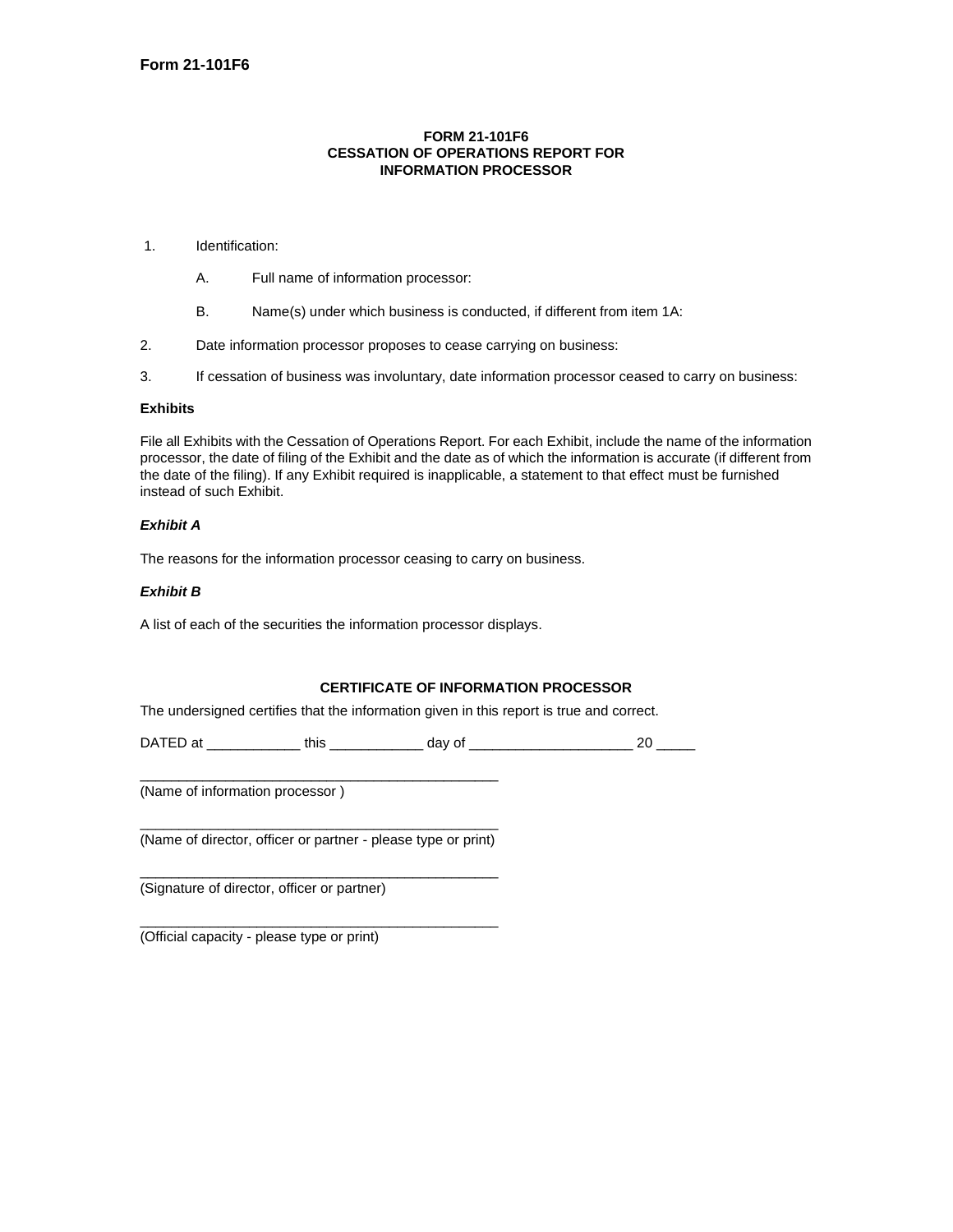### **COMPANION POLICY 21-101 CP**

### *MARKETPLACE OPERATION*

### **PART 1 INTRODUCTION**

**1.1 Introduction -** Exchanges, quotation and trade reporting systems and ATSs are marketplaces that provide a market facility or venue on which securities can be traded. The areas of interest from a regulatory perspective are in many ways similar for each of these marketplaces since they may have similar trading activities. The regulatory regime for exchanges and quotation and trade reporting systems arises from the securities legislation of the various jurisdictions. Exchanges and quotation and trade reporting systems are recognized under orders from the Canadian securities regulatory authorities, with various terms and conditions of recognition. ATSs, which are not recognized as exchanges or quotation and trade reporting systems, are regulated under National Instrument 21-101 Marketplace Operation (the Instrument) and National Instrument 23-101 Trading Rules (NI 23-101). The Instrument and NI 23-101, which were adopted at a time when new types of markets were emerging, provide the regulatory framework that allows and regulates the operation of multiple marketplaces.

The purpose of this Companion Policy is to state the views of the Canadian securities regulatory authorities on various matters related to the Instrument, including:

- (a) a discussion of the general approach taken by the Canadian securities regulatory authorities in, and the general regulatory purpose for, the Instrument; and
- (b) the interpretation of various terms and provisions in the Instrument.
- **1.2 Definition of Exchange-Traded Security -** Section 1.1 of the Instrument defines an "exchange-traded security" as a security that is listed on a recognized exchange or is quoted on a recognized quotation and trade reporting system or is listed on an exchange or quoted on a quotation and trade reporting system that is recognized for the purposes of the Instrument and NI 23-101.

If a security trades on a recognized exchange or recognized quotation and trade reporting system on a "when issued" basis, as defined in IIROC's Universal Market Integrity Rules, the security would be considered to be listed on that recognized exchange or quoted on that recognized quotation and trade reporting system and would therefore be an exchange-traded security.

If no "when issued" market has been posted by a recognized exchange or recognized quotation and trade reporting system for a security, an ATS may not allow this security to be traded on a "when issued" basis on its marketplace.

A security that is inter-listed would be considered to be an exchange-traded security. A security that is listed on a foreign exchange or quoted on a foreign quotation and trade reporting system, but is not listed or quoted on a domestic exchange or quotation and trade reporting system, falls within the definition of "foreign exchange-traded security".

- **1.3 Definition of Foreign Exchange-Traded Security -** The definition of foreign exchange-traded security includes a reference to ordinary members of the International Organization of Securities Commissions (IOSCO). To determine the current list of ordinary members, reference should be made to the IOSCO website at www.iosco.org.
- **1.4 Definition of Regulation Services Provider -** The definition of regulation services provider is meant to capture a third party provider that provides regulation services to marketplaces. A recognized exchange or recognized quotation and trade reporting system would not be a regulation services provider if it only conducts these regulatory services for its own marketplace or an affiliated marketplace.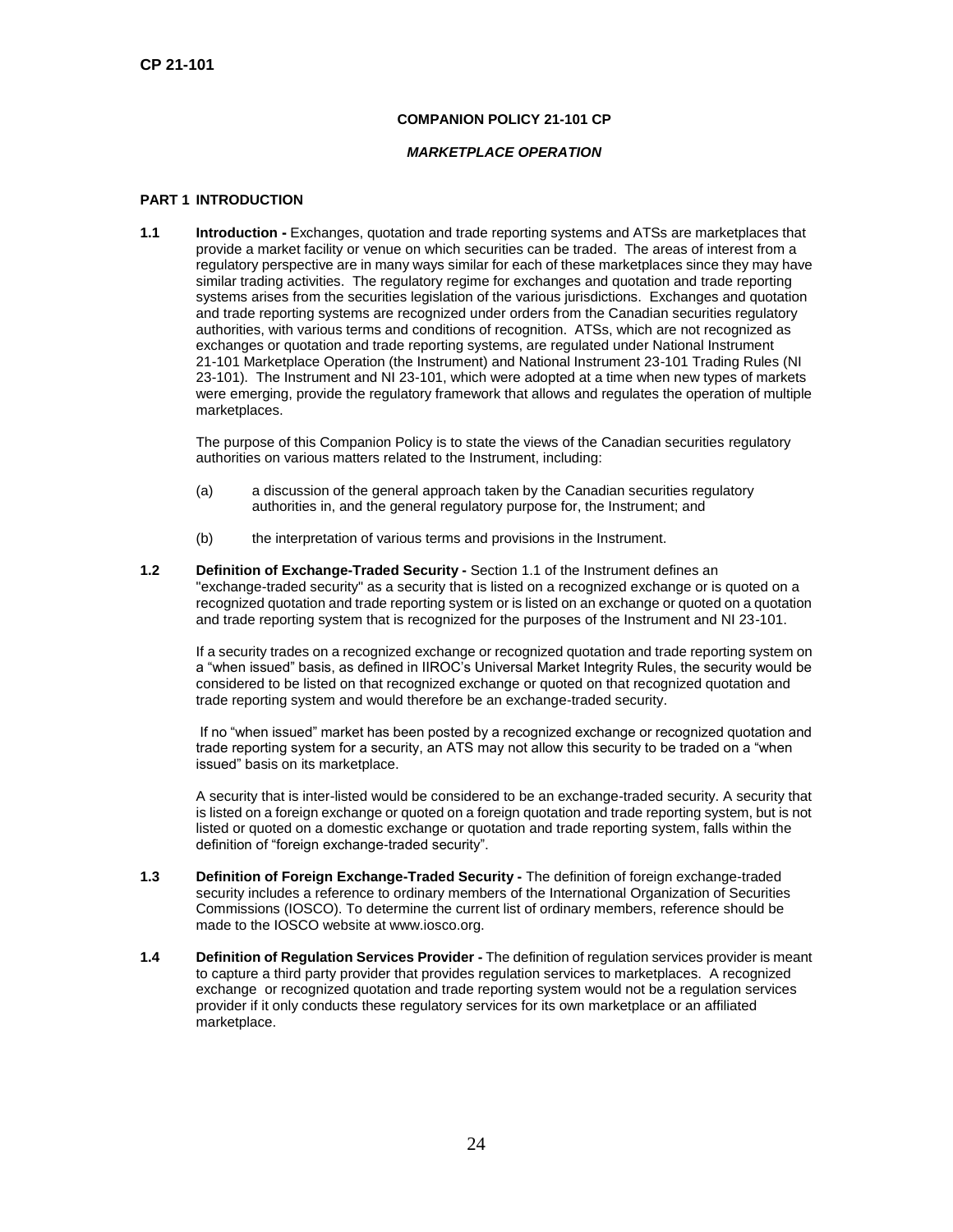# **PART 2 MARKETPLACE**

### **2.1 Marketplace**

- (1) The Instrument uses the term "marketplace" to encompass the different types of trading systems that match trades. A marketplace is an exchange, a quotation and trade reporting system or an ATS. Subparagraphs (a)(iii) and (a)(iv) of the definition of "marketplace" describe marketplaces that the Canadian securities regulatory authorities consider to be ATSs. A dealer that internalizes its orders for exchange-traded securities and does not execute and print the trades on an exchange or quotation and trade reporting system in accordance with the rules of the exchange or the quotation and trade reporting system (including an exemption from those rules) is considered to be a marketplace pursuant to paragraph (d) of the definition of "marketplace" and an ATS.
- (2) Two of the characteristics of a "marketplace" are
	- (a) that it brings together orders for securities of multiple buyers and sellers; and
	- (b) that it uses established, non-discretionary methods under which the orders interact with each other.
- (3) The Canadian securities regulatory authorities consider that a person or company brings together orders for securities if it
	- (a) displays, or otherwise represents to marketplace participants, trading interests entered on the system; or
	- (b) receives orders centrally for processing and execution (regardless of the level of automation used).
- (4) The Canadian securities regulatory authorities are of the view that "established, nondiscretionary methods" include any methods that dictate the terms of trading among the multiple buyers and sellers entering orders on the system. Such methods include providing a trading facility or setting rules governing trading among marketplace participants. Common examples include a traditional exchange and a computer system, whether comprised of software, hardware, protocols, or any combination thereof, through which orders interact, or any other trading mechanism that provides a means or location for the bringing together and execution of orders. Rules imposing execution priorities, such as time and price priority rules, would be "established, non-discretionary methods."
- (5) The Canadian securities regulatory authorities do not consider the following systems to be marketplaces for purposes of the Instrument:
	- (a) A system operated by a person or company that only permits one seller to sell its securities, such as a system that permits issuers to sell their own securities to investors.
	- (b) A system that merely routes orders for execution to a facility where the orders are executed.
	- (c) A system that posts information about trading interests, without facilities for execution.

In the first two cases, the criteria of multiple buyers and sellers would not be met. In the last two cases, routing systems and bulletin boards do not establish non-discretionary methods under which parties entering orders interact with each other.

- (6) A person or company operating any of the systems described in subsection (5) should consider whether the person or company is required to be registered as a dealer under securities legislation.
- (7) Inter-dealer bond brokers that conduct traditional inter-dealer bond broker activity have a choice as to how to be regulated under the Instrument and NI 23-101. Each inter-dealer bond broker can choose to be subject to IIROC Rule 36 and IIROC Rule 2100, fall within the definition of inter-dealer bond broker in the Instrument and be subject to the transparency requirements of Part 8 of the Instrument. Alternatively, the inter-dealer bond broker can choose to be an ATS and comply with the provisions of the Instrument and NI 23-101 applicable to a marketplace and an ATS. An inter-dealer bond broker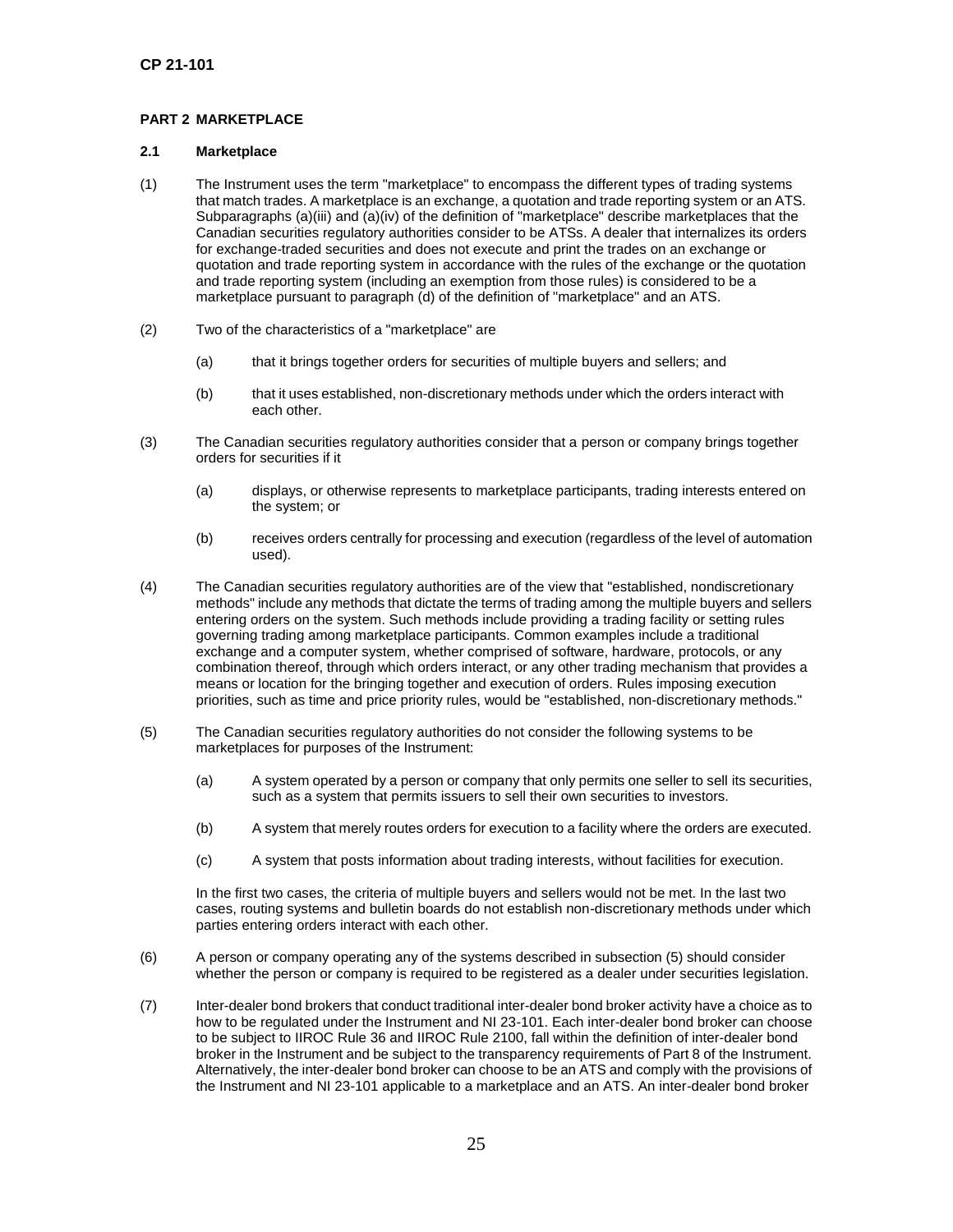that chooses to be an ATS will not be subject to Rule 36 or IIROC Rule 2100, but will be subject to all other IIROC requirements applicable to a dealer.

(8) Section 1.2 of the Instrument contains an interpretation of the definition of "marketplace". The Canadian securities regulatory authorities do not consider a system that only routes unmatched orders to a marketplace for execution to be a marketplace. If a dealer uses a system to match buy and sell orders or pair orders with contra-side orders outside of a marketplace and route the matched or paired orders to a marketplace as a cross, the Canadian securities regulatory authorities may consider the dealer to be operating a marketplace under subparagraph (a)(iii) of the definition of "marketplace". The Canadian securities regulatory authorities encourage dealers that operate or plan to operate such a system to meet with the applicable securities regulatory authority to discuss the operation of the system and whether the dealer's system falls within the definition of "marketplace".

#### **PART 3 CHARACTERISTICS OF EXCHANGES, QUOTATION AND TRADE REPORTING SYSTEMS AND ATSs**

#### **3.1 Exchange**

- (1) Securities legislation of most jurisdictions does not define the term "exchange".
- (2) The Canadian securities regulatory authorities generally consider a marketplace, other than a quotation and trade reporting system, to be an exchange for purposes of securities legislation, if the marketplace
	- (a) requires an issuer to enter into an agreement in order for the issuer's securities to trade on the marketplace, i.e., the marketplace provides a listing function;
	- (b) provides, directly, or through one or more marketplace participants, a guarantee of a two-sided market for a security on a continuous or reasonably continuous basis, i.e., the marketplace has one or more marketplace participants that guarantee that a bid and an ask will be posted for a security on a continuous or reasonably continuous basis. For example, this type of liquidity guarantee can be carried out on exchanges through traders acting as principal such as registered traders, specialists or market makers;
	- (c) sets requirements governing the conduct of marketplace participants, in addition to those requirements set by the marketplace in respect of the method of trading or algorithm used by those marketplace participants to execute trades on the system (see subsection (3)); or
	- (d) disciplines marketplace participants, in addition to discipline by exclusion from trading, i.e., the marketplace can levy fines or take enforcement action.
- (3) An ATS that requires a subscriber to agree to comply with the requirements of a regulation services provider as part of its contract with that subscriber is not setting "requirements governing the conduct of subscribers". In addition, marketplaces are not precluded from imposing credit conditions on subscribers or requiring subscribers to submit financial information to the marketplace.
- (4) The criteria in subsection 3.1(2) are not exclusive and there may be other instances in which the Canadian securities regulatory authorities will consider a marketplace to be an exchange.

### **3.2 Quotation and Trade Reporting System**

- (1) Securities legislation in certain jurisdictions contains the concept of a quotation and trade reporting system. A quotation and trade reporting system is defined under securities legislation in those jurisdictions as a person or company, other than an exchange or registered dealer, that operates facilities that permit the dissemination of price quotations for the purchase and sale of securities and reports of completed transactions in securities for the exclusive use of registered dealers. A person or company that carries on business as a vendor of market data or a bulletin board with no execution facilities would not normally be considered to be a quotation and trade reporting system.
- (2) A quotation and trade reporting system is considered to have "quoted" a security if
	- (a) the security has been subject to a listing or quoting process, and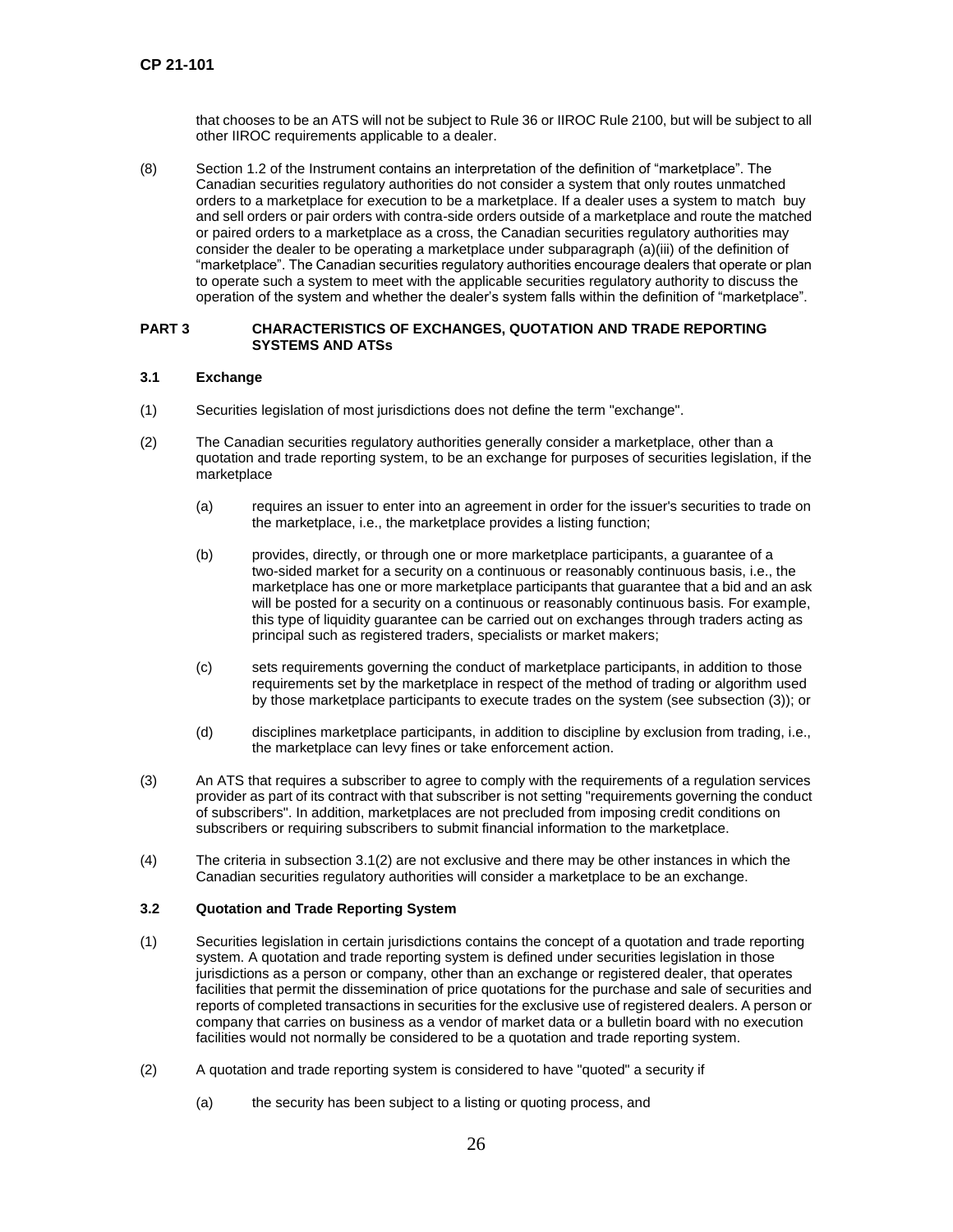(b) the issuer issuing the security or the dealer trading the security has entered into an agreement with the quotation and trade reporting system to list or quote the security.

#### **3.3 Definition of an ATS**

- (1) In order to be an ATS for the purposes of the Instrument, a marketplace cannot engage in certain activities or meet certain criteria such as
	- (a) requiring listing agreements,
	- (b) having one or more marketplace participants that guarantee that a two-sided market will be posted for a security on a continuous or reasonably continuous basis,
	- (c) setting requirements governing the conduct of subscribers, in addition to those requirements set by the marketplace in respect of the method of trading or algorithm used by those subscribers to execute trades on the system, and
	- (d) disciplining subscribers.

A marketplace, other than a quotation and trade reporting system, that engages in any of these activities or meets these criteria would, in the view of the Canadian securities regulatory authorities, be an exchange and would have to be recognized as such in order to carry on business, unless exempted from this requirement by the Canadian securities regulatory authorities.

- (2) An ATS can establish trading algorithms that provide that a trade takes place if certain events occur. These algorithms are not considered to be "requirements governing the conduct of subscribers".
- (3) A marketplace that would otherwise meet the definition of an ATS in the Instrument may apply to the Canadian securities regulatory authorities for recognition as an exchange.

#### **3.4 Requirements Applicable to ATSs**

- (1) Part 6 of the Instrument applies only to an ATS that is not a recognized exchange or a member of a recognized exchange or an exchange recognized for the purposes of the Instrument and NI 23-101. If an ATS is recognized as an exchange, the provisions of the Instrument relating to marketplaces and recognized exchanges apply.
- (2) If the ATS is a member of an exchange, the rules, policies and other similar instruments of the exchange apply to the ATS.
- (3) Under paragraph 6.1(a) of the Instrument, an ATS that is not a member of a recognized exchange or an exchange recognized for the purposes of the Instrument and NI 23-101 must register as a dealer if it wishes to carry on business. Unless otherwise specified, an ATS registered as a dealer is subject to all of the requirements applicable to dealers under securities legislation, including the requirements imposed by the Instrument and NI 23-101. An ATS will be carrying on business in a local jurisdiction if it provides direct access to subscribers located in that jurisdiction.
- (4) If an ATS registered as a dealer in one jurisdiction in Canada provides access in another jurisdiction in Canada to subscribers who are not registered dealers under securities legislation, the ATS must be registered in that other jurisdiction. However, if all of the ATS's subscribers in the other jurisdiction are registered as dealers in that other jurisdiction, the securities regulatory authority in the other jurisdiction may consider granting the ATS an exemption from the requirement to register as a dealer under paragraph 6.1(a) and all other requirements in the Instrument and in NI 23-101 and from the registration requirements of securities legislation. In determining if the exemption is in the public interest, a securities regulatory authority will consider a number of factors, including whether the ATS is registered in another jurisdiction and whether the ATS deals only with registered dealers in that jurisdiction.
- (5) Paragraph 6.1(b) of the Instrument prohibits an ATS to which the provisions of the Instrument apply from carrying on business unless it is a member of a self-regulatory entity. Membership in a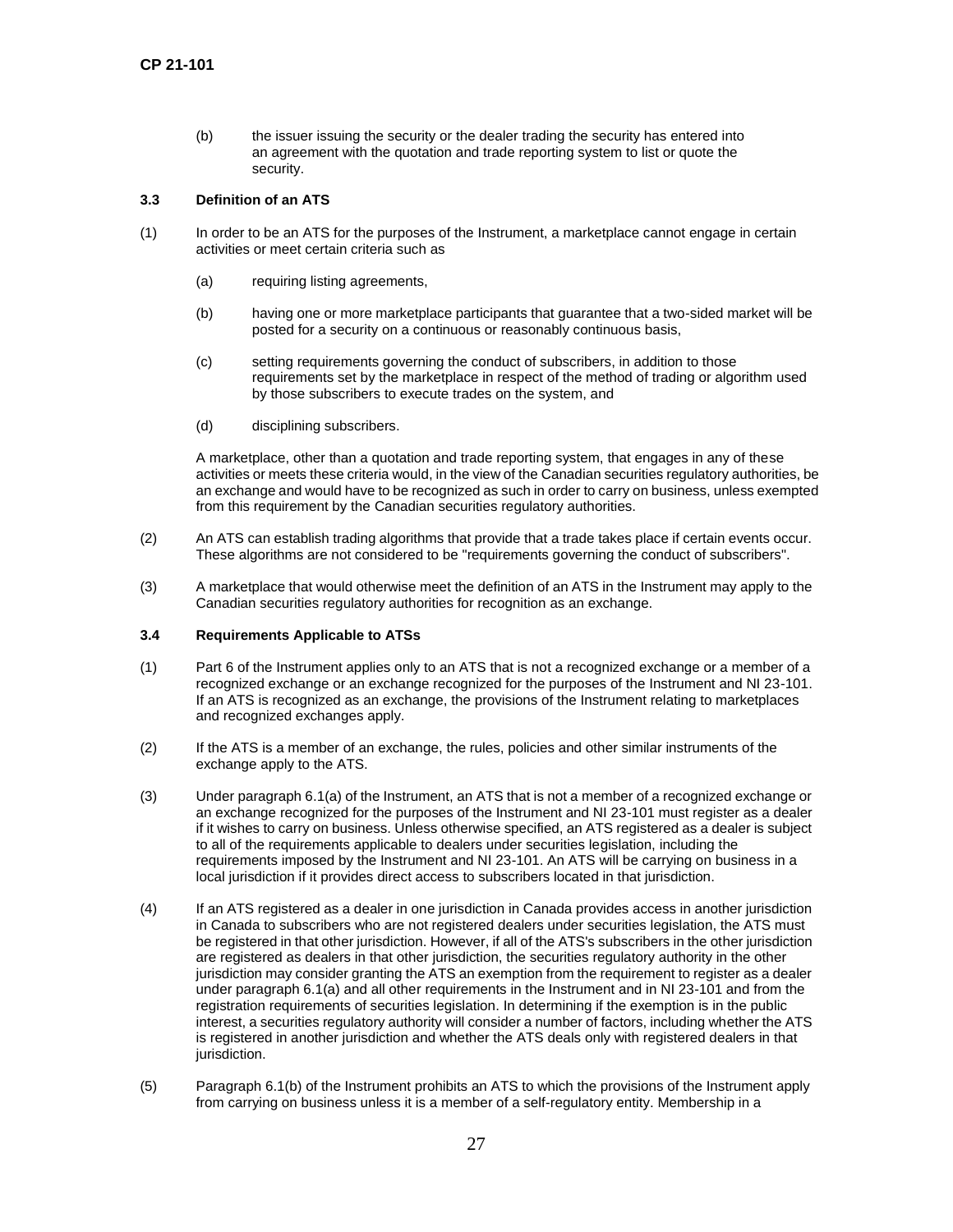self-regulatory entity is required for purposes of membership in the Canadian Investor Protection Fund, capital requirements and clearing and settlement procedures. At this time, the IIROC is the only entity that would come within the definition.

- (6) Any registration exemptions that may otherwise be applicable to a dealer under securities legislation are not available to an ATS, even though it is registered as a dealer (except as provided in the Instrument), because of the fact that it is also a marketplace and different considerations apply.
- (7) Subsection 6.7(1) of the Instrument requires an ATS to notify the securities regulatory authority if one of three thresholds is met or exceeded. Upon being informed that one of the thresholds is met or exceeded, the securities regulatory authority intends to review the ATS and its structure and operations in order to consider whether the person or company operating the ATS should be considered to be an exchange for purposes of securities legislation or if additional terms and conditions should be placed on the registration of the ATS. The securities regulatory authority intends to conduct this review because each of these thresholds may be indicative of an ATS having significant market presence in a type of security, such that it would be more appropriate that the ATS be regulated as an exchange. If more than one Canadian securities regulatory authority is conducting this review, the reviewing jurisdictions intend to coordinate their review. The volume thresholds referred to in subsection 6.7(1) of the Instrument are based on the type of security. The Canadian securities regulatory authorities consider a type of security to refer to a distinctive category of security such as equity securities, debt securities or options.
- (8) Any marketplace that is required to provide notice under section 6.7 of the Instrument will determine the calculation based on publicly available information.

#### **PART 4 RECOGNITION AS AN EXCHANGE OR QUOTATION AND TRADE REPORTING SYSTEM**

#### **4.1 Recognition as an Exchange or Quotation and Trade Reporting System**

- (1) In determining whether to recognize an exchange or quotation and trade reporting system, the Canadian securities regulatory authorities must determine whether it is in the public interest to do so.
- (2) In determining whether it is in the public interest to recognize an exchange or quotation and trade reporting system, the Canadian securities regulatory authorities will look at a number of factors, including
	- (a) the manner in which the exchange or quotation and trade reporting system proposes to comply with the Instrument;
	- (b) whether the exchange or quotation and trade reporting system has fair and meaningful representation on its governing body, in the context of the nature and structure of the exchange or quotation and trade reporting system;
	- (c) whether the exchange or quotation and trade reporting system has sufficient financial resources for the proper performance of its functions;
	- (d) whether the rules, policies and other similar instruments of the exchange or quotation and trade reporting system ensure that its business is conducted in an orderly manner so as to afford protection to investors;
	- (e) whether the exchange or quotation and trade reporting system has policies and procedures to effectively identify and manage conflicts of interest arising from its operation or the services it provides;
	- (f) whether the requirements of the exchange or quotation and trade reporting system relating to access to its services are fair and reasonable; and
	- (g) whether the exchange or quotation and trade reporting system's process for setting fees is fair, transparent and appropriate, and whether the fees are equitably allocated among the participants, issuers and other users of services, do not have the effect of creating barriers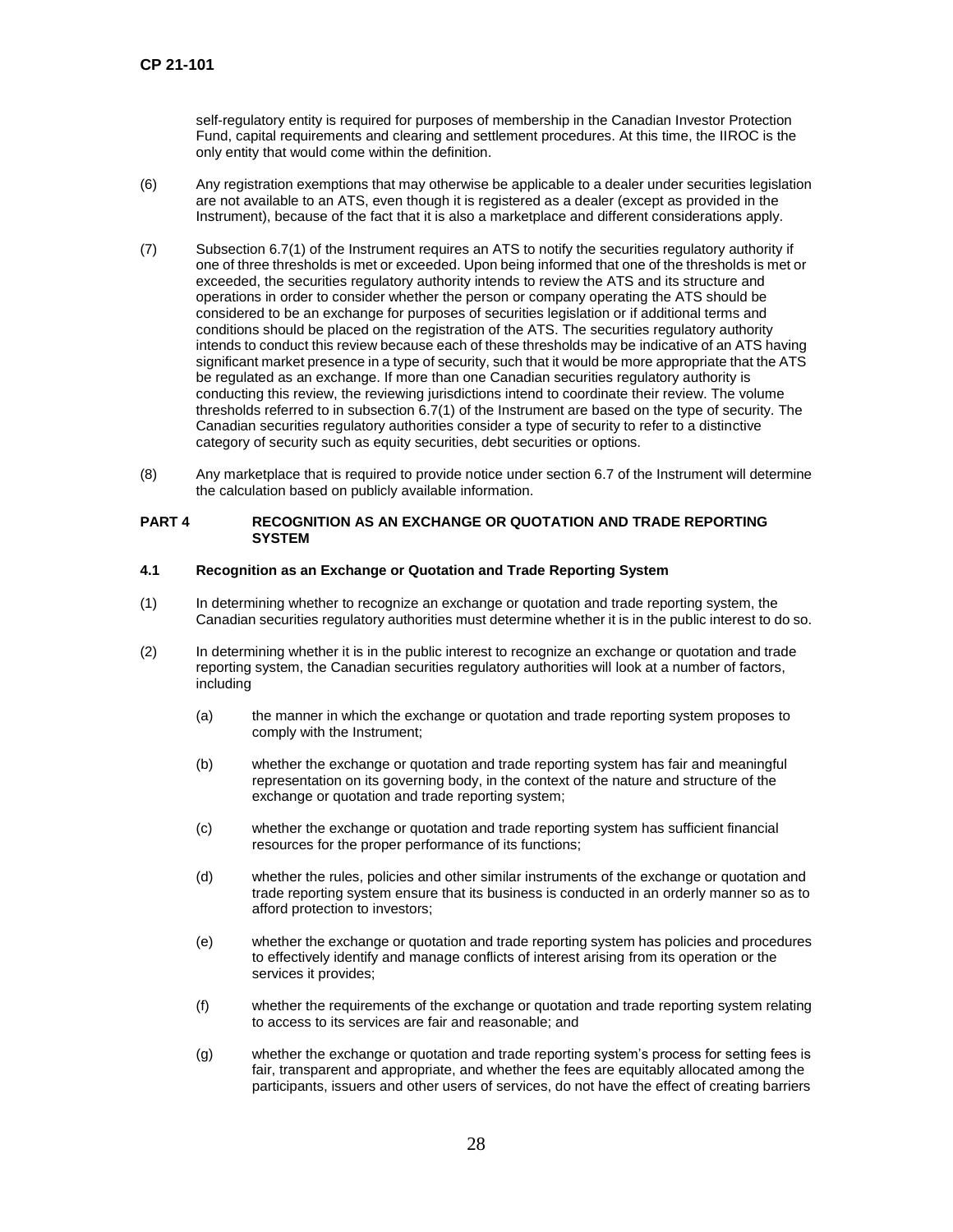to access and at the same time ensure that the exchange or quotation and trade reporting system has sufficient financial resources for the proper performance of its functions.

#### **4.2 Process**

Although the basic requirements or criteria for recognition of an exchange or quotation and trade reporting system may be similar in various jurisdictions, the precise requirements and the process for seeking a recognition or an exemption from recognition in each jurisdiction is determined by that jurisdiction.

### **PART 5 ORDERS**

#### **5.1 Orders**

- (1) The term "order" is defined in section 1.1 of the Instrument as a firm indication by a person or company, acting as either principal or agent, of a willingness to buy or sell a security. By virtue of this definition, a marketplace that displays good faith, non-firm indications of interest, including, but not limited to, indications of interest to buy or sell a particular security without either prices or quantities associated with those indications, is not displaying "orders". However, if those prices or quantities are implied and determinable, for example, by knowing the features of the marketplace, the indications of interest may be considered an order.
- (2) The terminology used is not determinative of whether an indication of interest constitutes an order. Instead, whether or not an indication is "firm" will depend on what actually takes place between the buyer and seller. At a minimum, the Canadian securities regulatory authorities will consider an indication to be firm if it can be executed without further discussion between the person or company entering the indication and the counterparty (i.e. the indication is "actionable"). The Canadian securities regulatory authorities would consider an indication of interest to be actionable if it includes sufficient information to enable it to be executed without communicating with the marketplace participant that entered the order. Such information may include the symbol of the security, side (buy or sell), size, and price. The information may be explicitly stated, or it may be implicit and determinable based on the features of the marketplace. Even if the person or company must give its subsequent agreement to an execution, the Canadian securities regulatory authorities will still consider the indication to be firm if this subsequent agreement is always, or almost always, granted so that the agreement is largely a formality. For instance, an indication where there is a clear or prevailing presumption that a trade will take place at the indicated or an implied price, based on understandings or past dealings, will be viewed as an order.
- (3) A firm indication of a willingness to buy or sell a security includes bid or offer quotations, market orders, limit orders and any other priced orders. For the purpose of sections 7.1, 7.3, 8.1 and 8.2 of the Instrument, the Canadian securities regulatory authorities do not consider special terms orders that are not immediately executable or that trade in special terms books, such as all-or-none, minimum fill or cash or delayed delivery, to be orders that must be provided to an information processor or, if there is no information processor, to an information vendor for consolidation.
- (4) The securities regulatory authority may consider granting an exemption from the pre-trade transparency requirements in sections 7.1, 7.3, 8.1 and/or 8.2 of the Instrument to a marketplace for orders that result from a request for quotes or facility that allows negotiation between two parties provided that
	- (a) order details are shown only to the negotiating parties,
	- (b) other than as provided by paragraph (a), no actionable indication of interest or order is displayed by either party or the marketplace, and
	- (c) each order entered on the marketplace meets the size threshold set by a regulation services provider as provided in subsection 7.1(2) of the Instrument.
- (5) The determination of whether an order has been placed does not turn on the level of automation used. Orders can be given over the telephone, as well as electronically.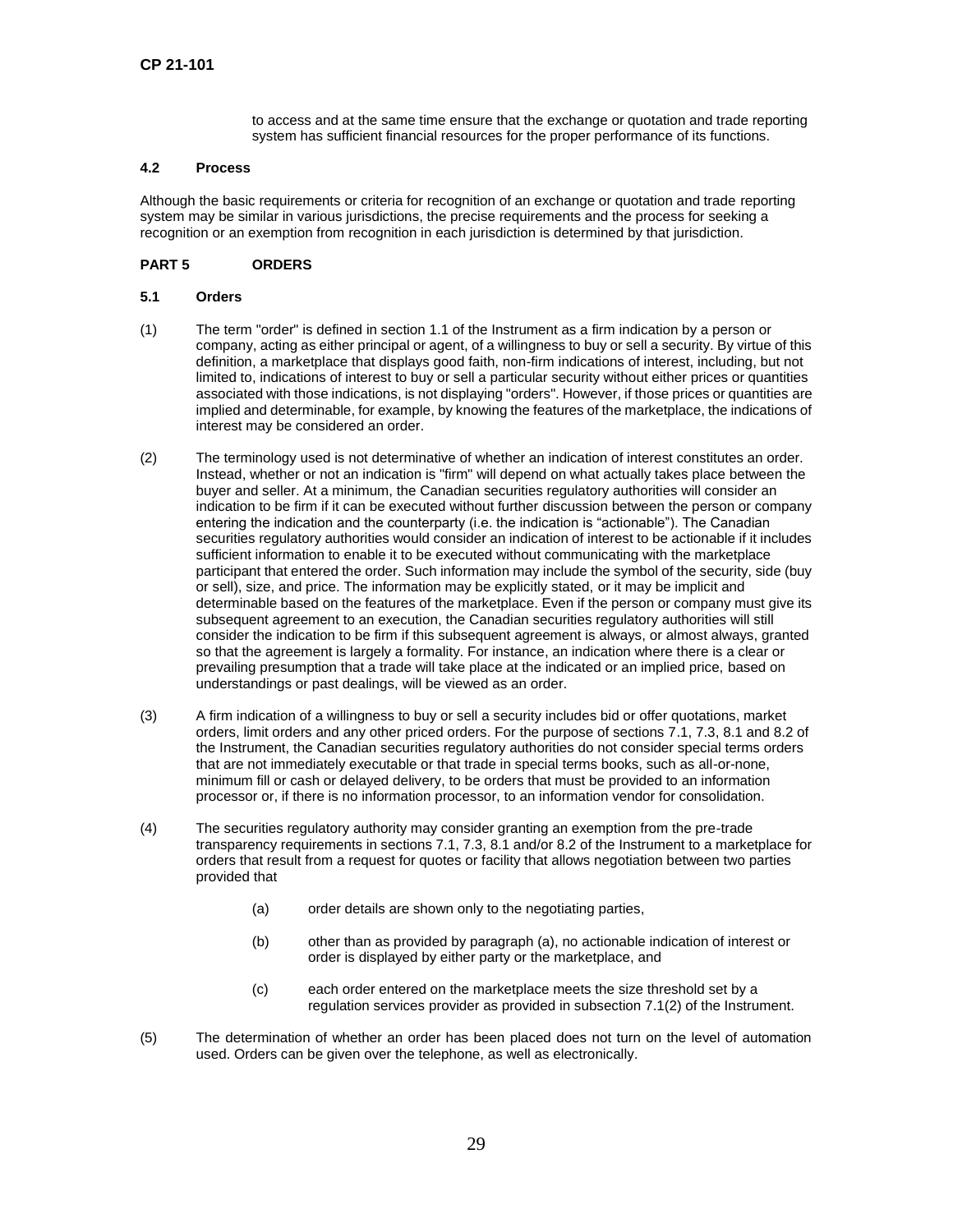### **PART 6 MARKETPLACE INFORMATION AND FINANCIAL STATEMENTS**

#### **6.1 Forms Filed by Marketplaces**

- (1) The definition of marketplace includes exchanges, quotation and trade reporting systems and ATSs. The legal entity that is recognized as an exchange or quotation and trade reporting system, or registered as a dealer in the case of an ATS, owns and operates the market or trading facility. In some cases, the entity may own and operate more than one trading facility. In such cases the marketplace may file separate forms in respect of each trading facility, or it may choose to file one form covering all of the different trading facilities. If the latter alternative is chosen, the marketplace must clearly identify the facility to which the information or changes apply.
- (2) The forms filed by a marketplace under the Instrument will be kept confidential. The Canadian securities regulatory authorities are of the view that the forms contain proprietary financial, commercial and technical information and that the interests of the filers in non-disclosure outweigh the desirability of adhering to the principle that the forms be available for public inspection.
- (3) While initial Forms 21-101F1 and 21-101F2 and amendments thereto are kept confidential, certain Canadian securities regulatory authorities may publish a summary of the information included in the forms filed by a marketplace, or information related to significant changes to the forms of a marketplace, where the Canadian securities regulatory authorities are of the view that a certain degree of transparency for certain aspects of a marketplace would allow investors and industry participants to be better informed as to how securities trade on the marketplace.
- (4) Under subsection 3.2(1) of the Instrument, a marketplace is required to file an amendment to the information provided in Form 21-101F1 or Form 21-101F2, as applicable, at least 45 days prior to implementing a significant change. The Canadian securities regulatory authorities consider a significant change to be a change that could significantly impact a marketplace, its systems, its market structure, its marketplace participants or their systems, investors, issuers or the Canadian capital markets.

A change would be considered to significantly impact the marketplace if it is likely to give rise to potential conflicts of interest, to limit access to the services of a marketplace, introduce changes to the structure of the marketplace or result in costs, such as implementation costs, to marketplace participants, investors or, if applicable, the regulation services provider.

The following types of changes are considered to be significant changes as they would always have a significant impact:

- (a) changes in the structure of the marketplace, including procedures governing how orders are entered, displayed (if applicable), executed, how they interact, are cleared and settled;
- (b) new or changes to order types, and
- (c) changes in the fees and the fee model of the marketplace.

The following may be considered by the Canadian securities regulatory authorities as significant changes, depending on whether they have a significant impact:

- (d) new or changes to the services provided by the marketplace, including the hours of operation;
- (e) new or changes to the means of access to the market or facility and its services;
- (f) new or changes to types of securities traded on the marketplace;
- (g) new or changes to types of securities listed on exchanges or quoted on quotation and trade reporting systems;
- (h) new or changes to types of marketplace participants;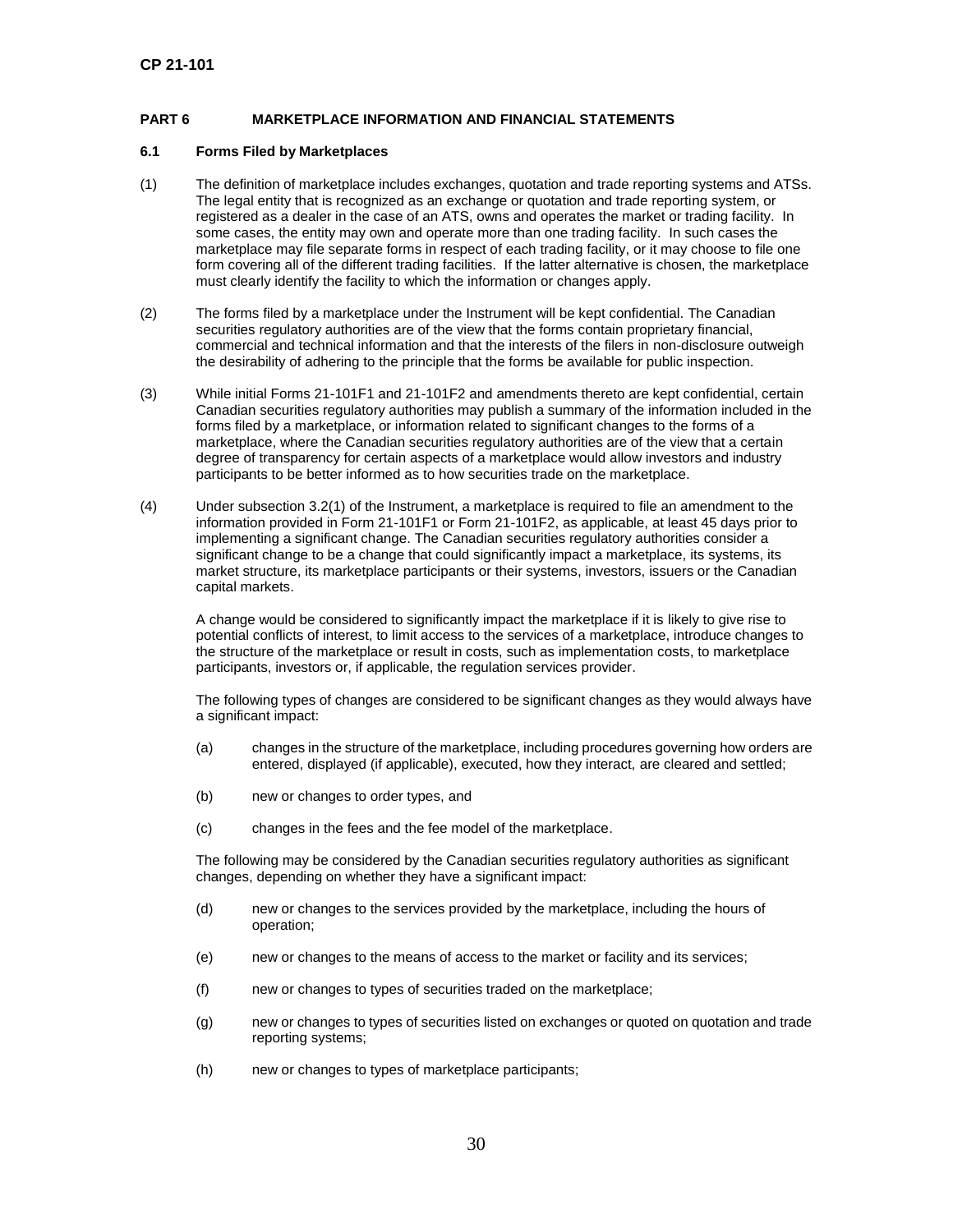- (i) changes to the systems and technology used by the marketplace that support order entry, order routing, execution, trade reporting, trade comparison, data feeds, co-location and, if applicable, market surveillance and trade clearing, including those affecting capacity;
- (j) changes to the corporate governance of the marketplace, including changes to the composition requirements for the board of directors or any board committees and changes to the mandates of the board of directors or any board committees;
- (k) changes in control over marketplaces;
- (l) changes in affiliates that provide services to or on behalf of the marketplace;
- (m) new or changes in outsourcing arrangements for key marketplace services or systems; and
- (n) new or changes in custody arrangements.
- (5) Changes to information in Form 21-101F1 or Form 21-101F2 that
	- (a) do not have a significant impact on the marketplace, its market structure, marketplace participants, investors, issuers or the Canadian capital markets, or
	- (b) are housekeeping or administrative changes such as
		- (i) changes in the routine processes, policies, practices, or administration of the marketplace,
		- (ii) changes due to standardization of terminology,
		- (iii) corrections of spelling or typographical errors,
		- (iv) necessary changes to conform to applicable regulatory or other legal requirements,
		- (v) minor system or technology changes that would not significantly impact the system or its capacity, and
		- (vi) changes to the list of marketplace participants and the list of all persons or entities denied or limited access to the marketplace,

would be filed in accordance with the requirements outlined in subsection 3.2(3) of the Instrument.

- (6) As indicated in subsection (4) above, the Canadian securities regulatory authorities consider a change in a marketplace's fees or fee model to be a significant change. However, the Canadian securities regulatory authorities recognize that in the current, competitive multiple marketplace environment, which may at times require that frequent changes be made to the fees or fee model of marketplaces, marketplaces may need to implement fee changes within tight timeframes. To facilitate this process, subsection 3.2(2) of the Instrument provides that marketplaces may provide information describing the change in fees or fee structure in a shorter timeframe, at least seven business days before the expected implementation date of the change in fees or fee structure.
- (7) For the changes referred to in subsection 3.2(3) of the Instrument, the Canadian securities regulatory authorities may review these filings to ascertain the appropriateness of the categorization of such filings. The marketplace will be notified in writing if there is disagreement with respect to the categorization of the filing.
- (8) The Canadian securities regulatory authorities will make best efforts to review amendments to Forms 21-101F1 and 21-101F2 within the timelines specified in subsections 3.2(1) and (2) of the Instrument. However, where the changes are complex, raise regulatory concerns, or when additional information is required, the period for review may exceed these timeframes. The Canadian securities regulatory authorities will review changes to the information in Forms 21-101F1 and 21-101F2 in accordance with staff practices in each jurisdiction.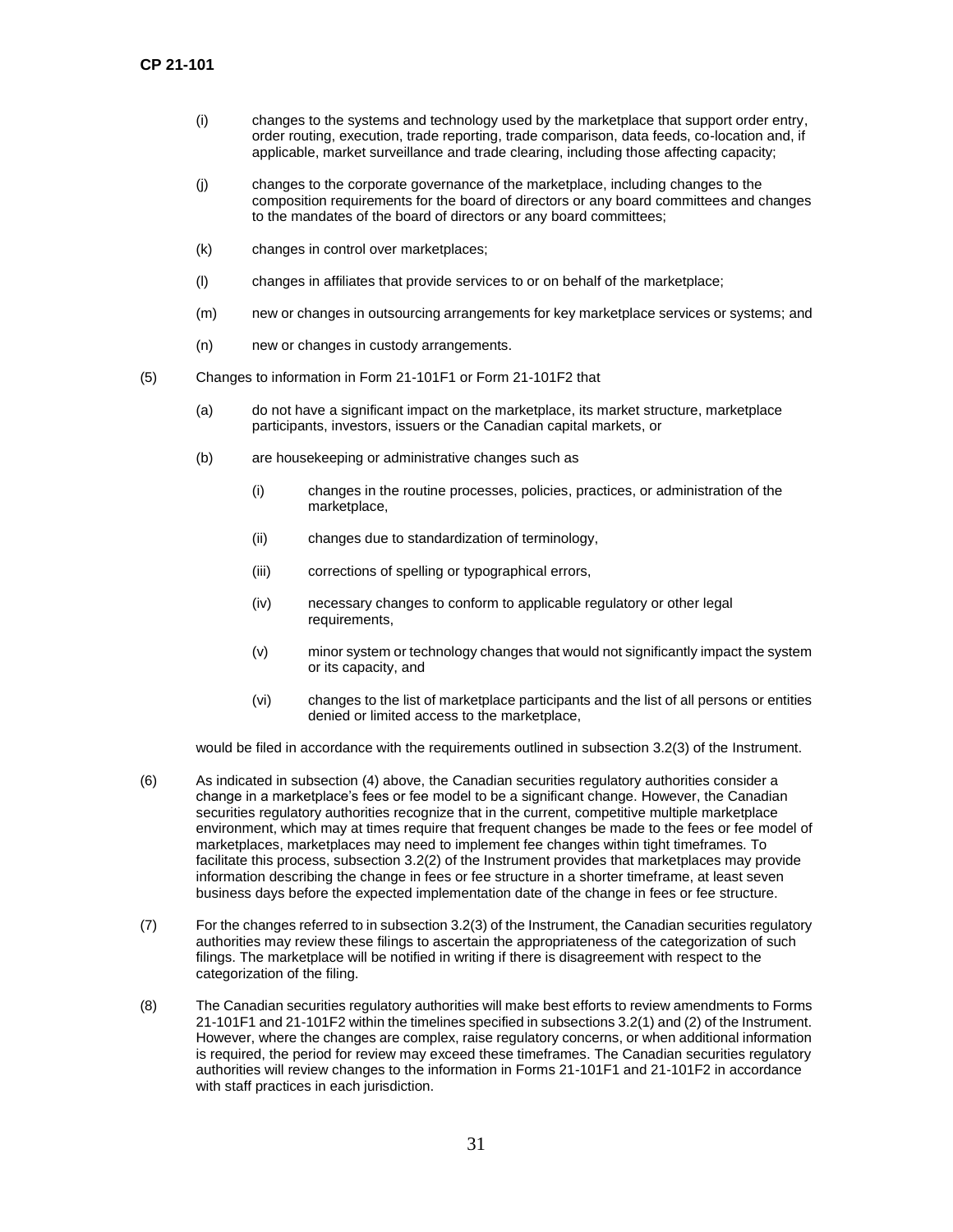# **CP 21-101**

- (8.1) In order to ensure records regarding the information in a marketplace's Form 21-101F1 or Form 21-101F2 are kept up to date, subsection 3.2(4) of the Instrument requires the chief executive officer of a marketplace to certify, within 30 days after the end of each calendar year, that the information contained in the marketplace's Form 21-101F1 or Form 21-101F2 as applicable, is true, correct and complete and the marketplace is operating as described in the applicable form. This certification is required at the same time as the updated and consolidated Form 21-101F1 or Form 21-101F2, as applicable, is required to be filed pursuant to subsection 3.2(5) of the Instrument. The certification under subsection 3.2(4) is also separate and apart from the form of certification in Form 21-101F1 and Form 21-101F2.
- (8.2) The Canadian securities regulatory authorities expect that the certifications provided pursuant to subsection 3.2(4) of the Instrument will be preserved by the marketplace as part of its books and records obligation under Part 11 of the Instrument.
- (9) Section 3.3 of the Instrument requires a marketplace to file Form 21-101F3 by the following dates: April 30 (for the calendar quarter ending March 31), July 30 (for the calendar quarter ending June 30), October 30 (for the calendar quarter ending September 30) and January 30 (for the calendar quarter ending December 31).

### **6.2 Filing of Financial Statements**

Part 4 of the Instrument sets out the financial reporting requirements applicable to marketplaces. Subsections 4.1(2) and 4.2(2) respectively require an ATS to file audited financial statements initially, together with Form 21-101F2, and on an annual basis thereafter. These financial statements may be in the same form as those filed with IIROC. The annual audited financial statements may be filed with the Canadian securities regulatory authorities at the same time as they are filed with IIROC.

### **PART 7 MARKETPLACE REQUIREMENTS**

### **7.1 Access Requirements**

- (1) Section 5.1 of the Instrument sets out access requirements that apply to a marketplace. The Canadian securities regulatory authorities note that the requirements regarding access for marketplace participants do not restrict the marketplace from maintaining reasonable standards for access. The purpose of these access requirements is to ensure that rules, policies, procedures, and fees, as applicable, of the marketplace do not unreasonably create barriers to access to the services provided by the marketplace.
- (2) For the purposes of complying with the order protection requirements in Part 6 of NI 23-101, a marketplace should permit fair and efficient access to
	- (a) a marketplace participant that directly accesses the marketplace,
	- (b) a person or company that is indirectly accessing the marketplace through a marketplace participant, or
	- (c) another marketplace routing an order to the marketplace.

The reference to "a person or company" in paragraph (b) includes a system or facility that is operated by a person or company.

- (3) The reference to "services" in section 5.1 of the Instrument means all services that may be offered to a person or company and includes all services relating to order entry, trading, execution, routing, data and includes co-location.
- (4) Marketplaces that send indications of interest to a selected smart order router or other system should send the information to other smart order routers or systems to meet the fair access requirements of the Instrument.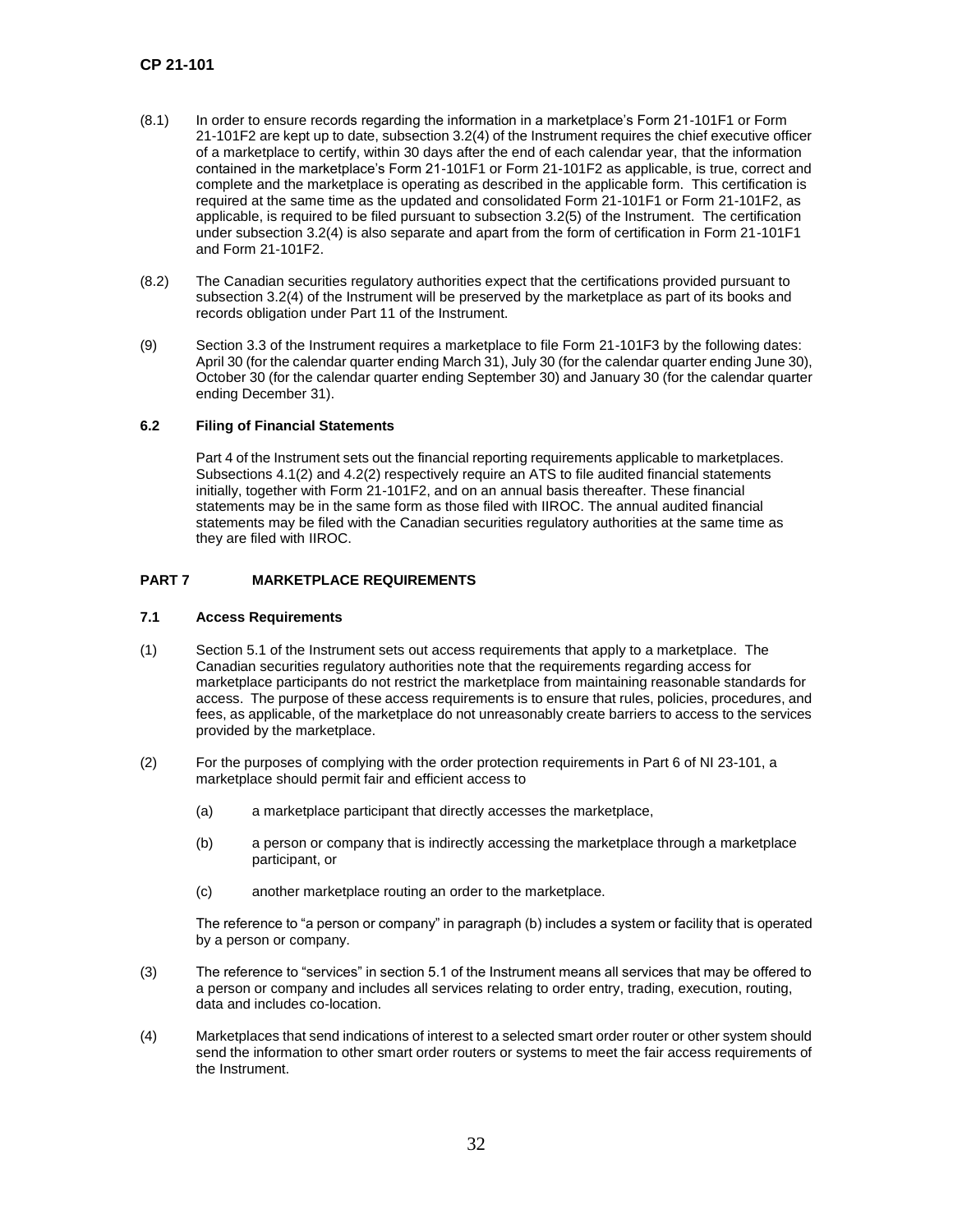- (5) Marketplaces are responsible for ensuring that the fees they set are in compliance with section 5.1 of the Instrument. In assessing whether its fees unreasonably condition or limit access to its services, a marketplace should consider a number of factors, including
	- (a) the value of the security traded,
	- (b) the amount of the fee relative to the value of the security traded,
	- (c) the amount of fees charged by other marketplaces to execute trades in the market,
	- (d) with respect to market data fees, the amount of market data fees charged relative to the market share of the marketplace, and,
	- (e) with respect to order-execution terms, including fees, whether the outcome of their application is consistent with the policy goals of order protection.

The Canadian securities regulatory authorities will consider these factors, among others, in determining whether the fees charged by a marketplace unreasonably condition or limit access to its services. With respect to trading fees, it is the view of the Canadian securities regulatory authorities that a trading fee equal to or greater than the minimum trading increment as defined in IIROC's Universal Market Integrity Rules, as amended, would unreasonably condition or limit access to a marketplace's services as it would be inconsistent with the policy goals of order protection. Trading fees below the minimum trading increment may also unreasonably condition or limit access to a marketplace's services when taking into account factors including those listed above.

- **7.2 Public Interest Rules** Section 5.3 of the Instrument sets out the requirements applicable to the rules, policies and similar instruments adopted by recognized exchanges and recognized quotation and trade reporting systems. These requirements acknowledge that recognized exchanges and quotation and trade reporting systems perform regulatory functions. The Instrument does not require the application of these requirements to an ATS's trading requirements. This is because, unlike exchanges, ATSs are not permitted to perform regulatory functions, other than setting requirements regarding conduct in respect of the trading by subscribers on the marketplace, i.e. requirements related to the method of trading or algorithms used by their subscribers to execute trades in the system. However, it is the expectation of the Canadian securities regulatory authority that the requirement in section 5.7 of the Instrument that marketplaces take reasonable steps to ensure they operate in a manner that does not interfere with the maintenance of fair and orderly markets, applies to an ATS's requirements. Such requirements may include those that deal with subscriber qualification, access to the marketplace, how orders are entered, interact, execute, clear and settle.
- **7.3 Compliance Rules** Section 5.4 of the Instrument requires a recognized exchange and recognized quotation and trade reporting system to have appropriate procedures to deal with violations of rules, policies or other similar instruments of the exchange or quotation and trade reporting system. This section does not preclude enforcement action by any other person or company, including the Canadian securities regulatory authorities or the regulation services provider.
- **7.4 Filing of Rules** Section 5.5 of the Instrument requires a recognized exchange and recognized quotation and trade reporting system to file all rules, policies and other similar instruments and amendments as required by the securities regulatory authority. Initially, all rules, policies and other similar instruments will be reviewed before implementation by the exchange or quotation and trade reporting system. Subsequent to recognition, the securities regulatory authority may develop and implement a protocol that will set out the procedures to be followed with respect to the review and approval of rules, policies and other similar instruments and amendments.
- **7.5 Review of Rules** The Canadian securities regulatory authorities review the rules, policies and similar instruments of a recognized exchange or recognized quotation and trade reporting system in accordance with the recognition order and rule protocol issued by the jurisdiction in which the exchange or quotation and trade reporting system is recognized. The rules of recognized exchanges and quotation and trade reporting systems are included in their rulebooks, and the principles and requirements applicable to these rules are set out in section 5.3 of the Instrument. For an ATS, whose trading requirements, including any trading rules, policies or practices, are incorporated in Form 21-101F2, any changes would be filed in accordance with the filing requirements applicable to changes to information in Form 21-101F2 set out in subsections 3.2(1) and 3.2(3) of the Instrument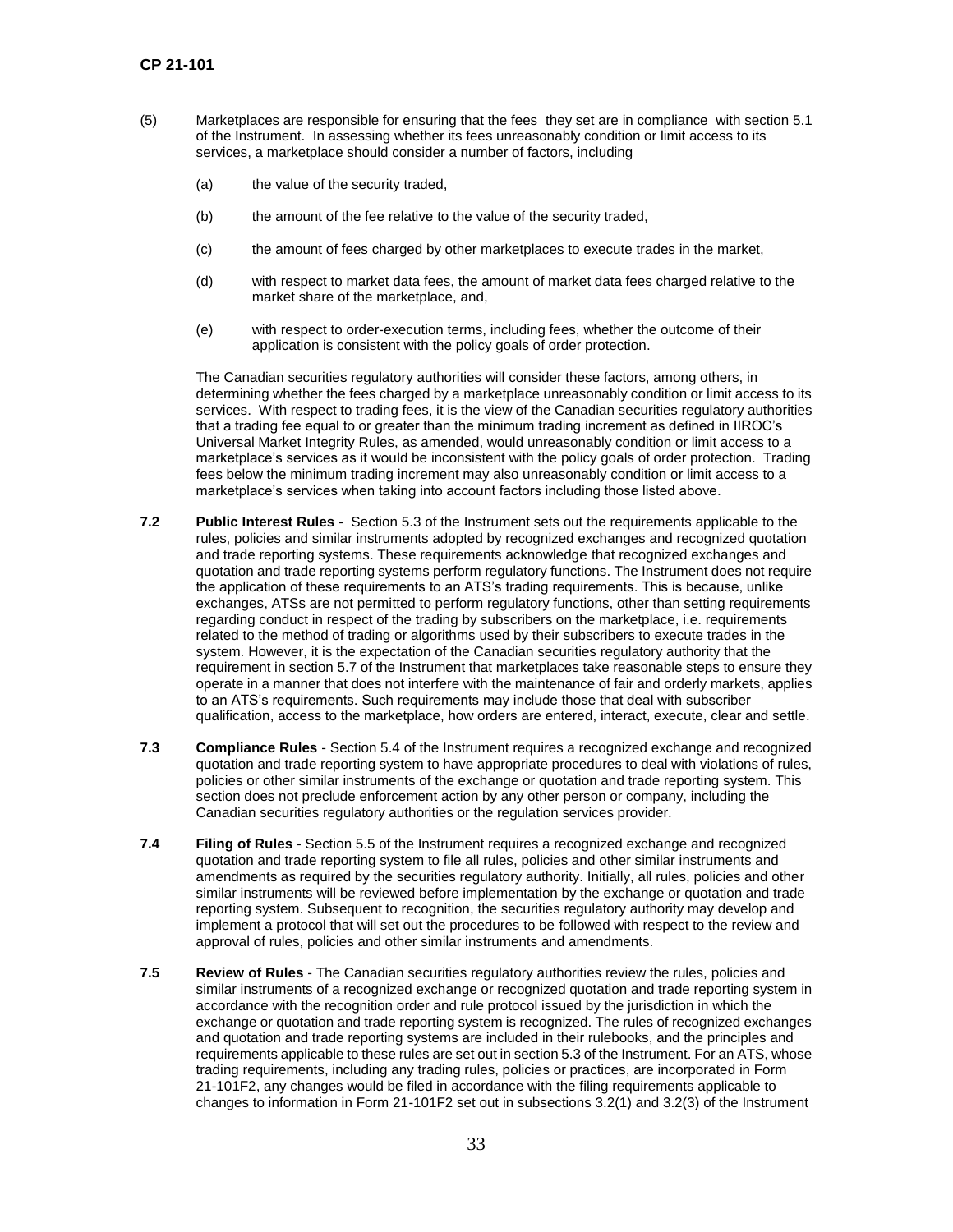and reviewed by the Canadian securities regulatory authorities in accordance with staff practices in each jurisdiction.

### **7.6 Fair and Orderly Markets**

- (1) Section 5.7 of the Instrument establishes the requirement that a marketplace take reasonable steps to ensure it operates in a way that does not interfere with the maintenance of fair and orderly markets. This applies both to the operation of the marketplace itself and to the impact of the marketplace's operations on the Canadian market as a whole.
- (2) This section does not impose a responsibility on the marketplace to oversee the conduct of its marketplace participants, unless the marketplace is an exchange or quotation and trade reporting system that has assumed responsibility for monitoring the conduct of its marketplace participants directly rather than through a regulation services provider. However, marketplaces are expected in the normal course to monitor order entry and trading activity for compliance with the marketplace's own operational policies and procedures. They should also alert the regulation services provider if they become aware that disorderly or disruptive order entry or trading may be occurring, or of possible violations of applicable regulatory requirements.
- (3) Part of taking reasonable steps to ensure that a marketplace's operations do not interfere with fair and orderly markets necessitates ensuring that its operations support compliance with regulatory requirements including applicable rules of a regulation services provider. This does not mean that a marketplace must system-enforce all regulatory requirements. However, it should not operate in a manner that to the best of its knowledge would cause marketplace participants to breach regulatory requirements when trading on the marketplace.

## **7.7 Confidential Treatment of Trading Information**

- (0.1) The Canadian securities regulatory authorities are of the view that it is in the public interest for capital markets research to be conducted. Since marketplace participants' order and trade information may be needed to conduct this research, subsection 5.10(1.1) of the Instrument allows a marketplace to release a marketplace participant's order or trade information without obtaining its written consent, provided this information is used solely for capital markets research and only if certain terms and conditions are met. Subsection 5.10(1.1) is not intended to impose any obligation on a marketplace to disclose information if requested by a researcher and the marketplace may choose to maintain its marketplace participants' order and trade information in confidence. However, if the marketplace decides to disclose this information, it must ensure that certain terms and conditions are met to ensure that the marketplace participant's information is not misused.
- (0.2) In order for a marketplace to disclose a marketplace participant's order or trade information, subparagraphs 5.10(1.1)(a)-(b) of the Instrument require a marketplace to reasonably believe that the information will be used by the recipient solely for the purposes of capital markets research and to reasonably believe that if information identifying, directly or indirectly, a marketplace participant, or a client of the marketplace participant is released, the information is necessary for the research and that the purpose of the research is not intended to identify the marketplace participant or client or to identify a trading strategy, transactions, or market positions of the marketplace participant or client. The Canadian securities regulatory authorities expect that a marketplace will make sufficient inquiries of the recipient of the information in order for the marketplace to sustain a reasonable belief that the information will be used by the recipient only for capital markets research. Where the information to be released to the recipient could identify a marketplace participant or a client of a marketplace participant, the Canadian securities regulatory authorities also expect the marketplace to make sufficient inquiries of the recipient in order for the marketplace to sustain a reasonable belief that the information identifying, directly or indirectly, a marketplace participant or its client is required for purposes of the research and that the purpose of the research is not to identify a particular marketplace participant or a client of the marketplace participant or to identify a trading strategy, transactions, or market positions of a particular marketplace participant or a client of the marketplace participant.
- (0.3) In considering releasing order or trade information, the Canadian securities regulatory authorities expect a marketplace to exercise caution regarding information that could disclose the identity of a marketplace participant or client of the marketplace participant. In particular, a marketplace may only release information in any order entry field that would identify the marketplace participant or client,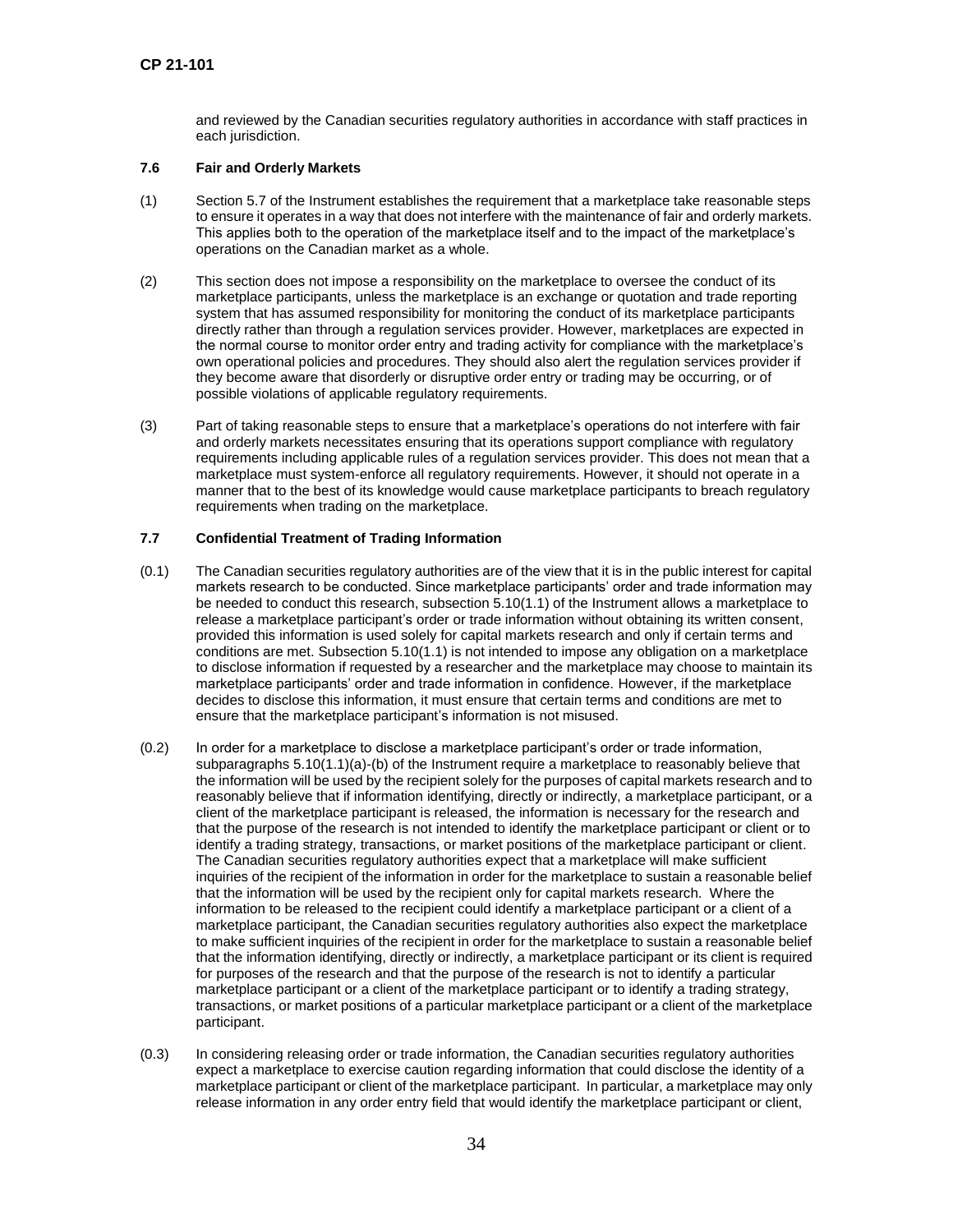using a broker number, trader ID, or DEA client identifier, if it reasonably believes that this information is required for the research.

- (0.4) Subparagraph 5.10(1.1)(c) of the Instrument requires a marketplace that intends to provide its marketplace participants' order and trade information to a researcher to enter into a written agreement with each person or company that will receive such information. Subparagraph 5.10(1.1)(c)(i) of the Instrument requires the agreement to provide that the person or company agrees to use the order and trade information only for capital markets research purposes. In the view of the Canadian securities regulatory authorities, commercialization of the information by the recipient, for example by using the information for the purposes of trading, advising others to trade or for reverse engineering a trading strategy, would not constitute use of the information for capital markets research purposes.
- $(0.5)$  Subparagraph 5.10 $(1.1)(c)(i)$  of the Instrument provides that the agreement must also prohibit the recipient from sharing the marketplace participants' order and trade data with any other person or company, such as a research assistant, without the marketplace's consent. The marketplace will be responsible for determining what steps are necessary to ensure the other person or company receiving the marketplace participants' data is not misusing this data. For example, the marketplace may enter into a similar agreement with each individual or company that has access to the data.
- (0.6) To protect the identity of particular marketplace participants or their customers, subparagraph 5.10(1.1)(c)(i) of the Instrument requires the agreement to provide that recipients will not publish or disseminate data or information that discloses, directly or indirectly, a trading strategy, transactions, or market positions of a marketplace participant or its clients. Also, to protect the confidentiality of the data, the agreement must require that the order and trade information is securely stored at all times and that the data is kept for no longer than a reasonable period of time following the completion of the research and publication process.
- (0.7) The agreement must also require that the marketplace be notified of any breach or possible breach of the confidentiality of the information. Marketplaces are required to notify the appropriate securities regulatory authorities of the breach or possible breach and have the right to take all reasonable steps necessary to prevent or address a breach or possible breach of the agreement or of the confidentiality of the information provided. In the view of the Canadian securities regulatory authorities, reasonable steps in the event of an actual or apparent breach of the agreement or of the confidentiality of the information may include the marketplace seeking an injunction preventing any unauthorized use or disclosure of the information by a recipient.
- (0.8) Subparagraph 5.10(1.1)(c)(ii) of the Instrument provides for a limited carve-out from the restraints on the use and disclosure of the information by a recipient for purposes of allowing those conducting peer reviews of the research to have access to the data to verify the research prior to the publication of the results of the research. In particular, clause 5.10(1.1)(c)(ii)(C) requires a marketplace to enter into a written agreement with a person or company receiving order or trade information from the marketplace that provides that the person or company may disclose information used in connection with research submitted to a publication so long as the person or company obtains a written agreement from the publisher and anyone involved in the verification of the research that provides for certain restrictions on the use and disclosure of the information by the publisher or the other person or company. A marketplace may consider requiring a person or company that proposes to disclose order or trade information pursuant to subparagraph  $5.10(1.1)(c)(ii)$  to acknowledge that it has obtained the agreement required by clause  $5.10(1.1)(c)(ii)(C)$  at the time that it notifies the marketplace prior to disclosing the information for verification purposes, as required by clause 5.10(1.1)(c)(ii)(B).
- (1) Subsection 5.10 (2) of the Instrument provides that a marketplace must not carry on business as a marketplace unless it has implemented reasonable safeguards and procedures to protect a marketplace participant's trading information. These include
	- (a) limiting access to the trading information of marketplace participants, such as the identity of marketplace participants and their orders, to those employees of, or persons or companies retained by, the marketplace to operate the system or to be responsible for its compliance with securities legislation; and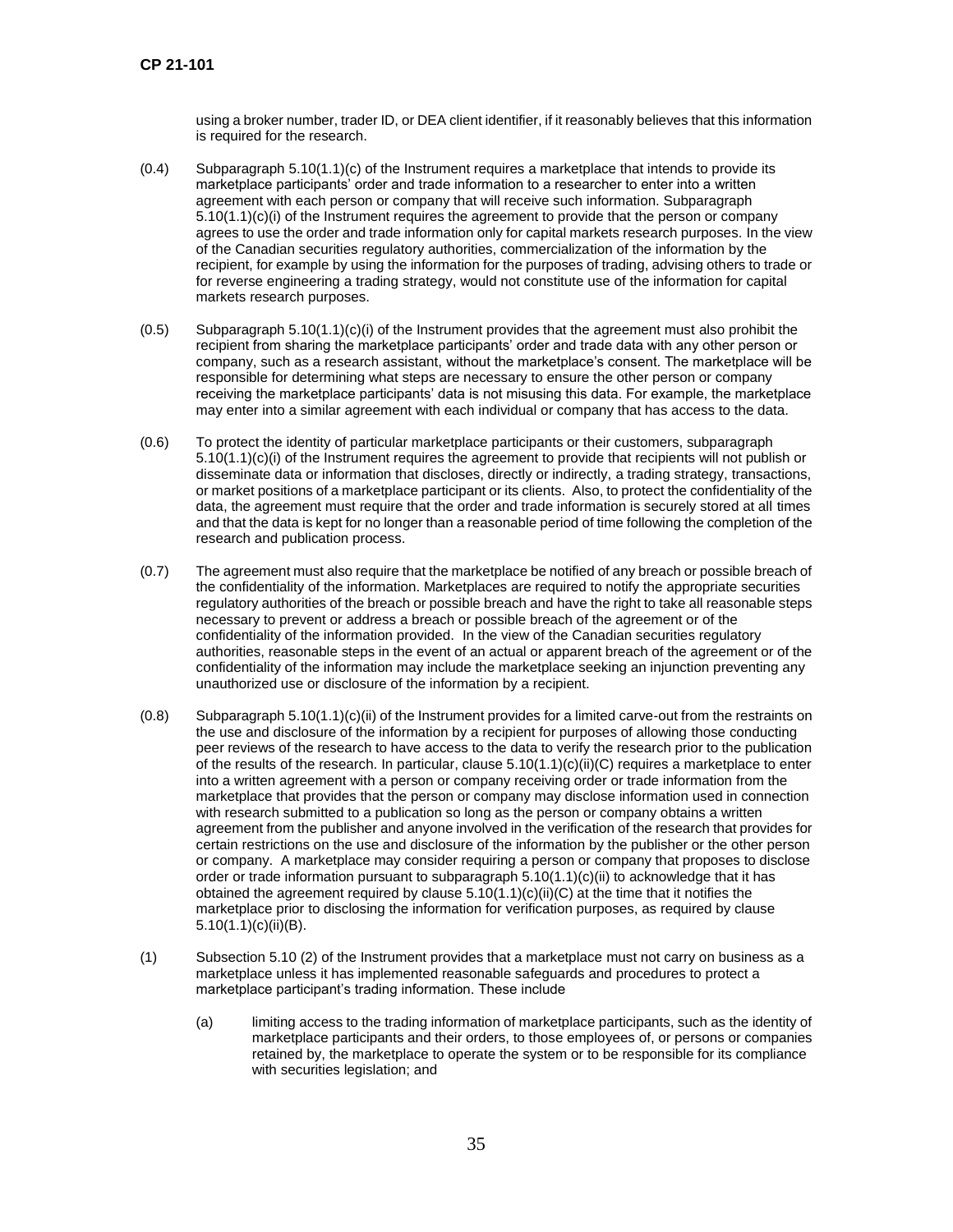- (b) having in place procedures to ensure that employees of the marketplace cannot use such information for trading in their own accounts.
- (2) The procedures referred to in subsection (1) should be clear and unambiguous and presented to all employees and agents of the marketplace, whether or not they have direct responsibility for the operation of the marketplace.
- (3) Nothing in section 5.10 of the Instrument prohibits a marketplace from complying with National Instrument 54-101 *Communication with Beneficial Owners of Securities of a Reporting Issuer*. This statement is necessary because an investment dealer that operates a marketplace may be an intermediary for the purposes of National Instrument 54-101, and may be required to disclose information under that Instrument.

## **7.8 Management of Conflicts of Interest**

- (1) Marketplaces are required under section 5.11 of the Instrument to maintain and ensure compliance with policies and procedures that identify and manage conflicts of interest arising from the operation of the marketplace or the services it provides. These may include conflicts, actual or perceived, related to the commercial interest of the marketplace, the interests of its owners or its operators, referral arrangements and the responsibilities and sound functioning of the marketplace. For an exchange and quotation and trade reporting system, they may also include potential conflicts between the operation of the marketplace and its regulatory responsibilities.
- (2) The marketplace's policies should also take into account conflicts for owners that are marketplace participants. These may include inducements to send order flow to the marketplace to obtain a larger ownership position or to use the marketplace to trade against their clients' order flow. These policies should be disclosed as provided in paragraph 10.1(e) of the Instrument.
- **7.9 Outsourcing** Section 5.12 of the Instrument sets out the requirements that marketplaces that outsource any of their key services or systems to a service provider, which may include affiliates or associates of the marketplace, must meet. Generally, marketplaces are required to establish policies and procedures to evaluate and approve these outsourcing agreements. Such policies and procedures would include assessing the suitability of potential service providers and the ability of the marketplace to continue to comply with securities legislation in the event of the service provider's bankruptcy, insolvency or termination of business. Marketplaces are also required to monitor the ongoing performance of the service provider to which they outsourced key services, systems or facilities. The requirements under section 5.12 of the Instrument apply regardless of whether the outsourcing arrangements are with third- party service providers, or with affiliates of the marketplaces.
- **7.10 Access Arrangements with a Service Provider –** If a third party service provider provides a means of access to a marketplace, section 5.13 of the Instrument requires the marketplace to ensure the third party service provider complies with the written standards for access the marketplace has established pursuant to paragraph 5.1(2)(a) of the Instrument when providing access services. A marketplace must establish written standards for granting access to each of its services under paragraph 5.1(2)(a) and the Canadian securities regulatory authorities are of the view that it is the responsibility of the marketplace to ensure that these written standards are complied with when access to its platform is provided by a third party.

## **PART 8 RISK DISCLOSURE TO MARKETPLACE PARTICIPANTS**

**8.1 Risk disclosure to marketplace participants –** Subsections 5.9(2) and 6.11(2) of the Instrument require a marketplace to obtain an acknowledgement from its marketplace participants. The acknowledgement may be obtained in a number of ways, including requesting the signature of the marketplace participant or requesting that the marketplace participant initial an initial box or check a check-off box. This may be done electronically. The acknowledgement must be specific to the information required to be disclosed under the relevant subsection and must confirm that the marketplace participant has received the required disclosure. The Canadian securities regulatory authorities are of the view that it is the responsibility of the marketplace to ensure that an acknowledgement is obtained from the marketplace participant in a timely manner.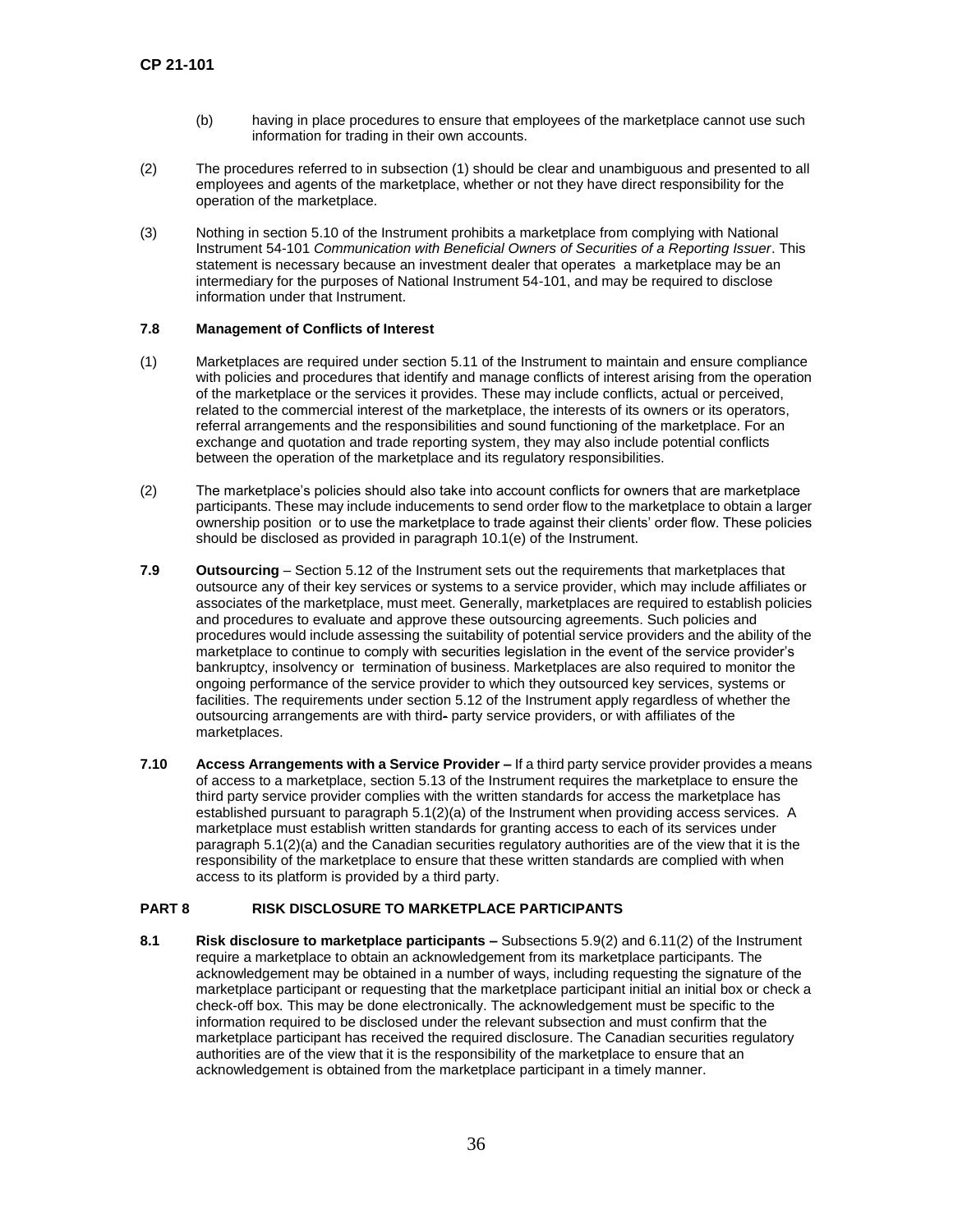# **8.2 [repealed]**

#### **PART 9 INFORMATION TRANSPARENCY REQUIREMENTS FOR EXCHANGE-TRADED SECURITIES**

### **9.1 Information Transparency Requirements for Exchange-Traded Securities**

- (1) Subsection 7.1(1) of the Instrument requires a marketplace that displays orders of exchange-traded securities to any person or company to provide accurate and timely information regarding those orders to an information processor as required by the information processor or, if there is no information processor, to an information vendor that meets the standards set by a regulation services provider. The Canadian securities regulatory authorities consider that a marketplace that sends information about orders of exchange-traded securities, including indications of interest that meet the definition of an order, to a smart order router is "displaying" that information. The marketplace would be subject to the transparency requirements of subsection 7.1(1) of the Instrument. The transparency requirements of subsection 7.1(1) of the Instrument do not apply to a marketplace that displays orders of exchange-traded securities to its employees or to persons or companies retained by the marketplace to assist in the operation of the marketplace, as long as these orders meet a minimum size threshold set by the regulation services provider. In other words, the only orders that are exempt from the transparency requirements are those meeting the minimum size threshold. Section 7.2 requires a marketplace to provide accurate and timely information regarding trades of exchange-traded securities that it executes to an information processor as required by the information processor or, if there is no information processor, to an information vendor that meets the standards set by a regulation services provider. Some marketplaces, such as exchanges, may be regulation services providers and will establish standards for the information vendors they use to display order and trade information to ensure that the information displayed by the information vendors is timely, accurate and promotes market integrity. If the marketplace has entered into a contract with a regulation services provider under NI 23-101, the marketplace must provide information to the regulation services provider and an information vendor that meets the standards set by that regulation services provider.
- (2) In complying with sections 7.1 and 7.2 of the Instrument, any information provided by a marketplace to an information processor or information vendor must include identification of the marketplace and should contain all relevant information including details as to volume, symbol, price and time of the order or trade.
- (2.1) Subsections 7.1(3) and 7.2(2) prohibit a marketplace from making available order and trade information to any person or company before it makes the information available to the information processor or, if there is no information processor, to an information vendor. The Canadian securities regulatory authorities acknowledge that there may be differences between the time at which a marketplace participant that takes in market data directly from a marketplace receives the order and trade information and the time at which a marketplace participant that takes in market data from the information processor receives the information. However, in complying with subsections 7.1(3) and 7.2(2) of the Instrument, the Canadian securities regulatory authorities expect that marketplaces will release order and trade information simultaneously to both the information processor and to persons or companies that may receive order and trade information directly from the marketplace.
- (3) **[repealed]**

## (4) **[repealed]**

(5) It is expected that if there are multiple regulation service providers, the standards of the various regulation service providers must be consistent. In order to maintain market integrity for securities trading in different marketplaces, the Canadian securities regulatory authorities will, through their oversight of the regulation service providers, review and monitor the standards established by all regulation service providers so that business content, service level standards, and other relevant standards are substantially similar for all regulation service providers.

## **9.2 [repealed]**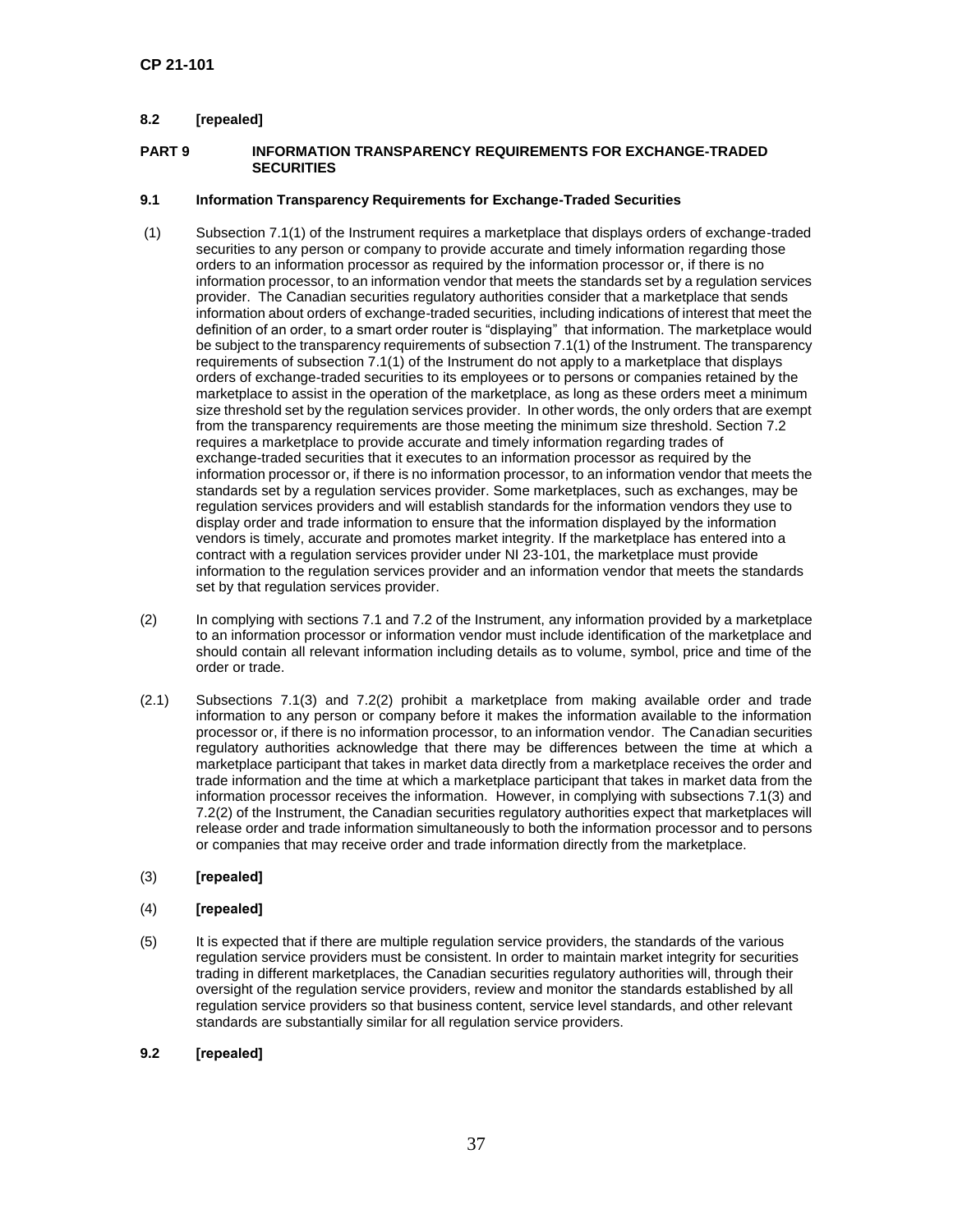#### **PART 10 INFORMATION TRANSPARENCY REQUIREMENTS FOR UNLISTED DEBT SECURITIES**

### **10.1 Information Transparency Requirements for Unlisted Debt Securities**

- (1) The requirement to provide transparency of information regarding orders and trades of government debt securities in section 8.1 of the Instrument does not apply until January 1, 2018. The Canadian securities regulatory authorities will continue to review the transparency requirements, in order to determine if the transparency requirements summarized in subsections (2) and (3) below should be amended.
- (2) The requirements of the information processor for government debt securities are as follows:
	- (a) Marketplaces trading government debt securities and inter-dealer bond brokers are required to provide in real time quotation information displayed on the marketplace for all bids and offers with respect to government debt securities designated by the information processor, including details as to type, issuer, coupon and maturity of security, best bid price, best ask price and total disclosed volume at such prices; and
	- (b) Marketplaces trading government debt securities and inter-dealer bond brokers are required to provide in real time details of trades of all government debt securities designated by the information processor, including details as to the type, issuer, series, coupon and maturity, price and time of the trade and the volume traded.
- (3) The requirements of the information processor for corporate debt securities are as follows:
	- (a) Marketplaces trading corporate debt securities, inter-dealer bond brokers and dealers trading corporate debt securities outside of a marketplace are required to provide details of trades of all corporate debt securities designated by the information processor, including details as to the type of counterparty, issuer, type of security, class, series, coupon and maturity, price and time of the trade and, subject to the caps set out below, the volume traded, no later than one hour from the time of the trade or such shorter period of time determined by the information processor. If the total par value of a trade of an investment grade corporate debt security is greater than \$2 million, the trade details provided to the information processor are to be reported as "\$2 million+". If the total par value of a trade of a non-investment grade corporate debt security is greater than \$200,000, the trade details provided to the information processor are to be reported as "\$200,000+".
	- (b) Although subsection 8.2(1) of the Instrument requires marketplaces to provide information regarding orders of corporate debt securities, the information processor has not required this information to be provided.
	- (c) A marketplace, an inter-dealer bond broker or a dealer will satisfy the requirements in subsections 8.2(1), 8.2(3), 8.2(4) and 8.2(5) of the Instrument by providing accurate and timely information to an information vendor that meets the standards set by the regulation services provider for the fixed income markets.
- (4) The marketplace upon which the trade is executed will not be shown, unless the marketplace determines that it wants its name to be shown.
- (5) The information processor is required to use transparent criteria and a transparent process to select government debt securities and designated corporate debt securities. The information processor is also required to make the criteria and the process publicly available.
- (6) An "investment grade corporate debt security" is a corporate debt security that is rated by one of the listed rating organizations at or above one of the following rating categories or a rating category that preceded or replaces a category listed below:

| <b>Rating Organization</b>           | <b>Long Term Debt</b> | <b>Short Term Debt</b> |
|--------------------------------------|-----------------------|------------------------|
| Fitch. Inc.                          | <b>BBB</b>            | F <sub>3</sub>         |
| Dominion Bond Rating Service Limited | <b>BBB</b>            | R-2                    |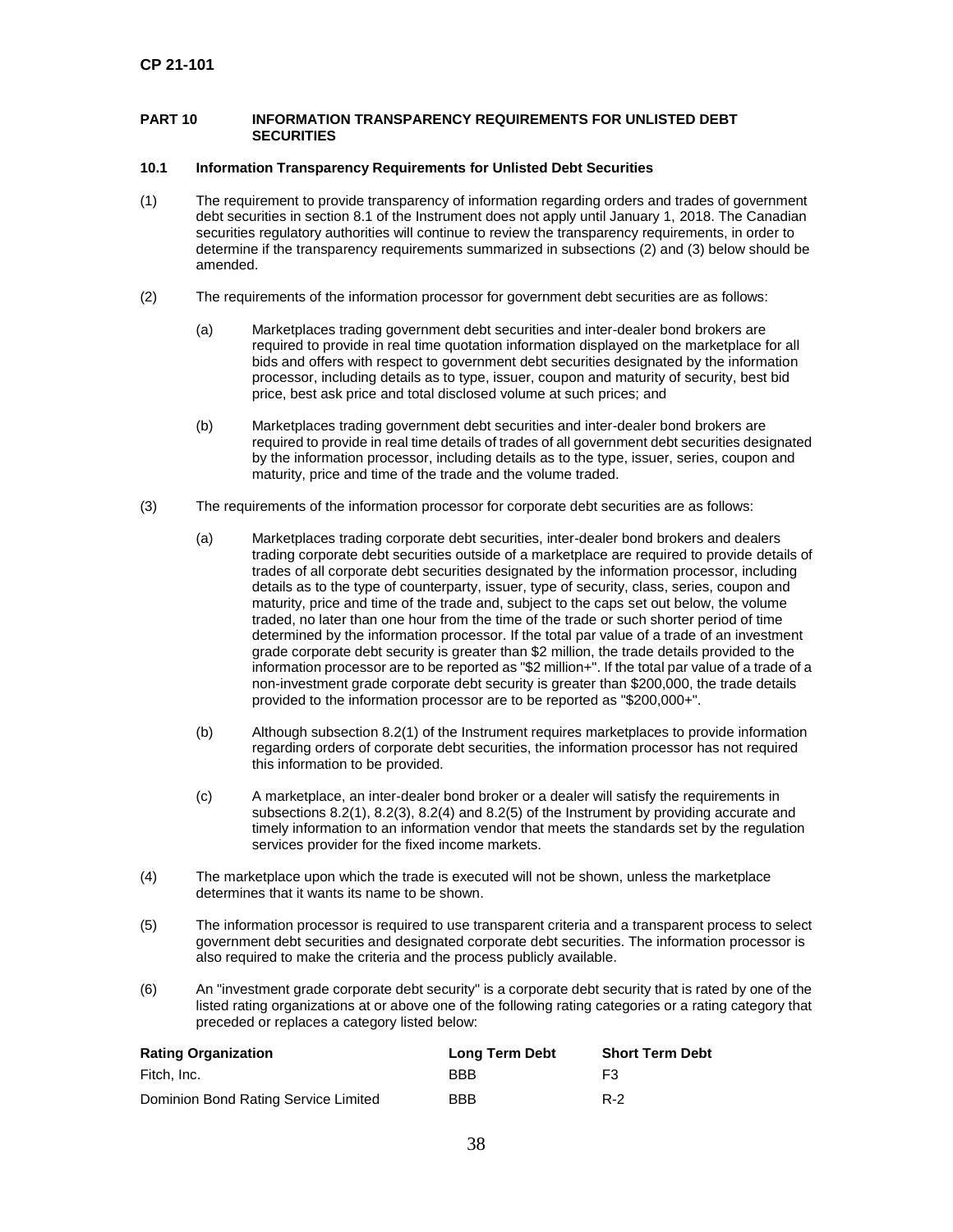| Moody's Investors Service, Inc. | Baa        | Prime-3 |
|---------------------------------|------------|---------|
| Standard & Poors Corporation    | <b>BBB</b> | $A - 3$ |

- (7) A "non-investment grade corporate debt security" is a corporate debt security that is not an investment grade corporate debt security.
- (8) The information processor will publish the list of designated government debt securities and designated corporate debt securities. The information processor will give reasonable notice of any change to the list.
- (9) The information processor may request changes to the transparency requirements by filing an amendment to Form 21-101F5 with the Canadian securities regulatory authorities pursuant to subsection 14.2(1) of the Instrument. The Canadian securities regulatory authorities will review the amendment to Form 21-101F5 to determine whether the proposed changes are contrary to the public interest, to ensure fairness and to ensure that there is an appropriate balance between the standards of transparency and market quality (defined in terms of market liquidity and efficiency) in each area of the market. The proposed changes to the transparency requirements will also be subject to consultation with market participants.
- **10.2 Availability of Information –** In complying with the requirements in sections 8.1 and 8.2 of the Instrument to provide accurate and timely order and trade information to an information processor or an information vendor that meets the standards set by a regulation services provider, a marketplace, an inter-dealer bond broker or dealer should not make the required order and trade information available to any other person or company on a more timely basis than it makes that information available to the information processor or information vendor.
- **10.3 Consolidated Feed –** Section 8.3 of the Instrument requires the information processor to produce a consolidated feed in real-time showing the information provided to the information processor.

## **PART 11 MARKET INTEGRATION**

- **11.1 [repealed]**
- **11.2 [repealed]**
- **11.3 [repealed]**
- **11.4 [repealed]**
- **11.5 Market Integration –** Although the Canadian securities regulatory authorities have removed the concept of a market integrator, we continue to be of the view that market integration is important to our marketplaces. We expect to achieve market integration by focusing on compliance with fair access and best execution requirements. We will continue to monitor developments to ensure that the lack of a market integrator does not unduly affect the market.

### **PART 12 TRANSPARENCY OF MARKETPLACE OPERATIONS**

### **12.1 Transparency of Marketplace Operations**

- (1) Section 10.1 of the Instrument requires that marketplaces make publicly available certain information pertaining to their operations and services. While section 10.1 sets out the minimum disclosure requirements, marketplaces may wish to make publicly available other information, as appropriate. Where this information is included in a marketplace's rules, regulations, policies and procedures or practices that are publicly available, the marketplace need not duplicate this disclosure.
- (2) Paragraph 10.1(a) requires marketplaces to disclose publicly all fees, including listing, trading, co-location, data and routing fees charged by the marketplace, an affiliate or by a third party to which services have been directly or indirectly outsourced or which directly or indirectly provides those services. This means that a marketplace is expected to publish and make readily available the schedule(s) of fees charged to any and all users of these services, including the basis for charging each fee (e.g., a per share basis for trading fees, a per subscriber basis for data fees, etc.) and would also include any fee rebate or discount and the basis for earning the rebate or discount. With respect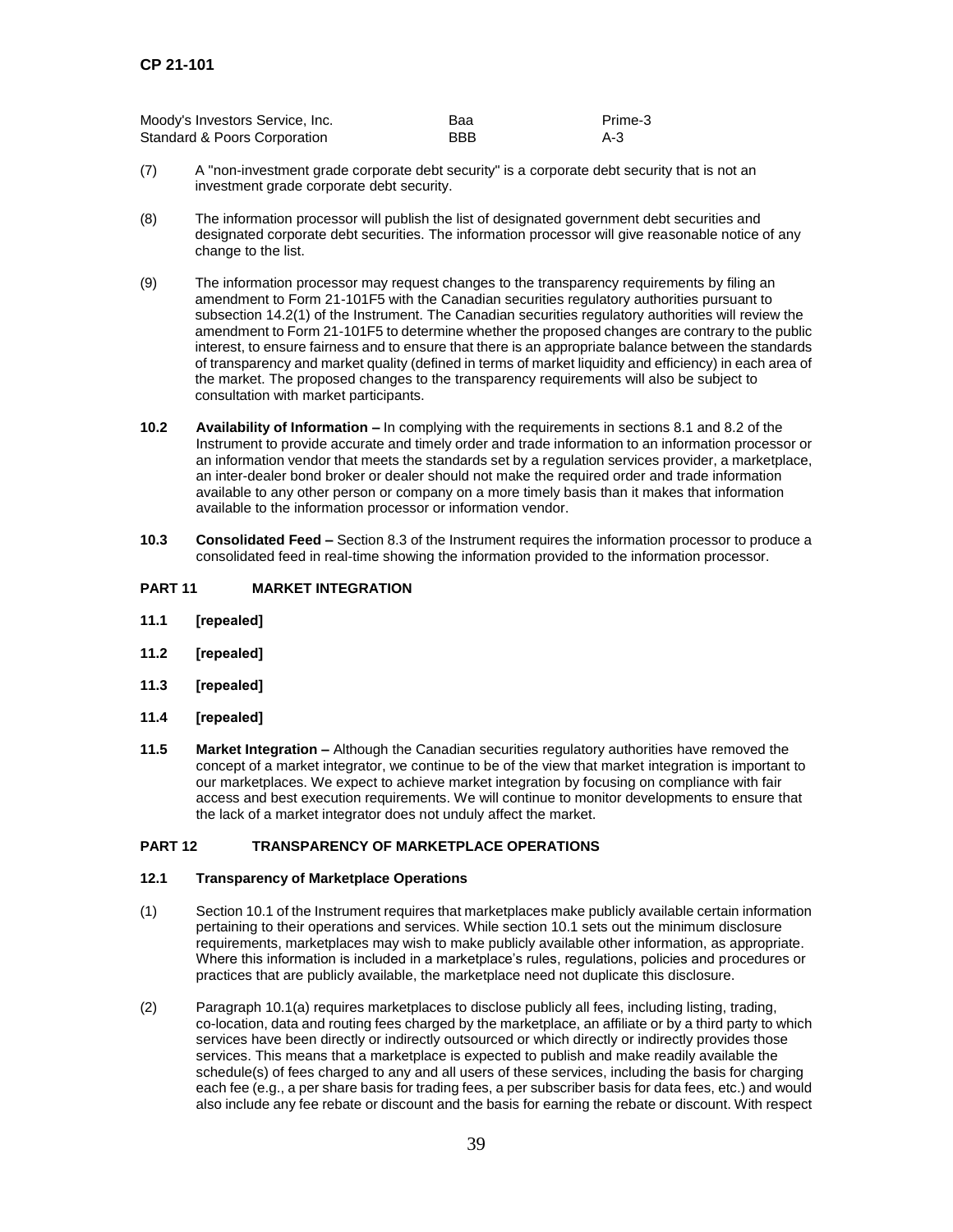to trading fees, it is not the intention of the Canadian securities regulatory authorities that a commission fee charged by a dealer for dealer services be disclosed in this context.

- (3) Paragraph 10.1(b) requires marketplaces to disclose information on how orders are entered, interact and execute. This would include a description of the priority of execution for all order types and the types of crosses that may be executed on the marketplace. A marketplace should also disclose whether it sends information regarding indications of interest or order information to a smart order router.
- (4) Paragraph 10.1(e) requires a marketplace to disclose its conflict of interest policies and procedures. For conflicts arising from the ownership of a marketplace by marketplace participants, the marketplace should include in its marketplace participant agreements a requirement that marketplace participants disclose that ownership to their clients at least quarterly. This is consistent with the marketplace participant's existing obligations to disclose conflicts of interest under National Instrument 31-103 *Registration Requirements, Exemptions and Ongoing Registrant Requirements*. A marketplace should disclose if a marketplace or affiliated entity of a marketplace intends to trade for its own account on the marketplace against or in competition with client orders.
- (5) Paragraph 10.1(f) requires marketplaces to disclose a description of any arrangements where the marketplace refers its participants to the services of a third-party provider where the marketplace receives some benefit (fee rebate, payment, etc.) if the marketplace participant uses the services of the third- party service provider, and has a potential conflict of interest.
- (6) Paragraph 10.1(g) requires marketplaces that offer routing services to disclose a description of how routing decisions are made. The subsection applies whether routing is done by a marketplace-owned smart order router, by an affiliate of a marketplace, or by a third- party to which routing was outsourced.
- (7) Paragraph 10.1(h) applies to marketplaces that disseminate indications of interest or any information in order to attract order flow. The Instrument requires that these marketplaces make publicly available information regarding their practices regarding the dissemination of information. This would include a description of the type of information included in the indication of interest displayed, and the types of recipients of such information. For example, a marketplace would describe whether the recipients of an indication of interest are the general public, all of its subscribers, particular categories of subscribers or smart order routers operated by their subscribers or by third party vendors.

### **PART 13 RECORDKEEPING REQUIREMENTS FOR MARKETPLACES**

- **13.1 Recordkeeping Requirements for Marketplaces –** Part 11 of the Instrument requires a marketplace to maintain certain records. Generally, under provisions of securities legislation, the securities regulatory authorities can require a marketplace to deliver to them any of the records required to be kept by them under securities legislation, including the records required to be maintained under Part 11.
- **13.2 Synchronization of Clocks –** Subsections 11.5(1) and (2) of the Instrument require the synchronization of clocks with a regulation services provider that monitors the trading of the relevant securities on marketplaces, and by, as appropriate, inter-dealer bond brokers or dealers. The Canadian securities regulatory authorities are of the view that synchronization requires continual synchronization using an appropriate national time standard as chosen by a regulation services provider. Even if a marketplace has not retained a regulation services provider, its clocks should be synchronized with any regulation services provider monitoring trading in the particular securities traded on that marketplace. Each regulation services provider will monitor the information that it receives from all marketplaces, dealers and, if appropriate, inter-dealer bond brokers, to ensure that the clocks are appropriately synchronized. If there is more than one regulation services provider, in meeting their obligation to coordinate monitoring and enforcement under section 7.5 of NI 23-101, regulation services providers are required to agree on one standard against which synchronization will occur. In the event there is no regulation services provider, a recognized exchange or recognized quotation and trade reporting system are also required to coordinate with other recognized exchanges or recognized quotation and trade reporting systems regarding the synchronization of clocks.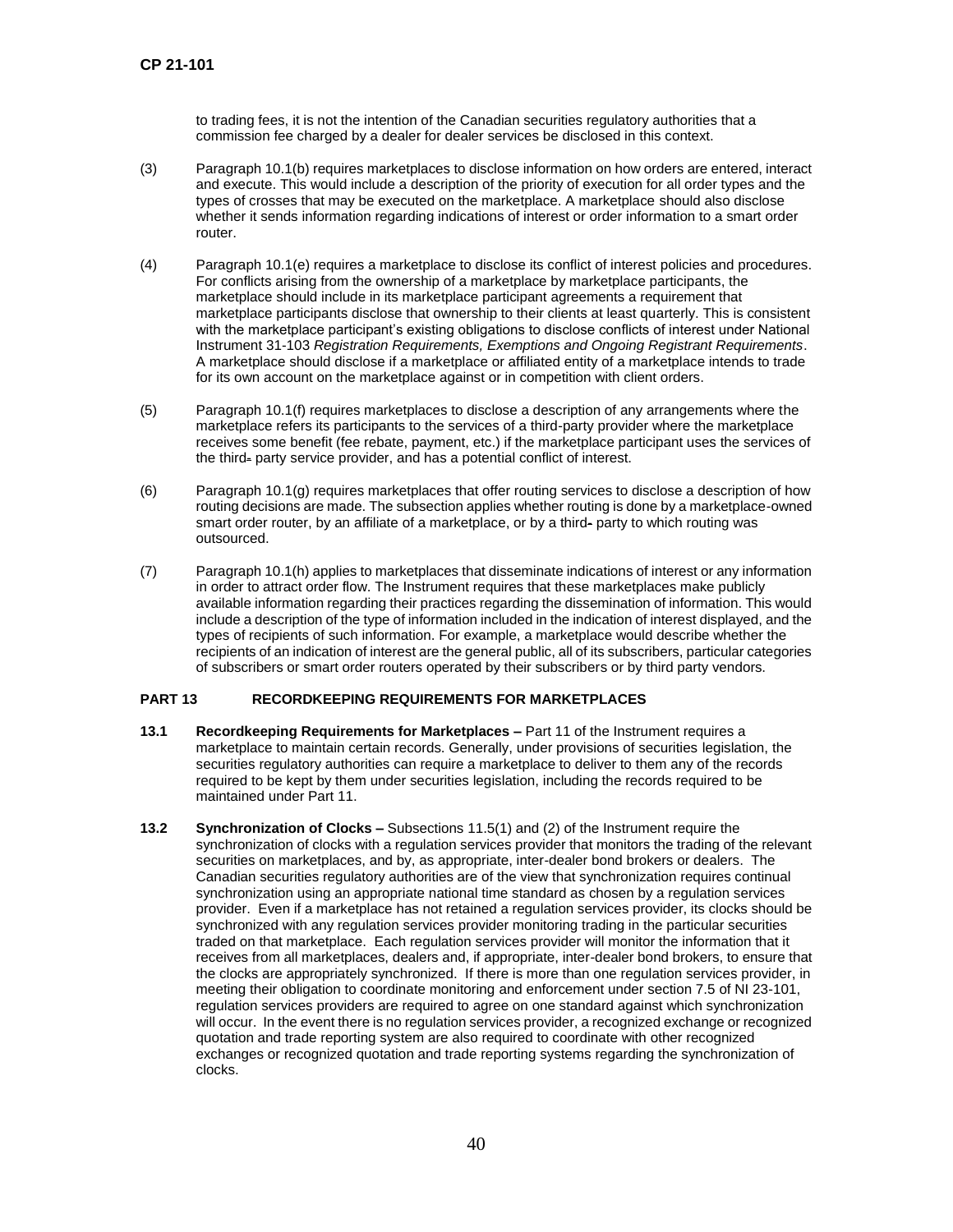## **PART 14 MARKETPLACE SYSTEMS AND BUSINESS CONTINUITY PLANNING**

- **14.1 Systems Requirements -** This section applies to all the systems of a particular marketplace that are identified in the introduction to section 12.1 of the Instrument whether operating in-house or outsourced.
- (1) Paragraph 12.1(a) of the Instrument requires the marketplace to develop and maintain an adequate system of internal control over the systems specified. As well, the marketplace is required to develop and maintain adequate general computer controls. These are the controls which are implemented to support information technology planning, acquisition, development and maintenance, computer operations , information systems support, and security. Recognized guides as to what constitutes adequate information technology controls include '*Information Technology Control Guidelines'* from the Canadian Institute of Chartered Accountants (CICA) and '*COBIT' ® 5 Management Guidelines,*  from the IT Governance Institute, © 2012 ISACA*, IT Infrastructure Library (ITIL) – Service Delivery best practices, ISO/IEC27002:2005 – Information technology – Code of practice for information security management.*
- (2) Paragraph 12.1(b) of the Instrument requires a marketplace to meet certain systems capacity, performance and disaster recovery standards. These standards are consistent with prudent business practice. The activities and tests required in this paragraph are to be carried out at least once a year. In practice, continuing changes in technology, risk management requirements and competitive pressures will often result in these activities being carried out or tested more frequently.
- (2.1) Paragraph 12.1(c) of the Instrument refers to a material security breach. A material security breach or systems intrusion is any unauthorized entry into any of the systems that support the functions listed in section 12.1 of the Instrument or any system that shares network resources with one or more of these systems. Virtually any security breach would be considered material and thus reportable to the regulator. The onus would be on the marketplace to document the reasons for any security breach it did not consider material. Marketplaces should also have documented criteria to guide the decision on when to publicly disclose a security breach. The criteria for public disclosure of a security breach should include, but not be limited to, any instance in which client data could be compromised. Public disclosure should include information on the types and number of participants affected.
- (3) Subsection 12.2(1) of the Instrument requires a marketplace to engage a qualified party to conduct an annual independent assessment to ensure that the marketplace is in compliance with paragraph 12.1(a), section 12.1.1 and section 12.4 of the Instrument. The focus of the assessment of any systems that share network resources with trading-related systems required under subsection 12.2(1)(b) would be to address potential threats from a security breach that could negatively impact a trading-related system. A qualified party is a person or company or a group of persons or companies with relevant experience in both information technology and in the evaluation of related internal controls in a complex information technology environment, such as external auditors or third party information system consultants. Before engaging a qualified party, a marketplace should discuss its choice with the regulator or, in Québec, the securities regulatory authority.
- (3.1) The Canadian securities regulatory authorities also note the critical importance of an appropriate system of cyber-security controls over the systems described in section 12.1 of the Instrument. We further note that, as a matter of best practices, marketplaces may also conduct a vulnerability assessment of these controls in addition to the independent systems review required by subsection 12.2(1) of the Instrument. To the extent that a marketplace carries out, or engages an independent party to carry out on its behalf, a vulnerability assessment and prepares a report of that assessment as part of the development and maintenance of the controls required by section 12.1 of the Instrument, we expect a marketplace to provide that report to the regulator or, in Québec, the securities regulatory authority in addition to the report required to be provided by subsection 12.2(2) of the Instrument.
- (4) Paragraph 12.1(c) of the Instrument requires the marketplace to notify the regulator or, in Québec, the securities regulatory authority of any material systems failure. The Canadian securities regulatory authorities consider a failure, malfunction or delay to be "material" if the marketplace would in the normal course of operations escalate the matter to or inform its senior management ultimately accountable for technology. The Canadian securities regulatory authorities also expect that, as part of this notification, the marketplace will provide updates on the status of the failure, the resumption of service and the results of its internal review of the failure.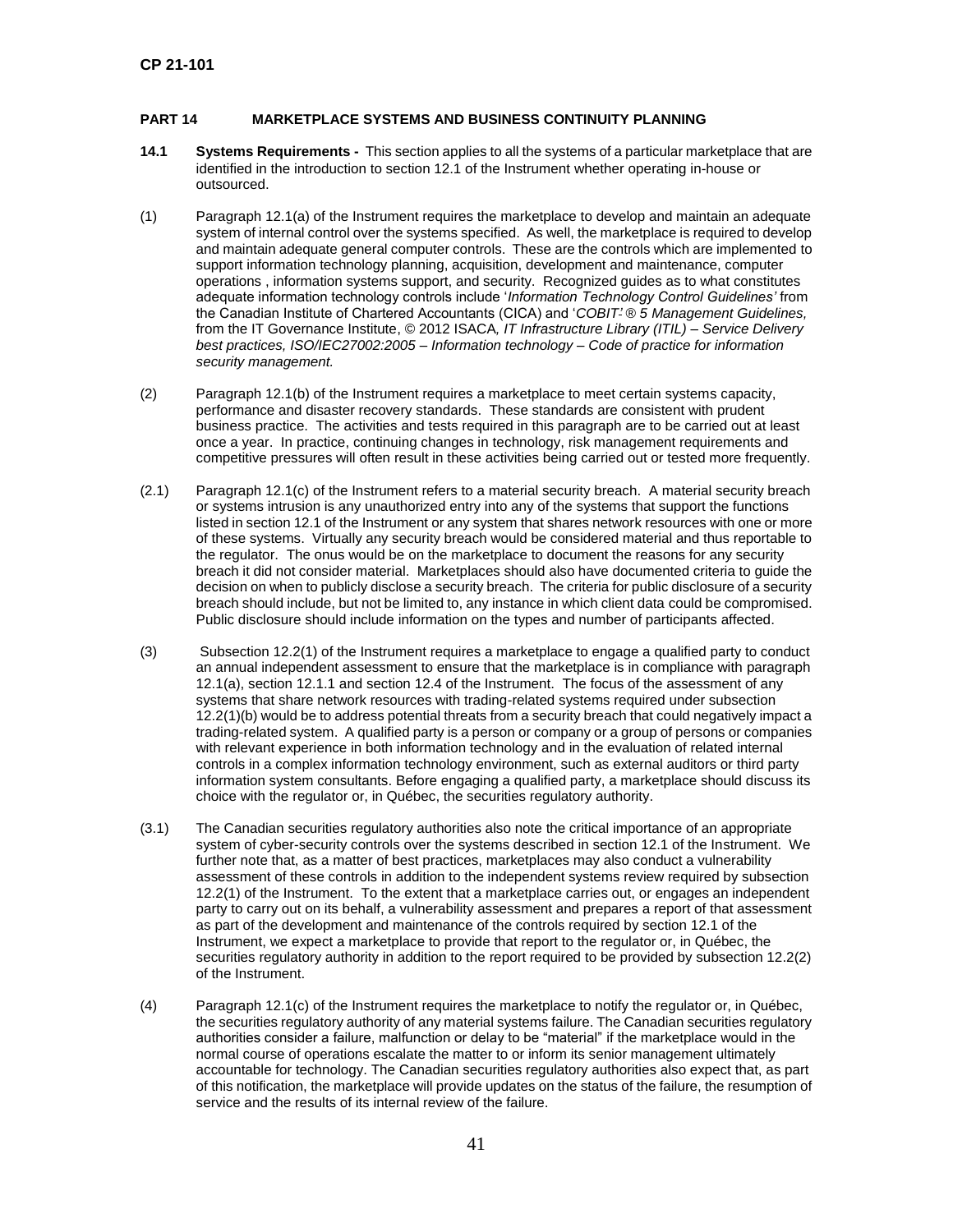(5) Under section 15.1 of the Instrument, a regulator or the securities regulatory authority may consider granting a marketplace an exemption from the requirements to engage a qualified party to conduct an annual independent systems review and prepare a report under subsection 12.2(1) of the Instrument provided that the marketplace prepare a control self-assessment and file this self-assessment with the regulator or in Québec, the securities regulatory authority. The scope of the self-assessment would be similar to the scope that would have applied if the marketplace underwent an independent systems review. Reporting of the self-assessment results and the timeframe for reporting would be consistent with that established for an independent systems review.

In determining if the exemption is in the public interest and the length of the exemption, the regulator or securities regulatory authority may consider a number of factors including: the market share of the marketplace, the timing of the last independent systems review, changes to systems or staff of the marketplace and whether the marketplace has experienced material systems failures, malfunction or delays.

### **14.2 Marketplace Technology Specifications and Testing Facilities**

(1) Subsection 12.3(1) of the Instrument requires marketplaces to make their technology requirements regarding interfacing with or accessing the marketplace publicly available in their final form for at least three months. If there are material changes to these requirements after they are made publicly available and before operations begin, the revised requirements should be made publicly available for a new three month period prior to operations. The subsection also requires that an operating marketplace make its technology specifications publicly available for at least three months before implementing a material change to its technology requirements.

The Canadian securities regulatory authorities consider a material change to a marketplace's technology requirements to include a change that would require a person or company interfacing with or accessing the marketplace to incur a significant amount of systems-related development work or costs in order to accommodate the change or to fully interact with the marketplace as a result of the change. Such material changes could include changes to technology requirements that would significantly impact a marketplace participant's trading activities, such as the introduction of an order type, or significant changes to a regulatory feed that a regulation services provider takes in from the marketplace.

- (2) Subsection 12.3(2) of the Instrument requires marketplaces to provide testing facilities for interfacing with or accessing the marketplace for at least two months immediately prior to operations once the technology requirements have been made publicly available. Should the marketplace make its specifications publicly available for longer than three months, it may make the testing available during that period or thereafter as long as it is at least two months prior to operations. If the marketplace, once it has begun operations, proposes material changes to its technology systems, it is required to make testing facilities publicly available for at least two months before implementing the material systems change.
- (2.1) Paragraph 12.3(3)(c) of the Instrument prohibits a marketplace from beginning operations before the chief information officer of the marketplace, or an individual performing a similar function, has certified in writing that all information technology systems used by the marketplace have been tested according to prudent business practices and are operating as designed. This certification may be based on information provided to the chief information officer from marketplace staff knowledgeable about the information technology systems of the marketplace and the testing that was conducted.
- (2.2) In order to help ensure that appropriate testing procedures for material changes to technology requirements are being followed by the marketplace, subsection 12.3(3.1) of the Instrument requires the chief information officer of the marketplace, or an individual performing a similar function, to certify to the regulator or securities regulatory authority, as applicable, that a material change has been tested according to prudent business practices and is operating as designed. This certification may be based on information provided to the chief information officer from marketplace staff knowledgeable about the information technology systems of the marketplace and the testing that was conducted.
- (3) Subsection 12.3(4) of the Instrument provides that if a marketplace must make a change to its technology requirements regarding interfacing with or accessing the marketplace to immediately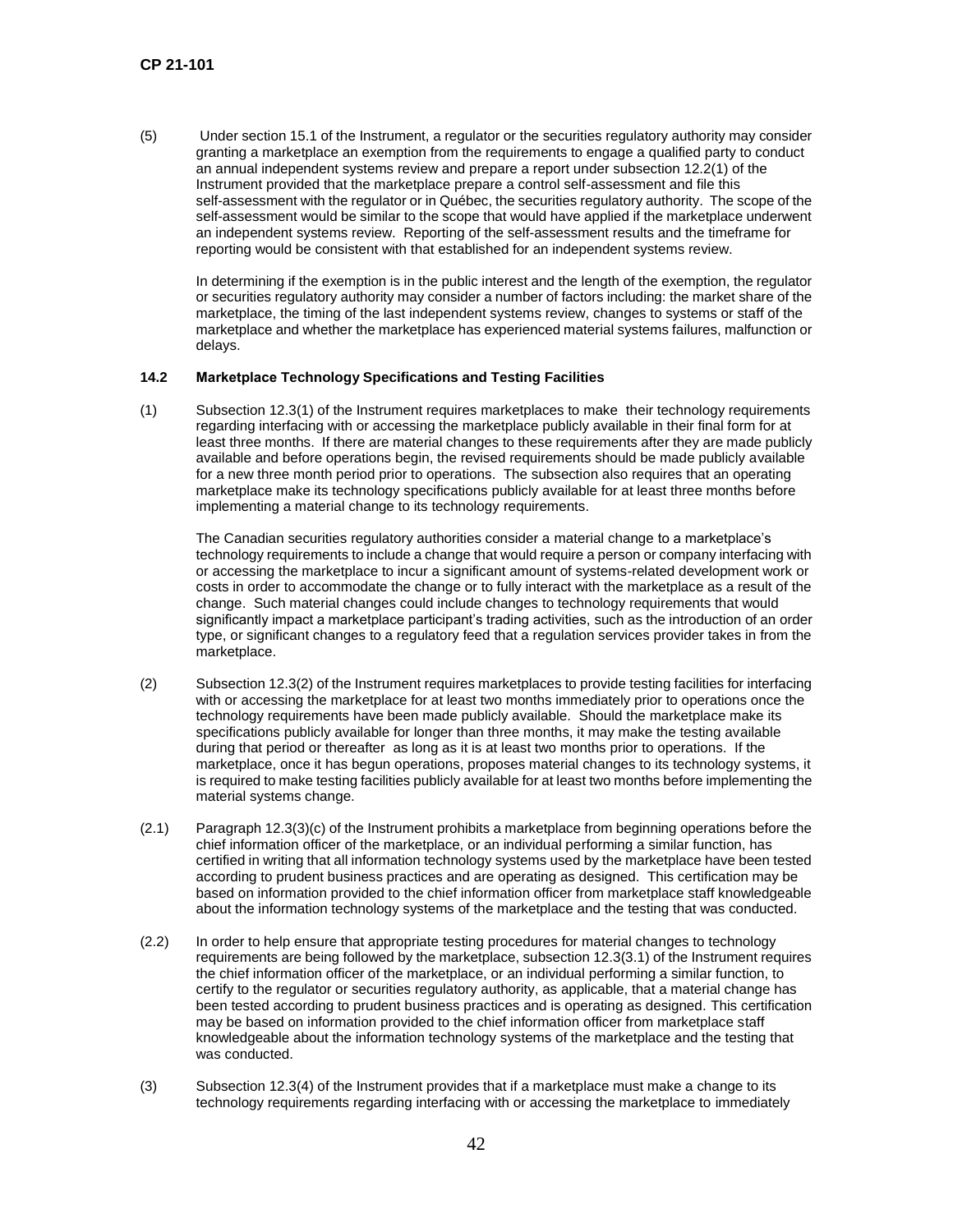address a failure, malfunction or material delay of its systems or equipment, it must immediately notify the regulator or, in Québec, the securities regulatory authority, and, if applicable, its regulation services provider. We expect the amended technology requirements to be made publicly available as soon as practicable, either while the changes are being made or immediately after.

### **14.2.1 Uniform Test Symbols**

- (1) Section 12.3.1 of the Instrument requires a marketplace to use uniform test symbols for the purpose of performing testing in its production environment. In the view of the Canadian securities regulatory authorities, the use of uniform test symbols is in furtherance to a marketplace's obligations at section 5.7 of the Instrument to take all reasonable steps to ensure that its operations do not interfere with fair and orderly markets.
- (2) The use of uniform test symbols is intended to facilitate the testing of functionality in a marketplace's production environment; it is not intended to enable stress testing by marketplace participants. The Canadian securities regulatory authorities are of the view that a marketplace may suspend access to a test symbol where its use in a particular circumstance reasonably represents undue risk to the operation or performance of the marketplace's production environment. The Canadian securities regulatory authorities also note that misuse of the test symbols by marketplace participants could amount to a breach of the fair and orderly markets provisions of National Instrument 23-103 Electronic Trading and Direct Electronic Access to Marketplaces.

### **14.3 Business Continuity Planning**

- (1) Section 12.4 of the Instrument requires that marketplaces develop and maintain reasonable business continuity plans, including disaster recovery plans. Business continuity planning should encompass all policies and procedures to ensure uninterrupted provision of key services regardless of the cause of potential disruption. In fulfilling the requirement to develop and maintain reasonable business continuity plans, the Canadian securities regulatory authorities expect that marketplaces are to remain current with best practices for business continuity planning and to adopt them to the extent that they address their critical business needs.
- (2) Paragraph 12.4(1)(b) of the Instrument also requires a marketplace to test its business continuity plans, including disaster recovery plans, according to prudent business practices on a reasonably frequent basis and, in any event, at least annually.
- (3) Section 12.4 of the Instrument also establishes requirements for marketplaces meeting a minimum threshold of total dollar value of trading volume, recognized exchanges or quotation and trade reporting systems that directly monitor the conduct of their members, and regulation services providers that have entered into a written agreement with a marketplace to conduct market surveillance to establish, implement, and maintain policies and procedures reasonably designed to ensure that critical systems can resume operation within certain time limits following the declaration of a disaster. In fulfilling the requirement to establish, implement and maintain the policies and procedures prescribed by section 12.4, the Canadian securities regulatory authorities expect that these policies and procedures will form part of the entity's business continuity and disaster recovery plans and that the entities subject to the requirements at subsections 12.4(2) to (4) of the Instrument will be guided by their own business continuity plans in terms of what constitutes a disaster for purposes of the requirements.
- **14.4 Industry-Wide Business Continuity Tests** Section 12.4.1 of the Instrument requires a marketplace, recognized clearing agency, information processor, and participant dealer to participate in all industry-wide business continuity tests, as determined by a regulation services provider, regulator, or in Québec, the securities regulatory authority. The Canadian securities regulatory authorities expect that marketplaces will make their production environments available for purposes of all industry-wide business continuity tests.

# **PART 15 CLEARING AND SETTLEMENT**

**15.1 Clearing and Settlement -** Subsection 13.1(1) of the Instrument requires all trades executed through a marketplace to be reported and settled through a clearing agency. Subsections 13.1(2) and (3) of the Instrument require that an ATS and its subscriber enter into an agreement that specifies which entity will report and settle the trades of securities. If the subscriber is registered as a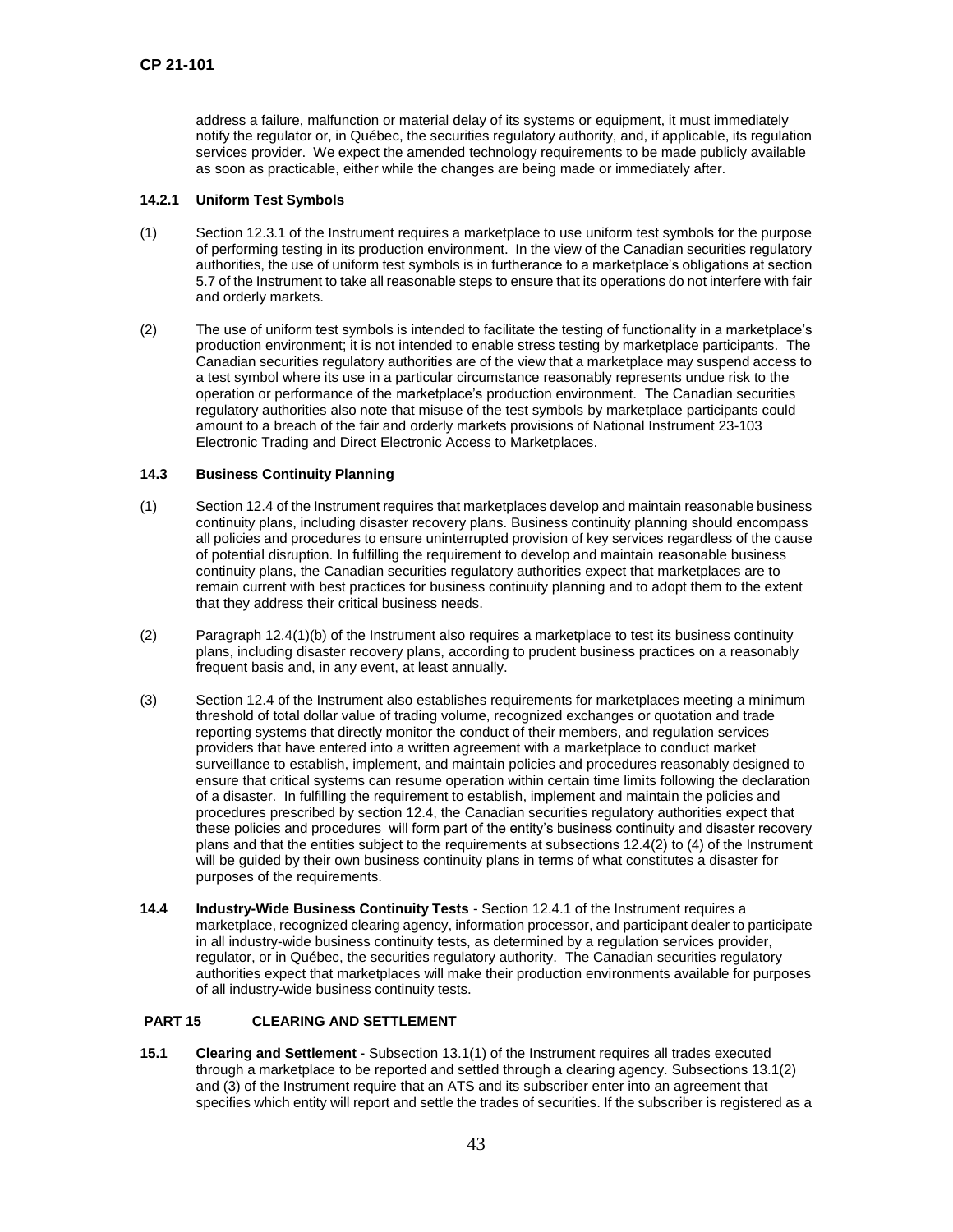dealer under securities legislation, the ATS, the subscriber or an agent for the subscriber that is a member of a clearing agency may report and settle trades. If the subscriber is not registered as a dealer under securities legislation, either the ATS or an agent for the subscriber that is a clearing member of a clearing agency may report and settle trades. The ATS is responsible for ensuring that an agreement with the subscriber is in place before any trade is executed for the subscriber. If the agreement is not in place at the time of the execution of the trade, the ATS is responsible for clearing and settling that trade if a default occurs.

**15.2 Access to Clearing Agency of Choice** – As a general proposition, marketplace participants should have a choice as to the clearing agency that they would like to use for the clearing and settlement of their trades, provided that such clearing agency is appropriately regulated in Canada. Subsection 13.2(1) of the Instrument thus requires a marketplace to report a trade in a security to a clearing agency designated by a marketplace participant.

The Canadian securities regulatory authorities are of the view that where a clearing agency performs only clearing services (and not settlement or depository services) for equity or other cash-product marketplaces in Canada, it would need to have access to the existing securities settlement and depository infrastructure on non-discriminatory and reasonable commercial terms.

Subsection 13.2(2) of the Instrument provides that subsection 13.2(1) does not apply to trades in standardized derivatives or exchange-traded securities that are options.

## **PART 16 INFORMATION PROCESSOR**

## **16.1 Information Processor**

- (1) The Canadian securities regulatory authorities believe that it is important for those who trade to have access to accurate information on the prices at which trades in particular securities are taking place (i.e., last sale reports) and the prices at which others have expressed their willingness to buy or sell (*i.e*., orders).
- (2) An information processor is required under subsection 14.4(2) of the Instrument to provide timely, accurate, reliable and fair collection, processing, distribution and publication of information for orders for, and trades in, securities. The Canadian securities regulatory authorities expect that in meeting this requirement, an information processor will ensure that all marketplaces, inter-dealer bond brokers and dealers that are required to provide information are given access to the information processor on fair and reasonable terms. In addition, it is expected that an information processor will not give preference to the information of any marketplace, inter-dealer bond broker or dealer when collecting, processing, distributing or publishing that information.
- (3) An information processor is required under subsection 14.4(5) of the Instrument to provide prompt and accurate order and trade information, and to not unreasonably restrict fair access to the information. As part of the obligation relating to fair access, an information processor is expected to make the disseminated and published information available on terms that are reasonable and not discriminatory. For example, an information processor will not provide order and trade information to any single person or company or group of persons or companies on a more timely basis than is afforded to others, and will not show preference to any single person or company or group of persons or companies in relation to pricing.

## **16.2 Selection of an Information Processor**

- (1) The Canadian securities regulatory authorities will review Form 21-101F5 to determine whether it is contrary to the public interest for the person or company who filed the form to act as an information processor. In Québec, a person or company may carry on the activity of an information processor only if it is recognized by the securities regulatory authority. The Canadian securities regulatory authorities will look at a number of factors when reviewing the form filed, including,
	- (a) the performance capability, standards and procedures for the collection, processing, distribution, and publication of information with respect to orders for, and trades in, securities;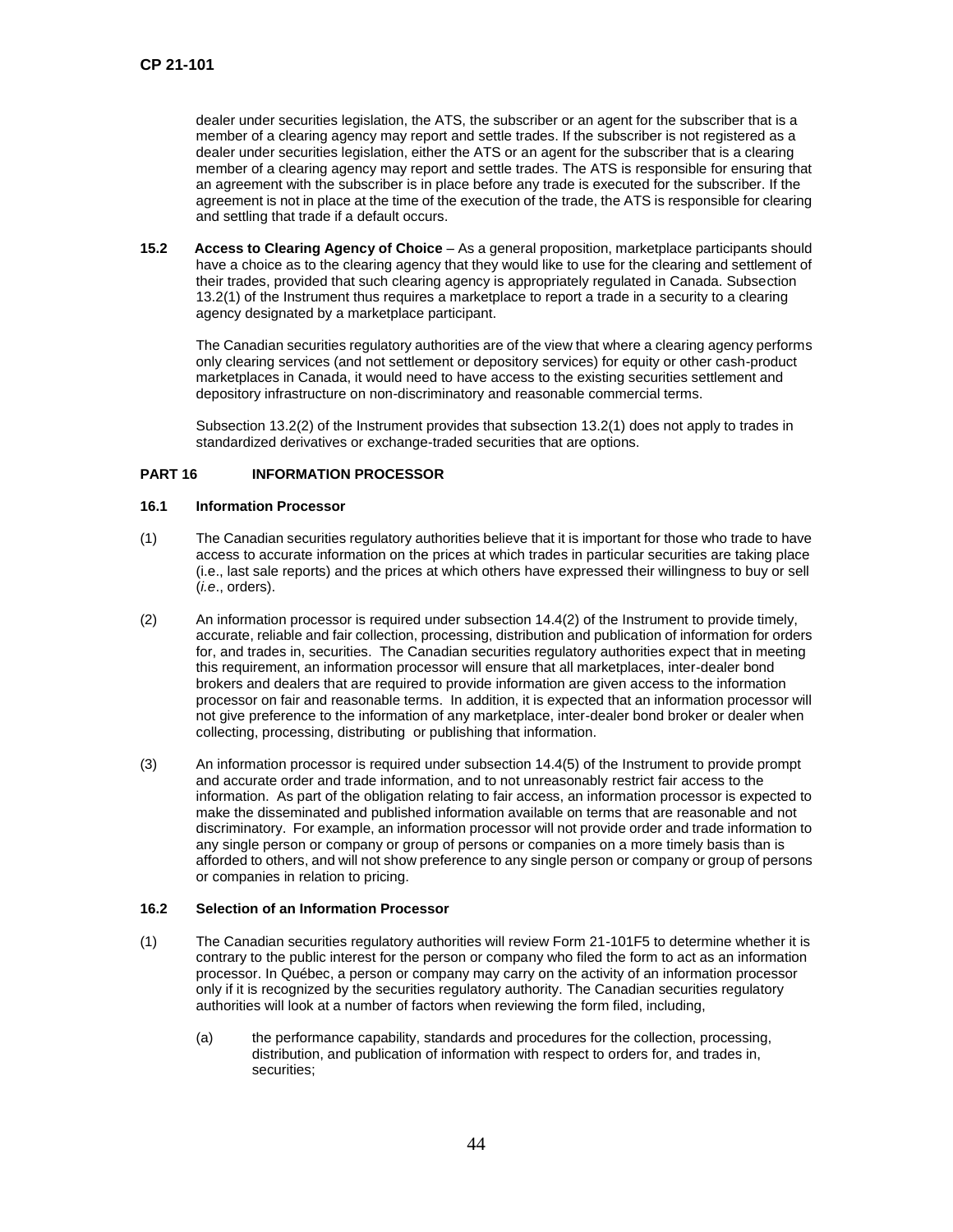- (b) whether all marketplaces may obtain access to the information processor on fair and reasonable terms;
- (c) personnel qualifications;
- (d) whether the information processor has sufficient financial resources for the proper performance of its functions;
- (e) the existence of another entity performing the proposed function for the same type of security;
- $(f)$  the systems report referred to in paragraph 14.5(c) of the Instrument.
- (2) The Canadian securities regulatory authorities request that the forms and exhibits be filed in electronic format, where possible.
- (3) The forms filed by an information processor under the Instrument will be kept confidential. The Canadian securities regulatory authorities are of the view that they contain intimate financial, commercial and technical information and that the interests of the filers in non-disclosure outweigh the desirability of adhering to the principle that all forms be available for public inspection.
- **16.3 Change in Information** Under subsection 14.2(1) of the Instrument, an information processor is required to file an amendment to the information provided in Form 21-101F5 at least 45 days before implementing a significant change involving a matter set out in Form 21-101F5, in the manner set out in Form 21-101F5. The Canadian securities regulatory authorities would consider significant changes to include:
	- (a) changes to the governance of the information processor, including the structure of its board of directors and changes in the board committees and their mandates;
	- (b) changes in control over the information processor;
	- (c) changes affecting the independence of the information processor, including independence from the marketplaces, inter-dealer bond brokers and dealers that provide their data to meet the requirements of the Instrument;
	- (d) changes to the services or functions performed by the information processor;
	- (e) changes to the data products offered by the information processor;
	- (f) changes to the fees and fee structure related to the services provided by the information processor;
	- (g) changes to the revenue sharing model for revenues from fees related to services provided by the information processor;
	- (h) changes to the systems and technology used by the information processor, including those affecting its capacity;
	- (i) new arrangements or changes to arrangements to outsource the operation of any aspect of the services of the information processor;
	- (j) changes to the means of access to the services of the information processor; and
	- (k) where the information processor is responsible for making a determination of the data which must be reported, including the securities for which information must be reported in accordance with the Instrument, changes in the criteria and process for selection and communication of these securities.

These would not include housekeeping or administrative changes to the information included in Form 21-101F5, such as changes in the routine processes, practice or administration of the information processor, changes due to standardization of terminology, or minor system or